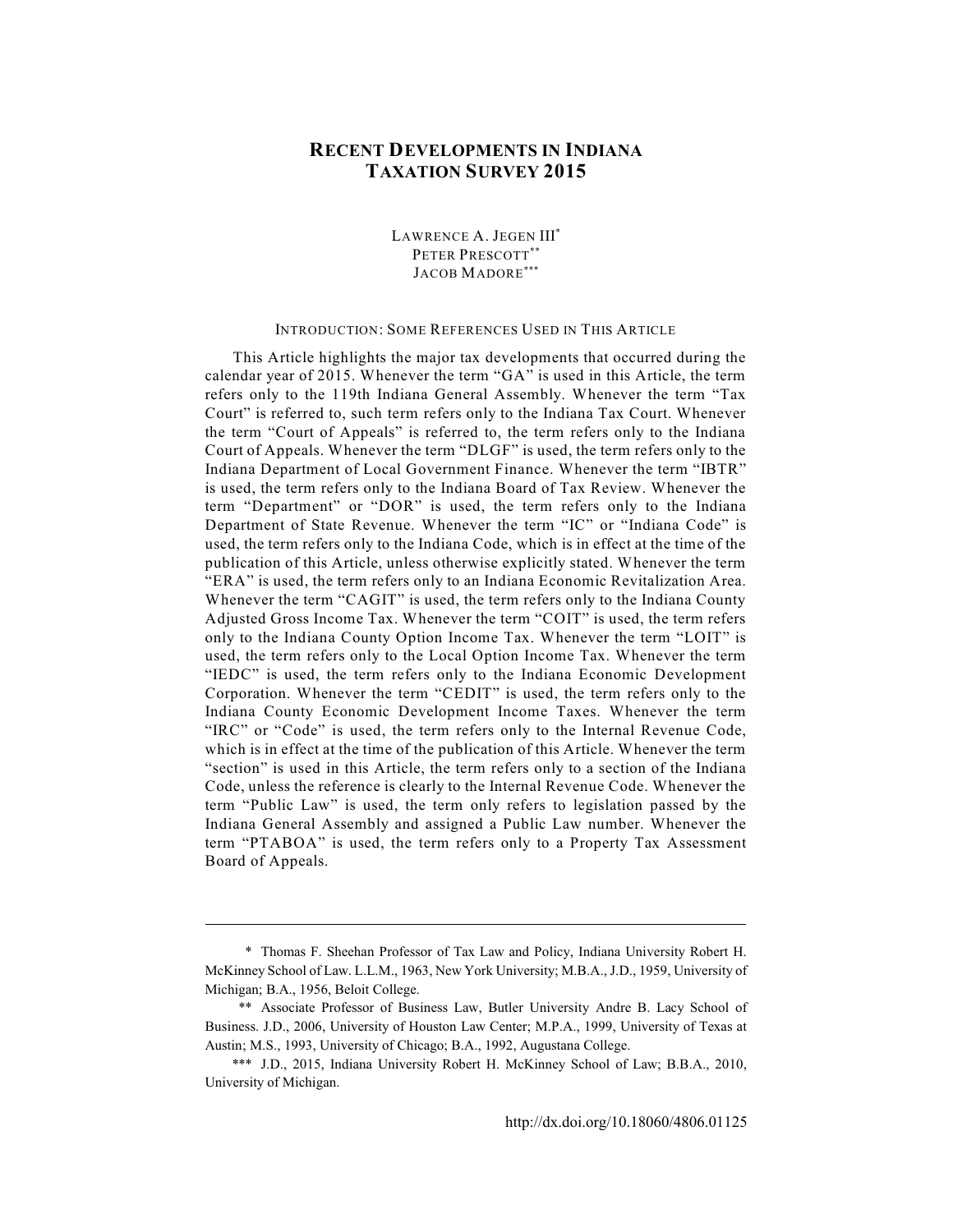#### I. INDIANA GENERAL ASSEMBLY LEGISLATION

More than forty of the 259 Public Laws passed by the 119th General Assembly in 2015 dealt with various aspects of state and local taxation. Given that high level of activity, it should come as no surprise that many of changes were fairly routine. That said, the GA made major revisions to Indiana's local taxation regime, its income taxes, and its approach to taxing Internet access. This Part discusses those revisions and highlights the majority of the GA's changes from 2015 in the areas of property taxes, state gross retail and use taxes, state income taxes, excise taxes, tax administration matters, and Internet taxation.

#### *A. Property Taxes*

As has been the case in recent years, when measured by volume, property tax legislation represented the lion's share of the GA's tax-related activity in 2015. A surprising amount of that work dealt with housekeeping,<sup>1</sup> filing deadlines,<sup>2</sup> routine updates,<sup>3</sup> geographically-targeted measures,<sup>4</sup> taxpayer-specific relief,<sup>5</sup> property-transfer procedures,  $6$  and voiding various DLGF rules.<sup>7</sup> Other changes,

3. *See, e.g.*, Pub. L. No. 117-2015, § 3, 2015 Ind. Acts 879, 892-94 (amending IND. CODE § 6-1.1-18.5-10 to replace "mental retardation" with "intellectual disability" when referring to "community mental retardation centers").

4. *See, e.g.*, Pub. L. No. 242-2015, § 3, 2015 Ind. Acts 3704, 3705-06 (codified at IND. CODE § 6-1.1-18.5-22.3 to deal with unique circumstances affecting only Brown County).

5. *See, e.g.*, Pub. L. No. 156-2015, § 1, 2015 Ind. Acts 1571, 1571-72 (amending IND.CODE § 6-1.1-18.5-10 to protect individuals who qualify under Indiana's newly-created Servicemembers Civil Relief Act, codified at IND. CODE §§ 10-16-20-1 to -5, from the failure-to-file penalty and other penalties connected with personal property tax returns).

6. *See, e.g.*, Pub. L. No. 71-2015, § 1, 2015 Ind. Acts 440, 440-41 (amending IND.CODE § 6-1.1-7-10 to clarify the Bureau of Motor Vehicles may not change the names on the title to a mobile home unless its owner has a permit to transfer title approved by the county treasurer, and that the permit only remains valid for 90 days); Pub. L. No. 194-2015, § 1, 2015 Ind. Acts 2385, 2385-86 (amending IND.CODE § 6-1.1-7-10 to give the county treasurer two business days to issue the permit to transfer title of a mobile home after all taxes are paid on the home and the treasurer has received a permit application).

7. *See, e.g.*, Pub. L. No. 148-2015, §§ 8-9, 2015 Ind. Acts 1366, 1384-86 (amending IND. CODE §§ 6-1.1-12.4-2 and -12.4-13 to eliminate language ordering the DLGF to promulgate rules

<sup>1.</sup> *See, e.g.*, Pub. L. No. 5-2015, § 13, 2015 Ind. Acts 10, 28-34 (amending IND.CODE § 6- 1.1-22-8.1 to remove the hyphens from "black-and-white" and to delete subdivision (b)(9), which expired on January 1, 2015); Pub. L. No. 251-2015, § 32, 2015 Ind. Acts 4125, 4171-72 (repealing IND. CODE § 6-1.1-37-10.1, which permitted a county fiscal board to adopt an ordinance that only applied from July 1, 2012 to June 30, 2013).

<sup>2.</sup> *See, e.g.*, Pub. L. No. 245-2015, §§ 16-18, 2015 Ind. Acts 3874, 3903-07 (amending IND. CODE §§ 6-1.1-40-11, -42-27, and -44-6 to change the start of the window for filing applications for the manufacturing equipment deduction, the brownfield revitalization deduction, and the deduction for purchases of investment property by manufacturers of recycled components from March 1 to March 10).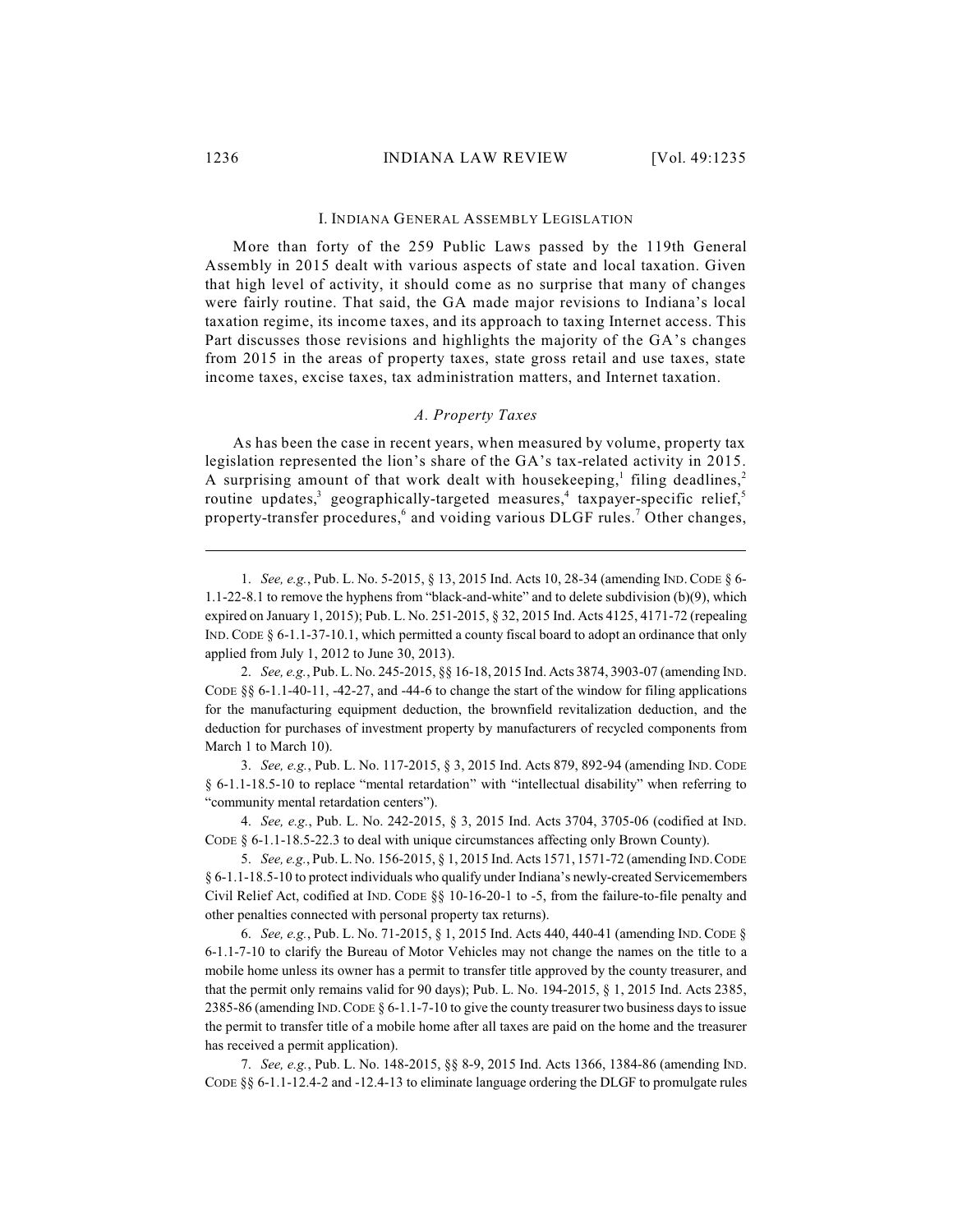like termination of the real property deduction for World War I veterans at the end of 2015, simply reflected the passage of time.<sup>8</sup>

Still, the GA did make a number of more significant changes. In the area of real property taxation, most of those dealt with property assessment valuation issues, exemptions, and the homestead deduction. Regarding the assessment of property values, the GA broadened the "agricultural use" definition used when determining whether real property is "agricultural land" to include land enrolled in various conservation or reserve programs.<sup>9</sup> It also set the statewide agricultural land base rate value per acre at \$2050 for 2015 and indexed that rate for future years using the assessed value growth quotient.<sup>10</sup> Turning to big box retailing buildings, the GA mandated that the cost approach, less an adjustment for depreciation and obsolescence, must be used for such buildings if they are at least 50,000 square feet, have an effective age of ten years or less, and are owner occupied or leased to a tenant for whom the building was built.<sup>11</sup> With respect to commercial non-income producing property containing improvements with an effective age of less than ten years (including qualifying sale-leaseback properties), transactions involving a comparable real property (1) subject to significant use restrictions, (2) sold in a non-arm's length transaction, (3) sold for a new purpose, or (4) vacant for too long cannot be used as a comparable sale when determining the assessed value of the commercial non-income producing property.<sup>12</sup> For residential property, the GA authorized county assessors to apply an influence factor to residential excess land that accounts for that lands' reduced acreage value.<sup>13</sup> Looking to future legislative sessions, the GA appears to be considering changes to the assessment method for agricultural land and for commercial non-income producing property, $14$  and to the "utility of the user"

connected with the investment property tax deduction and to void the DLGF's existing rules for that deduction); *id.* § 14, 2015 Ind. Acts at 1388 (amending IND. CODE § 6-1.1-12.7-8 to void the DLGF's existing rules governing applications for the residence in inventory property tax deduction).

<sup>8.</sup> Pub. L. No. 250-2015, § 3, 2015 Ind. Acts 4053, 4053-55 (amending IND.CODE § 6-1.1- 12-17.4).

<sup>9.</sup> Pub. L. No. 249-2015, § 6, 2015 Ind. Acts 4020, 4026-27 (amending IND.CODE § 6-1.1- 4-13). The GA also asked the legislative council to explore "alternative means of agricultural land assessment." *Id.* § 35, 2015 Ind. Acts at 4052.

<sup>10.</sup> *Id.* § 7, 2015 Ind. Acts at 4027-28 (codified at IND. CODE § 6-1.1-4-13.2). The GA also asked the legislative council to study "the methods used to determine the true tax value for nonincome producing commercial property." *Id.* § 37, 2015 Ind. Acts at 4052-53.

<sup>11.</sup> *Id.* § 8, 2015 Ind. Acts at 4028-29 (codified at IND.CODE § 6-1.1-4-13.2). Of course, the land beneath the big box retailing building is not affected by this change and must be assessed separately using the market values of comparable land. *Id.* When appropriate, the taxpayer may still use actual construction costs instead of those determined using the cost tables when calculating depreciation. *Id.*

<sup>12.</sup> *Id.* § 9, 2015 Ind. Acts at 4029-30 (codified at IND. CODE § 6-1.1-4-44).

<sup>13.</sup> *Id.* § 10, 2015 Ind. Acts at 4030 (codified at IND. CODE § 6-1.1-4-44.5).

<sup>14.</sup> *See supra* notes 9-10 (discussing the GA's instructions to the legislative council regarding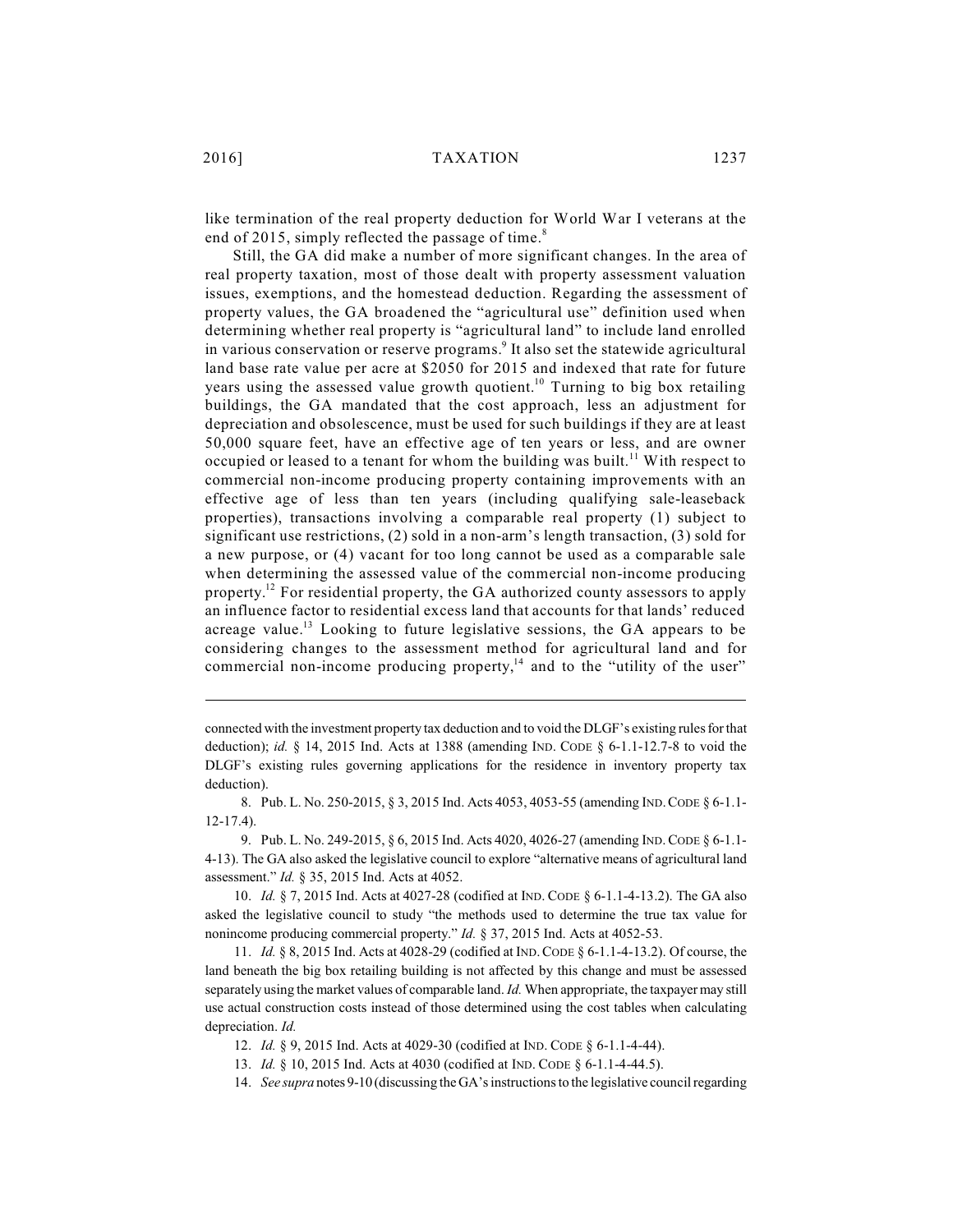concept used in the current assessment system.<sup>15</sup>

Three targeted real property exemptions were created by the GA during 2015. First, it exempted the basement floor level of any real property located in a FEMA-mandatory flood insurance special flood hazard zone if that basement is no longer usable as a living space because its floor has been raised to mitigate the risk of flooding.<sup>16</sup> Second, the GA removed common areas in residential developments from real property taxation if the easements and restricted covenants that reserve the property as a common area are recorded.<sup>17</sup> Finally, it created a new exemption for any tangible property owned by a IRC section  $501(c)(5)$  agricultural organization that is land on which a county fair has been held in the past fifty years or an improvement to such land.<sup>18</sup> The exemption even extends to personal property located on the exempt land and used for exempt purposes.<sup>19</sup> This final exemption was retroactively extended to cover assessment dates falling in the years from 2011 to  $2015.^{20}$ 

With one exception, the changes to real property deductions dealt with the homestead deduction. The exception was the GA's decision to permit counties, cities, and towns to adopt an extended period for certain rehabilitated residential real property deductions.<sup>21</sup> Specifically, when the rehabilitated property is more than fifty years old, and was abandoned or vacant, the relevant taxing unit may extend the rehabilitated residential real property deduction period to a duration between five and seven years.<sup>22</sup> Similarly, when the rehabilitated property's assessed value falls below certain specified minimum thresholds (e.g., \$37,440 for the pre-rehabilitation improvements on a single family dwelling residential real property), and was abandoned or vacant, the relevant taxing unit may extend the rehabilitated residential real property deduction period to a duration between five and fifteen years.<sup>23</sup> For the homestead deduction, the amendments (1) clarify

these two areas).

15. Pub. L. No. 249-2015, § 36, 2015 Ind. Acts at 4052.

16. *Id.* § 11, 2015 Ind. Acts at 4030 (codified at IND. CODE § 6-1.1-10-16.8).

17. Pub. L. No. 148-2015, § 5, 2015 Ind. Acts 1366, 1371-73 (codified at IND.CODE § 6-1.1-

10-37.5). A common area is an area reserved for the exclusive use of residential lot owners and occupants, and their guests, and whose ownership transfer is controlled by the lot owners. *Id*. Once the common area designation is obtained, it remains in place without the need for further filings until the area fails to qualify. *Id*.

18. *Id.* § 4, 2015 Ind. Acts at 1370-71 (codified at IND. CODE § 6-1.1-10-26.5).

19. *Id.*

20. *Id.* § 18, 2015 Ind. Acts at 1395-96. Qualifying taxpayers who filed a successful exemption claim before September 1, 2015 are entitled to a refund of any amounts paid in connection with the now-exempt property and are no longer liable for any outstanding property taxes, penalties, or interest on the property. *Id.*

21. The default duration for the deductions discussed here is five years. IND. CODE § 6-1.1-  $12-18(a)$ ,  $-22(a)$ .

22. Pub. L. No. 247-2015, § 4, 2015 Ind. Acts 3937, 3940-41 (amending IND.CODE § 6-1.1- 12-22).

23. *Id.* § 3, 2015 Ind. Acts at 3939-40 (amending IND. CODE § 6-1.1-12-18).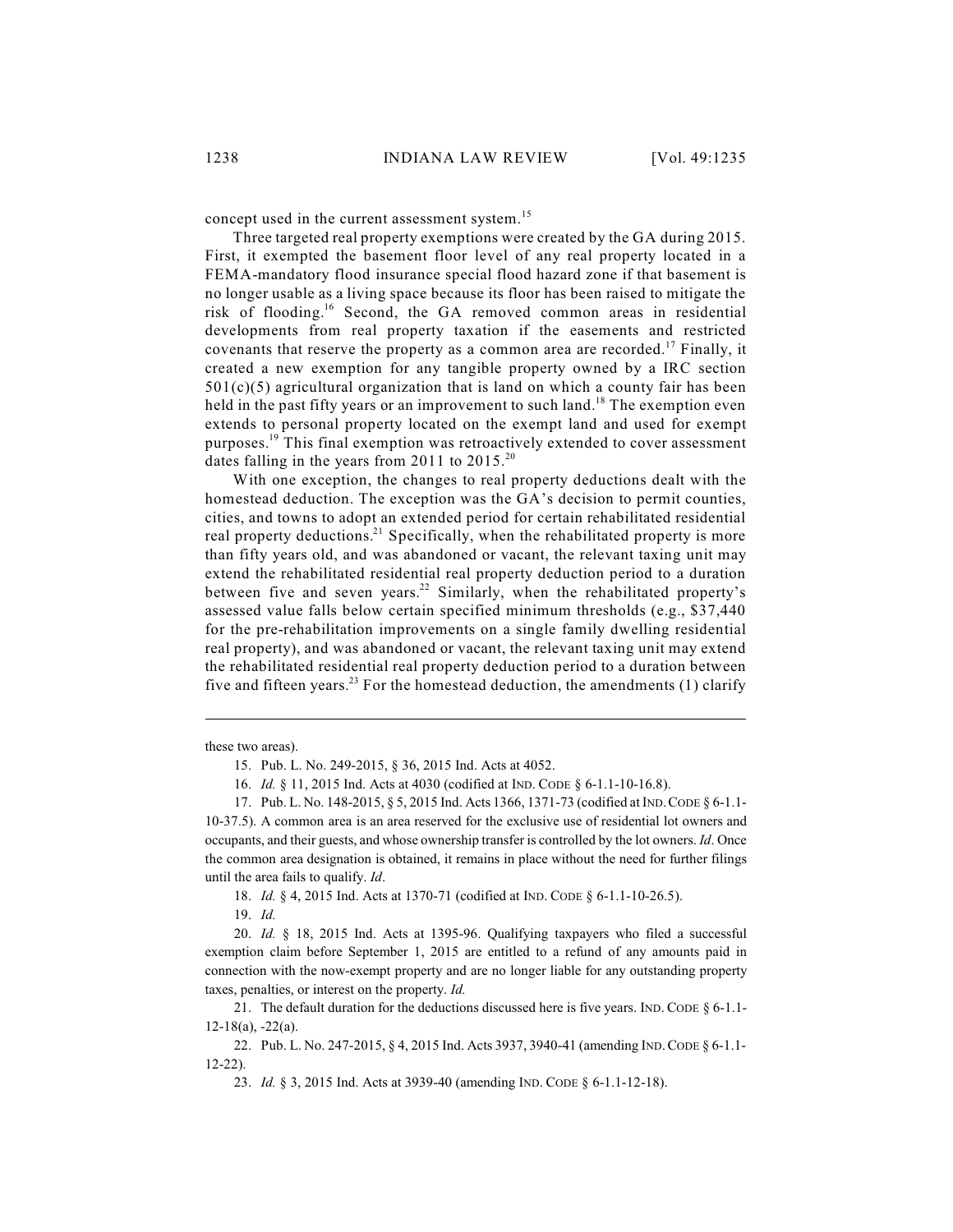that only one standard deduction is available per property, regardless of whether the property qualifies as a homestead from more than one taxpayer;<sup>24</sup> (2) limit the buyer's deduction in situations where the home is still under a purchase contract to situations where the seller is contractually required to transfer title to the buyer upon completion of the buyer's contractual obligations;<sup>25</sup> and (3) remove the eligibility requirement that forces an individual to file a statement canceling the homestead deduction for all other potentially qualifying properties.<sup>26</sup>

The GA made a handful of changes to personal property taxation that are worth noting here. Significantly, the GA broadened the reach of the \$20,000 business personal property tax exemption that it enacted in 2014 by mandating it for all Indiana counties.<sup>27</sup> It is not all good news for small business owners, though, because each county fiscal body received permission from the GA to collect a "local service fee" of up to \$50 from each person who claims the aforementioned exemption.<sup>28</sup> Regarding personal property assessment values, assessed values from a taxpayer's amended personal property tax return must be used to determine the taxes payable in the succeeding year when that amended return is filed before July 16 of the year covered by the return.<sup>29</sup> In all other situations, the assessed values from the original personal property tax return are used.<sup>30</sup> The rules affecting depreciation of tangible personal property were also adjusted to standardize the procedure for determining the year of acquisition used in calculating that depreciation. For property acquired after January 1, 2016, the default rule is the applicable fiscal year beginning January 2 and ending the following January  $1.^{31}$  However, taxpayers may elect to use the same year that they use for federal income tax purposes if they have a financial year ending on

<sup>24.</sup> Pub. L. No. 207-2015, § 1, 2015 Ind. Acts 2531, 2531-41 (amending IND.CODE § 6-1.1- 12-37).

<sup>25.</sup> Pub. L. No. 25-2015, § 1, 2015 Ind. Acts 234, 234-43 (amending IND.CODE § 6-1.1-12- 37).

<sup>26.</sup> Pub. L. No. 148-2015, § 7, 2015 Ind. Acts 1366, 1382-83 (amending IND.CODE § 6-1.1- 12-37).

<sup>27.</sup> Pub. L. No. 249-2015, § 3, 2015 Ind. Acts 4020, 4022-24 (amending IND.CODE § 6-1.1- 3-7.2); *see also* Lawrence A. Jegen III et al., *Recent Developments in Indiana Taxation Survey 2014*, 48 IND. L. REV[. 1455, 1456-57](http://dx.doi.org/10.18060/4806.0047) (2015) (reporting the creation of the county-level optional business personal property exemption). This change also requires each taxpayer requesting the exemption to file an annual notarized certification signed under penalties of perjury with the relevant county assessor. Pub. L. No. 249-2015, § 3, 2015 Ind. Acts at 4022-24 (amending IND. CODE § 6-1.1-3-7.2).

<sup>28.</sup> Pub. L. No. 242-2015, § 2, 2015 Ind. Acts 3704, 3705 (codified at IND.CODE § 6-1.1-3- 7.3).

<sup>29.</sup> Pub. L. No. 148-2015, § 1, 2015 Ind. Acts at 1366-69 (amending IND. CODE § 6-1.1-3- 7.5).

<sup>30.</sup> *Id.*

<sup>31.</sup> Pub. L. No. 244-2015, § 2, 2015 Ind. Acts 3872, 3875 (codified at IND.CODE § 6-1.1-3- 22.5).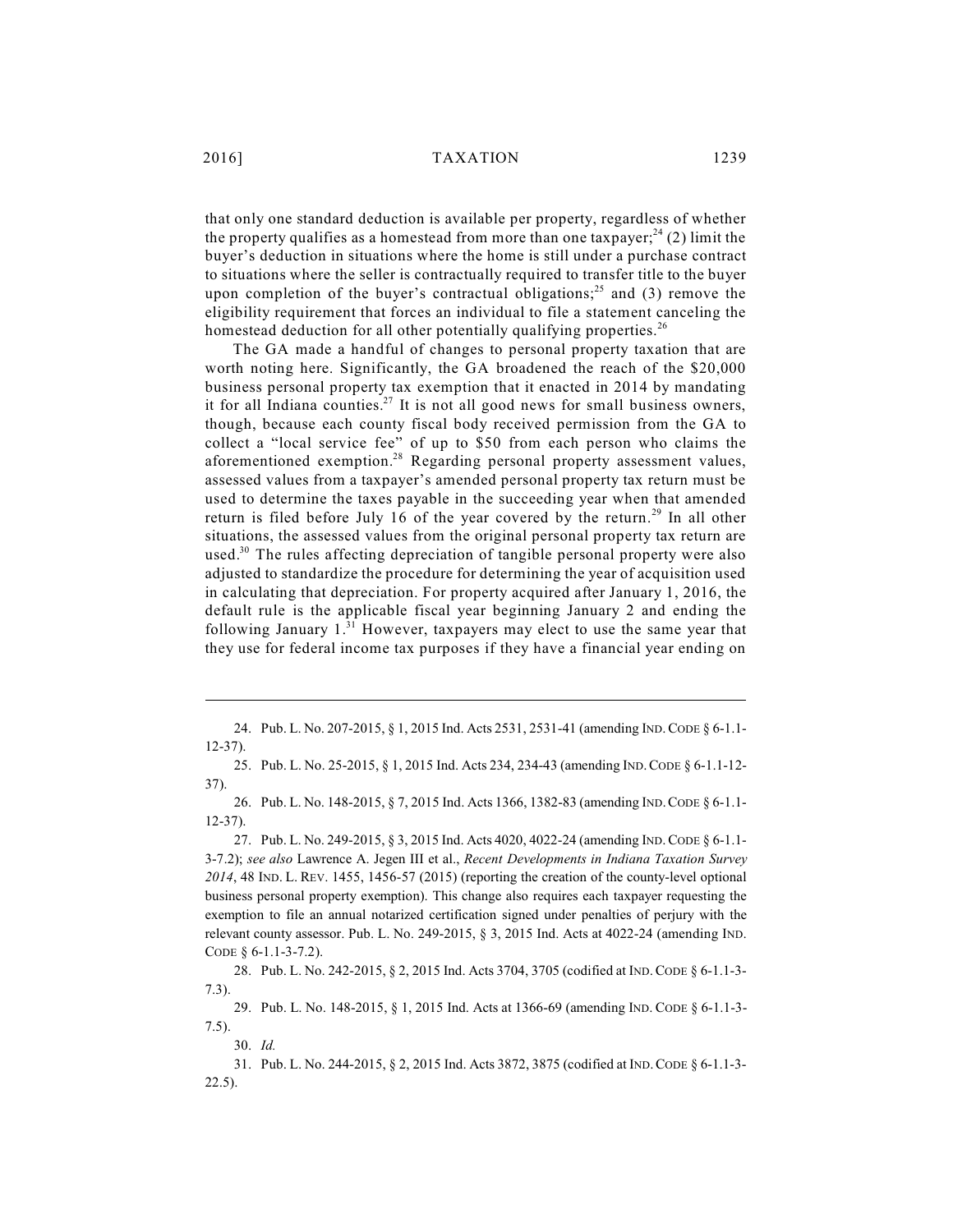December 31 or January 31.<sup>32</sup>

Procedurally, taxpayers with personal property in multiple taxing jurisdictions received some reporting relief. For example, taxpayers with personal property in two or more taxing districts within a single township no longer need to file separate tax returns with each district.<sup>33</sup> Instead, the taxpayer must file a consolidated tax return with the relevant county assessor.<sup>34</sup> That consolidated tax return requirement also applies to all taxpayers with assessable personal property in more than one township within a county.<sup>35</sup> Taxpayers with aggregate business personal property assessed values in excess of \$150,000 were also relieved of the obligation to file their tax returns in duplicate.<sup>36</sup> However, the elimination of the need to file a duplicate return means that all taxpayers with personal property regularly used, or permanently located, in a county other than the taxpayer's county of residence must file a copy of the personal property tax return for that other county with the assessor of the county of residence.<sup>37</sup>

The property tax appeals process received some legislative attention in 2015. Although it applies to all of Article 1.1, the GA's decision to automatically extend deadlines that fall on a non-business day to the next business day for political subdivisions, the DLGF, and the IBTR will impact the appeals process.<sup>38</sup> Once the appeals process starts, the county or township official conducting the informal preliminary hearing must attest to the fact that the official informed the taxpayer of the taxpayer's right to review by the county board, the IBTR, and the Tax Court.<sup>39</sup> Also, the county or township assessor now bears the burden of proof through the appeals process when the assessor attempts to reclassify a taxpayer's real property.<sup>40</sup> Within 120 days of filing the taxpayer's notice of review, the taxpayer and the official may agree to (1) skip the county board's normal review by going directly to the IBTR or (2) agree to use the assessed value resulting from a qualifying independent appraisal.<sup>41</sup> In the latter case, which results in a

32. *Id.* For reporting purposes, any taxpayer taking advantage of this election must segregate and label the tangible personal property acquired after the end of its federal taxable year, but on or before its next assessment date. *Id.*

33. Pub. L. No. 249-2015, § 4, 2015 Ind. Acts 4020, 4024-25 (amending IND.CODE § 6-1.1- 3-10).

34. *Id.* § 2, 2015 Ind. Acts at 4021-22 (amending IND. CODE § 6-1.1-3-7).

35. *Id.* Previously, this reporting requirement only applied when the "total assessed value of the personal property in the county [was] less than one million five hundred thousand dollars." *Id.* 36. *Id.*

37. *Id.* § 1, 2015 Ind. Acts at 4020-21 (amending IND. CODE § 6-1.1-3-1). In lieu of a copy of the tax return, the taxpayer may provide "other written evidence of the filing of the return." *Id.* § 2, 2015 Ind. Acts at 4021-22 (amending IND. CODE § 6-1.1-3-7).

38. Pub. L. No. 244-2015, § 1, 2015 Ind. Acts 3872, 3872 (codified at IND.CODE § 6-1.1-1- 25).

39. Pub. L. No. 249-2015, § 12, 2015 Ind. Acts at 4030-35 (amending IND.CODE § 6-1.1-15- 1).

40. *Id.* § 14, 2015 Ind. Acts at 4037 (codified at IND. CODE § 6-1.1-15-17.1).

41. Pub. L. No. 248-2015, § 2, 2015 Ind. Acts 4006, 4011-12 (codified at IND.CODE § 6-1.1-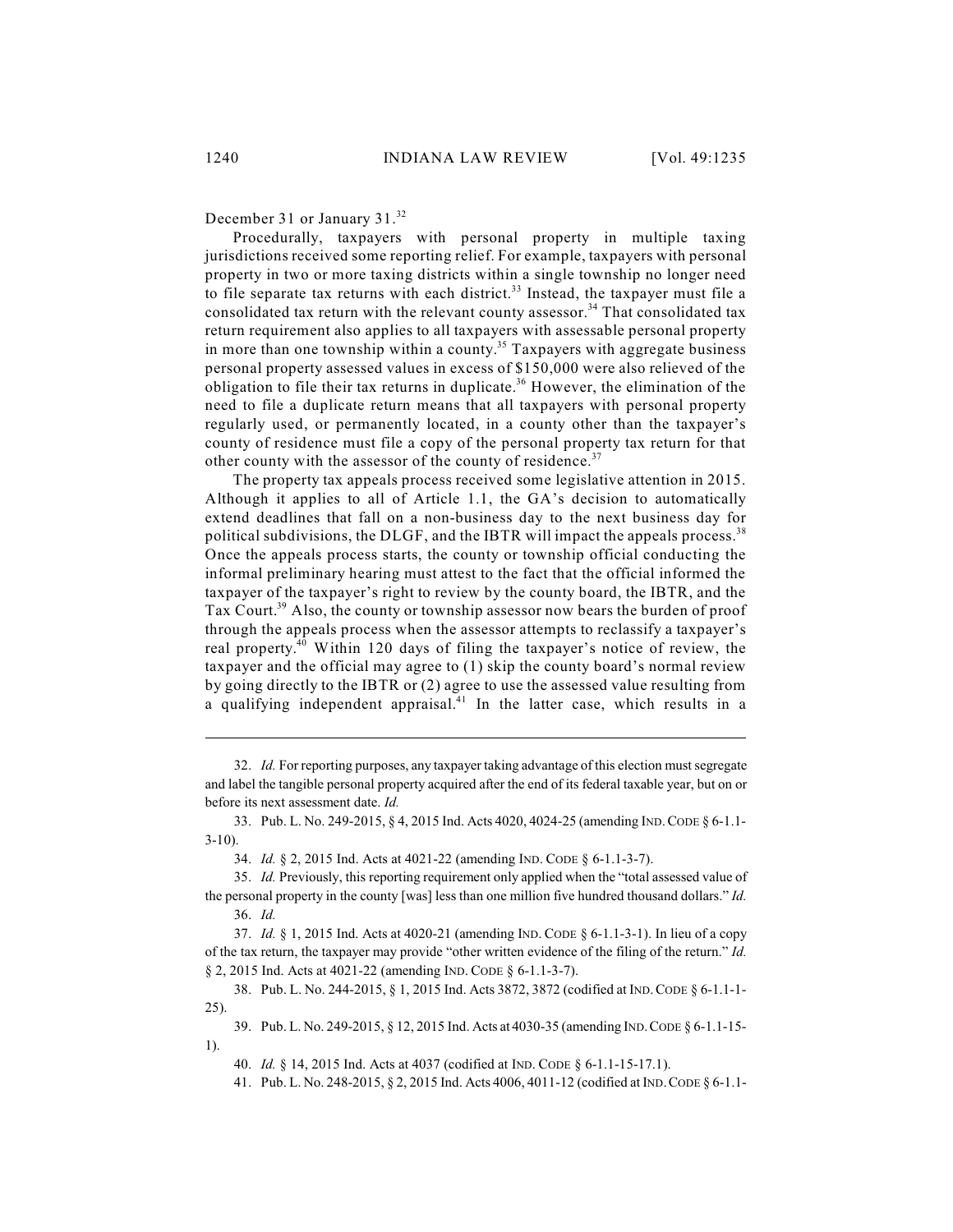stipulated determination, the county board may now use that determination as its written decision.<sup>42</sup> Although the taxpayer and the official retain the right to request a review of that determination by the IBTR,<sup>43</sup> presumably this new written stipulation option should reduce the number of disputes reaching the IBTR. That goal of encouraging resolutions without extensive IBTR involvement is consistent with the GA's decision to require the IBTR to recommend settlement or mediation for pending unheard cases (as of May 1, 2015) where the taxpayer appeared before the county PTABOA and is claiming an assessed value that is more than 25% lower than the assessing official's costs approach result.<sup>44</sup> When a taxpayer succeeds with an appeal pertaining to an assessment date in or before 2014, and the amount of the taxpayer's refund exceeds \$100,000, the county auditor may opt to credit the refund amount in equal installments for up to five years against the taxpayer's future property tax liabilities in lieu of an immediate payment of the refund.<sup>45</sup>

Finally, the GA continued working to improve the procedures surrounding real property tax sales. $46$  In 2015, the GA tweaked some general provisions that apply broadly to tax sales while directing most of its efforts to the procedures for handling serial tax delinquencies, vacant or abandoned properties, properties that are unsuitable for tax sale, and properties that are transferred to nonprofit entities. Although many of the general tweaks were largely administrative, often dealing with the content and distribution of required tax sale notices, $47$  others prevented properties from becoming eligible for a tax sale unless more than \$25 of the delinquent amounts dated back to at least the prior year's spring installment<sup>48</sup> and prohibited business associations that lack a certificate of authority or are not in good standing from purchasing real property at a tax sale (unless the property was

### 15-2.5).

43. *Id.* § 2, 2015 Ind. Acts at 4011-12 (codified at IND. CODE § 6-1.1-15-2.5).

44. Pub. L. No. 249-2015, § 21, 2015 Ind. Acts at 4042-43 (codified at IND.CODE § 6-1.5-3- 4.5).

45. *Id.* § 19, 2015 Ind. Acts at 4041-42 (codified at IND. CODE § 6-1.1-37-14).

46. *See* Jegen et al., *supra* note 27, at 1459-62 (outlining the extensive changes made to this area during the 2014 legislative session).

47. *See, e.g.*, Pub. L. No. 118-2015, § 1, 2015 Ind. Acts 948, 948-49 (amending IND. CODE § 6-1.1-24-3 to permit the exclusion of a property description for the tax sale notice when the property has already been put up for sale at least once before and the description is available through other means (e.g., the county's website)); Pub. L. No.  $251-2015$ ,  $\S$  3, 2015 Ind. Acts 4125, 4130-31 (amending IND.CODE § 6-1.1-24-3 to require notice be sent to each requesting purchaser under an installment land contract recorded with the county recorder); *id.* § 4, 2015 Ind. Acts at 4131-33 (amending IND.CODE § 6-1.1-24-4 to require that notices be sent by certified mail, return receipt requested, and by first class mail, and that the country auditor must take reasonable steps to notify the property owner of the tax sale if both are returned).

48. Pub. L. No. 194-2015, § 3, 2015 Ind. Acts 2385, 2386-88 (amending IND.CODE § 6-1.1- 24-1).

<sup>42.</sup> *Id.* § 1, 2015 Ind. Acts at 4006-11 (amending IND.CODE § 6-1.1-15-1). Note the county official must provide notice of the stipulated determination within thirty days of its entry. *Id.*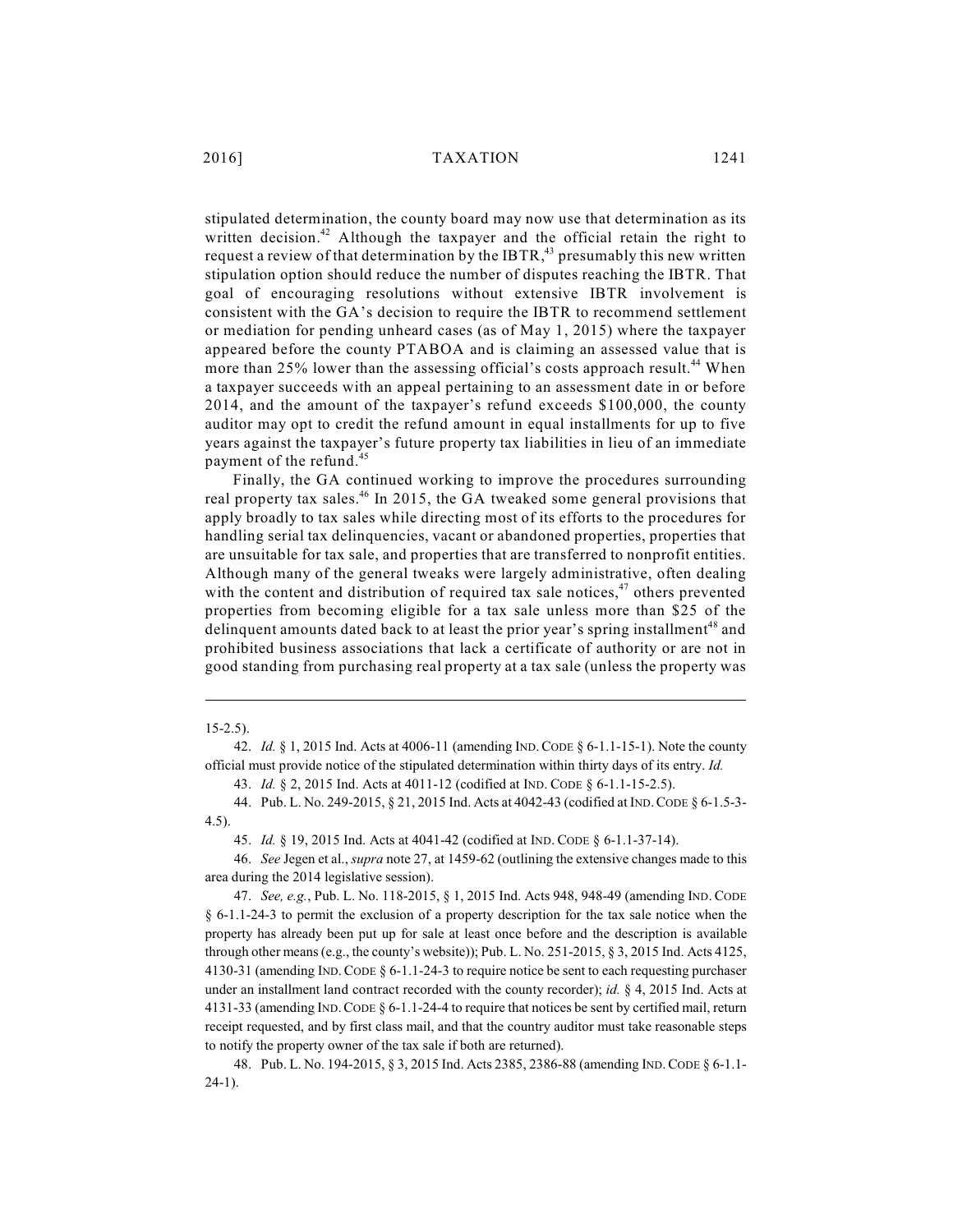the association's property prior to that sale).<sup>49</sup> Potential tax sale bidders who owe amounts attributable to a prior tax sale of real property are also ineligible to bid in a current tax sale.<sup>50</sup> If such a person makes a successful bid, then the bid is forfeited and all amounts in excess of the minimum bid will be applied to the outstanding amount due.<sup>51</sup>

The GA addressed the ongoing problem of serial tax delinquencies connected with tax sales.<sup>52</sup> The new rules target groups of one or more affiliated persons who purchased ten or more tracts of real property in earlier tax sales that are now, yet again, on the tax sale list.<sup>53</sup> When that situation exists, the county executive (or city/town executive, if appropriate) may petition a court for a "finding that serial tax delinquencies exist,"<sup>54</sup> and must serve that petition on every person with a "substantial property interest of public record" in the properties.<sup>55</sup> The court must give each owner an opportunity to appear and show cause as to why the property is not serially delinquent.<sup>56</sup> But, if the court finds that a tract or item of real property is serially delinquent, then (1) the property is removed from the tax sale list,<sup>57</sup> (2) the owners lose the right of redemption so that the taxing authority may dispose of it an any lawful manner,<sup>58</sup> and (3) the taxing authority acquires a lien in that property for the amount of delinquent property taxes or special assessments and may request the deed for the property.<sup>59</sup> In the event the taxing authority acquires the deed to a serially delinquent property and disposes of it within three years, the proceeds from that disposal are disbursed as if the property was sold in a tax sale.<sup>60</sup>

Under new adopted rules, tax sales of vacant or abandoned real property will be handled differently going forward. Such properties may not be added to the list of properties to be sold in a tax sale unless there are also delinquent property

52. Pub. L. No. 236-2015, § 3, 2015 Ind. Acts 3590, 3593-97 (codified at IND.CODE § 6-1.1- 24.5).

53. *Id.* § 3, 2015 Ind. Acts at 3593 (codified at IND. CODE § 6-1.1-24.5-2(a)).

54. *Id.* § 3, 2015 Ind. Acts at 3593-94 (codified at IND. CODE § 6-1.1-24.5-2(a), (b)).

55. *Id.* § 3, 2015 Ind. Acts at 3595 (codified at IND. CODE § 6-1.1-24.5-4).

56. *Id.* § 3, 2015 Ind. Acts at 3595-96 (codified at IND. CODE § 6-1.1-24.5-5).

57. *Id.* § 3, 2015 Ind. Acts at 3596 (codified at IND. CODE § 6-1.1-24.5-6(b)).

58. *Id.* § 3, 2015 Ind. Acts at 3596 (codified at IND. CODE § 6-1.1-24.5-6(a)).

59. *Id.* § 3, 2015 Ind. Acts at 3596 (codified at IND. CODE § 6-1.1-24.5-7(a)).

60. *Id.* § 3, 2015 Ind. Acts at 3596-97 (codified at IND. CODE § 6-1.1-24.5-8).

<sup>49.</sup> Pub. L. No. 247-2015, § 17, 2015 Ind. Acts 3937, 3961-62 (amending IND.CODE § 6-1.1- 24-5.1). Note that business associations are supposed to provide proof of good standing when they register to bid at a tax sale. IND. CODE §  $6-1.1-24-5.1(f)$ . When an ineligible business association manages to purchase a property, a notice of possible forfeiture is sent to the ineligible association and that property is subject to forfeiture unless the certificate is acquired, or good standing is achieved, within thirty days. Pub. L. No. 247-2015, § 17, 2015 Ind. Acts at 3961-62 (amending IND. CODE § 6-1.1-24-5.1).

<sup>50.</sup> Pub. L. No. 251-2015, § 8, 2015 Ind. Acts at 4139-42 (amending IND.CODE § 6-1.1-24- 5.3).

<sup>51.</sup> *Id.*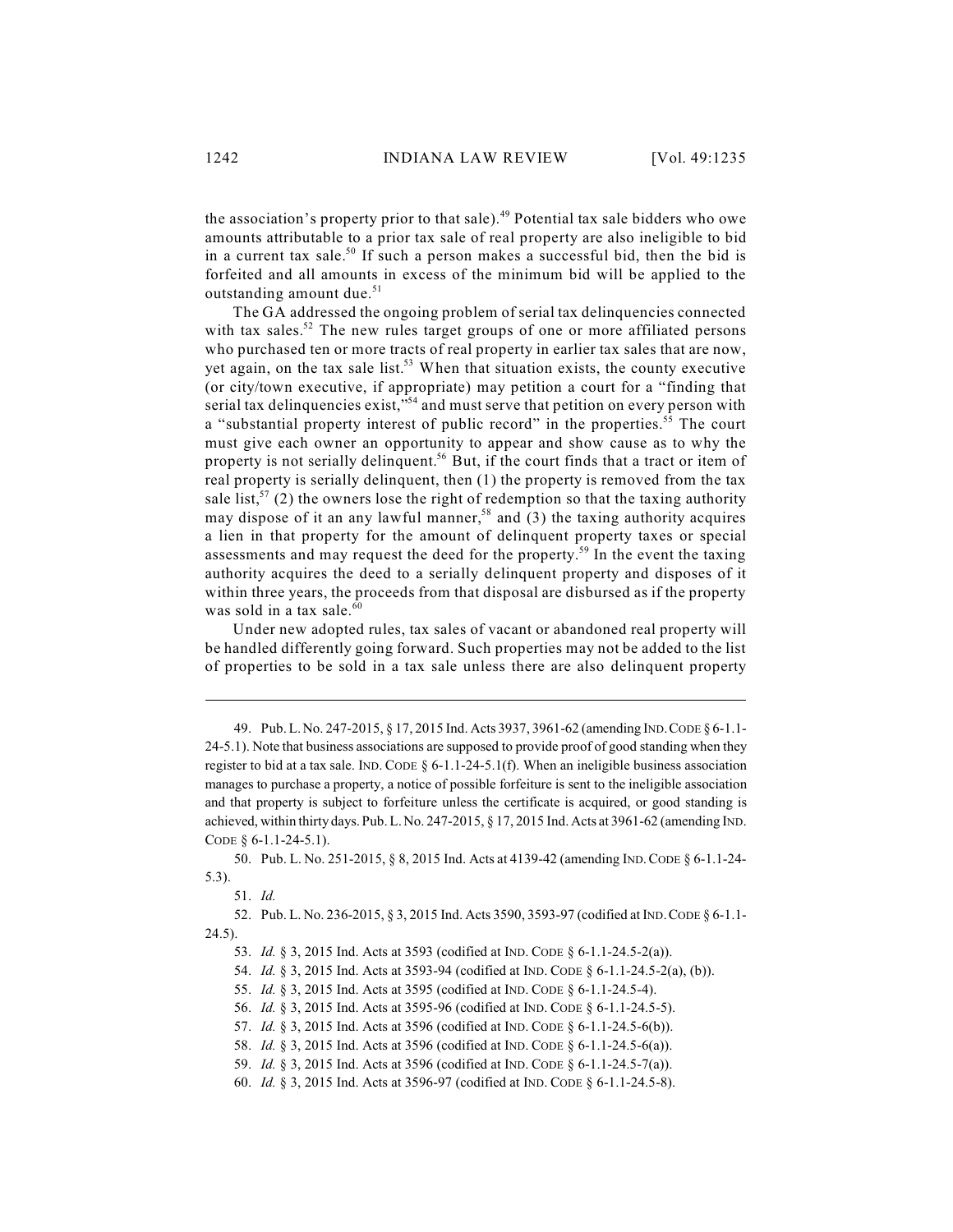taxes or special assessments associated with them. $61$  However, once they are on that list, the relevant taxing authority must send a notice to the owner of record and any person with a substantial property interest informing them of (1) the vacant or abandoned classification, (2) the ability to prevent the tax sale by paying all delinquent taxes prior to the sale, and (3) the fact that the tax sale purchaser will receive a fee simple interest.<sup>62</sup> Prior to the tax sale, the owner must also be informed that there will be no right of redemption.<sup>63</sup> That denial of a right of redemption after the tax sale occurs is enacted elsewhere.<sup>64</sup> The sole exception to this denial occurs when the vacant or abandoned property is transferred to the relevant taxing authority after it fails to receive a bid equal to, or exceeding, its minimum sale price. 65

The GA also addressed the problem of properties that are unsuitable for tax sale. For a property to be determined unsuitable, the cost of abating or remediating an environmental hazard or unsafe building condition must exceed the property's fair market value.<sup>66</sup> A property becomes unsuitable after the relevant county executive certifies it is unsuitable, provides notice of that certification within ten days to each person with a substantial property interest,  $\mathfrak{h}$ and a court agrees with that certification.<sup>68</sup> The unsuitable property is then removed from the tax sale list and treated as a property that failed to receive its minimum bid.<sup>69</sup> Each person with a substantial property interest in the unsuitable

61. Pub. L. No. 247-2015, § 7, 2015 Ind. Acts 3937, 3943-46 (amending IND.CODE § 6-1.1-  $24 - 1.5$ ).

62. *Id.* § 11, 2015 Ind. Acts at 3951-52 (amending IND. CODE § 6-1.1-24-2.3). The notice rules in this section take the place of the more general notice rules that apply to properties that are neither vacant nor abandoned. *Id.* § 9, 2015 Ind. Acts at 3947-50 (amending IND.CODE § 6-1.1-24- 2).

63. *Id.* § 7, 2015 Ind. Acts at 3943-46 (amending IND. CODE § 6-1.1-24-1.5).

64. *See id.* §§ 16, 22-23, 2015 Ind. Acts at 3959-61, 3970-73 (amending IND.CODE §§ 6-1.1- 24-5, -25-0.5, and adding IND. CODE  $\S$  6-1.1-25-4, each of which denies the right to redeem a vacant or abandoned property sold in a tax sale).

65. *Id.* § 22, 2015 Ind. Acts at 3970 (codified at IND. CODE § 6-1.1-25-4). The official representing the taxing authority has the right to request the deed to any vacant or abandoned property that does not receive such a bid. *Id.* § 21, 2015 Ind. Acts at 3969-70 (amending IND.CODE  $§ 6-1.1-24-13$ .

66. *Id.* § 15, 2015 Ind. Acts at 3956-59 (amending IND. CODE § 6-1.1-24-4.7). Presumably, the GA means the property's fair market value determined without taking into account the effect of the environmental hazard or unsafe building condition. Any other result would lead to nonsensical results. For example, suppose that a piece of polluted property had a \$50,000 fair market value and that the purchaser of the property would be required to pay \$150,000 to remediate it, after which the clean property would be worth \$200,000. Clearly, although the \$150,000 cost of remediation exceeds the current (polluted) fair market value of \$50,000, the property should be suitable for tax sale because someone would want to acquire it and clean it up for future use.

67. *Id.* § 8, 2015 Ind. Acts at 3946-47 (amending IND. CODE § 6-1.1-24-1.7).

68. *Id.* § 15, 2015 Ind. Acts at, 3956-59 (amending IND. CODE § 6-1.1-24-4.7).

69. *Id.*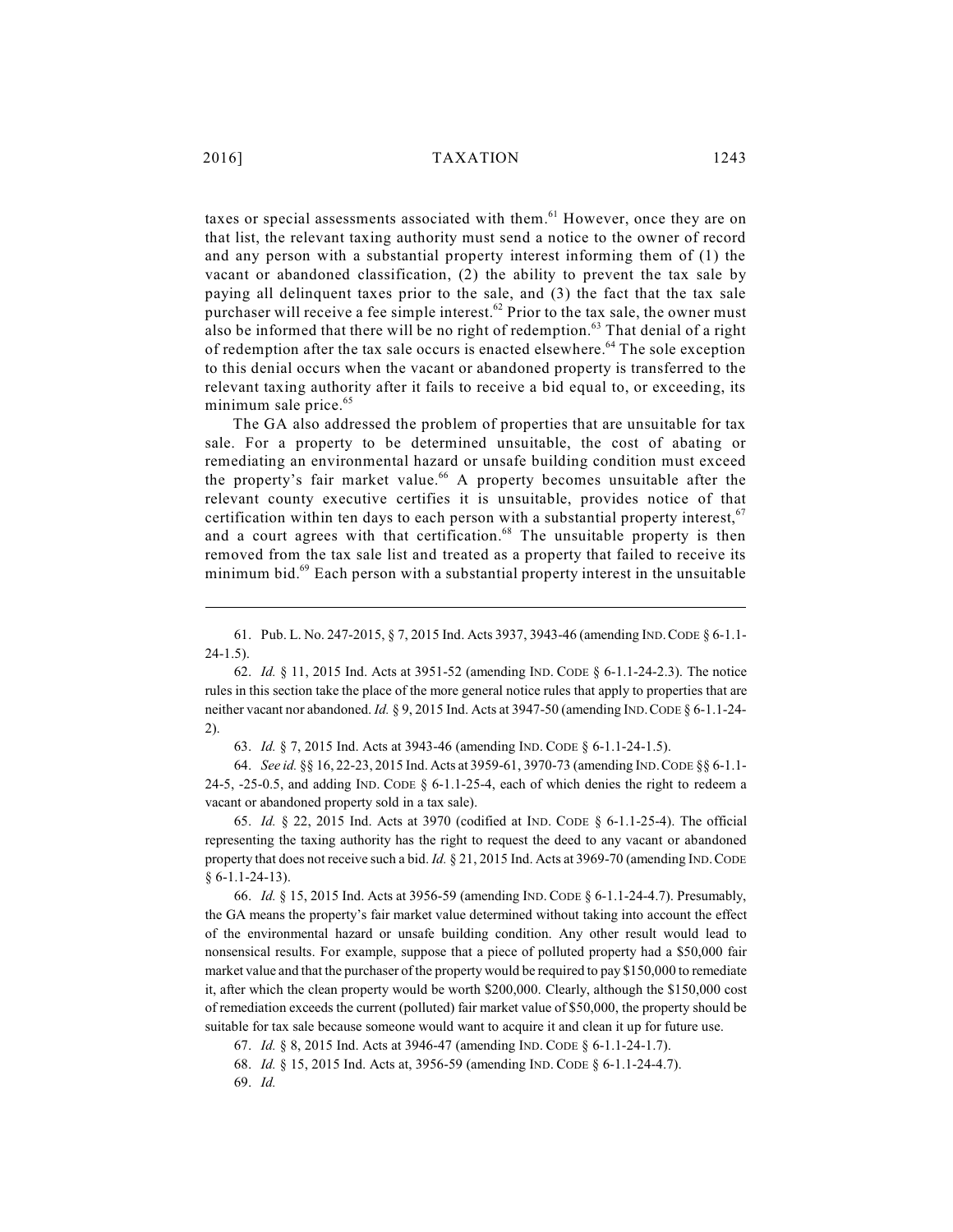property is entitled to notice of the court's determination that must be sent within ninety days of the date the property would have been sold at tax sale.<sup>70</sup> The former property owners have a 120-day right of redemption period that begins on that same date.<sup>71</sup>

The GA also revised the mechanism for a county to transfer a tax sale property to a nonprofit entity.<sup>72</sup> The previously-existing procedure, determined in Indiana Code section 6-1.1-24-6.7, was augmented by a new alternative procedure.<sup>73</sup> Although most of the alternative procedures parallel the older ones, the key difference is that the county executive may directly identify the nonprofit entities intended to receive the properties without going through an open application process. 74

The GA closed its work on tax sales by updating the rules applicable when a tax sale is later determined to be invalid. Under the updated rules, the county auditor must refund "the purchase money and all taxes and special assessments on the property paid by the purchaser  $\dots$  after the tax sale plus five percent (5%) interest per annum" and, when appropriate, the purchaser's attorney's fees and title search costs connected to the property.<sup>75</sup> In addition, the county auditor must attempt to recover any amounts claimed from the tax sale surplus fund prior to the time when the tax sale was determined to be invalid (plus attorney's fees and other amounts reasonably attributable to the recovery of those funds).<sup>76</sup> These procedures replace the old approach of granting a lien on the real property in favor of the grantee of the ineffectual tax deed.<sup>77</sup> Presumably, this change is good news for purchasers of invalid deeds because the county will be easier to collect from than the original property owner.

### *B. State Gross Retail and Use Taxes*

The state gross retail and use tax area remained a quiet one during 2014. Most of the changes that did occur fine-tuned a handful of fairly specific exemptions. For example, the GA expanded the double direct exemption test to cover "material handling equipment purchased for the purpose of transporting materials" from an onsite location into activities involving "the production, extraction, harvesting, or processing of agricultural commodities;"<sup>78</sup> activities

76. *Id.*

<sup>70.</sup> *Id.* § 25, 2015 Ind. Acts at 3974 (amending IND. CODE § 6-1.1-25-4.8).

<sup>71.</sup> *Id.* § 23, 2015 Ind. Acts at 3970-73 (amending IND. CODE § 6-1.1-25-4).

<sup>72.</sup> A "nonprofit entity" for this purpose is "an organization exempt from federal income taxation under 26 U.S.C. 501(c)(3)." Pub. L. No. 251-2015, § 19, 2015 Ind. Acts 4125, 4155-56 (codified at IND. CODE § 6-1.1-24-17).

<sup>73.</sup> *Id.* § 14, 2015 Ind. Acts at 4146-48 (amending IND. CODE § 6-1.1-24-6.7).

<sup>74.</sup> *Id.* § 19, 2015 Ind. Acts at 4155-56 (codified at IND. CODE § 6-1.1-24-17).

<sup>75.</sup> *Id.* § 27, 2015 Ind. Acts at 4166-68 (amending IND. CODE § 6-1.1-25-11).

<sup>77.</sup> *Id.* § 28, 2015 Ind. Acts at 4168 (repealing IND. CODE § 6-1.1-25-12).

<sup>78.</sup> Pub. L. No. 250-2015, § 9, 2015 Ind. Acts 4053, 4063-64 (amending IND.CODE § 6-2.5-

<sup>5-2).</sup>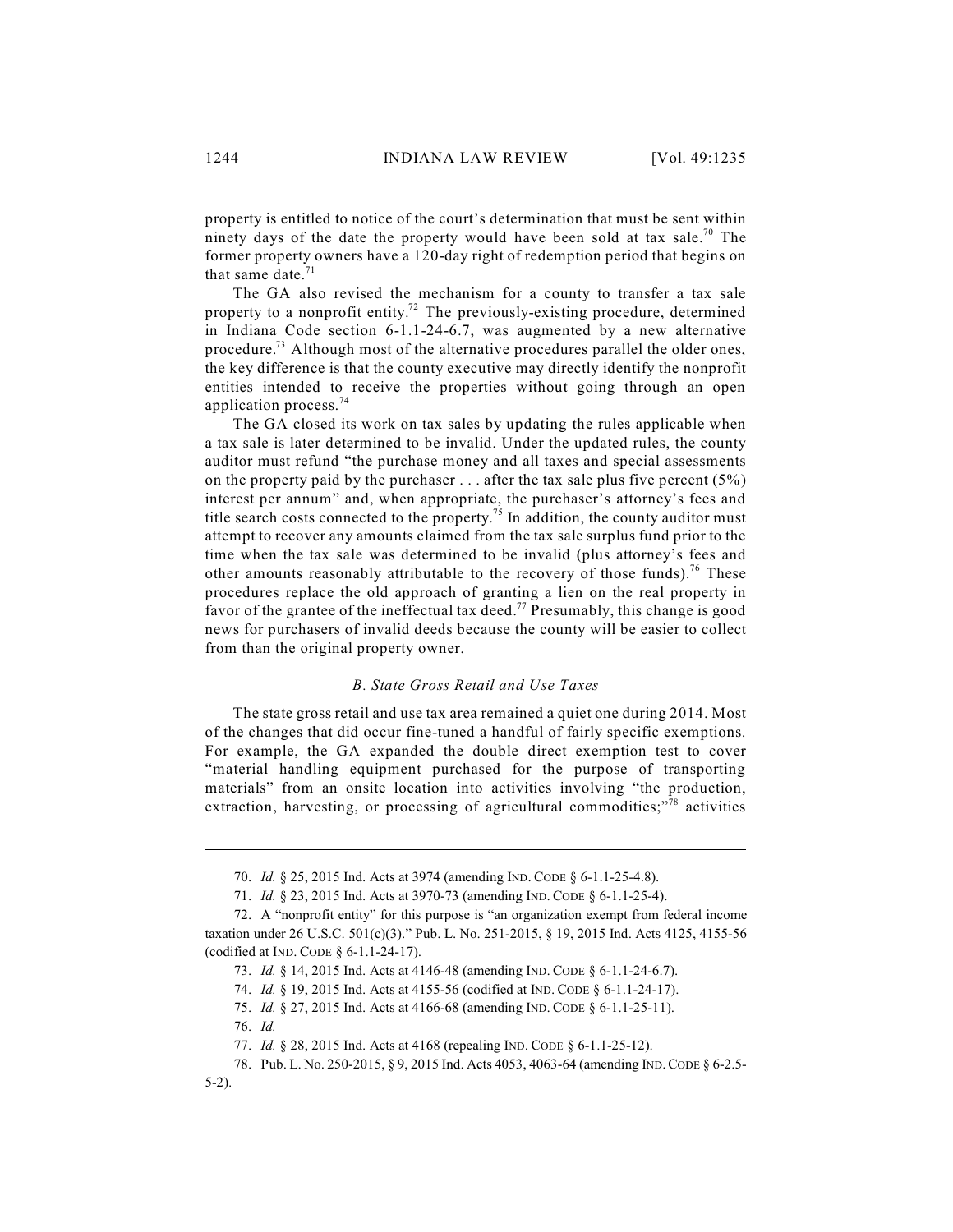involving the "production, manufacturing, fabrication, assembly, extraction, mining, processing, refining, or finishing of other tangible personal property;"<sup>79</sup> and activities involving "the production of the machinery, tools, or equipment" described in the Code sections dealing with agricultural commodities and tangible personal property. $80$  Another example was the GA's tweaking of the exemptions dealing with the sale of drugs, medical equipment, and prescribed food. In addition to restating some exemptions (e.g., the exemptions for legend and nonlegend drugs, hearing aids, insulin, and blood), $81$  the GA replaced the exemption for "sales of food and food ingredients prescribed as medically necessary by a physician"<sup>82</sup> with one for sales of "food, food ingredients, and dietary supplements that are sold by a licensed practitioner or pharmacist."<sup>83</sup>

In other areas, the GA effectively exempted tangible personal property temporarily stored in Indiana for less than 180 days and is intended solely for use outside of the state from the state use tax by excluding such temporary storage from the use tax's "storage" definition.<sup>84</sup> The GA explicitly exempted transactions involving labels for the state gross retail tax when the purchasing retail merchant is required by law to affix those labels to tangible personal property, $85$  and modified the recycling exemption to exclude all collection activities while including transactions involving a "recycling cart" (i.e., a manually propelled cart with a capacity that does not exceed 100 gallons).<sup>86</sup> The exemption for research and development activities was also revised to clarify some of the activities covered under that umbrella and to explicitly exclude other activities like marketing and sales research. $87$  The GA went on to restrict that exemption to activities "essential" or "integral" to the "experimental or laboratory research and development," not merely "incidental" to it.<sup>88</sup> Going forward, the GA signaled its intention to consider exempting sales of "precious metals bullion or currency"

<sup>79.</sup> *Id.* § 10, 2015 Ind. Acts at 4064 (amending IND.CODE § 6-2.5-5-3). The GA also clarified the cutting of steel bars into billets and the felling of trees for further use in production, or for sale, is "processing of tangible personal property" for the purpose of applying the double direct test. *Id.*

<sup>80.</sup> *Id.* § 11, 2015 Ind. Acts at 4064-65 (amending IND. CODE § 6-2.5-5-4).

<sup>81.</sup> Pub. L. No. 242-2015, §§ 8-9, 2015 Ind. Acts 3704, 3709-12 (amending IND. CODE §§ 6-2.5-5-18, -19).

<sup>82.</sup> *Id.* § 10, 2015 Ind. Acts at 3712 (repealing IND. CODE § 6-2.5-5-21).

<sup>83.</sup> *Id.* § 8, 2015 Ind. Acts at 3709-11 (amending IND. CODE § 6-2.5-5-18). A "licensed practitioner" is "individual who is a doctor, dentist, veterinarian, or other practitioner licensed to prescribe, dispense, and administer drugs to human beings or animals in the course of the practitioner's professional practice of treating patients." *Id.* § 5, 2015 Ind. Acts at 3707 (codified at IND. CODE § 6-2.5-1-21.5).

<sup>84.</sup> *Id.* § 6, 2015 Ind. Acts at 3707-09 (amending IND. CODE § 6-2.5-3-1).

<sup>85.</sup> Pub. L. No. 138-2015, § 1, 2015 Ind. Acts 1233, 1233 (codified at IND.CODE § 6-2.5-5- 50).

<sup>86.</sup> Pub. L. No. 242-2015, § 12, 2015 Ind. Acts at 3715-16 (amending IND.CODE § 6-2.5-5- 45.8).

<sup>87.</sup> *Id.* § 11, 2015 Ind. Acts at 3712-15 (amending IND. CODE § 6-2.5-5-40).

<sup>88.</sup> *Id.*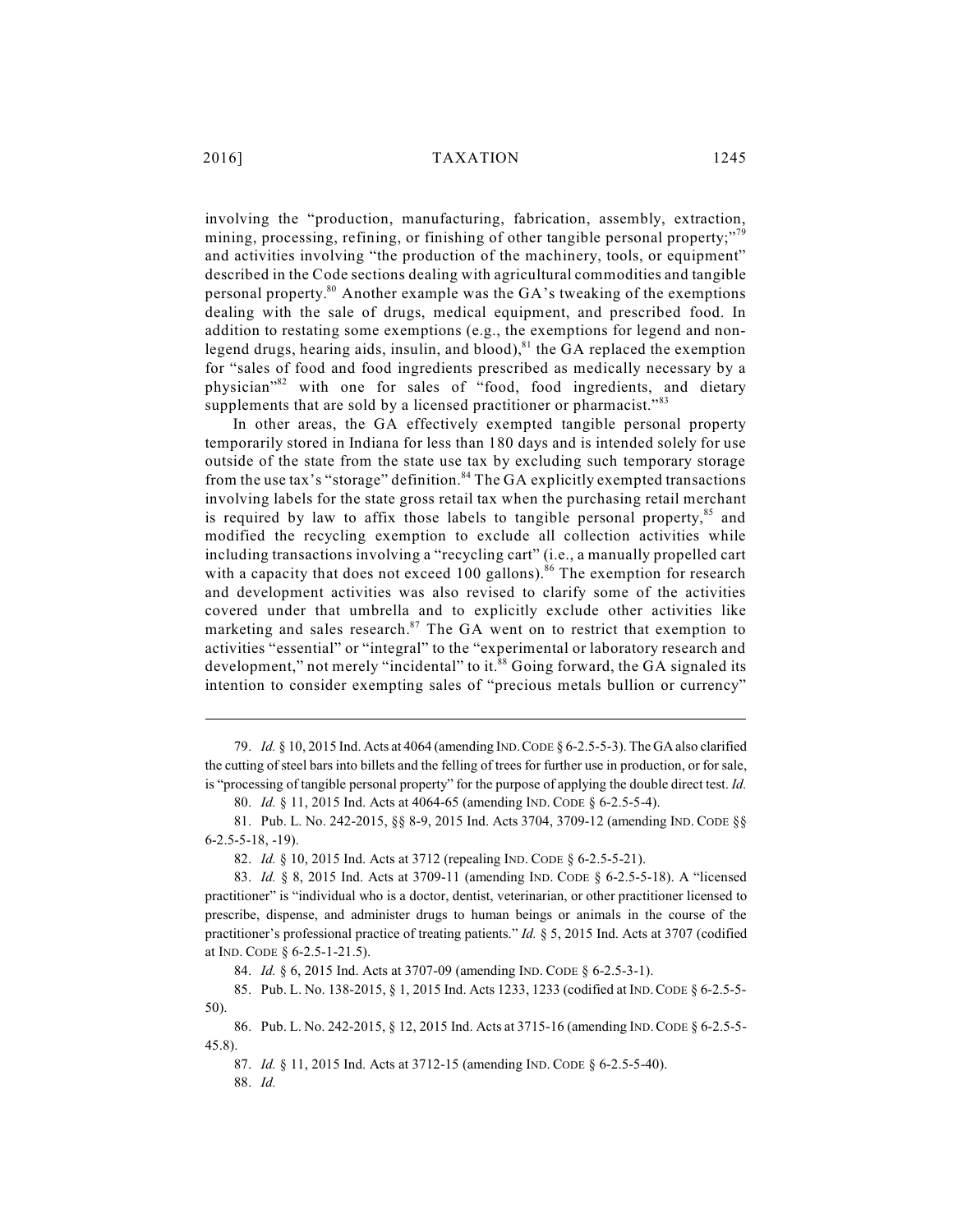and "the lease or rental of storage for precious metals bullion or currency" in future years when it urged the legislative council to study those areas.<sup>89</sup>

The GA amended a few administrative provisions, too. First, it repealed unnecessary statutory language dealing with refund claims filed to recover prepaid state gross retail tax paid for gasoline that eventually turned out to be exempt.<sup>90</sup> Second, it removed the thirty-six-month limitations period for filing a refund claim relying on the tangible personal property tax exemption available for "electrical energy, natural or artificial gas, water, steam, and steam heat."<sup>91</sup> Third, the GA updated the statutory list of specific examples where the DOR may revoke a registered retail merchant's certificate, a manufacturer's or wholesaler's certificate, or an exempt organization's certificate for good cause, and authorized the DOR to act without waiting for criminal charges to be filed or adjudicated.<sup>92</sup>

### *C. State Income Taxes*

In 2015, the GA made a number of important changes to the state income tax base for individual and business taxpayers. It also created several new nonrefundable income tax credits and modified the reporting procedures for tax withholding and amended returns. Effective on January 1, 2013, the GA updated the state income tax base to use key definitions (e.g., "adjusted gross income" for individuals and "taxable income" for corporations) from the IRC in effect on January 1, 2015, rather than the one in effect on January 1, 2013, and to incorporate the Treasury regulations in effect on January 1, 2015, rather than those in effect on January 1, 2011.<sup>93</sup> The GA also tweaked the Indiana Code definitions to more closely align with those in the IRC by removing a handful of Indiana-specific adjustments passed in earlier years to reject certain provisions in the IRC. $^{94}$  Due to their length, those adjustments are listed in the footnote that accompanies this sentence. 95

89. Pub. L. No. 16-2015, § 1, 2015 Ind. Acts 218, 218.

90. Pub. L. No. 109-2015, §§ 24-25, 2015 Ind. Acts 749, 767-69 (amending IND.CODE § 6- 2.5-7-6.5 and repealing IND. CODE § 6-2.5-7-12).

91. Pub. L. No. 242-2015, § 7, 2015 Ind. Acts at 3709 (amending IND.CODE § 6-2.5-5-5.1).

92. *Id.* § 13, 2015 Ind. Acts at 3716-20 (amending IND.CODE § 6-2.5-8-7). The list includes failing to file a required return or to "remit any tax collected for the state in trust." *Id.*

93. *Id.* § 15, 2015 Ind. Acts at 3722-23 (amending IND.CODE § 6-3-1-11). As noted in prior versions of this Article, Indiana's state income tax "piggybacks" offthe IRC for many key statutory definitions. Lawrence A. Jegen III et al., *Recent Developments in Indiana Taxation Survey 2013*, 47 IND. L.REV. 1173, 1181 n.73 (2014). This statutory change also affects the definitions used in Article 3.1 (State Tax Liability Credits). IND. CODE § 6-3.1-1.

94. Pub. L. No. 250-2015, § 12, 2015 Ind. Acts 4053, 4065-81 (amending IND.CODE § 6-3-1- 3.5).

95. The GA adjusted the Indiana-specific version of the IRC's "adjusted gross income" definition used for individuals in the following manner, effective beginning January 1, 2016:

1. Removal of the reduction for amounts taxable by a political subdivision of another state (up to \$2000);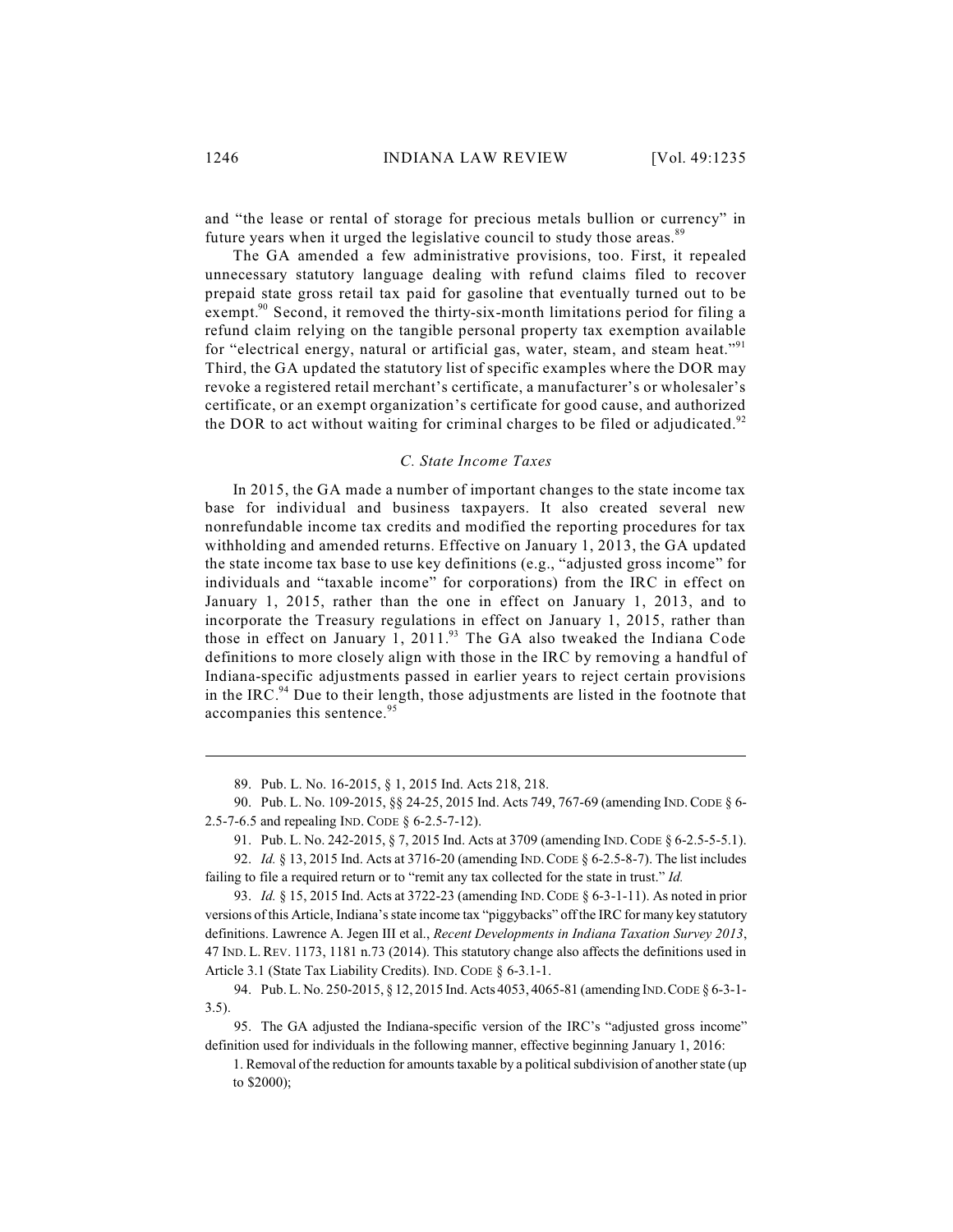The GA made several specific tax base broadening changes that are primarily of interest to individual taxpayers. First, it eliminated the adjusted gross income exemptions for up to \$1200 of lottery winnings<sup>96</sup> and for up to \$1000 of rewards received for providing information to law enforcement officers that led to an

2. Removal of the add back for the total capital gain portion of a lump sum distribution if that portion is taxed in the manner provided under IRC § 402;

7. Removal of the effects resulting from the IRC § 179C 50% bonus allowance for qualified refinery property;

8. Removal of the effects resulting from the IRC § 181 expense election for qualified file and television productions;

9. Removal of the effects resulting from the ordinary loss classification of losses recognized on the sale or exchange of preferred stock in the Federal National Mortgage Association (i.e., "Fannie Mae") or the Federal Home Loan Mortgage Corporation (i.e., "Freddie Mac"), which was provided in § 301 of the Emergency Economic Stabilization Act of 2008; and

10. Removal of the reduction for wages, compensation, etc. paid to an employee if the individual in question was prohibited from being hired as an employee due to the fact that he or she was an unauthorized alien.

The GA also adjusted the Indiana-specific version of the IRC's "taxable income" definition for corporations, insurance companies, and trusts and estates, and the IRC's "life insurance taxable income" definition for life insurance companies organized under Indiana law, in the following manner, all effective beginning January 1, 2016:

1. Removal of the effects resulting from the IRC  $\S$  168(n) special allowance for qualified disaster assistance property;

2. Removal of the effects resulting from the IRC § 179C 50% bonus allowance for qualified refinery property;

3. Removal of the effects resulting from the IRC § 181 expense election for qualified file and television productions;

4. Removal of the effects resulting from the ordinary loss classification of losses recognized on the sale or exchange of preferred stock in the Federal National Mortgage Association (i.e., "Fannie Mae") or the Federal Home Loan Mortgage Corporation (i.e., "Freddie Mac"), which was provided in § 301 of the Emergency Economic Stabilization Act of 2008, and;

5. Removal of the reduction for wages, compensation, etc. paid to an employee if the individual in question was prohibited from being hired as an employee due to the fact that he or she was an unauthorized alien.

Pub. L. No. 250-2015, § 12, 2015 Ind. Acts at 4065-81 (amending IND. CODE § 6-3-1-3.5). 96. *Id.* § 21, 2015 Ind. Acts at 4092-93 (repealing IND. CODE § 6-3-2-14.5).

<sup>3.</sup> Removal of the reduction that neutralized the federal inclusion in adjusted gross income of any credit received under IRC § 6428;

<sup>4.</sup> Removal of the add back that neutralized the IRC § 85(c) gross income exclusion for unemployment compensation;

<sup>5.</sup> Removal of the add back that neutralized the IRC  $\S 108(a)(1)(e)$  gross income exclusion for the discharge of debt on a qualified principal residence;

<sup>6.</sup> Removal of the effects resulting from the IRC  $\S$  168(n) special allowance for qualified disaster assistance property;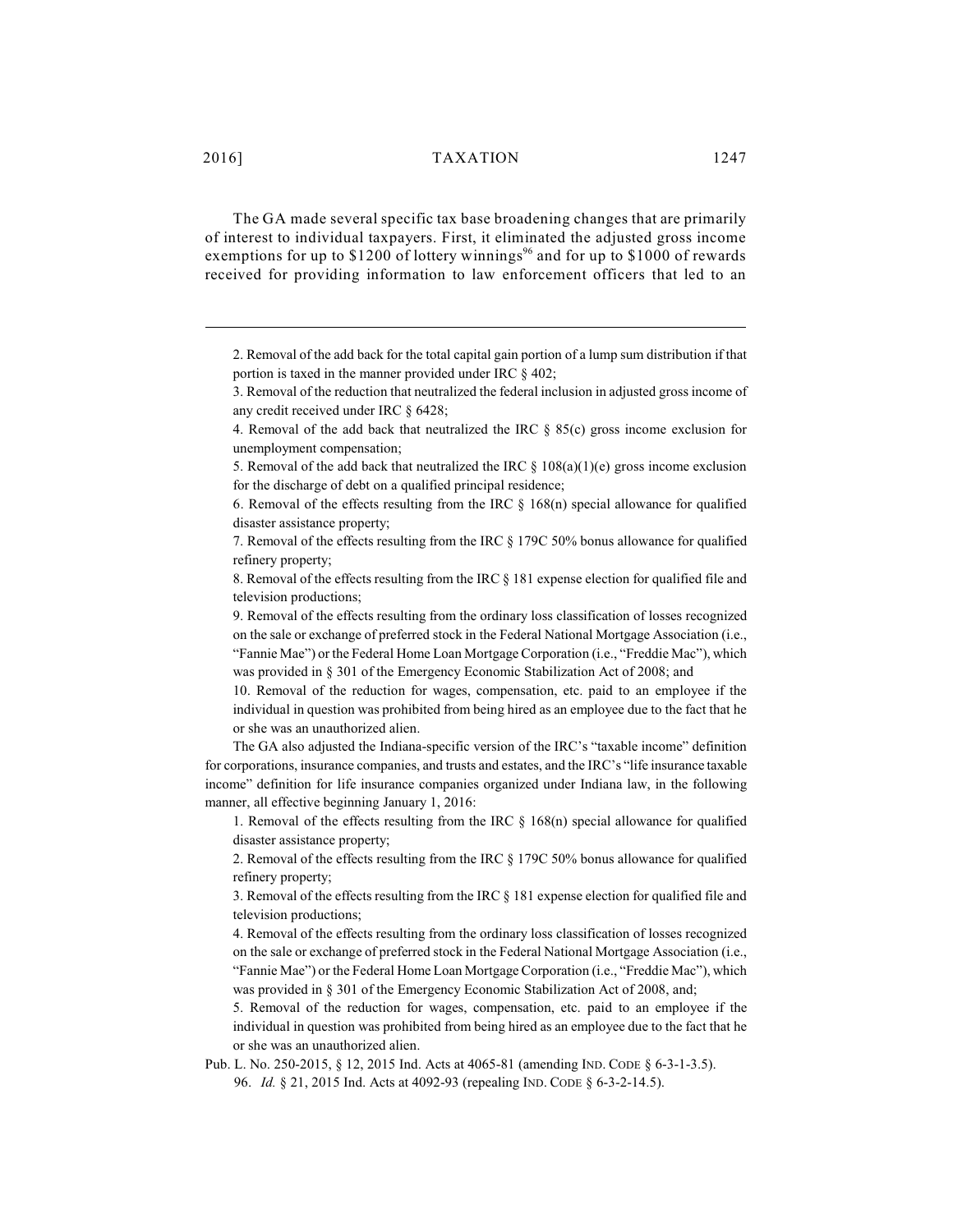arrest, indictment, or the filing of charges. $\frac{97}{2}$  The tax exemption for employer-paid contributions to an employee's medical care savings account was also eliminated for amounts deposited after January 1, 2016. $98$  Second, the GA repealed the deduction for individual taxpayers who improve their homes by installing new "insulation, weather stripping, double pane windows, storm doors, or storm windows"<sup>99</sup> or a solar powered roof vent or fan.<sup>100</sup> The GA did make one tax base narrowing change for individual taxpayers in 2015 when it increased the maximum deductible amount for federally-taxable federal civil service annuity payments from \$2000 to \$16,000 and extended eligibility for claiming that deduction to the surviving spouse of the person who was originally entitled to the annuity.<sup>101</sup>

On the business taxation side, the GA's major changes were (1) extending Indiana's business income definition to encompass "all income that is apportionable to the state under the Constitution of the United States"<sup>102</sup> and (2) eliminating the throwback rule from the sourcing of sales when calculating the numerator in the apportionment sales factor.<sup>103</sup> The expansion of the anti-taxavoidance add back for intercompany interest expenses to cover interest paid on loaned funds originally received by the intercompany lender as an intercompany payment of any expense, not just intangible expenses, was also a significant change for multistate corporate taxpayers.<sup>104</sup> At the same time, the GA created a new exception to the add back rule for situations where the intercompany interest payment recipient is subject to the financial institutions tax and files a return under that tax that complies with the applicable income apportionment rules determined there, presumably because the additional financial transactions tax due offsets the tax reduction from deducting the intercompany interest payment.<sup>105</sup> Finally, the GA made two narrower adjustments that are most relevant to business taxpayers when it decided to automatically treat the sale of computer software as the sale of tangible personal property for the purpose of calculating the apportionment sales factor<sup>106</sup> and it ended the deduction for export sales of tangible personal property manufactured in a maritime opportunity

<sup>97.</sup> *Id.* § 22, 2015 Ind. Acts at 4093 (repealing IND. CODE § 6-3-2-17).

<sup>98.</sup> *Id.* § 23, 2015 Ind. Acts at 4093-94 (amending IND. CODE § 6-3-2-18); *see also infra* notes 184-85 and accompanying text (describing other related changes made to the taxation of employee medical care savings accounts).

<sup>99.</sup> Pub. L. No. 36-2015, § 3, 2015 Ind. Acts 278, 283-84 (repealing IND. CODE § 6-3-2-5); Pub. L. No. 250-2015, § 17, 2015 Ind. Acts at 4090 (same).

<sup>100.</sup> Pub. L. No. 36-2015, § 4, 2015 Ind. Acts 278, 284 (repealing IND. CODE § 6-3-2-5.3); Pub. L. No. 250-2015, § 18, 2015 Ind. Acts 4053, 4090-91 (same).

<sup>101.</sup> Pub. L. No. 250-2015, § 15, 2015 Ind. Acts at 4089 (amending IND. CODE § 6-3-2-3.7).

<sup>102.</sup> *Id.* § 13, 2015 Ind. Acts at 4081 (amending IND. CODE § 6-3-1-20).

<sup>103.</sup> *Id.* § 14, 2015 Ind. Acts at 4084-85 (amending IND. CODE § 6-3-2-2).

<sup>104.</sup> *Id.* § 24, 2015 Ind. Acts at 4094-99 (amending IND. CODE § 6-3-2-20).

<sup>105.</sup> *Id.* § 24, 2015 Ind. Acts at 4096-97 (amending IND. CODE § 6-3-2-20).

<sup>106.</sup> *Id.* § 14, 2015 Ind. Acts at 4084-85 (amending IND. CODE § 6-3-2-2).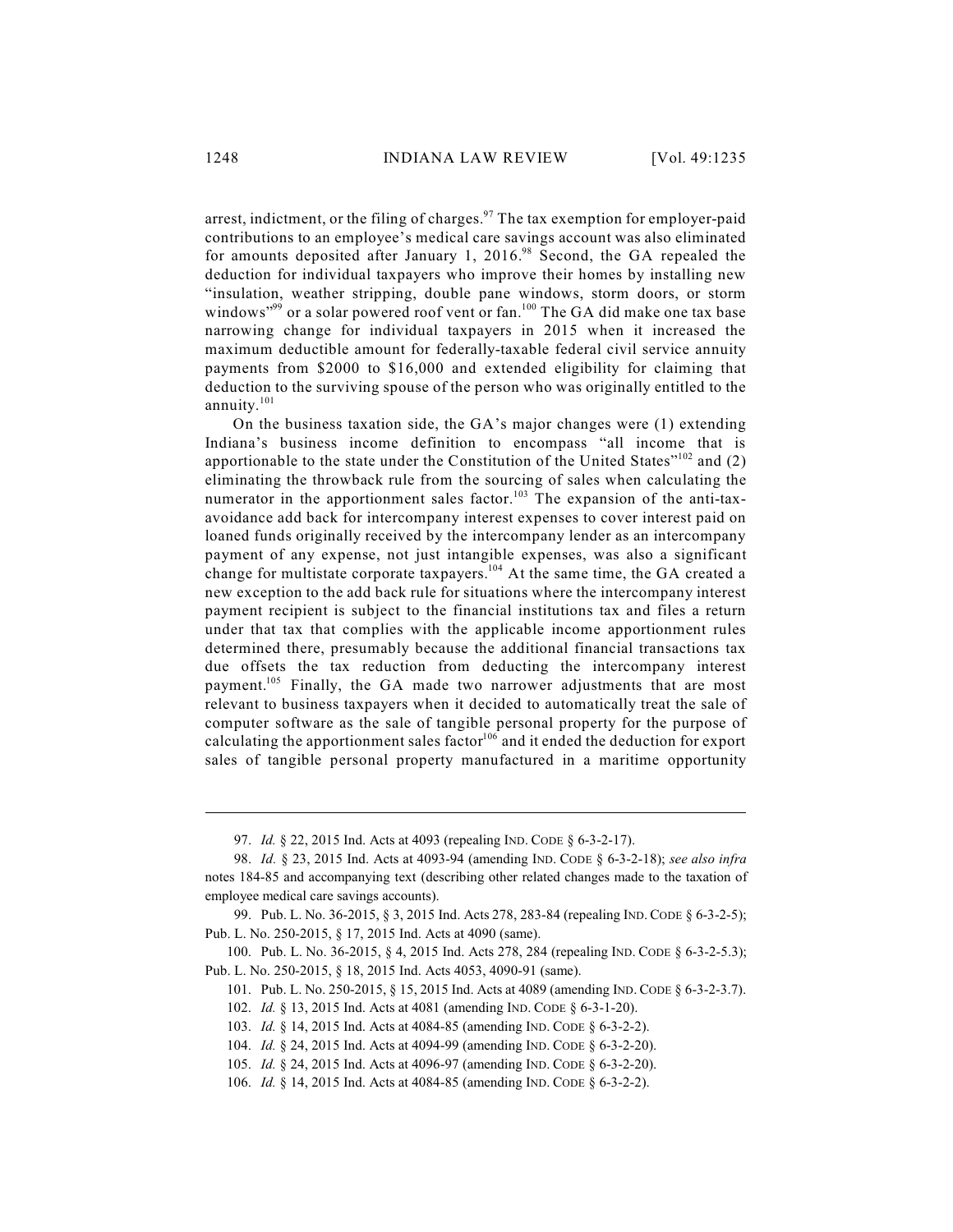## district.<sup>107</sup>

Two new nonrefundable income tax credits came into being during the 2015 legislative session. Teachers acquiring classroom supplies may claim a credit that cannot exceed \$100 per year for their expenses.<sup>108</sup> Also, some acute care hospitals may claim an income tax credit for 10% of the property taxes paid on hospital property.<sup>109</sup> Neither of these new credits may be carried over to succeeding taxable years if they are not used up in the current year. $^{110}$ 

As noted above, the GA modified the reporting procedures for income tax withholding, with an emphasis on obligations resulting from payments to nonresident persons. Employers who withhold income taxes from their employees' paychecks during a year must now file an annual withholding tax report with the DOR within thirty-one days after the end of that year.  $\frac{111}{11}$  A corporation required to file a withholding tax return and remit withheld taxes because of payments or credits made to its "nonresident shareholders" now automatically receive an extension of time to comply with those obligations when it receives an extension for its income tax return.<sup>112</sup> However, if the corporation is fails to pay the amount of withholding tax due in full by the due date (including extensions), it must pay a late payment penalty.<sup>113</sup> Partnerships with income tax withholding duties resulting from "nonresident partners" received a similar automatic extension and face a similar late payment penalty.<sup>114</sup> A publicly-traded partnership taxed as a partnership for federal purposes may avoid its withholding tax obligations and its obligation to file a composite adjusted gross income tax return for each nonresident partner, if the partnership agrees to file an annual information return that includes the tax information that the DOR requests regarding each of its partners.<sup>115</sup> A trust or estate with one or more nonresident

*Id.* § 18, 2015 Ind. Acts at 3732 (amending IND. CODE § 6-3-4-12).

115. *Id.* § 18, 2015 Ind. Acts at 3731 (amending IND. CODE § 6-3-4-12). The GA authorized

<sup>107.</sup> *Id.* § 19, 2015 Ind. Acts at 4091-92 (amending IND. CODE § 6-3-2-13).

<sup>108.</sup> Pub. L. No. 213-2015, § 82, 2015 Ind. Acts 2636, 2953-54 (codified at IND.CODE § 6-3- 3-14.5).

<sup>109.</sup> *Id.* § 83, 2015 Ind. Acts at 2954-55 (codified at IND. CODE § 6-3-3-14.6).

<sup>110.</sup> *Id.* §§ 82-83, 2015 Ind. Acts at 2953-55 (codified at IND. CODE § 6-3-3-14.5, -14.6).

<sup>111.</sup> Pub. L. No. 242-2015, § 17, 2015 Ind. Acts 3704, 3725-28 (amending IND.CODE § 6-3-4- 8).

<sup>112.</sup> *Id.* § 19, 2015 Ind. Acts at 3733-34 (amending IND. CODE § 6-3-4-13). The GA also clarified a "nonresident shareholder" is "(1) an individual who does not reside in Indiana; (2) a trust that does not reside in Indiana; or (3) an estate that does not reside in Indiana." *Id.* § 19, 2015 Ind. Acts at 3735 (amending IND. CODE § 6-3-4-13).

<sup>113.</sup> *Id.* § 19, 2015 Ind. Acts at 3734-35 (amending IND. CODE § 6-3-4-13).

<sup>114.</sup> *Id.* § 18, 2015 Ind. Acts at 3729-32 (amending IND. CODE § 6-3-4-12). As it did for nonresident shareholders of corporations, the GA clarified a "nonresident partner" is

<sup>(1)</sup> an individual who does not reside in Indiana; (2) a trust that does not reside in Indiana; (3) an estate that does not reside in Indiana; (4) a partnership not domiciled in Indiana; (5) a C corporation not domiciled in Indiana; or (6) an S corporation not domiciled in Indiana.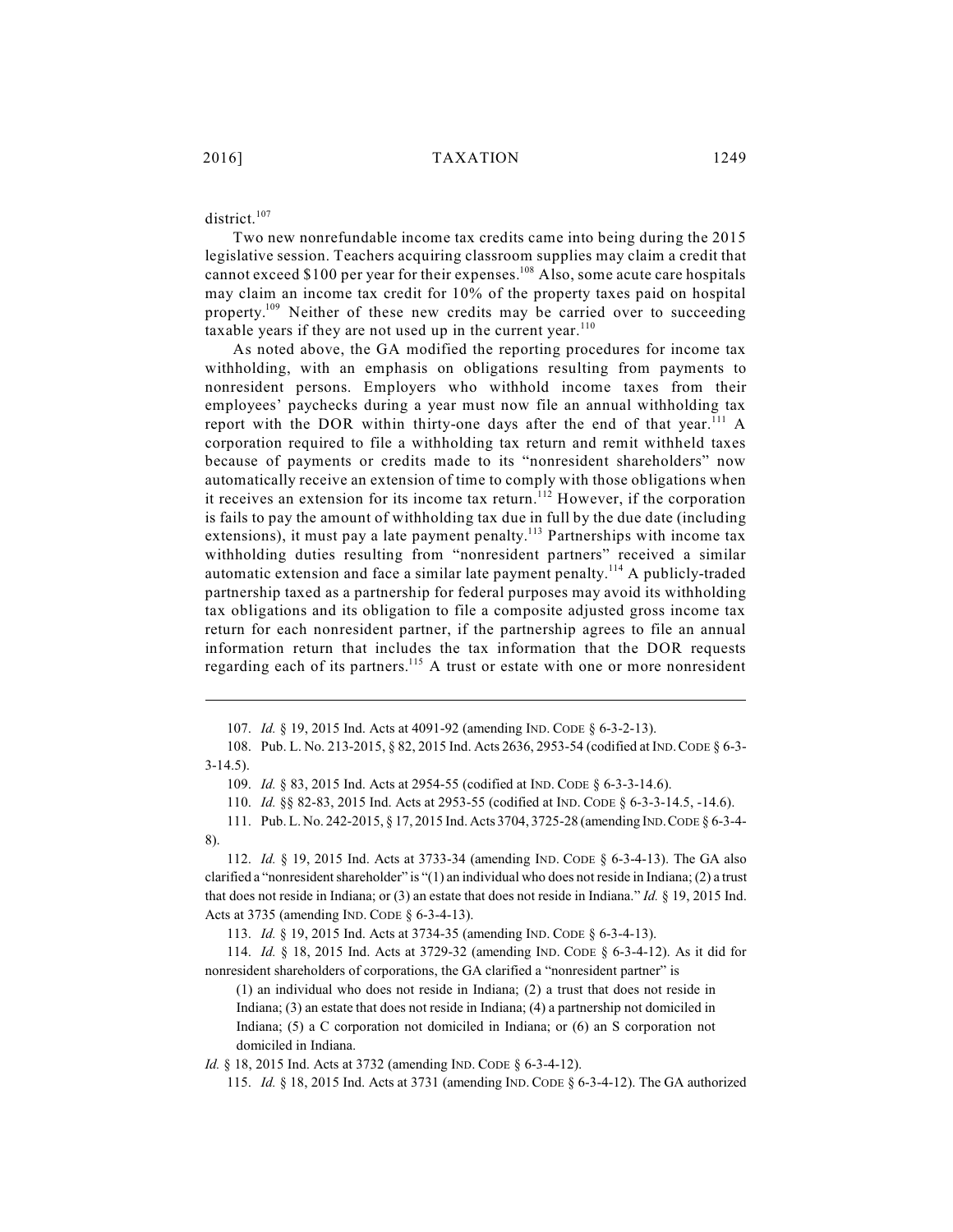beneficiaries is now required to submit a composite adjusted gross income tax return for those beneficiaries and will receive an automatic filing extension for that return upon receiving one for its income tax return.<sup>116</sup>

Because much of Indiana's income tax system piggybacks on the federal income tax, Indiana taxpayers have long had an obligation to notify the DOR of any post-filing modifications to their federal income tax returns or federal income tax liabilities.<sup>117</sup> Evidently, the GA was concerned that some taxpayers were exploiting statutory vagueness regarding what constituted a modification to avoid complying with that obligation, because in 2015 the GA enumerated the specific situations when a modification or alteration has occurred, including (1) the filing an amended return, (2) the final determination of a deficiency or refund, (3) the taxpayer's waiver of restrictions on the assessment and collection of tax, and (4) the taxpayer's entrance into a closing agreement with the IRS.<sup>118</sup> Generally, these events become "final" when they are conclusive and "cannot be reopened or appealed by a taxpayer or the Internal Revenue Service as a matter of law."<sup>119</sup>

### *D. State Tax Liability Credits*

For the third consecutive year, the GA reduced the number of state tax liability credits.<sup>120</sup> Taxpayers cannot claim a new Tax Credit for Computer Equipment Donations for donations made during taxable years beginning after December 31, 2015.<sup>121</sup> Similarly, a taxpayer's ability to claim the Historic Rehabilitation Credit for new qualifying expenditures ended at that time.<sup>122</sup>

117. IND. CODE § 6-3-4-6(b).

118. Pub. L. No. 242-2015, § 16, 2015 Ind. Acts at 3723-25 (amending IND.CODE § 6-3-4-6); *see infra* note 170 and accompanying text (noting similar changes for the financial institutions tax).

119. Pub. L. No. 242-2015, § 16, 2015 Ind. Acts at 3725 (amending IND.CODE § 6-3-4-6). In conjunction with this change, the GA updated the statutory provision giving the DOR six months to assess additional taxes after a taxpayer's federal income tax return was modified to incorporate the newmodification rules in this section. *Id.* § 36, 2015 Ind. Acts at 3763-64 (amending IND.CODE § 6-8.1-5-2). A similar change was made to the provision giving a taxpayer 180 days to file a refund claim after such a modification. *Id.* § 39, 2015 Ind. Acts at 3775 (amending IND.CODE § 6- 8.1-9-1).

120. Jegen et al., *supra* note 27, at 1466; Jegen et al., *supra* note 93, at 1184.

121. Pub. L. No. 250-2015, § 26, 2015 Ind. Acts 4053, 4100 (amending IND.CODE § 6-3.1-15- 7).

122. *Id.* § 27, 2015 Ind. Acts at 4100-01 (amending IND. CODE § 6-3.1-16-7). Concurrently, the GA set the maximum Historic Rehabilitation Credit amount allowed for fiscal years beginning after June 30, 2016 at \$0. Pub. L. No. 213-2015, § 85, 2015 Ind. Acts 2636, 2955-56 (amending

the DOR to issue written guidance discussing how this reporting requirement will apply to tiered partnerships. *Id.*

<sup>116.</sup> *Id.* § 20, 2015 Ind. Acts at 3735-36 (amending IND.CODE § 6-3-4-15). The newdefinition of "nonresident beneficiary" is identical to the "nonresident partner" definition. *Id.* § 20, 2015 Ind. Acts at 3736 (amending IND. CODE § 6-3-4-15); *see supra* note 114 (quoting the new statutory definition of "nonresident partner").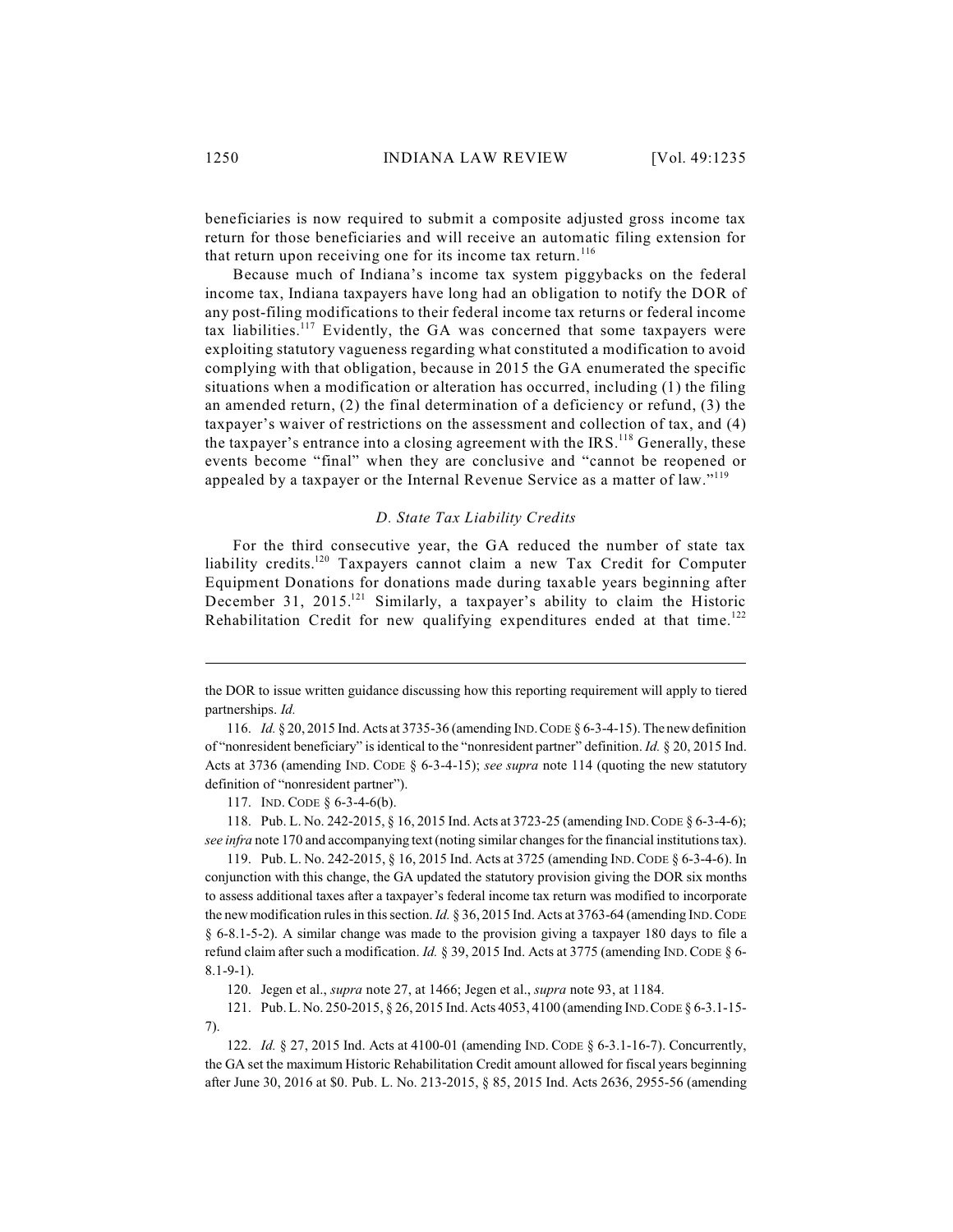2016] TAXATION 1251

Finally, the GA eliminated the Community Revitalization Enhancement District Tax Credit for residential properties after December 31, 2015, except to the extent the expenditures involved were approved by the IEDC prior to that date.<sup>123</sup>

A few state tax liability credits were modified, either in duration, scope, or in permissible amount. Specifically, the Tax Credit for Natural Gas Powered Vehicles was retroactively extended by one year to cover taxable years beginning after December 31, 2012.<sup>124</sup> However, any credit claimed for placing a qualified vehicle in service during 2013 may only be used against the taxpayer's state gross retail and use tax liability from transactions occurring after June 30, 2015 that involve a natural gas product.<sup>125</sup> The duration of the Venture Capital Investment Tax Credit and the Hoosier Business Investment Tax Credit were extended to include 2017-2020. 126

The scope of the Hoosier Business Investment Tax Credit was also expanded to include logistic expenditures incurred to upgrade or build passing lines or automated switches on a rail line.<sup>127</sup> More broadly, beginning on January 1, 2016, the Research Expense Credit shifts from using the "qualified research expense" and "base amount" definitions under the Internal Revenue Code in effect on January 1, 2001 to the one in effect on January 1, 2015.<sup>128</sup> The GA also capped the magnitude of the Economic Development for a Growing Economy Tax Credit by setting the maximum permissible amount the IEDC may approve each fiscal year for creating new jobs in Indiana at \$225,000,000.<sup>129</sup> Finally, for a limited time the GA empowered the IEDC to enter into written agreements with qualifying taxpayers that permit those taxpayers to accelerate up to \$17 million of their carried over Hoosier Business Investment Tax Credits at a discounted amount.<sup>130</sup> That ability to carryover and accelerate Hoosier Business Investment

125. *Id.* § 88, 2015 Ind. Acts at 2957 (amending IND. CODE § 6-3.1-34.6-8).

127. *Id.* § 31, 2015 Ind. Acts at 4102-04 (amending IND. CODE § 6-3.1-26-8.5).

IND. CODE § 6-3.1-16-14). Of course, previously-allowed credits may still carry over in to those fiscal years. *Id.*

<sup>123.</sup> Pub. L. No. 250-2015, § 28, 2015 Ind. Acts at 4101 (amending IND.CODE § 6-3.1-19-2).

<sup>124.</sup> Pub. L. No. 213-2015, § 87, 2015 Ind. Acts at 2956-57 (amending IND. CODE § 6-3.1- 34.6-1). In conjunction with that extension, the GA removed the per-person, per-taxable-year maximum credit of \$150,000 for taxable years beginning during 2013. *Id.* § 89, 2015 Ind. Acts at 2957 (amending IND. CODE § 6-3.1-34.6-9).

<sup>126.</sup> Pub. L. No. 250-2015, §§ 30, 35, 2015 Ind. Acts at 4102, 4109-10 (amending IND.CODE § 6-3.1-24-9, -26-26).

<sup>128.</sup> Pub. L. No. 242-2015, § 21, 2015 Ind. Acts 3704, 3737 (amending IND.CODE § 6-3.1-4- 1). For purposes of interpretation and administration, the DOR must use the provisions in § 41 of the 2015 Internal Revenue Code and the accompanying Treasury regulations. *Id.* § 22, 2015 Ind. Acts at 3737 (amending IND. CODE § 6-3.1-4-4).

<sup>129.</sup> Pub. L. No. 213-2015, § 84, 2015 Ind. Acts at 2955 (amending IND.CODE § 6-3.1-13-18).

<sup>130.</sup> Pub. L. No. 250-2015, § 32, 2015 Ind. Acts at 4104-06 (amending IND.CODE § 6-3.1-26- 15). The IEDC's acceleration power only exists until January 1, 2017. *Id.* Despite the discounted acceleration of any credits, the IEDC must use undiscounted amounts when determining whether it has exceeded the maximum amount of Hoosier Business Investment Tax Credits that it may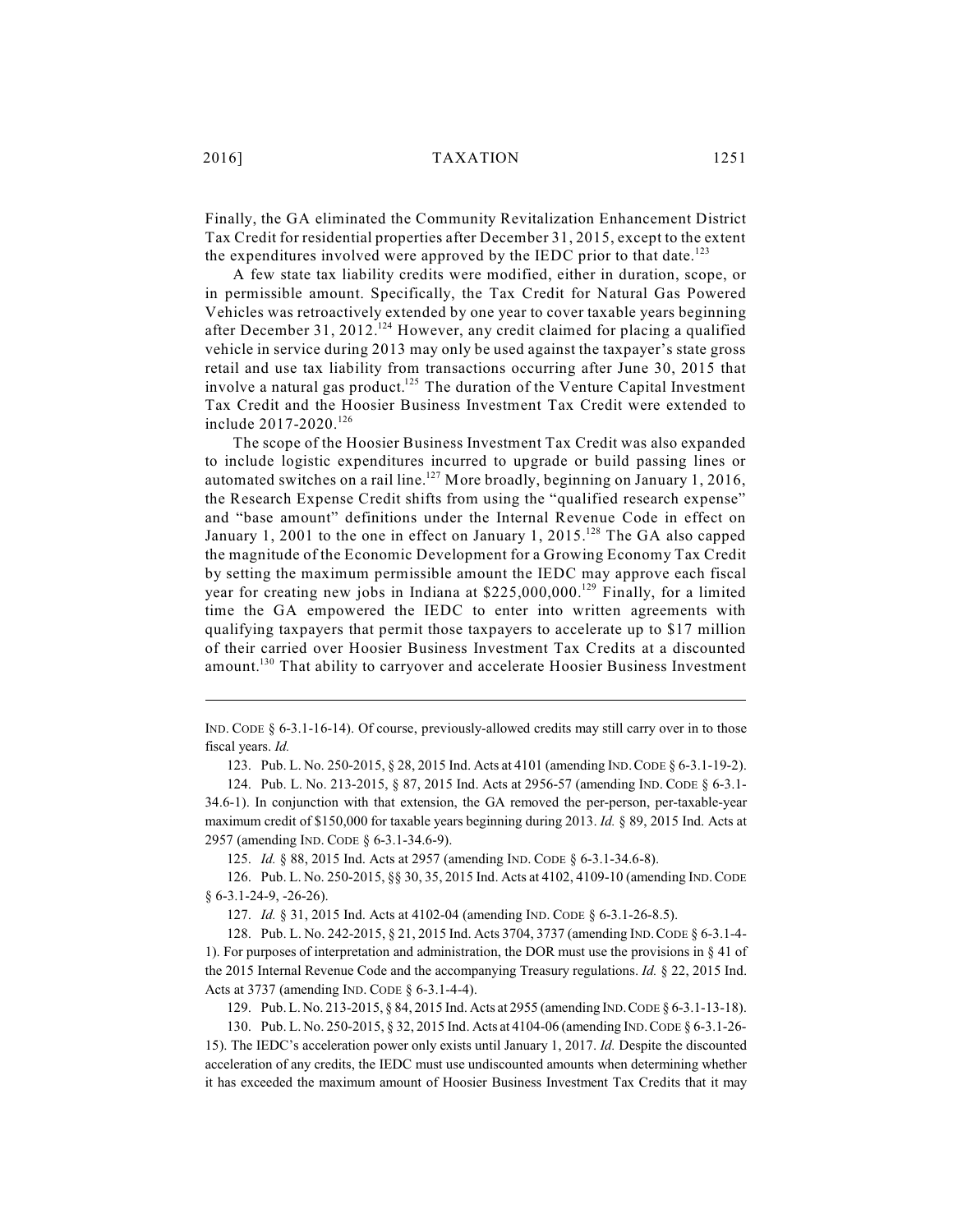Tax Credits was also extended to the owners of pass-through entities that qualified for the credits.<sup>131</sup>

### *E. Local Taxes*

The 2015 legislative session was a momentous one for local taxes because the GA consolidated the parallel CAGIT,  $^{132}$  COIT,  $^{133}$  and CEDIT<sup>134</sup> regimes, and the associated levy freeze amounts, $135$  into a single local income tax that will take their place on January 1, 2017.<sup>136</sup> Before turning to an overview of that restructuring, it is worth noting that the GA made a few modest adjustments to the existing regimes. Many of those adjustments were targeted for specific counties.<sup>137</sup> Others were designed to increase flexibility by removing prerequisites for the imposition of new local taxes,  $138$  or to eliminate a credit against local taxes for the elderly or individuals with a total disability.<sup>139</sup> The GA also adjusted the

approve for a fiscal year. *Id.* § 34, 2015 Ind. Acts at 4108-09 (amending IND.CODE § 6-3.1-26-20). 131. *Id.* § 33, 2015 Ind. Acts at 4106-08 (amending IND. CODE § 6-3.1-26-16).

132. Pub. L. No. 243-2015, § 1, 2015 Ind. Acts 3789, 3789 (repealing IND.CODE § 6-3.5-1.1 (County Adjusted Gross Income Tax), effective on January 1, 2017).

133. *Id.* § 7, 2015 Ind. Acts at 3796 (repealing IND. CODE § 6-3.5-6 (County Option Income Tax), effective on January 1, 2017).

134. *Id.* § 8, 2015 Ind. Acts at 3796 (repealing IND. CODE § 6-3.5-7 (County Economic Development Income Tax), effective on January 1, 2017).

135. *Id.* § 6, 2015 Ind. Acts at 3796 (repealing IND. CODE § 6-3.5-1.5 (Calculation of Levy Freeze Amounts), effective on January 1, 2017). The new local income tax's treatment of counties that imposed a tax to provide a levy freeze is covered in Indiana Code section 6-3.6-11-1. *Id.* § 10, 2015 Ind. Acts at 3853 (codified at IND. CODE § 6-3.6-11-1(a) (2015)).

136. *Id.* § 10, 2015 Ind. Acts at 3802-71 (codified at IND. CODE § 6-3.6 (Local Income Taxes)). Although this new article has an effective date of July 1, 2015, it does not apply to taxes and tax liability until after December 31, 2016. *Id.* § 10, 2015 Ind. Acts at 3803 (codified at IND. CODE § 6-3.6-1-2(1)). Expect a whopper of a technical corrections bill during the 2016 legislative session that will attempt to correct all of the internal cross reference issues created by this transition. *See id.* § 11, 2015 Ind. Acts at 3871 (ordering the legislative council to scrub down the Indiana Code for internal cross reference problems in anticipation of future legislation).

137. *See, e.g.*, Pub. L. No. 242-2015, §§ 26-30, 2015 Ind. Acts 3704, 3739-50 (amending IND. CODE §§ 6-3.5-1.1-2.8, -10, -11 and adding IND.CODE §§ 6-3.5-1.1-3.4, -3.7 to adjust the CAGIT for Marshall, Tipton, and Rush Counties). Several of these statutory changes were enacted a second time. Pub. L. No. 243-2015, §§ 3-5, 2015 Ind. Acts at 3790-95 (amending IND.CODE §§ 6-3.5-1.1- 10, -11, and adding IND. CODE § 6-3.5-1.1-3.7).

138. *See, e.g.*, Pub. L. No. 157-2015, §§ 2-3, 2015 Ind. Acts 1577, 1577-86 (amending IND. CODE §§ 6-3.5-1.1-25, -6-31 to permit a count to impose an additional CAGIT or COIT tax rate to fund public safety without imposing one for certain other purposes first); Pub. L. No. 255-2015, § 60, 2015 Ind. Acts 4222, 4272-76 (amending IND. CODE § 6-3.5-1.1-25 to permit a county with a historic hotel district to impose a CAGIT tax rate for public safety without imposing one for certain other purposes first).

139. Pub. L. No. 250-2015, §§ 36, 39-40, 2015 Ind. Acts 4053, 4110-12 (repealing IND.CODE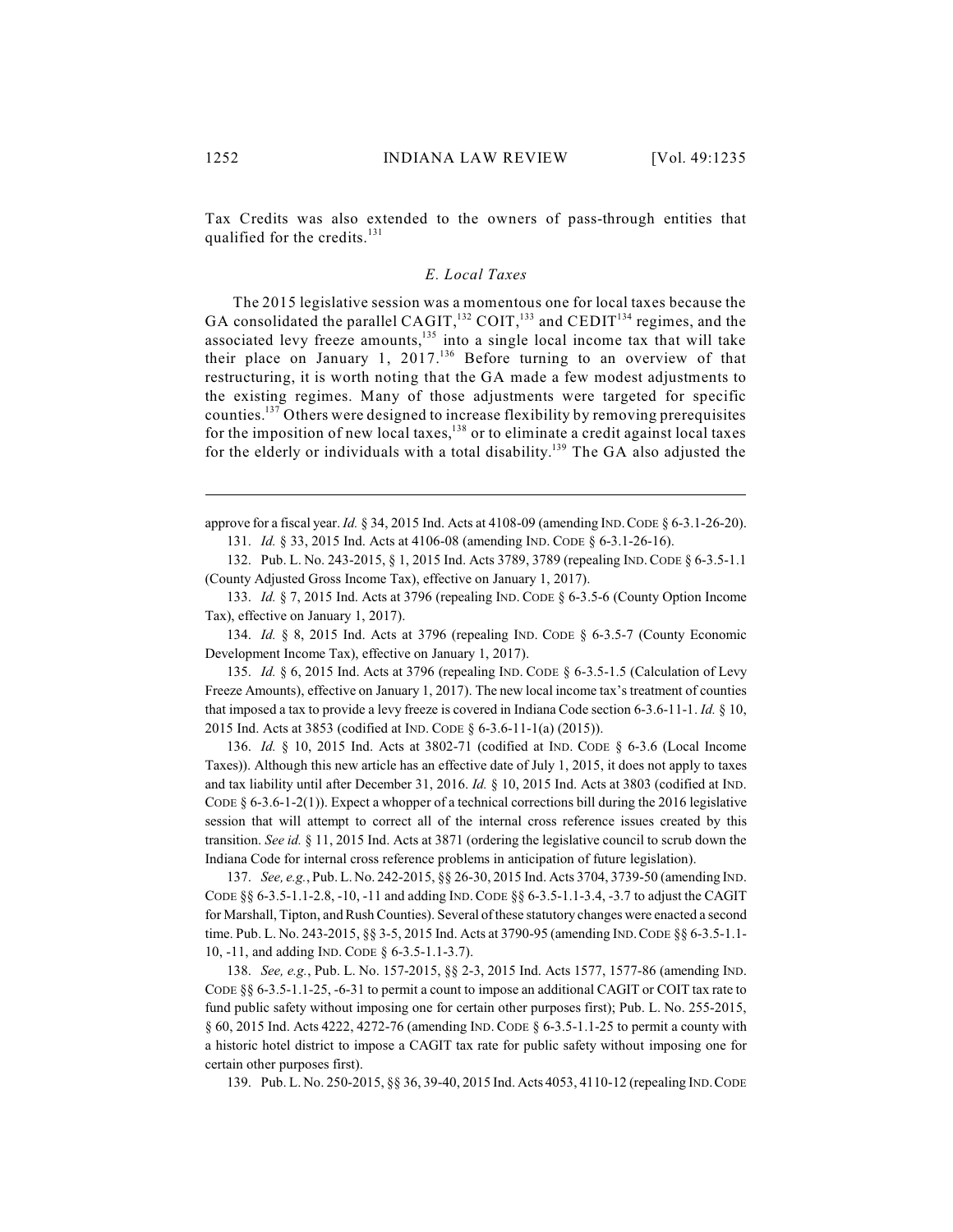annual license excise surtax on motor vehicles to permit counties to apply that tax at "different rates based on the class of the vehicle,"<sup>140</sup> and reshuffled collection and reporting responsibilities for the county motor vehicle excise tax and the county wheel tax within the Bureau of Motor Vehicles.<sup>141</sup>

The GA's purpose in consolidating CAGIT, COIT, and CEDIT into a single local income tax regime was to simplify Indiana's messy local income tax system by installing a uniform set of rules that apply to all counties,  $142$  all without disturbing the distribution and use of that local income tax revenue.<sup>143</sup> To that end, the total tax rate in effect on May 1, 2016 will seamlessly transition over to the new tax regime.<sup>144</sup> Future changes to those tax rates generally must be enacted by an ordinance passed by the relevant adopting body,  $145$  and take effect at the time prescribed in the statute (e.g., an ordinance to increase a tax rate adopted from January 1 through August 31 would take effect on October 1).<sup>146</sup>

The new local income tax for each county is "imposed on the adjusted gross income of local taxpayers at a tax rate that is a sum of the tax rates imposed by the county's adopting body."<sup>147</sup> Generally, a "local taxpayer" is an individual who (1) resides in the county on January 1 or (2) has a principal place of business or employment within the county on that date and does not reside in another Indiana county that imposes a local income  $\text{tax.}^{148}$  Residence is primarily determined by

140. Pub. L. No. 249-2015, § 22, 2015 Ind. Acts 4020, 4043-44 (amending IND.CODE § 6-3.5- 4-2).

141. Pub. L. No. 149-2015, §§ 1-14, 2015 Ind. Acts 1397, 1397-1400 (amending IND. CODE §§ 6-3.5-4-7, -4-9, -4-16, -5-9, -5-11, -5-18; adding IND. CODE § 6-3.5-4-15.5; and repealing IND. CODE §§ 6-3.5-4-8, -4-10, -4-11, -4-15, -5-10, -5-12, -5-17).

142. Pub. L. No. 243-2015, § 10, 2015 Ind. Acts at 3802 (codified at IND. CODE § 6-3.6-1- 1(a)).

143. *Id.* § 10, 2015 Ind. Acts at 3802 (codified at IND. CODE § 6-3.6-1-1(c)).

144. *Id.* § 10, 2015 Ind. Acts at 3803-04 (codified at IND. CODE § 6-3.6-1-3).

145. *Id.* § 10, 2015 Ind. Acts at 3809 (codified at IND. CODE § 6-3.6-3-2(a)). A county's "adopting body" is its local income tax council (if one exists) or its county fiscal body. *Id.* § 10, 2015 Ind. Acts at 3809 (codified at IND. CODE § 6-3.6-3-1).

146. *Id.* § 10, 2015 Ind. Acts at 3810 (codified at IND. CODE § 6-3.6-3-3(b)(1)).

147. *Id.* § 10, 2015 Ind. Acts at 3813 (codified at IND. CODE § 6-3.6-4-1(a)).

148. *Id.* § 10, 2015 Ind. Acts at 3807 (codified at IND. CODE § 6-3.6-2-13). Technically, the relevant date is "January 1st of the calendar year in which the individual's taxable year commences." *Id.* § 10, 2015 Ind. Acts at 3851 (codified at IND.CODE § 6-3.6-8-3(b)). But, for most people the taxable year and the calendar year will be identical because the federal income tax definition of taxable year is used. *See id.* § 10, 2015 Ind. Acts at 3851-52 (codified at IND. CODE  $\S 6-3.6-8-5(a)(1)$ , which imports the definitions from the state income tax law); IND. CODE  $\S 6-3-1-$ 16 (defining "taxable year" under the state income tax law as equivalent to the taxable year under

<sup>§§</sup> 6-3.5-1.1-7, -6-24, -7-9, which provided CAGIT, COIT, and CEDIT credits for taxpayers who qualified for the federal income tax credit available to the elderly and individuals with a total disability under IRC § 22). Note that a version of this credit is reinstalled under the consolidated local income tax regime in place after January 1, 2017. Pub. L. No. 243-2015, § 10, 2015 Ind. Acts at 3853 (codified at IND. CODE § 6-3.6-8-8).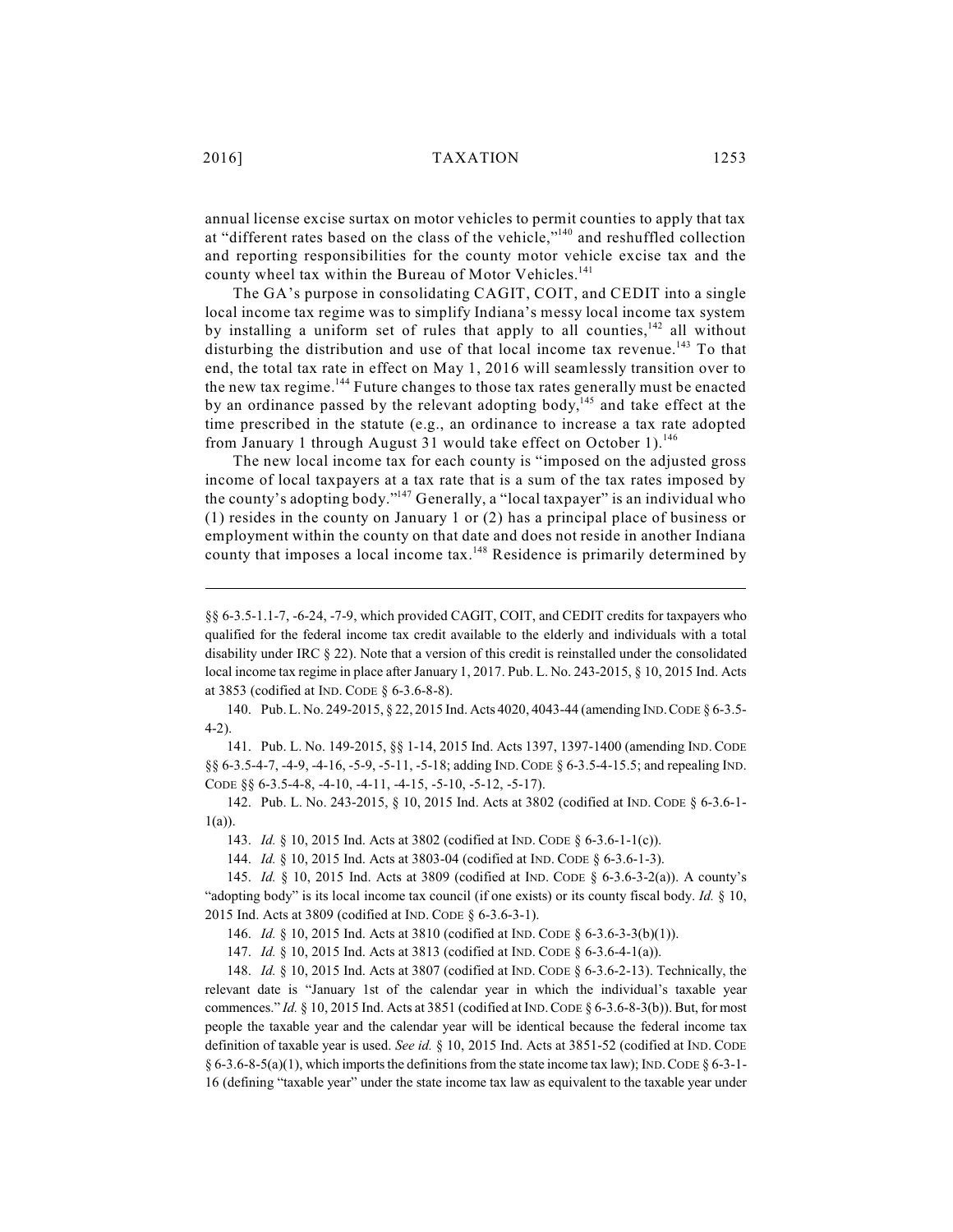the location of the individual's home<sup>149</sup> and subsequent residence changes will not affect that classification for the taxable year.<sup>150</sup> "Adjusted gross income" has the same meaning that it has under the state income tax, except it only includes amounts earned from the taxpayer's business or employment when the taxpayer is not a county resident.<sup>151</sup> The total tax rate is the sum of the county's  $(1)$ property tax relief rate,  $^{152}$  (2) expenditure rate,  $^{153}$  and (3) special purpose rates.  $^{154}$ The property tax relief rate may not exceed 1.25% and may only be used to fund a property tax credit that offsets the property tax liability of taxpayers with tangible property located in the county.<sup>155</sup> The expenditure rate is capped at 2.5%  $(2.75\%$  for Marion County).<sup>156</sup> The revenue raised by the first 0.25% of the expenditure rate must go to school corporations and civil taxing units that imposed a CAGIT under the old taxing regime,  $157$  but the remaining revenue will be allocated by ordinance to public safety, economic development projects, and certified shares distributed to the civil taxing units.<sup>158</sup> Finally, a county's special purpose rates are intended to pay for county infrastructure projects (e.g., correctional facilities) so that higher property taxes, which might impair economic development, are not needed.<sup>159</sup> Although there is no single maximum permissible special purpose tax rate that applies to all counties, each county's rate is limited to maximum amount provided for it by the  $GA$ .<sup>160</sup>

149. Pub. L. No. 243-2015, § 10, 2015 Ind. Acts at 3850 (codified at IND. CODE § 6-3.6-8- 3(a)).

150. *Id.* § 10, 2015 Ind. Acts at 3851 (codified at IND. CODE § 6-3.6-8-3(b)).

151. *Id.* § 10, 2015 Ind. Acts at 3805 (codified at IND. CODE § 6-3.6-2-2).

152. *Id.* § 10, 2015 Ind. Acts at 3814 (codified at IND. CODE § 6-3.6-5-1).

153. *Id.* § 10, 2015 Ind. Acts at 3817 (codified at IND. CODE § 6-3.6-6-1).

154. *Id.* § 10, 2015 Ind. Acts at 3828 (codified at IND. CODE § 6-3.6-7-1).

155. *Id.* § 10, 2015 Ind. Acts at 3815 (codified at IND.CODE § 6-3.6-5-6(b), (c)). Specific rules explain the options that the adopting body may use to allocate the property tax credit among qualifying taxpayers. *Id.* § 10, 2015 Ind. Acts at 3815-17 (codified at IND. CODE § 6-3.6-5-6(d) to (g)).

156. *Id.* § 10, 2015 Ind. Acts at 3817 (codified at IND. CODE § 6-3.6-6-2(b)).

157. *Id.* § 10, 2015 Ind. Acts at 3817 (codified at IND. CODE § 6-3.6-6-3(1)).

158. *Id.* § 10, 2015 Ind. Acts at 3818 (codified at IND. CODE § 6-3.6-6-4). The new statute contains extensive definitions for "public safety" and "economic development project." *Id.* § 10, 2015 Ind. Acts at 3806-08 (codified at IND. CODE §§ 6-3.6-2-8, -14).

159. *Id.* § 10, 2015 Ind. Acts at 3828 (codified at IND. CODE § 6-3.6-7-1). The list of permissible infrastructure investments includes criminal justice facilities, county hospitals, and public transportation systems. *Id.* § 10, 2015 Ind. Acts at 3828-29 (codified at IND. CODE § 6-3.6-7-3(a)).

160. *Id.* § 10, 2015 Ind. Acts at 3828 (codified at IND. CODE § 6-3.6-7-2). For example, the special purpose rates in Indiana Code section 6-3.6-7-9 only apply to Hancock County, *id.* § 10, 2015 Ind. Acts at 3832 (codified at IND. CODE § 6-3.6-7-9(a)), and those in Indiana Code section

the IRC or the calendar year when the taxpayer does not file an income tax return under the IRC); I.R.C. § 441(g) (2012) (requiring a taxpayer who does not keep books or have an annual accounting period to use the calendar year as a taxable year).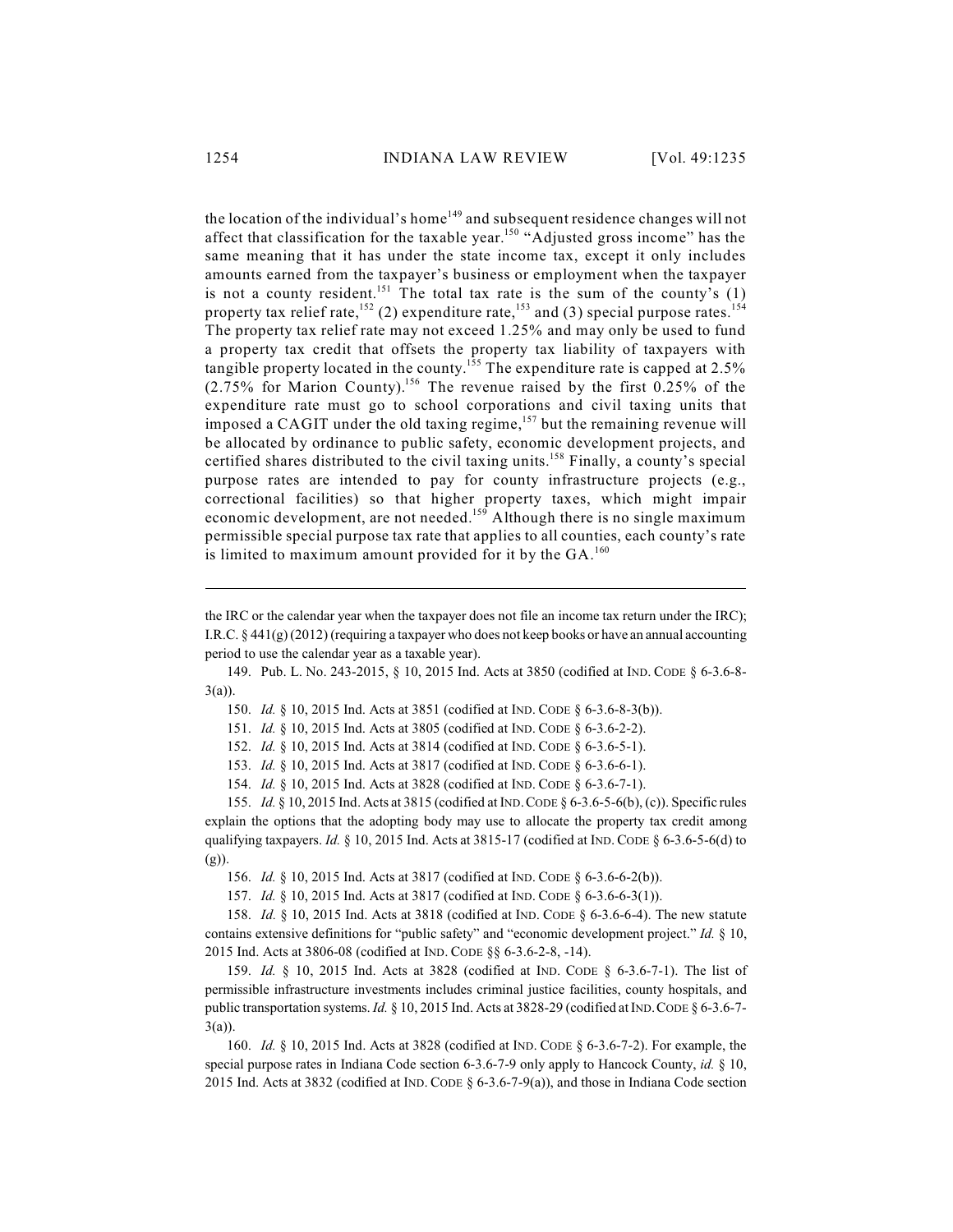### 2016] TAXATION 1255

The new local income tax aims for uniformity in the area of tax administration, too, by incorporating the administration rules already in use under the state income tax.<sup>161</sup> Some tax-specific complexity still survives, though, because the statute allows the adopting body to change the applicable taxes and tax rates throughout the year.<sup>162</sup> For that reason, special rules for calculating annual tax liabilities using different mixes of taxes and tax rates are provided. 163 The statute also supplements the imported rules with a local income tax-specific employer withholding reporting requirement,<sup>164</sup> tax credits for individuals who must pay local income taxes to a municipality located outside of Indiana on income that is subject to Indiana's income tax,  $165$  and tax credits for certain elderly and disabled individuals.<sup>166</sup>

### *F. Taxation of Financial Institutions*

After several years of reducing the tax rates that apply to corporations doing business as a financial institutions in Indiana,  $167$  the GA largely left this area untouched in 2015. The only two changes made parallel revisions to the state income tax. First, the GA updated the "adjusted gross income" definition in the financial institutions tax calculation to align with the revised taxable income definition applied to corporations for state income tax purposes.<sup>168</sup> Second, the GA extended the time period for notifying the DOR of an alteration or modification of that taxpayer's federal income tax return from 120 days to 180 days and ordered taxpayers to file an amended financial institutions tax return within that 180-day period any time a "modification or alternation results in a change in the taxpayer's federal adjusted gross income or income within Indiana."<sup>169</sup> The updated statute also included a list of "modification or alteration"

<sup>6-3.6-7-24</sup> only apply to counties that are "member[s] of a regional development authority under IC 36-7.6." *Id.* § 10, 2015 Ind. Acts at 3846 (codified at IND. CODE § 6-3.6-7-24(a)).

<sup>161.</sup> *See id.* § 10, 2015 Ind. Acts at 3851-52 (codified at IND. CODE § 6-3.6-8-5(a) and incorporating the relevant rules for filing returns, remittances, and penalties and interest).

<sup>162.</sup> *See supra* note 146 and the accompanying text (identifying the relevant statutory provisions and providing one example of a mid-year rate change).

<sup>163.</sup> Pub. L. No. 243-2015, § 10, 2015 Ind. Acts at 3850 (codified at IND.CODE § 6-3.6-8-1, -2).

<sup>164.</sup> *Id.* § 10, 2015 Ind. Acts at 3852 (codified at IND. CODE § 6-3.6-8-5(c)).

<sup>165.</sup> *Id.* § 10, 2015 Ind. Acts at 3852-53 (codified at IND. CODE § 6-3.6-8-6).

<sup>166.</sup> *Id.* § 10, 2015 Ind. Acts at 3853 (codified at IND. CODE § 6-3.6-8-8). As with the nowrepealed CAGIT, COIT, and CEDIT tax credits for the elderly and disabled, see *supra* note 139, this new tax credit incorporates its qualification requirements from IRC § 22. Pub. L. No. 243- 2015, § 10, 2015 Ind. Acts at 3853 (codified at IND. CODE § 6-3.6-8-8(a)).

<sup>167.</sup> Jegen et al., *supra* note 27, at 1469-70.

<sup>168.</sup> Pub. L. No. 250-2015, § 42, 2015 Ind. Acts 4053, 4113-17 (amending IND.CODE § 6-5.5- 1-2); *see supra* notes 93-95 and the accompanying text (conforming the income tax's taxable income definition for corporations to the one used in the IRC).

<sup>169.</sup> Pub. L. No. 242-2015, § 32, 2015 Ind. Acts 3704, 3757-58 (amending IND.CODE § 6-5.5-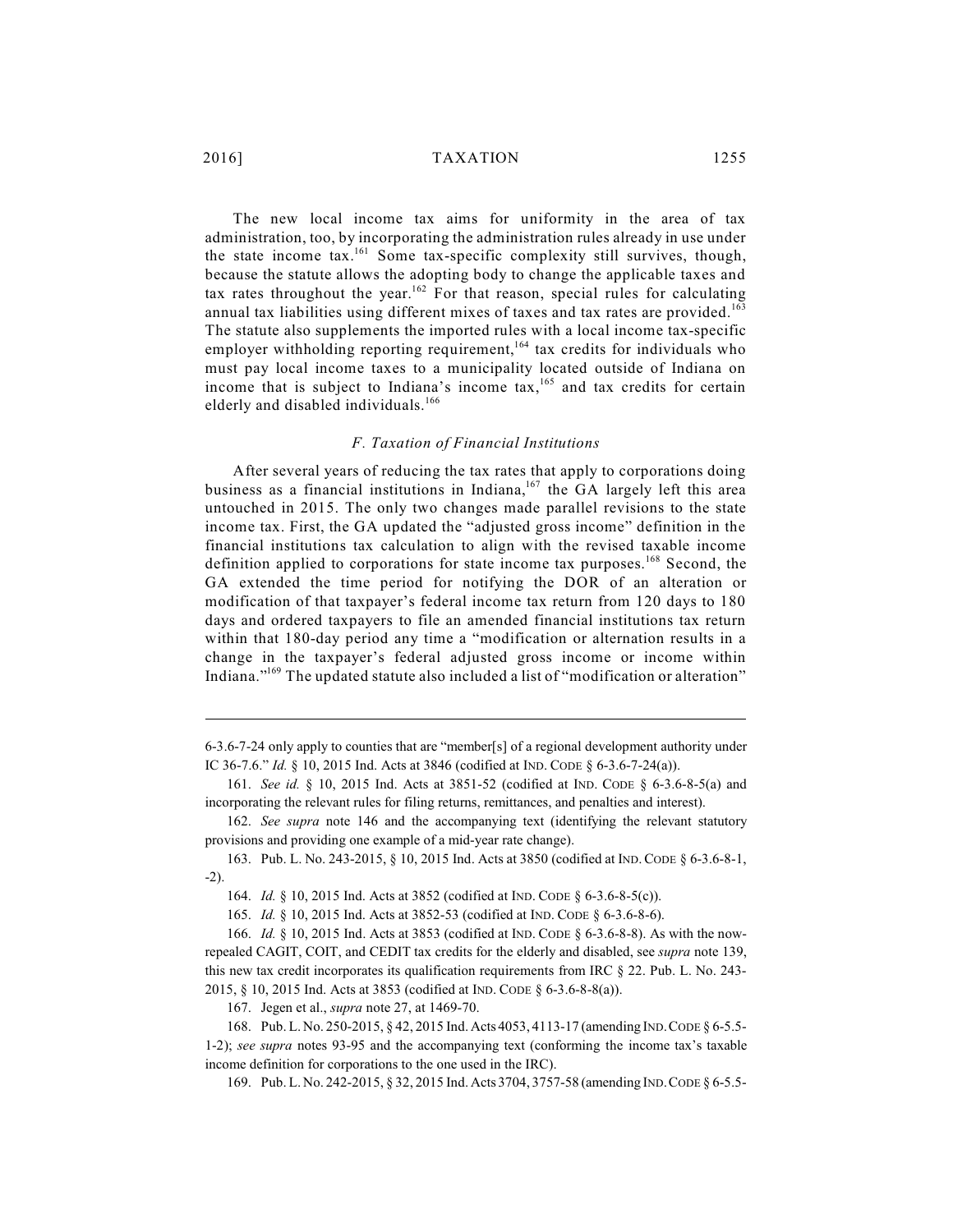events that mirrored the comparable list added for state income tax returns.<sup>170</sup>

### *G. Excise Taxes and Other Miscellaneous Taxes*

For excise taxes, 2015 was a year to recover from a multi-year spate of activity directed primarily at motor vehicles and fuel.<sup>171</sup> As a result, most of the legislative activity was modest in nature. For example, under the Aircraft License Excise Tax the GA shifted the regular annual registration date from the end of February to the end of December<sup>172</sup> and transformed the dealer's inventory exception from a lifetime test that could not extend beyond eighteen months to an annual test that turns on whether the airplane is in service for less than fifty hours during the relevant year.<sup>173</sup> With respect to excise taxes on vehicles, the GA (1) created a \$30 annual excise tax on mini-trucks, due at registration;<sup>174</sup> (2) adjusted the duration of the "first year of manufacture" for motorcycles to the end of the calendar year following the year the motorcycle was first offered for sale,<sup>175</sup> and for recreational vehicles and truck campers to the end of the calendar year first offered for sale;<sup>176</sup> and (3) limited the situations where the first-time registration of a motor vehicle, recreational vehicle, or truck camper automatically requires its owner to pay the renewal fee and excise tax for the first full annual registration year to those where that year does not extend beyond the end of the next calendar year.<sup>177</sup>

Excise taxes on food and beverages also received some attention during 2015, and they are likely to receive more in the future as the GA considers whether to

171. *See, e.g.*, Jegen et al., *supra* note 93, at 1187-89 (summarizing the numerous changes on the motor vehicle and fuel front in that year).

172. Pub. L. No. 245-2015, § 22, 2015 Ind. Acts 3874, 3920-21 (amending IND.CODE § 6-6-  $6.5-1$ ).

173. Pub. L. No. 102-2015, § 1, 2015 Ind. Acts 689, 689 (amending IND. CODE § 6-6-6.5- 10.6). Dealers owning aircraft on July 1, 2015 that had previously ceased to be inventory aircraft under the eighteen-month test, but would have qualified under the new fifty-hour annual test, may elect to retroactively reclassify those aircraft as inventory and receive a credit or a refund equal to the amount of registration fees and applicable taxes paid because of the aircraft was not treated as inventory. *Id.* § 2, 2015 Ind. Acts at 689-70 (codified at IND. CODE § 6-6-6.5-26).

<sup>6-6).</sup> In conjunction with this change, the GA gave the DOR and taxpayers six months to assess additional taxes or request a refund after a taxpayer's federal income tax return was modified. *See supra* note 119 (describing these changes in more detail).

<sup>170.</sup> Pub. L. No. 242-2015, § 32, 2015 Ind. Acts at 3757 (amending IND.CODE § 6-5.5-6-6); *see supra* notes 118-19 and the accompanying text (identifying the events that are "modifications or alterations" for state income tax purposes).

<sup>174.</sup> Pub. L. No. 180-2015, § 1, 2015 Ind. Acts 1979, 1979 (codified at IND. CODE § 6-6-5- 5.7).

<sup>175.</sup> Pub. L. No. 149-2015, § 15, 2015 Ind. Acts 1397, 1402 (amending IND.CODE § 6-6-5-5).

<sup>176.</sup> *Id.* § 18, 2015 Ind. Acts at 1409 (amending IND. CODE § 6-6-5.1-13).

<sup>177.</sup> *Id.* §§ 16, 19-20, 2015 Ind. Acts at 1402, 1410, 1413 (amending IND.CODE §§ 6-6-5-7.2, -5.1-15, -5.1-16).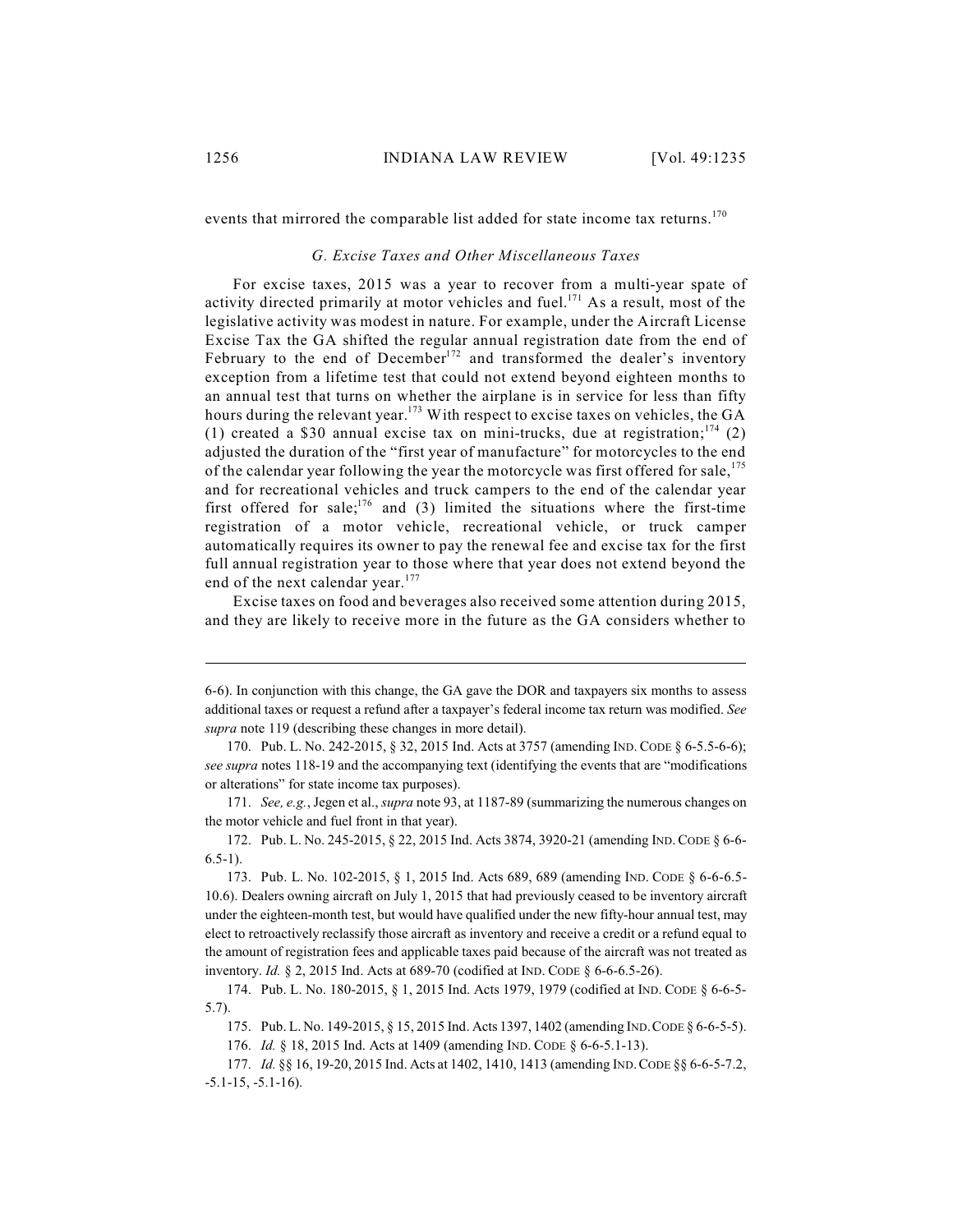replace the current hodgepodge of city- and county-level food and beverage taxes with a statewide uniform food and beverages tax that individual localities could choose to adopt.<sup>178</sup> In the meantime, the GA created targeted food and beverage excises taxes to raise for funds for the town of Rockville,  $179$  Orange County,  $180$ and the West Baden Springs historic hotel preservation and maintenance fund.<sup>181</sup> It also approved a supplemental innkeeper's tax for the historic hotels in Orange County to support the aforementioned preservation and maintenance fund.<sup>182</sup> On a statewide level, the GA clarified that holders of a direct wine seller's permit must pay the wine excise tax and the hard cider excise tax on that applicable alcoholic beverages the holder manufactures or imports into Indiana.<sup>183</sup>

Outside of the excise tax realm, the GA significantly modified the tax rules applied to employee medical case savings account plans by terminating the employee's income tax exemption for employer contributions of principal made on or after January 1, 2016.<sup>184</sup> Consistent with that upfront taxation approach, employees may withdraw employer contributions that were subject to state income tax at any time, and for any reason, without penalty.<sup>185</sup>

### *H. Tax Administration Matters*

In 2015, the GA attended to a variety of tax administration matters, including creating a new tax amnesty program, revising the interest accrual period for refund claims, adjusting several tax controversy provisions, and improving the efficiency of the Tax Court's operations. Regarding tax amnesty, the GA modified the existing statutory provision permitting amnesty for unpaid tax liabilities from tax periods ending before July 1, 2004 to cover the tax periods ending before January 1, 2013, provided the taxpayer requesting amnesty did not participate in the earlier program or the amnesty program for unpaid use tax on claimed race horses.<sup>186</sup> The DOR is authorized to use emergency rules to carry out

178. Pub. L. No. 254-2015, § 3, 2015 Ind. Acts 4215, 4221 (urging the legislative committee to study whether such a uniform system should be adopted).

179. *Id.* § 1, 2015 Ind. Acts at 4215-18 (codified at IND. CODE § 6-9-45).

180. *Id.* § 2, 2015 Ind. Acts at 4218-21 (codified at IND. CODE § 6-9-47.5).

184. Pub. L. No. 250-2015, § 45, 2015 Ind. Acts 4053, 4123 (amending IND.CODE § 6-8-11- 9).

185. *Id.* § 46, 2015 Ind. Acts at 4123-24 (codified at IND. CODE § 6-8-11-11.5).

186. Pub. L. No. 213-2015, § 91, 2015 Ind. Acts 2636, 2959 (amending IND.CODE § 6-8.1-3- 17). Any proceeds from the newly-created tax amnesty program will be distributed as follows: (1) the first \$84 million to the Indiana regional cities development fund, (2) the next \$6 million to the Indiana department of transportation for use funding the Hoosier State Rail Line, and (3) any

<sup>181.</sup> Pub. L. No. 255-2015, § 61, 2015 Ind. Acts 4222, 4276-78 (codified at IND.CODE § 6-9- 45.5).

<sup>182.</sup> *Id.* § 62, 2015 Ind. Acts at 4278-79 (codified at IND. CODE § 6-9-45.6).

<sup>183.</sup> Pub. L. No. 107-2015, §§ 12-13, 2015 Ind. Acts 740, 747-48 (amending IND. CODE §§ 7.1-4-4-3, -4.5-3). The wine excise tax is \$0.47 per gallon and the hard cider excise tax is \$0.115 per gallon. IND. CODE §§ 7.1-4-4-1, -4.5-1.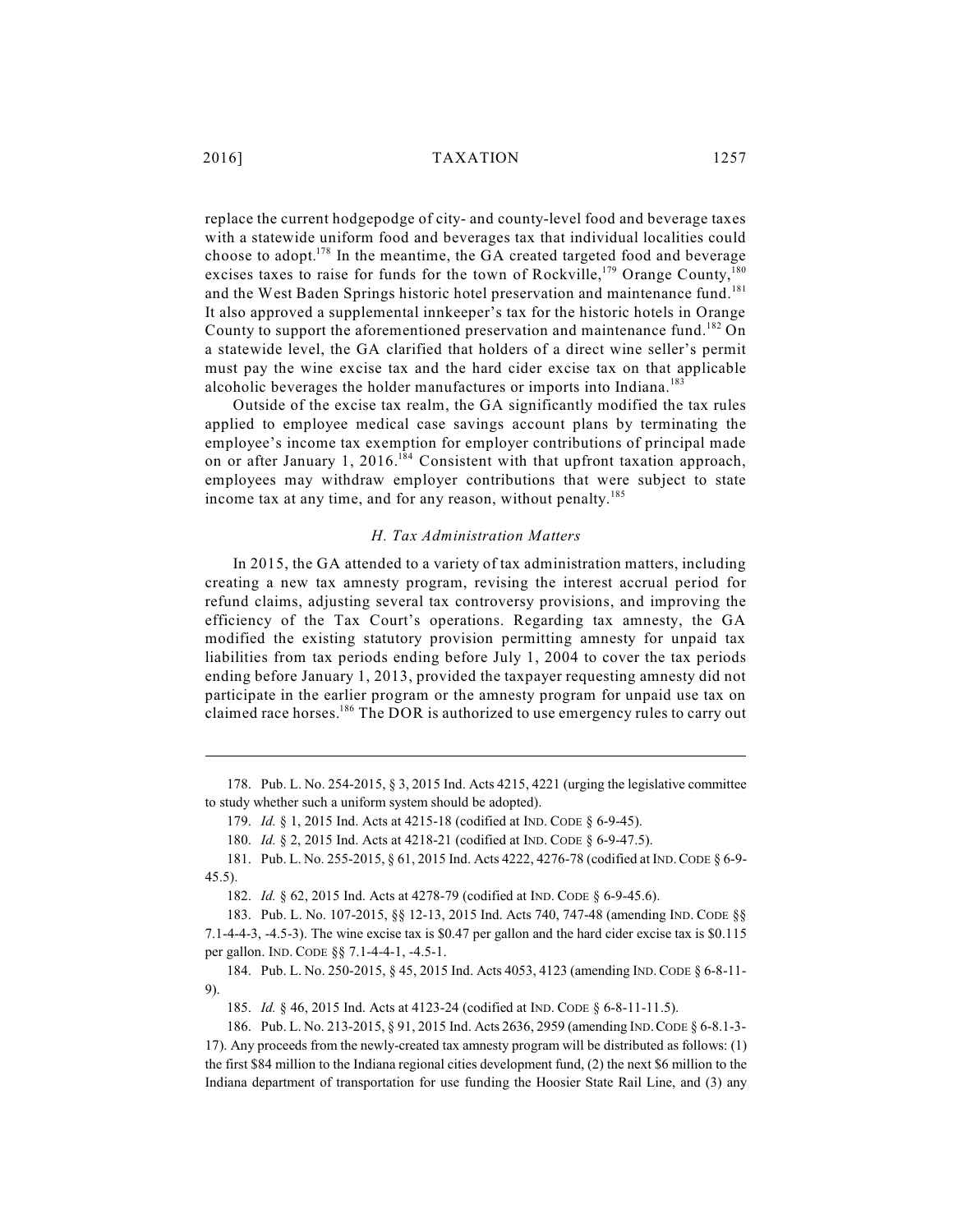the program expeditiously<sup>187</sup> and must terminate the program prior to January 1,  $2017$ .<sup>188</sup> The additional penalty provisions accompanying the 2004 tax amnesty program, which doubled the taxpayer's penalty when the taxpayer could have participated in the amnesty program but failed to do so, were also modified to cover any new program covering the tax periods through January 2013, and to cover the failure to file penalty.<sup>189</sup>

The GA altered the date that interest begins to accrue for refund claims filed after June 30, 2015. Prior to that date, interest began on the date the refund claim was filed. Now, interest begins on the latest of (1) the date that the tax payment was due, (2) the date it was actually paid, and (3) the date the relevant tax return was filed.<sup>190</sup> For state gross retail or use taxes, the due date is automatically deemed to be December 31 of the calendar year containing the remittance period. 191

On the tax controversy front, the GA gave the DOR another enforcement tool by granting the DOR authority to deny a taxpayer's vehicle registration application when the taxpayer has failed to file all tax returns or information returns, and to pay all taxes, penalties, and interest.<sup>192</sup> The DOR's denial authority extends to businesses "operated, managed, or otherwise controlled by or affiliated with" the delinquent applicant (including those businesses controlled by a relative or family member of the applicant).<sup>193</sup> Procedurally, the GA extended the taxpayer's period for filing an appeal with the Tax Court from sixty days to ninety days after the DOR issues its letter of findings and made possible an extension of an additional ninety days by mutual agreement between the taxpayer and the DOR.<sup>194</sup> The procedure for challenging the DOR's denial of a refund claim, both within the DOR and to the Tax Court, were updated to better align those procedures with the procedures used to challenge the DOR's proposed assessment of additional taxes contained in a letter of findings.<sup>195</sup> Controversies that have reached the collections phase also received some attention. The DOR Commissioner may expunge a tax warrant when the taxpayer has paid or resolved all outstanding tax issues for the preceding five years, the warrant is more than ten years old, the warrant is not the subject of pending litigation, or the DOR has

residual amounts to the state general fund. *Id.* § 93, 2015 Ind. Acts at 2961-62 (codified at IND. CODE § 6-8.1-3-25).

<sup>187.</sup> *Id.* § 92, 2015 Ind. Acts at 2961 (codified at IND. CODE § 6-8.1-3-24).

<sup>188.</sup> *Id.* § 91, 2015 Ind. Acts at 2960 (amending IND. CODE § 6-8.1-3-17).

<sup>189.</sup> *Id.* § 94, 2015 Ind. Acts at 2962-63 (amending IND. CODE § 6-8.1-10-12).

<sup>190.</sup> Pub. L. No. 242-2015, § 40, 2015 Ind. Acts 3704, 3777 (amending IND.CODE § 6-8.1-9-

<sup>2).</sup> 191. *Id.*

<sup>192.</sup> *Id.* § 34, 2015 Ind. Acts at 3759-60 (codified at IND. CODE § 6-8.1-4-5).

<sup>193.</sup> *Id.*

<sup>194.</sup> *Id.* § 35, 2015 Ind. Acts at 3760-62 (amending IND. CODE § 6-8.1-5-1).

<sup>195.</sup> *Id.* § 39, 2015 Ind. Acts at 3773-74 (amending IND.CODE § 6-8.1-9-1). The comparable procedures for challenging a proposed tax assessment are determined in IND. CODE  $\S$  6-8.1-5-1(d) through (h).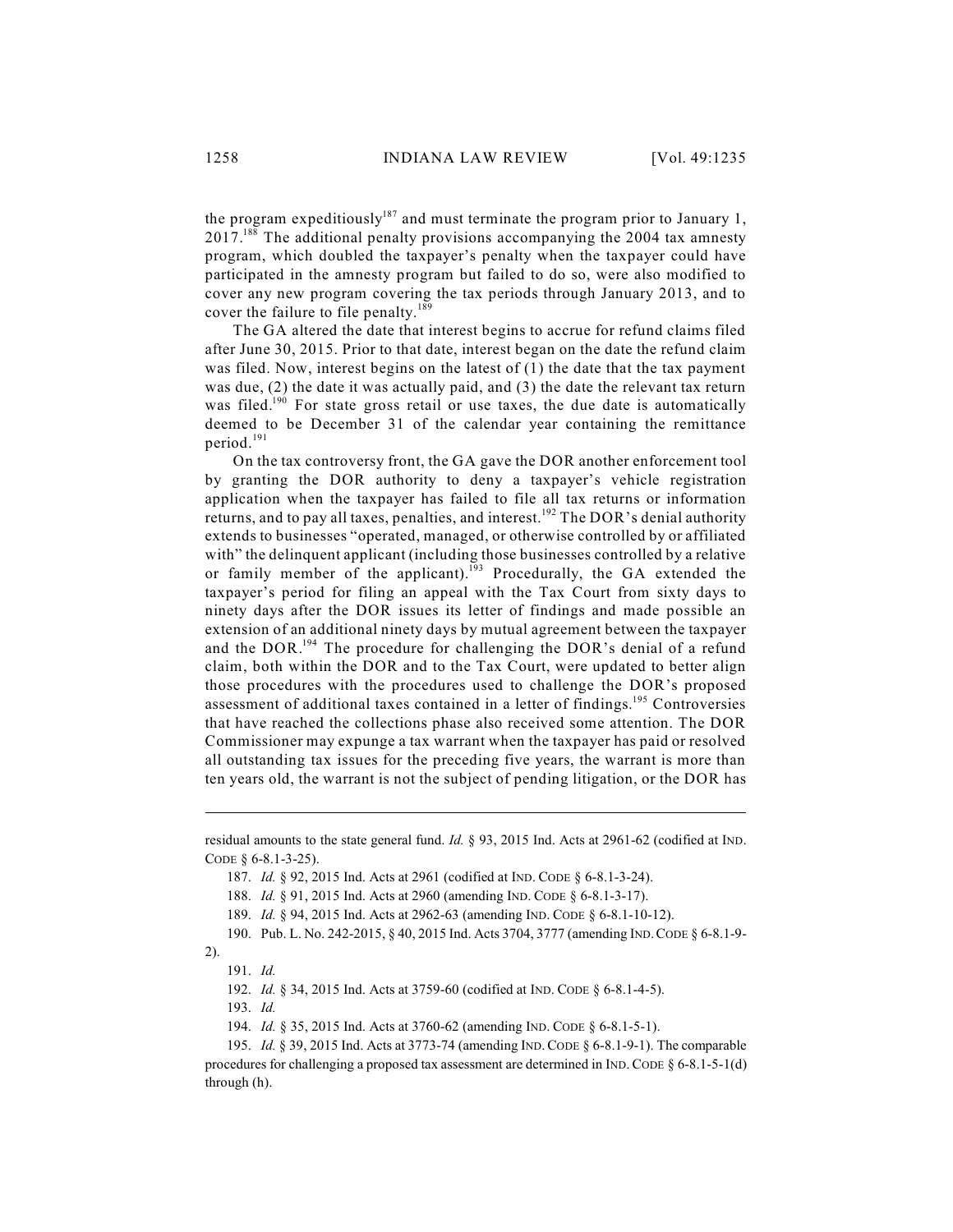2016] TAXATION 1259

adopted rules indicating that expunging the warrant in question is consistent with best interest of the state. 196

Finally, the GA expressed concern that the Tax Court could improve the efficiency of its operations and ordered the Indiana Judicial Center to review that court's workload, operations, and backlog in an effort to improve the efficiency of case dispositions.<sup>197</sup> The judicial center's report is due to the legislative council by December 1, 2016.<sup>198</sup>

### *I. Taxation of Internet Access*

In response to the imminent expiration of the federal Internet Tax Freedom Act,<sup>199</sup> the GA added new Article 10 (Taxation of Internet Access) to Title 6 of the Indiana Code.<sup>200</sup> The new article prohibits the state and its political subdivisions from "impos[ing], assess[ing], collect[ing], or attempt[ing] to collect a tax . . . on Internet access or the use of Internet access."<sup>201</sup> That prohibition protects both buyers and sellers of Internet access,  $202$  and covers state gross retail and use taxes, $203$  but does not extend to indirect taxes on Internet access providers (e.g., a tax on a provider's net income or property value).<sup>204</sup> The term "Internet access" includes incidental services like home pages, email accounts, instant messaging, and personal data storage, regardless of whether those services are actually bundled together with Internet access.<sup>205</sup> However, that term does not include "voice, audio, or video programming."206

### II. INDIANA TAX COURT DECISIONS

The Tax Court issued a variety of opinions and decisions from January 20, 2015 to December 31, 2015. Specifically, the Tax Court issued fifty-four published opinions and decisions, which consist of: thirty-one concerning Indiana's real property tax; four concerning Indiana local taxes; eight concerning Indiana's sales and use tax; six concerning Indiana's corporate income tax; four concerning tax procedure; and, two concerning the inheritance tax. Below is a summary of each of these opinions.

<sup>196.</sup> *Id.* § 38, 2015 Ind. Acts at 3771-72 (amending IND. CODE § 6-8.1-8-2).

<sup>197.</sup> Pub. L. No. 248-2015, § 8, 2015 Ind. Acts 4006, 4019-20 (codified at IND.CODE § 33-38- 9-11).

<sup>198.</sup> *Id.*

<sup>199.</sup> Internet Tax Freedom Act, 47 U.S.C. § 151 note (2012).

<sup>200.</sup> Pub. L. No. 44-2015, § 1, 2015 Ind. Acts 300, 300-02 (codified at IND.CODE §§ 6-10-1-1 to  $-5$ ).

<sup>201.</sup> *Id.* § 1, 2015 Ind. Acts at 302 (codified at IND. CODE § 6-10-1-5).

<sup>202.</sup> *Id.* § 1, 2015 Ind. Acts at 302 (codified at IND. CODE § 6-10-1-4(a)).

<sup>203.</sup> *Id.* § 1, 2015 Ind. Acts at 302 (codified at IND. CODE § 6-10-1-5).

<sup>204.</sup> *Id.* § 1, 2015 Ind. Acts at 302 (codified at IND. CODE § 6-10-1-4(b)).

<sup>205.</sup> *Id.* § 1, 2015 Ind. Acts at 301 (codified at IND. CODE § 6-10-1-2(b)(2), (3)).

<sup>206.</sup> *Id.* § 1, 2015 Ind. Acts at 302 (codified at IND. CODE § 6-10-1-2(c)).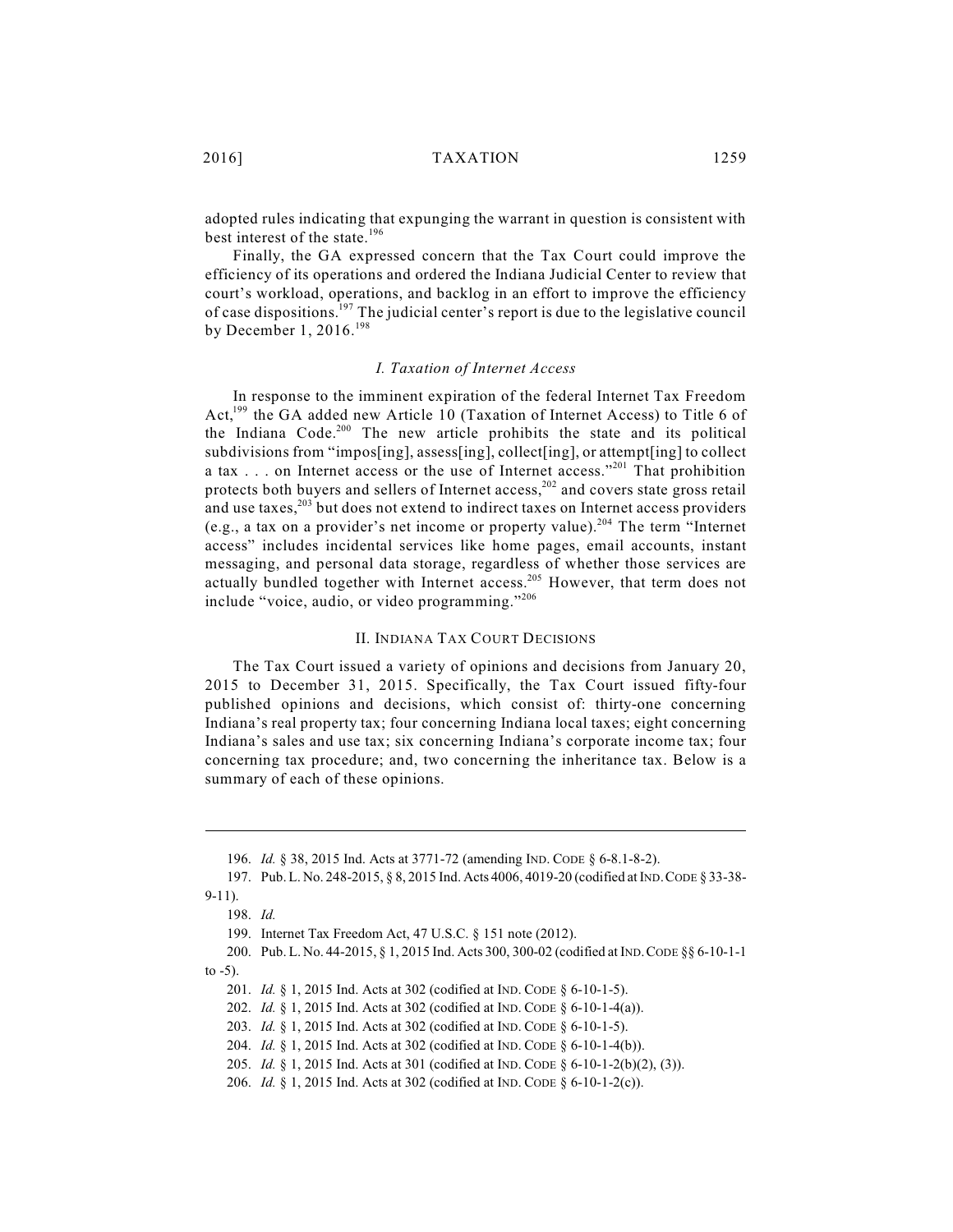### *A. Real Property Tax*

1. Three Fountains West, Inc. v. O'Connor.<sup>207</sup>—In 2011, the PTABOA revoked Three Fountains West, Inc.'s charitable property tax exemption for the 2010 tax year and on April 5, 2011, Three Fountains appealed the PTABOA's action to the IBTR.<sup>208</sup> When the IBTR explained the revocation was both timely and in compliance with all applicable notice requirements, Three Fountains initiated a tax appeal to the Tax Court.<sup>209</sup>

On appeal to the Tax Court, the Assessor claimed the Tax Court did not have subject matter jurisdiction because Three Fountains merely sought a review of an IBTR interlocutory order instead of a final determination.<sup>210</sup> However, Three Fountains contended the Tax Court must have jurisdiction, claiming the IBTR created a final determination by issuing an order on a procedural issue.<sup>211</sup> Ultimately, the Tax Court held the act of reviewing and revoking the exemption was indeed an interlocutory order and not a final determination.<sup>212</sup> Therefore, the taxpayer needed to exhaust its administrative remedies and actually acquire a final determination on the substantive issue before appealing.<sup>213</sup>

In the alternative, Three Fountains argued no final determination was needed from the IBTR, claiming the PTABOA went "rogue."<sup>214</sup> But the Tax Court did not consider this to be persuasive. $215$  Instead, the Tax Court saw the matter of whether Three Fountains was entitled to the exemption for operating its property for a charitable purpose, as still being an issue for the IBTR to determine at the administrative level.<sup>216</sup> Accordingly, the Tax Court granted the Assessor's Motion to Dismiss for Lack of Jurisdiction. 217

2. Mayfield Green Cooperative, Inc. v. O'Connor.<sup>218</sup>—The Mayfield Green Cooperative, Inc. had been operating its multi-family apartment complex under an exemption from the property tax, because of a charitable purpose.<sup>219</sup> However, in 2009, precedent was created which held that the provision of affordable housing to low-income persons was not a per se charitable purpose.<sup>220</sup> As a result,

<sup>207.</sup> No. 49T10-1406-TA-42, 2015 WL 256135 (Ind. T.C. Jan. 20, 2015) (unpublished disposition).

<sup>208.</sup> *Id.* at \*1.

<sup>209.</sup> *Id.* at \*2.

<sup>210.</sup> *Id.* at \*3.

<sup>211.</sup> *Id.* at \*4.

<sup>212.</sup> *Id.*

<sup>213.</sup> *Id.*

<sup>214.</sup> *Id.*

<sup>215.</sup> *Id.*

<sup>216.</sup> *Id.*

<sup>217.</sup> *Id.*

<sup>218.</sup> No. 49T10-1406-TA-41, 2015 WL 256161 (Ind. T.C. Jan. 20, 2015) (unpublished disposition).

<sup>219.</sup> *Id.* at \*1.

<sup>220.</sup> *See* Jamestown Homes of Mishawaka, Inc. v. St. JosephCty. Assessor, 909 N.E.2d 1138,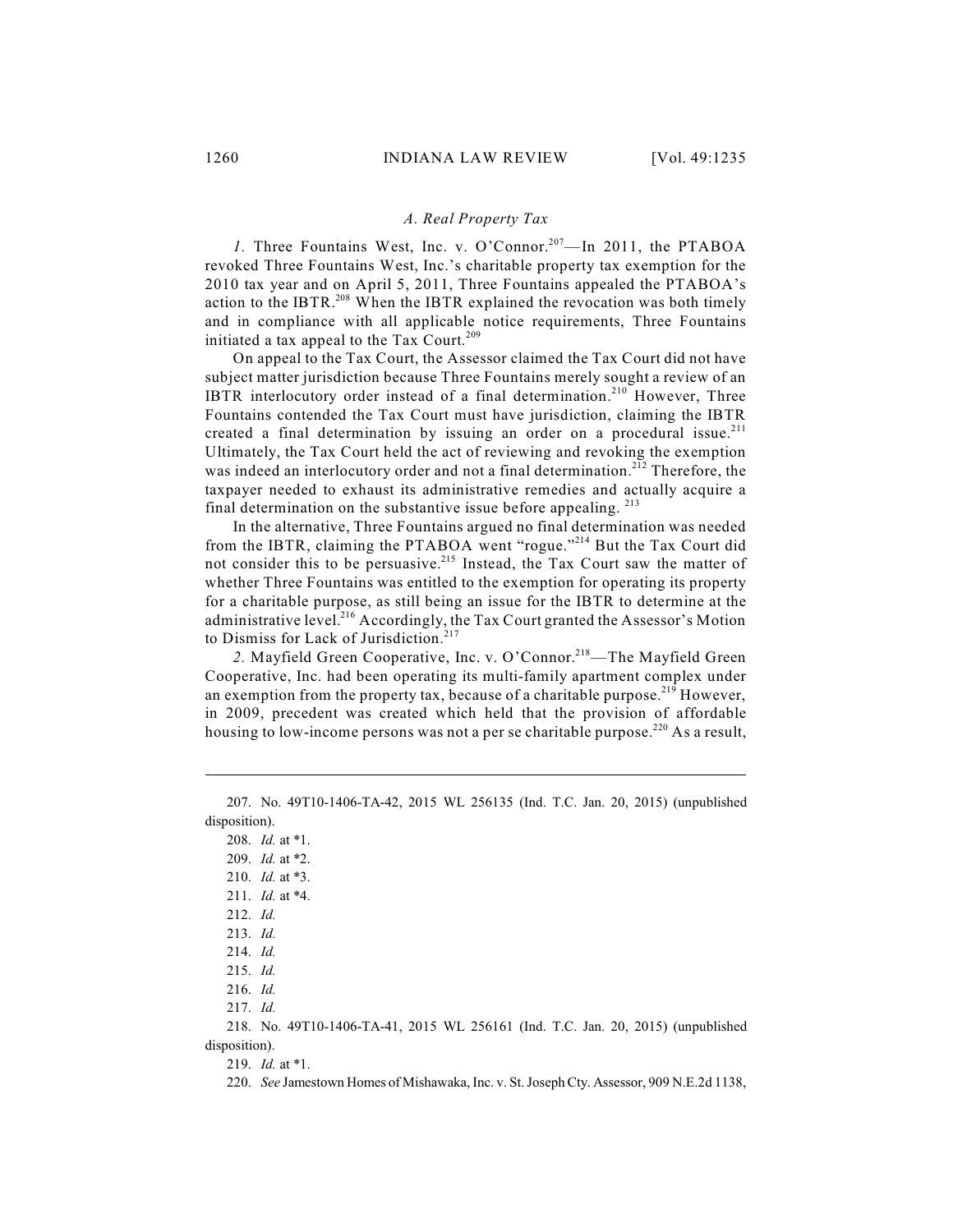the PTABOA questioned several prior exemption determinations and in March 2011 and revoked Mayfield Green's exemption for the 2010 tax year. $^{221}$ 

Therefore, Mayfield appealed to the IBTR, alleging the PTABOA lacked the statutory authority to revoke the 2010 exemption, and in the alternative, the revocation was untimely.<sup>222</sup> However, the IBTR issued an order denying Mayfield's motion for summary judgment.<sup>223</sup> Further, the IBTR explained the Indiana Code<sup>224</sup> did in fact authorize the PTABOA's exemption revocation and the revocation was here both timely and in compliance with all applicable notice requirements.<sup>225</sup> Thus, Mayfield appealed to the Tax Court.<sup>226</sup>

On appeal to the Tax Court, the Tax Court determined because the IBTR order did not end the administrative process, the taxpayer did not have a final determination.<sup>227</sup> Thus, the Tax Court was deprived of subject matter jurisdiction.<sup>228</sup> Additionally, the Tax Court did not find the taxpayer had carried its burden to show the IBTR had exceeded its authority.<sup>229</sup> For those reasons, the Tax Court dismissed Mayfield's appeal due to the Tax Court's lack of subject matter jurisdiction.<sup>230</sup>

3. Lakeview Terrace Cooperative, Inc. v. O'Connor.<sup>231</sup>—In 2011, the PTABOA revoked Lakeview Terrace Cooperative, Inc.'s charitable property tax exemption for the 2010 tax year and Lakeview appealed such revocation to the IBTR. $^{232}$  Lakeview claimed the PTABOA lacked authority to revoke the 2010 exemption, and alternatively, that the revocation was untimely.<sup>233</sup> However, the IBTR issued an order denying Lakeview's motion for summary judgment.<sup>234</sup> Therefore, Lakeview initiated a tax appeal to the Tax Court.<sup>235</sup>

The parties disputed whether the IBTR had, in fact, issued a final determination.<sup>236</sup> Lakeview contended the IBTR terminated litigation with an order on a procedural issue, while the Assessor claimed Lakeview was merely

1144 (Ind. T.C. 2009).

221. *Mayfield Green*, 2015 WL 256161, at \*1. 222. *Id.* 223. *Id.* 224. *Id.* (citing IND. CODE §§ 6-1.1-11-1 to -11 (2015)). 225. *Id.* 226. *Id.* at \*2. 227. *Id.* at \*3. 228. *Id.* at \*4. 229. *Id.* 230. *Id.* 231. No. 49T10-1406-TA-40, 2015 WL 249850 (Ind. T.C. Jan. 20, 2015) (unpublished disposition). 232. *Id.* at \*1. 233. *Id.* 234. *Id.* 235. *Id.* at \*2. 236. *Id.* at \*3.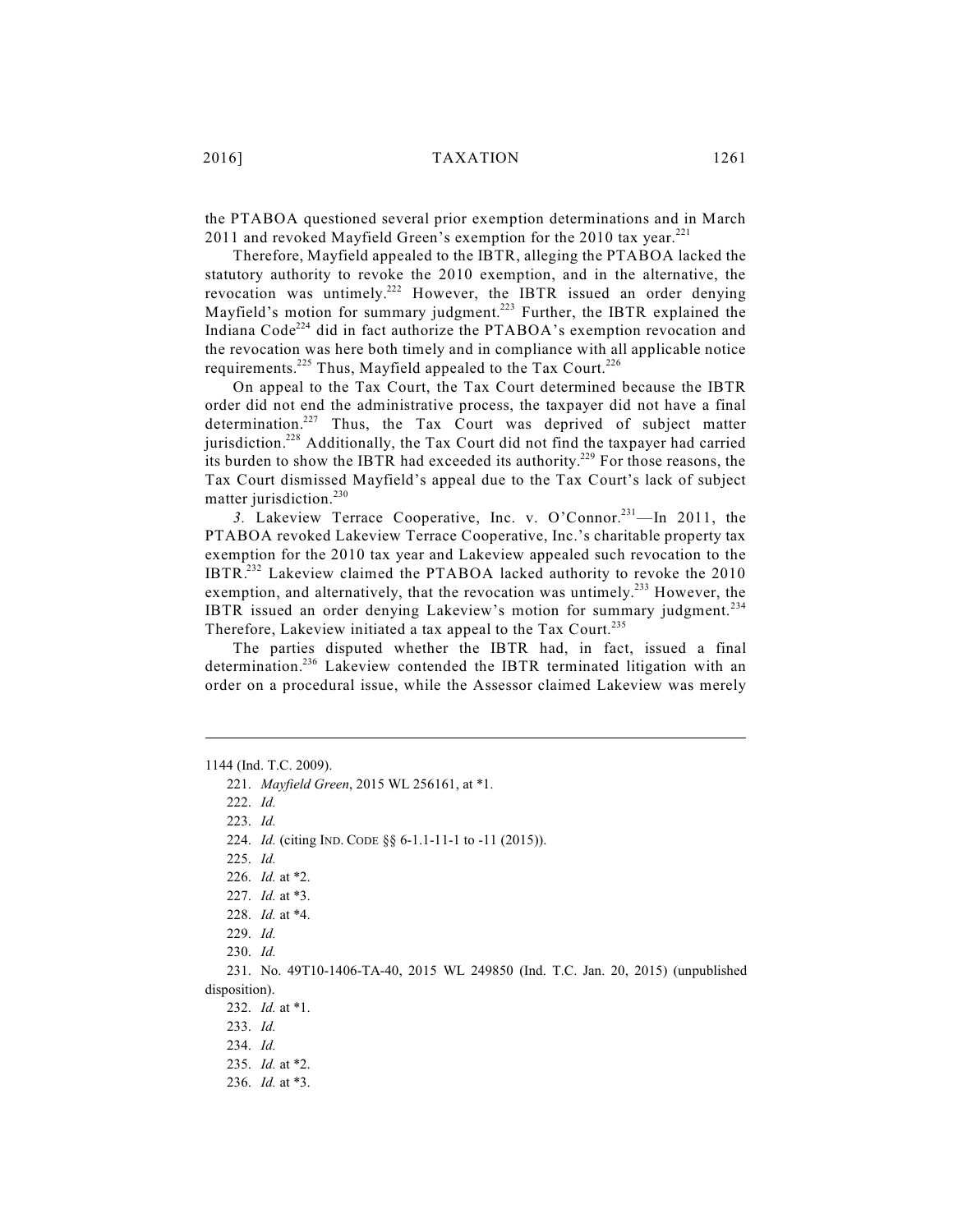seeking a review of an interlocutory order.<sup>237</sup> In deciding that issue, the Tax Court determined there was an outstanding substantive issue in this case for the IBTR to settle.<sup>238</sup> Thus, the Tax Court determined that the Tax Court did not have jurisdiction to decide the issue.<sup>239</sup>

4. Retreat Cooperative, Inc. v. O'Connor.<sup>240</sup>—In 2005, Retreat Cooperative, Inc. claimed its cooperative apartment complex and personal charitable property tax exemption was proper because the property was owned, occupied, and exclusively used for the charitable purpose of providing affordable housing to low-income persons.<sup>241</sup> However, in 2009, the legal precedent changed, causing a review of all such exemptions.<sup>242</sup> Therefore, the PTABOA revoked Retreat's exemption for the 2010 tax year.<sup>243</sup> Thereafter, Retreat appealed to the IBTR, asserting the PTABOA lacked the authority to make such revocation and the PTABOA's revocation was untimely.<sup>244</sup> However, the IBTR issued an order denying Retreat's motion.<sup>245</sup> Thus, Retreat initiated a tax appeal to the Tax Court. 246

Thereafter, the Tax Court dismissed Retreat's appeal because no final decision had been made at the administrative level and because Retreat did not established extraordinary circumstances.<sup>247</sup> Thus, the Tax Court granted the Assessor's motion to dismiss. 248

5. Riley-Roberts Park, LP v. O'Connor.<sup>249</sup>—Riley-Roberts Park claimed its property was exempt from property taxation under a charitable property tax exemption for the 2008 tax year.<sup>250</sup> However, in 2011, the PTABOA revoked Riley-Roberts' charitable property tax exemption for the 2010 tax year because of new precedent regarding the charitable exemption.<sup>251</sup> Thereafter, Riley-Roberts appealed to the IBTR alleging the PTABOA lacked the statutory authority to revoke its 2010 exemption, and in addition, the PTABOA made the revocation in an untimely manner.<sup>252</sup> Nonetheless, the IBTR issued an order denying Riley-

249. No. 49T10-1406-TA-37, 2015 WL 249841 (Ind. T.C. Jan. 20, 2015) (unpublished disposition).

250. *Id.* at \*1.

252. *Id.*

<sup>237.</sup> *Id.*

<sup>238.</sup> *Id.*

<sup>239.</sup> *Id.* at \*5.

<sup>240.</sup> No. 49T10-1406-TA-45, 2015 WL 256164 (Ind. T.C. Jan. 20, 2015) (unpublished disposition).

<sup>241.</sup> *Id.* at \*1.

<sup>242.</sup> *Id.*

<sup>243.</sup> *Id.*

<sup>244.</sup> *Id.*

<sup>245.</sup> *Id.*

<sup>246.</sup> *Id.* at \*2.

<sup>247.</sup> *Id.* at \*3-4.

<sup>248.</sup> *Id.* at \*4.

<sup>251.</sup> *Id.*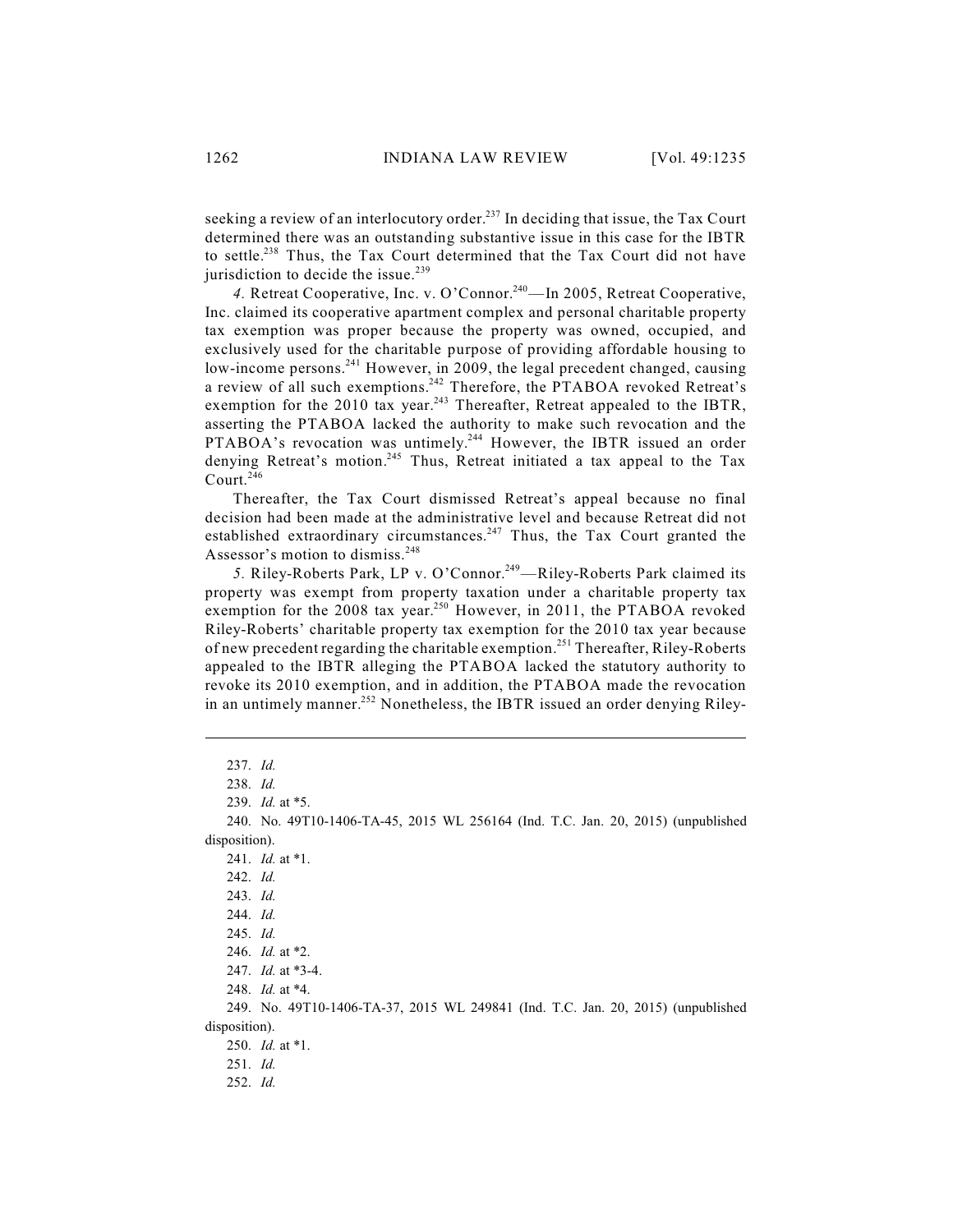Roberts' motion, and thereafter, Riley-Roberts initiated a tax appeal to the Tax Court. 253

Indiana law requires a petition, which is filed with the Tax Court, to be an original tax appeal and this means the issues involved must arise under the tax laws of Indiana and the appeal must be an original appeal of a final determination.<sup>254</sup> To have an original appeal, the petitioner must have a final determination from the IBTR, which Riley did not.<sup>255</sup> Given the fact that Riley-Roberts did not exhaust its administrative remedies, the Tax Court was deprived of subject matter jurisdiction, and therefore, the Tax Court granted the Assessor's Motion to Dismiss For Lack of Jurisdiction. 256

6. Yorktown Homes South, Inc. v. O'Connor.<sup>257</sup>—In 2011, the PTABOA revoked Yorktown Homes South, Inc.'s charitable property tax exemption for the 2010 tax year.<sup>258</sup> Yorktown appealed to the IBTR claiming the PTABOA lacked authority to make such revocation or, in the alternative, the PTABOA revocation was untimely.<sup>259</sup> Subsequently, the IBTR issued an order denying Yorktown's Motion for Summary Judgment, and thereafter, Yorktown initiated a tax appeal to the Tax Court.<sup>260</sup>

On appeal to the Tax Court, the Assessor claimed the Tax Court lacked subject matter jurisdiction over the issue because Yorktown was appealing an interlocutory order and not a final determination of the IBTR.<sup>261</sup> On the other hand, Yorktown contended that a final determination was in fact created when the IBTR made a ruling on a procedural issue.<sup>262</sup> However, the Tax Court determined that Yorktown had not exhausted its administrative remedies and, therefore, the Tax Course dismissed the case. 263

7. Harvard Square Cooperative, Inc. v. O'Connor.<sup>264</sup>—Harvard Square Cooperative had been operating its cooperative apartment complex under a charitable property tax exemption.<sup>265</sup> However, in 2011, the PTABOA revoked the charitable exemption for the 2010 tax year.<sup>266</sup> Thus, Harvard Square filed an appeal with the IBTR, alleging the PTABOA lacked authority to make the

<sup>253.</sup> *Id.* at \*1-2.

<sup>254.</sup> IND. CODE § 33-26-3-1 (2015).

<sup>255.</sup> *Riley-Roberts Park*, 2015 WL 249841, at \*3.

<sup>256.</sup> *Id.* at \*4.

<sup>257.</sup> No. 49T10-1406-TA-38, 2015 WL 249845 (Ind. T.C. Jan. 20, 2015) (unpublished disposition).

<sup>258.</sup> *Id.* at \*1.

<sup>259.</sup> *Id.*

<sup>260.</sup> *Id.* at \*1-2.

<sup>261.</sup> *Id.*

<sup>262.</sup> *Id.* 

<sup>263.</sup> *Id.* at \*3-5.

<sup>264.</sup> No. 49T10-1406-TA-36, 2015 WL 256158 (Ind. T.C. Jan. 20, 2015) (unpublished disposition)

<sup>265.</sup> *Id.* at \*1.

<sup>266.</sup> *Id.*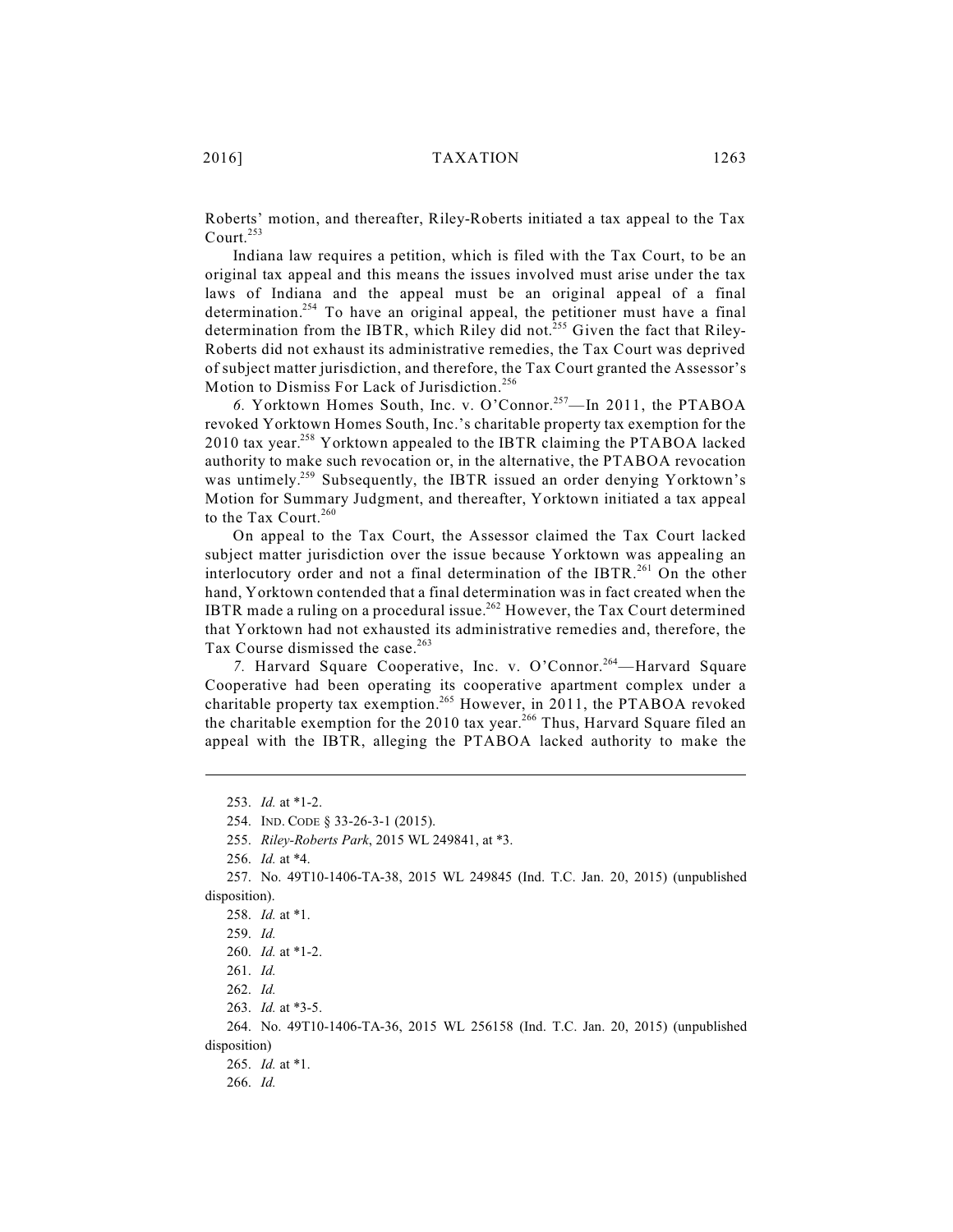revocation and, in addition, Harvard Square claimed the revocation was not timely made.<sup>267</sup>

Thereafter, the IBTR denied Harvard Square's Motion for Summary Judgment, and, therefore, Harvard Square initiated a tax appeal to the Tax Court.<sup>268</sup> In addressing the tax appeal, the Tax Court determined Harvard Square had not been exhausted its administrative remedies, and therefore, the Tax Court granted the Assessor's Motion to Dismiss.<sup>269</sup> Thus, the failure to obtain a final determination from the IBTR was fatal to Harvard Square's appeal.<sup>270</sup>

8. Grandville Cooperative, Inc. v. O'Connor.<sup>271</sup>—Since 2005, Grandville Cooperative operated its cooperative apartment complex under a charitable property tax exemption.<sup>272</sup> However, during 2009, a decision was made by the Tax Court, which changed the landscape of how this exemption was to be applied.<sup>273</sup> Therefore, the PTABOA questioned several of its prior charitable exemptions determinations, including Grandville's, and in March 2011, the PTABOA revoked Grandville's charitable exemption for the 2010 tax year.<sup>274</sup> Thereafter, Grandville appealed to the IBTR, claiming the PTABOA lacked the authority to make such a revocation, and in addition, the PTABOA's revocation was untimely.<sup>275</sup> Thereafter, the IBTR issued an order denying Grandville's Motion for Summary Judgment, and thereafter, Grandville initiated a tax appeal to the Tax Court.<sup>276</sup>

On appeal to the Tax Court, the Tax Court looked to whether this issue was in fact an original appeal and the Tax Court determined Grandville did not demonstrate there were extraordinary circumstances and because the IBTR's order did not end the administrative process, Grandville was left with an appeal from an interlocutory order.<sup>277</sup> Therefore, the Tax Court granted the Assessor's Motion to Dismiss for Lack of Jurisdiction. 278

9. Southwood Cooperative, Inc. v. O'Connor.<sup>279</sup>—Southwood Cooperative claimed its properties were exempt from property taxation by a charitable property tax exemption because the properties were owned and exclusively used

274. *Grandville Cooperative*, 25 N.E.3d at 835.

275. *Id.*

276. *Id.*

<sup>267.</sup> *Id.*

<sup>268.</sup> *Id.* at \*1-2.

<sup>269.</sup> *Id.* at \*3-5.

<sup>270.</sup> *Id.*

<sup>271.</sup> 25 N.E.3d 833 (Ind. T.C. 2015).

<sup>272.</sup> *Id.* at 834-35.

<sup>273.</sup> That precedent stated "the provision of affordable housing to low-income persons was not a per se charitable purpose." Jamestown Homes of Mishawaka, Inc. v. St. Joseph Cty. Assessor, 909 N.E.2d 1138, 1144 (Ind. T.C. 2009).

<sup>277.</sup> *Id.* at 837-38.

<sup>278.</sup> *Id.* at 838-39.

<sup>279.</sup> No. 49T10-1406-TA-43, 2015 WL 256162 (Ind. T.C. Jan. 20, 2015) (unpublished disposition).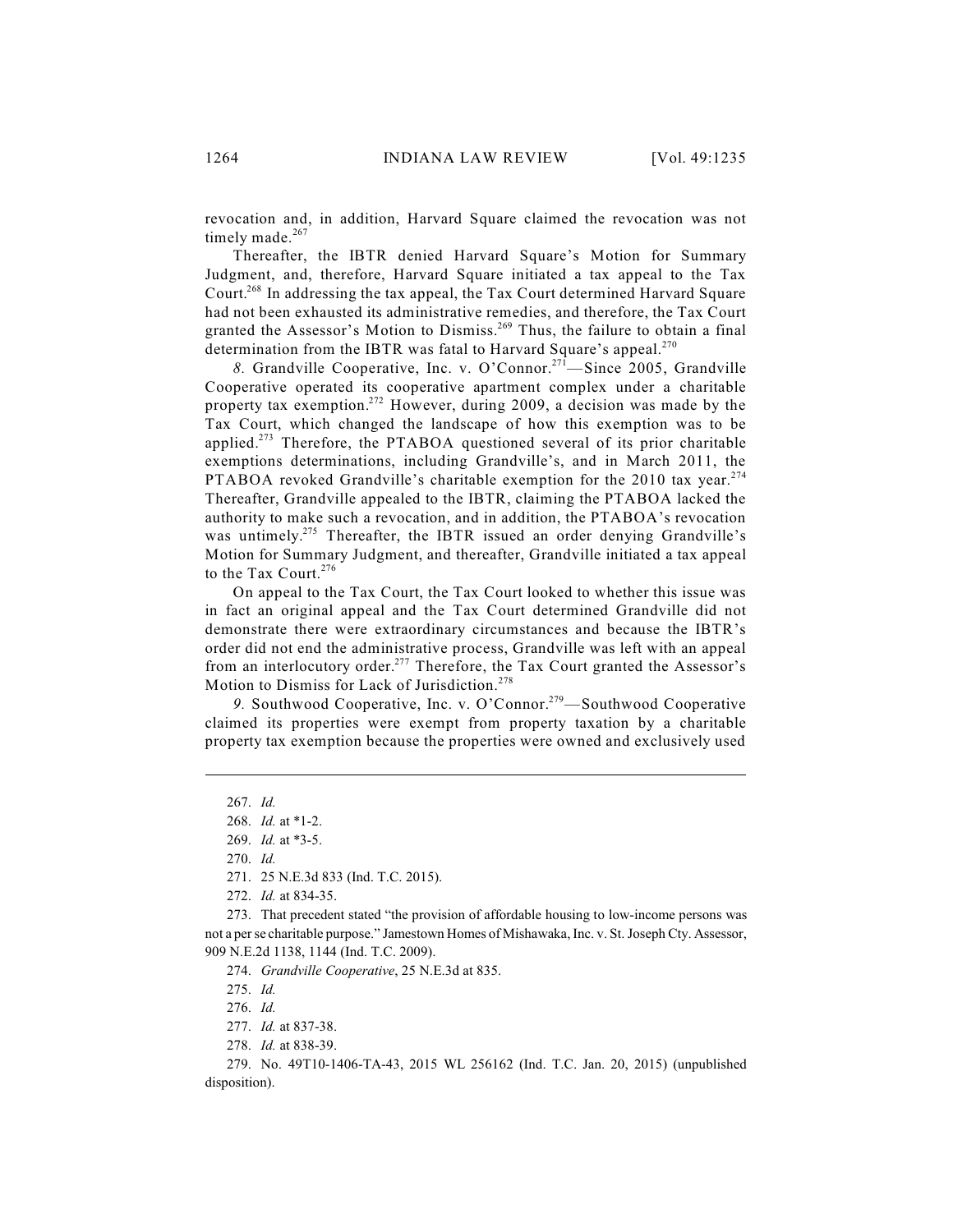for the charitable purpose of providing affordable housing to low-income persons.<sup>280</sup> However, in 2009, the precedent changed for this type of exemption and this motivated the PTABOA to question several of its prior exemption determinations and, as a result of its examinations, the PTABOA determined Southwood no longer qualified for the exemptions.<sup>281</sup> Therefore, the PTABOA revoked Southwood's exemptions for the 2010 tax year.<sup>282</sup> Southwood appealed to the IBTR, claiming the PTABOA lacked the authority to revoke the 2010 exemption and, in addition, the revocation was not made timely.<sup>283</sup> However, the IBTR issued an order denying Southwood's motion, explaining that Indiana Code section 6-1.1-11-1 authorized the PTABOA's revocation and the revocation was both timely and that the revocation complied with all requirements.<sup>284</sup> Thereafter, Southwood initiated a tax appeal to the Tax Court.<sup>285</sup>

On appeal, the Tax Court determined that the IBTR's order did not end the administrative process.<sup>286</sup> Therefore, Southwood had appealed an IBTR interlocutory order, not an IBTR final determination.<sup>287</sup> Therefore, the Tax Court did not have jurisdiction to decide the matter and, for that reason, the Tax Court granted the Assessor's Motion to Dismiss. 288

10. Troy Manor Cooperative, Inc. v. O'Connor.<sup>289</sup>—Troy Manor Cooperative owned an apartment complex, which had been granted a charitable property tax exemption.<sup>290</sup> However, in March 2011, the PTABOA revoked Troy Manor's exemption for the 2010 tax year.<sup>291</sup> Troy Manor filed a petition with the IBTR, which claimed the PTABOA lacked authority to make such revocation and, in addition, the revocation was not timely made.<sup>292</sup> Subsequently, the IBTR issued an order denying Troy Manor's request.<sup>293</sup> Thereafter, Troy Manor initiated a tax appeal. 294

As the Tax Court has stated in numerous other opinions and as clearly stated in the applicable statutory laws, a person may obtain a hearing in the Tax Court by filing an initial appeal of a final determination of either the Department of

280. *Id.* at \*1. 281. *Id.* 282. *Id.* 283. *Id.*  284. *Id.* 285. *Id.* at \*2. 286. *Id.* at \*3. 287. *Id.* 288. *Id.* at \*4. 289. No. 49T10-1406-TA-39, 2015 WL 256159 (Ind. T.C. Jan. 20, 2015) (unpublished disposition). 290. *Id.* at \*1. 291. *Id.* 292. *Id* 293. *Id.* 294. *Id.* at \*2.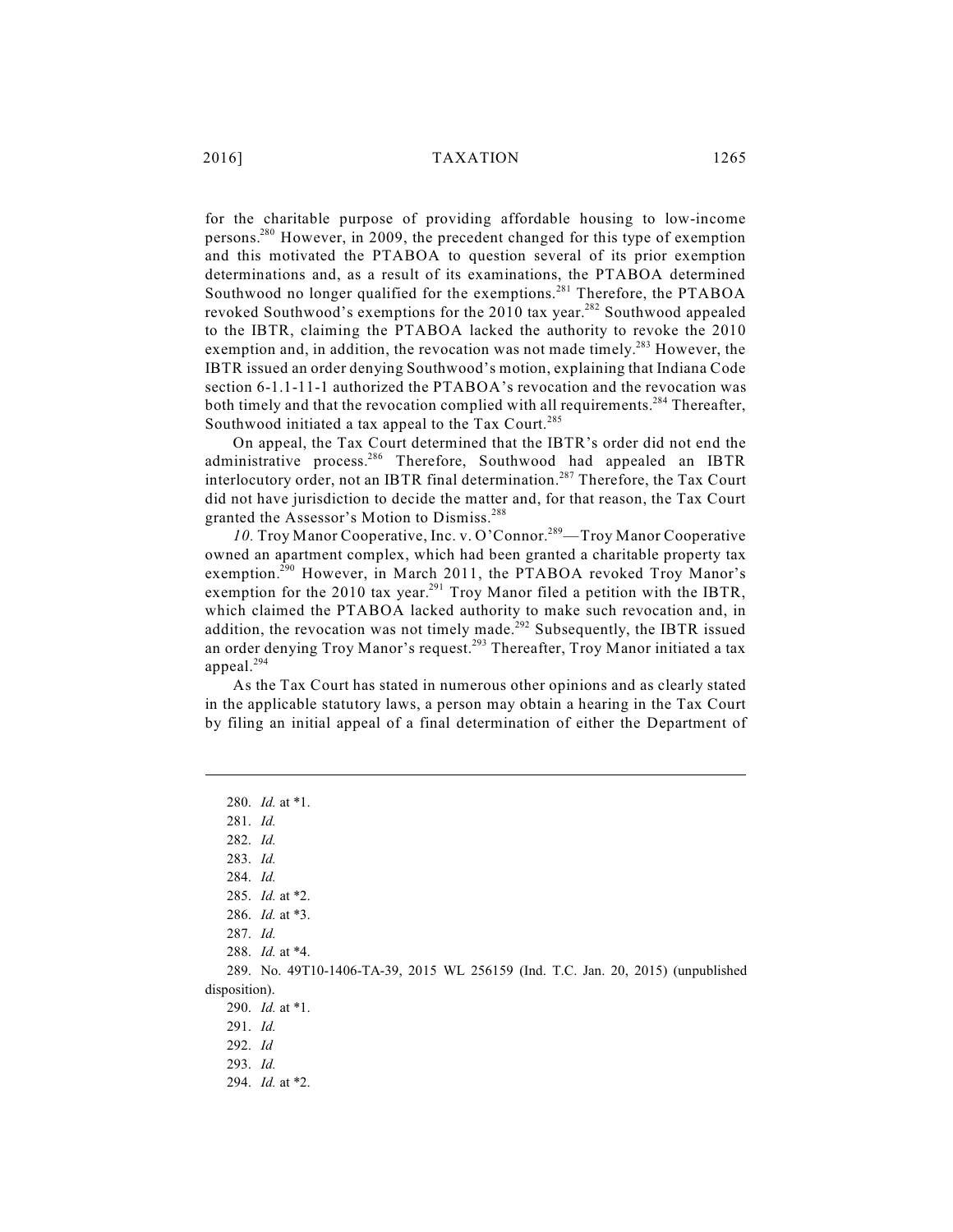Revenue or of the IBTR. $^{295}$  Thus, for the Tax Court to possess subject matter jurisdiction over a case, the following two requirements must be met: the case must arise under Indiana's tax laws and the petitioner must be appealing a final determination either of the Department of Revenue or of the IBTR.<sup>296</sup> Therefore, because Troy Manor did not have a final determination from the IBTR, the Tax Court did not have subject matter jurisdiction.<sup>297</sup>

11. Three Fountains Cooperative, Inc. v. O'Connor.<sup>298</sup>—Since 2005, Three Fountains had exclusively used its cooperative apartment complex for charitable purposes.<sup>299</sup> However, in 2009, the qualification for the charitable property tax exemptions changed and this caused the PTABOA to question several of its prior charitable exemption determinations.<sup>300</sup> Subsequently, the PTABOA revoked Three Fountains' charitable property tax exemptions for the  $2010$  tax year.<sup>301</sup> As a result, Three Fountains appealed to the IBTR, stating the PTABOA not only lacked the statutory authority to revoke the 2010 exemptions, but, in addition, the PTABOA did not make such revocations in a timely manner.<sup>302</sup> Nonetheless, the IBTR issued an order denying Three Fountains' motion.<sup>303</sup> Thus, Three Fountains initiated a tax appeal to the Tax Court.<sup>304</sup>

In its appeal to the Tax Court, Three Fountains claimed the IBTR order did in fact create a final determination because the litigation was over.<sup>305</sup> But the Tax Court was not persuaded by that argument and the Tax Court determined Three Fountains had appealed an IBTR interlocutory order and not final determination, as required by Indiana tax law.<sup>306</sup>

Additionally, Three Fountains made an argument for extraordinary circumstances.<sup>307</sup> But, the Tax Court was not persuaded.<sup>308</sup> Thus, the Tax Court concluded the IBTR had the statutory authority to review and revoke the taxpayer's exemption, in addition to finding the taxpayer had not exhausted its administrative remedies nor shown an abuse of discretion by the IBTR (e.g., when the IBTR either misinterprets the law or when the IBTR's final determination is clearly against the logic and effect of the facts and circumstances

<sup>295.</sup> *Id.* at \*3-5.

<sup>296.</sup> *Id.*

<sup>297.</sup> *Id.*

<sup>298.</sup> No. 49T10-1406-TA-44, 2015 WL 256163 (Ind. T.C. Jan. 20, 2015) (unpublished disposition).

<sup>299.</sup> *Id.* at \*1.

<sup>300.</sup> *Id.*

<sup>301.</sup> *Id.*

<sup>302.</sup> *Id.* 

<sup>303.</sup> *Id.*

<sup>304.</sup> *Id.* at \*2.

<sup>305.</sup> *Id.* at \*3.

<sup>306.</sup> *Id.*

<sup>307.</sup> *Id.* at \*4.

<sup>308.</sup> *Id.*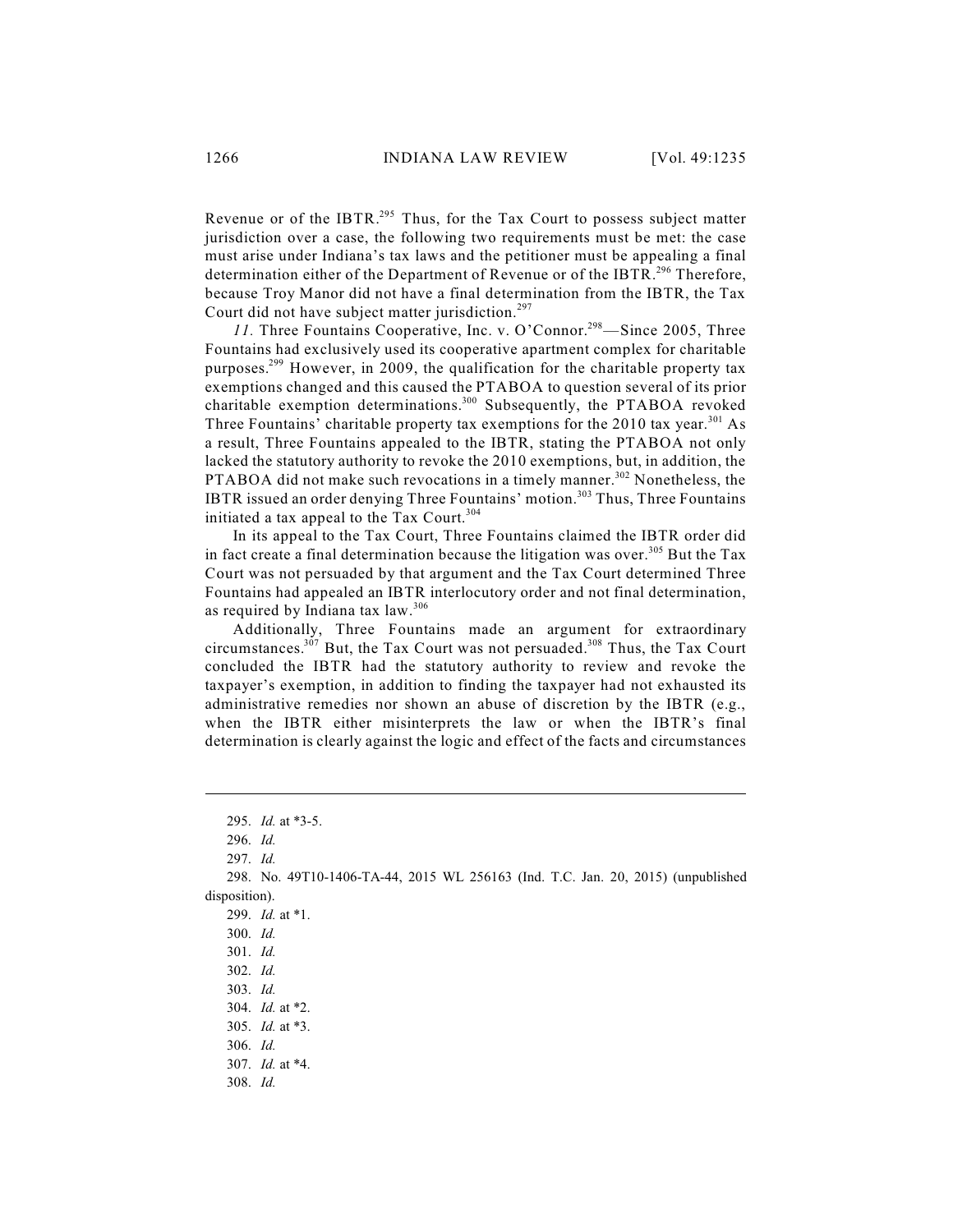before it).<sup>309</sup> Therefore, the case was dismissed for lack of jurisdiction.<sup>310</sup>

*12.* Marineland Gardens Community Ass'n v. Kosciusko County Assessor.<sup>311</sup>—Marineland Gardens Community Association, Inc. owned and maintained ten non-contiguous parcels of land.<sup>312</sup> During the 2009 and 2010 tax years, Marineland applied for a property tax exemption on each parcel.<sup>313</sup> However, the PTABOA denied the exemption.<sup>314</sup> Marineland appealed to the IBTR, where a final determination affirming all of the PTABOA's exemption denials was given.<sup>315</sup> Thus, Marineland initiated a tax appeal.<sup>316</sup>

On appeal, Marineland claimed the IBTR gave no weight to its evidence and committed an abuse of discretion by the IBTR.<sup>317</sup> The IBTR explained the evidence showed Marineland's use of the land was inconsistent with being established for the purpose of retaining and preserving the natural characteristics of its land.<sup>318</sup> The Tax Court determined a reasonable person viewing the evidence in the record would find enough relevant evidence to support denying the charitable exemption.<sup>319</sup> Thus, the Tax Court stated the IBTR's final determination was supported by substantial evidence and was not an abuse of discretion by the IBTR.<sup>320</sup> Accordingly, the Tax Court affirmed the IBTR's final determination. 321

*13.* Johnson County Property Tax Assessment Board of Appeals v. KC Propco LLC.<sup>322</sup>—KC Propco LLC owned and operated the KinderCare facility located in Greenwood, Indiana.<sup>323</sup> When KC Propco filed an application for a property tax exemption (because the property was owned, occupied, and exclusively used for the charitable purpose of providing affordable housing to low-income persons), the PTABOA denied the exemption application.<sup>324</sup> Thereafter, KC Propco appealed to the IBTR.<sup>325</sup> Before the IBTR, KC Propco explained KinderCare operates as an educational facility, so the IBTR then granted KC Propco's exemption application.<sup>326</sup> Thereafter, the Assessor and the

- 309. *Id.* 310. *Id.*
- 311. 26 N.E.3d 1087 (Ind. T.C. 2015).
- 312. *Id.* at 1087.
- 313. *Id.*
- 314. *Id.* at 1087-88.
- 315. *Id.* at 1088.
- 316. *Id.* at 1089-91.
- 317. *Id.*
- 318. *Id.*
- 319. *Id.*
- 320. *Id.*
- 321. *Id.*

326. *Id.*

- 322. 28 N.E.3d 370 (Ind. T.C. 2015).
- 323. *Id.* at 371.
- 324. *Id.* at 371-72.
- 325. *Id.* at 372-74.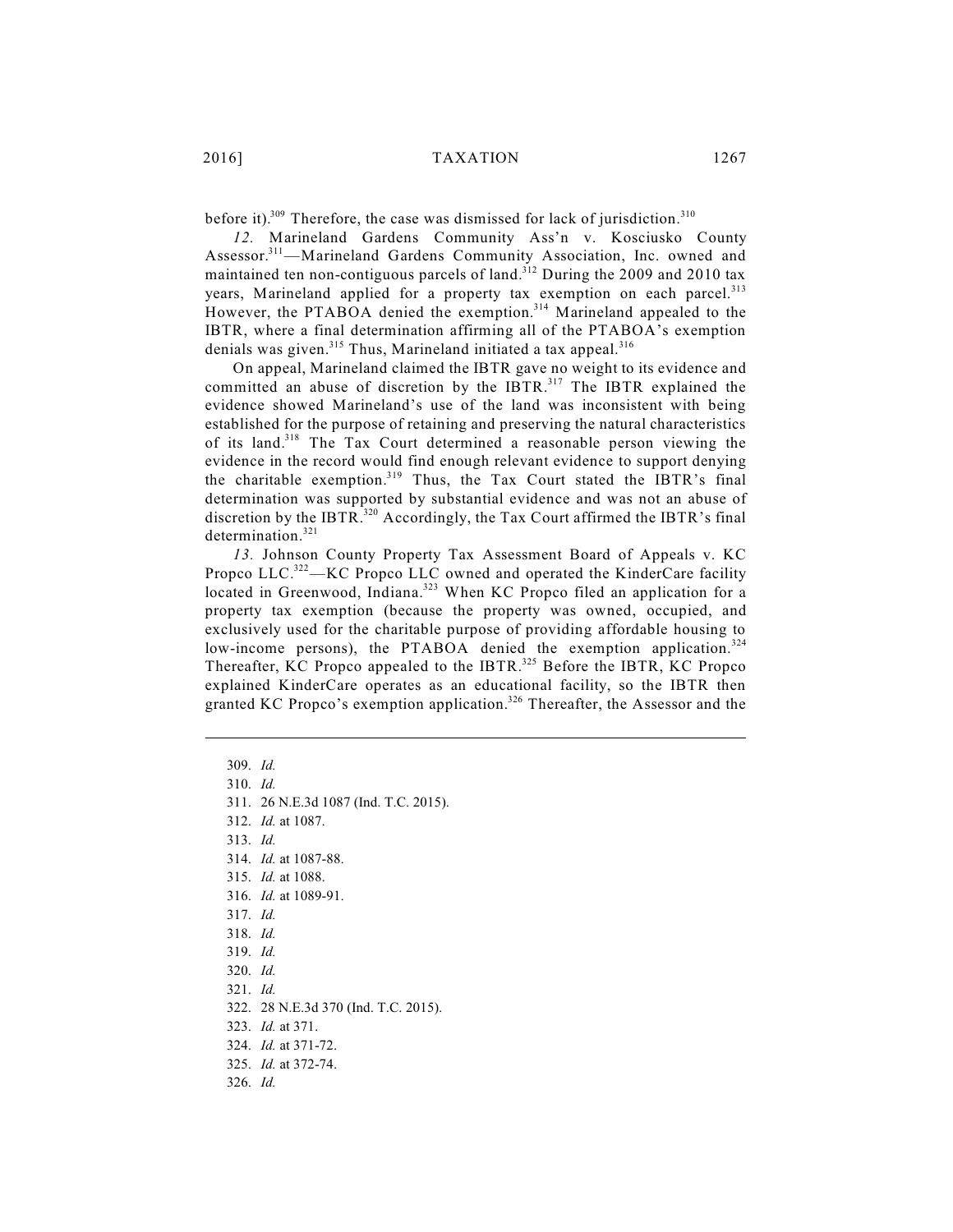PTABOA initiated a tax appeal.<sup>327</sup>

On appeal, the Assessor argued the IBTR's final determination was not supported by the evidence for two reasons.<sup>328</sup> First, the Assessor claimed the record of evidence showed no evidence which established who owned, occupied, and used the property.<sup>329</sup> Second, the Assessor claimed the evidence contradicted the IBTR's finding. $330$ 

However, these two arguments failed before the Tax Court.<sup>331</sup> First, the Tax Court stated it could not reweigh evidence nor judge the credibility of witnesses.<sup>332</sup> Second, the Tax Court stated the Tax Court had seen enough evidence in the record of evidence that would lead a reasonable mind to conclude KC Propco owned the subject property and that KinderCare Learning Centers occupied and used it.<sup>333</sup> Thus, the IBTR's final determination was not reversed on this basis. 334

Additionally, the Assessor argued the IBTR's finding was not supported by evidence.<sup>335</sup> This argument also failed because it essentially requested the Tax Court to reweigh the evidence that was presented to the IBTR and it was clear to the Tax Court that the Assessor simply disagreed with the IBTR on the weight of the evidence.<sup>336</sup>

Finally, the Assessor argued the IBTR's final determination was arbitrary and capricious because all 2.607 acres of KC Propco's land was given the exemption.<sup>337</sup> However, the Tax Court stated the entire parcel was exempt, not just the land attributable to the building's footprint.<sup>338</sup> Therefore, the Tax Court did not reverse the IBTR on this basis either.<sup>339</sup>

*14.* Property Development Company Four, LLC v. Grant County Assessor.<sup>340</sup>—In 2003, Property Development Company Four, LLC purchased, in Grant County, Indiana purchased a parcel of land in the Hickory Hills Subdivision, Marion, Indiana ("the Eastway Drive Property") and another parcel of land in the Meadows East Subdivision, Marion, Indiana ("the Aspen Court Property").<sup>341</sup> These two properties are the subject of this appeal.<sup>342</sup> Thereafter,

327. *Id.* 328. *Id.* at 375-77. 329. *Id.* at 375. 330. *Id.* at 376-77. 331. *Id.* at 375-77. 332. *Id.* at 376. 333. *Id.* 334. *Id.* 335. *Id.* at 376-77. 336. *Id.* 337. *Id.* at 377-78. 338. *Id.* 339. *Id.* 340. 31 N.E.3d 1049 (Ind. T.C.), *aff'd on reh'g*, 42 N.E.3d 182 (Ind. T.C. 2015). 341. *Id.* at 1049-50. 342. *Id.* at 1050.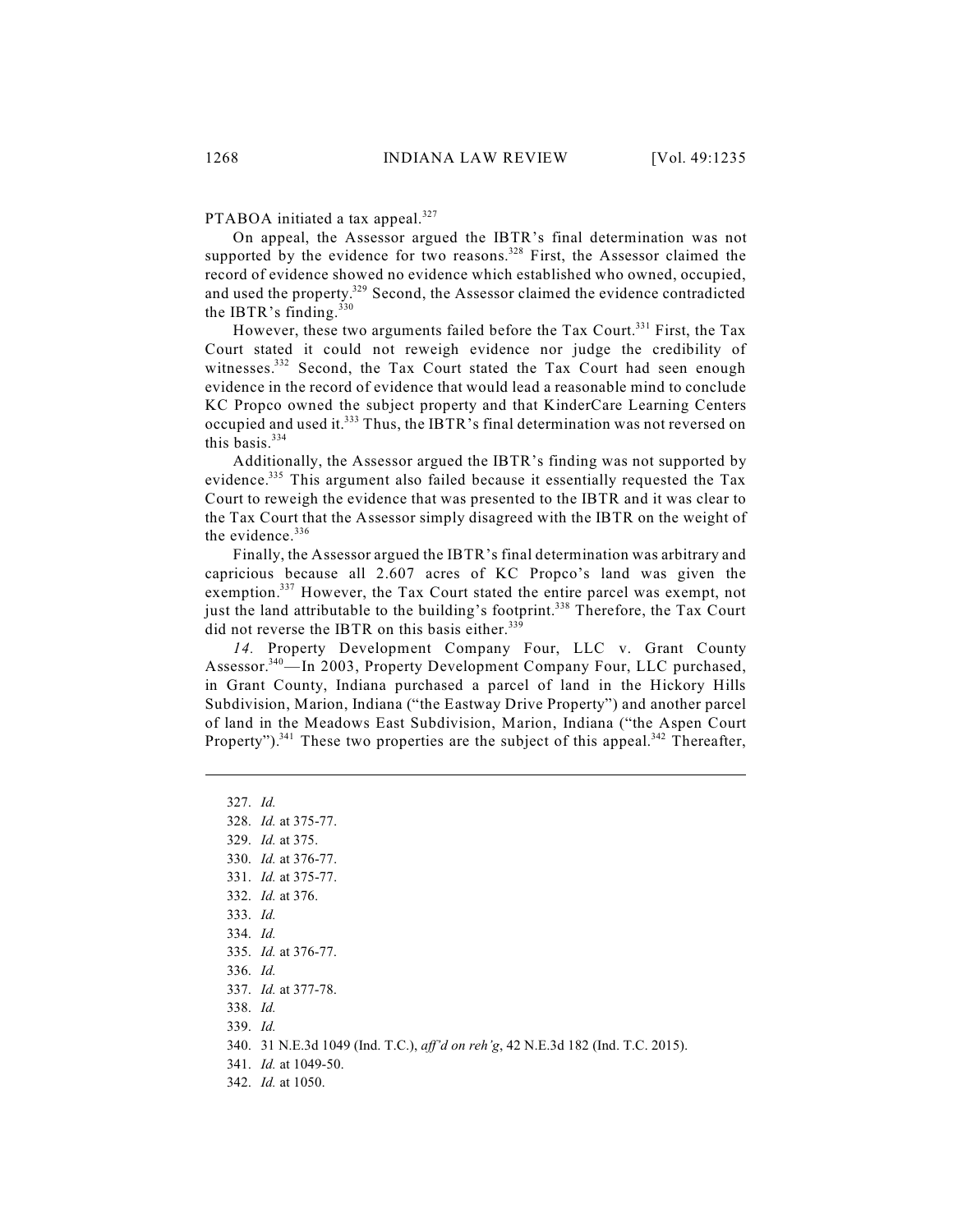the Assessor assessed the Eastway Drive Property for the 2004 and 2005 tax years.<sup>343</sup> However, the Grant County Treasurer did not attempt to recover from Property Development the additional tax liabilities, penalties, and fees arising from the 2004, 2005, and 2006 assessments of the subject properties.<sup>344</sup> Property Development subsequently appealed the assessments, first to the PTABOA and then to the IBTR.<sup>345</sup> However, the IBTR issued a final determination upholding the assessments.<sup>346</sup> Therefore, Property Development initiated a tax appeal.<sup>347</sup>

On appeal to the Tax Court, Property Development sought to reverse the final determination of the IBTR for two main reasons.<sup>348</sup> First, the Property Development claimed the IBTR misused the law when it upheld the assessments and second, Property Development asserted that the IBTR erred in concluding that Property Development received proper notice of the assessments.<sup>349</sup>

The facts revealed Property Development constructed a home on each of the subject properties in 2003, but the Assessor did not assess the Eastway Drive Property until 2006 and the Aspen Court Property was not assessed until 2007.<sup>350</sup> Therefore, the Assessor applied each assessment retroactively.<sup>351</sup> Consequently, Property Development argued this action was precluded, but the Tax Court was not persuaded.<sup>352</sup> The Tax Court reasoned that doing so would defeat the purpose of Indiana Code section 6-1.1-9-4.<sup>353</sup> Accordingly, Property Development did not show that the IBTR's acted contrary to law.<sup>354</sup>

Also, Property Development contended the IBTR erred in concluding that Property Development had received sufficient notice for the assessments.<sup>355</sup> However, the Assessor offered two reasons why notice was proper.<sup>356</sup> First, the Assessor stated Property Development was provided with notice of the subject properties' assessments consistent with Indiana Code section 6-1.1-9-1.<sup>357</sup> Second, the Assessor stated that even if a mistake were made, Property Development should not benefit from that mistake. 358

However, the Tax Court determined the notices did not comply with Indiana

343. *Id.*  344. *Id.* 345. *Id.* 346. *Id.* at 1050-51. 347. *Id.* at 1051. 348. *Id.* at 1051-53. 349. *Id.* 350. *Id.* at 1052. 351. *Id.* (citing IND. CODE § 6-1.1-9-4 (2014)). 352. *Id.* 353. *Id.* 354. *Id.* at 1053. 355. *Id.* 356. *Id.* 357. *Id.* 358. *Id.* at 1053-54.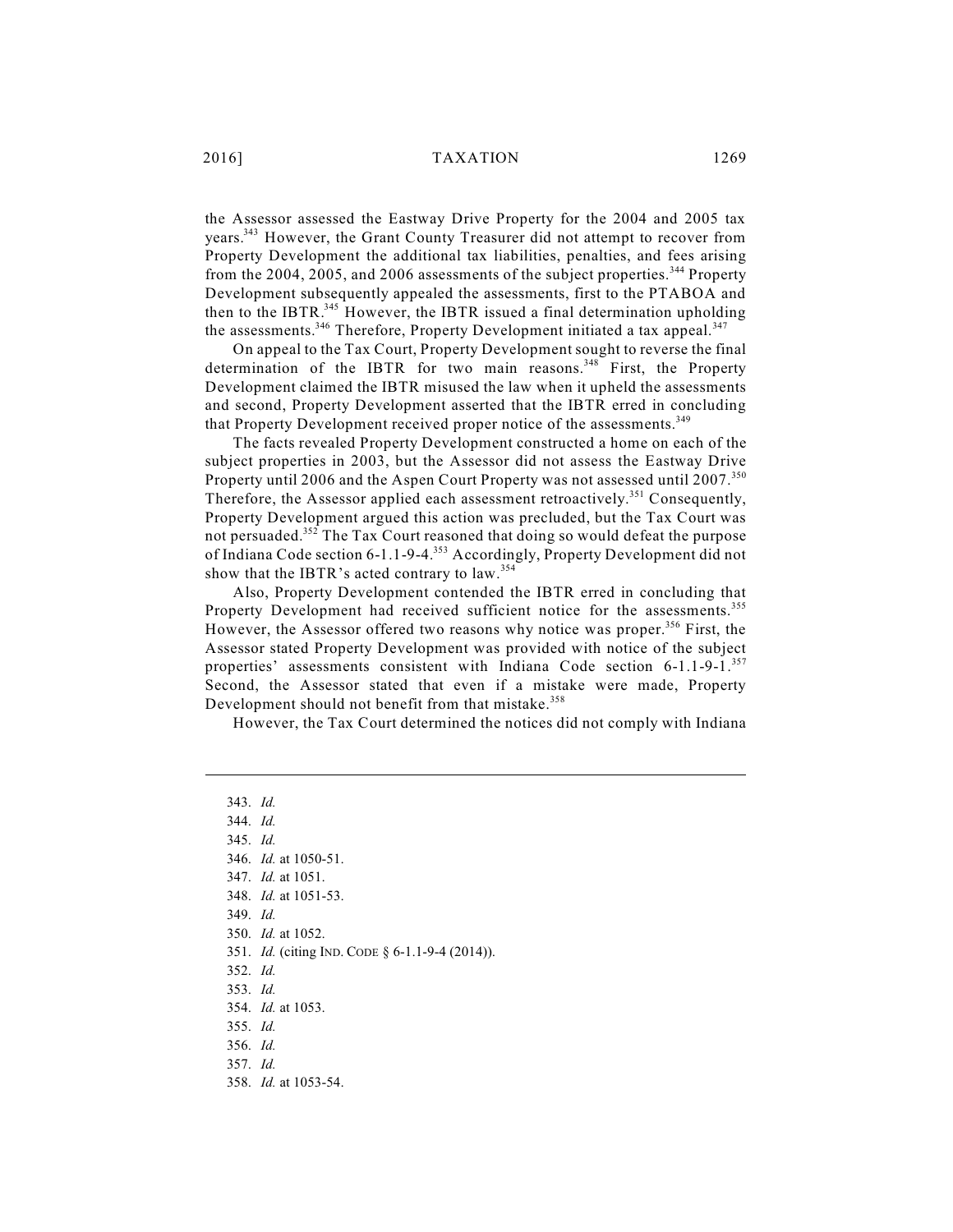Code section 6-1.1-15-1.<sup>359</sup> Instead, they only contained a statement regarding the imposition of penalties. $360$  Because notice must be given within three years of the assessment date and the record of evidence showed that the tax bills were not issued until 2010, Property Development's tax bills did not satisfy the notice requirements. 361

In conclusion, the Tax Court held it was not error to assess properties retroactively under Indiana Code section 6-1.1-9-4, but in this case, the taxpayer did not receive adequate notice of the assessments under Indiana Code section 6- 1.1-9-1 because the forms did not contain statements regarding the taxpayer's rights to a preliminary conference or review. 362

15. Peters v. Garoffolo.<sup>363</sup>—Lee and Sally Peters own the real property involved in this case, which consisted of an office building situated on a 0.16 acre lot in Boone County, Indiana.<sup>364</sup> For the 2009 tax year, the property was assessed at \$306,400.<sup>365</sup> However, the assessment was increased to \$430,900 for the 2010 tax year.<sup>366</sup> Thus, the Peters challenged the 2010 assessment with the PTABOA, which resulted in a reduction to a valuation of  $$420,000.^{367}$  The Peters subsequently filed an appeal with the IBTR, which then issued a final determination stating the Peters failed to meet their burden of proving that the 2010 assessment was incorrect.<sup>368</sup>

Thereafter, the Peters filed a tax appeal, which presented two issues.<sup>369</sup> First, the petitioners claimed the IBTR erred as to who bore the burden of proof at the IBTR proceeding. $370$  Second, the petitioners claimed the IBTR erred in determining that the evidence did not establish that the property was overvalued. 371

However, the Tax Court refused to hold the IBTR erred when it determined the evidence before it did not establish the subject property was overvalued for  $2010^{372}$  The Assessor's explanation was sufficient to demonstrate the increase in the assessment was proper and, as a result, the burden of production shifted from the Assessor to the Peters. 373

359. *Id.* 360. *Id.* 361. *Id.* 362. *Id.* 363. 32 N.E.3d 847 (Ind. T.C. 2015). 364. *Id.* at 848. 365. *Id.* 366. *Id.* 367. *Id.* 368. *Id.* at 849. 369. *Id.* 370. *Id.* 371. *Id.* at 849-50.

373. *Id.* (citing IND. CODE § 6-1.1-15-17.2 (2012) (amended 2014)).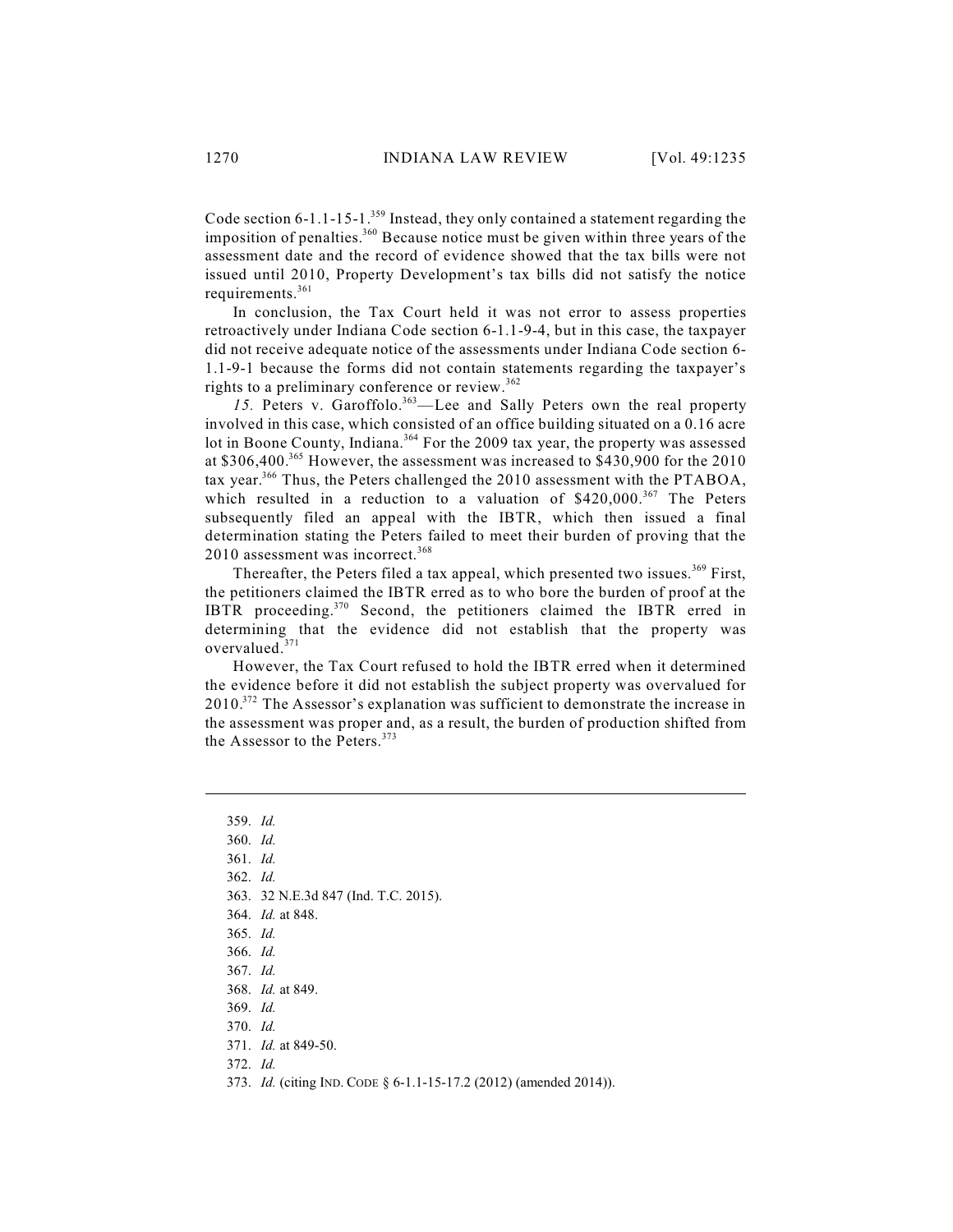16. Marion County Auditor v. State.<sup>374</sup>—Grandville Cooperative, Inc. owned a cooperative apartment complex in Indianapolis, Indiana.<sup>375</sup> In 2012, Grandville filed several petitions for correction of an error.<sup>376</sup> The Marion County Auditor referred Grandville's forms to the PTABOA for resolution and the PTABOA determined Grandville's property did qualify as a homestead, reversing the determination of the Auditor.<sup>377</sup> The Auditor appealed the PTABOA's decision to the IBTR and thereafter, the Auditor and Grandville reached a settlement.<sup>378</sup>

The Auditor filed a tax appeal, seeking a determination as to whether an Indiana tax statute was unconstitutional.<sup>379</sup> Despite the lack of statutory standing, the Auditor urged the Tax Court not to dismiss the Auditor's request for the reason that the Auditor had "traditional standing" in that the Auditor had been "aggrieved."<sup>380</sup>

In response, the Tax Court stated it did have "subject matter jurisdiction" over the county Auditor's appeal because the appeal arose under the tax laws of Indiana.<sup>381</sup> However, the Tax Court also stated the Auditor did not provide the Tax Court with any argument as to how the Auditor's due process rights had been violated.<sup>382</sup> Therefore, the Tax Court determined the Auditor lacked statutory standing to appeal the issue to the Tax Court because Indiana Code section 6-1.1- 15-12 permitted only taxpayers to appeal to the IBTR. 383

17. Muir Woods, Inc. v. O'Connor.<sup>384</sup>—Muir Woods, Inc. filed an appeal with the PTABOA, asserting its property taxes, arising from the 2004 and 2005 assessments, were illegal as a matter of law.<sup>385</sup> After the PTABOA denied Muir Woods appeal, Muir Woods filed two petitions with the IBTR.<sup>386</sup> However, the IBTR dismissed Muir Woods's appeals, stating Muir Woods' alleged errors were not correctable by using the Form 133 process.<sup>387</sup> Thus, Muir Woods initiated a tax appeal.<sup>388</sup>

On appeal, the Tax Court first stated even though the IBTR did not identify the authority on which the IBTR relied, nevertheless, the IBTR had authority to

<sup>374.</sup> 33 N.E.3d 398 (Ind. T.C. 2015).

<sup>375.</sup> *Id.* at 399.

<sup>376.</sup> *Id.* at 399-400 (contending "for the 2010, 2011, and 2012 tax years, the Marion County Auditor failed to provide it with the homestead deductions to which it was lawfully entitled").

<sup>377.</sup> *Id.*

<sup>378.</sup> *Id.* at 400.

<sup>379.</sup> *Id*

<sup>380.</sup> *Id.* at 400, 402.

<sup>381.</sup> *Id.* at 400-01 (citing IND. CODE §§ 33-26-3-1, -3 (2015)).

<sup>382.</sup> *Id.* at 403.

<sup>383.</sup> *Id.*

<sup>384.</sup> 36 N.E.3d 1208 (Ind. T.C.), *trans. denied*, 41 N.E.3d 69 (Ind. 2015).

<sup>385.</sup> *Id.* at 1209.

<sup>386.</sup> *Id.*

<sup>387.</sup> *Id.*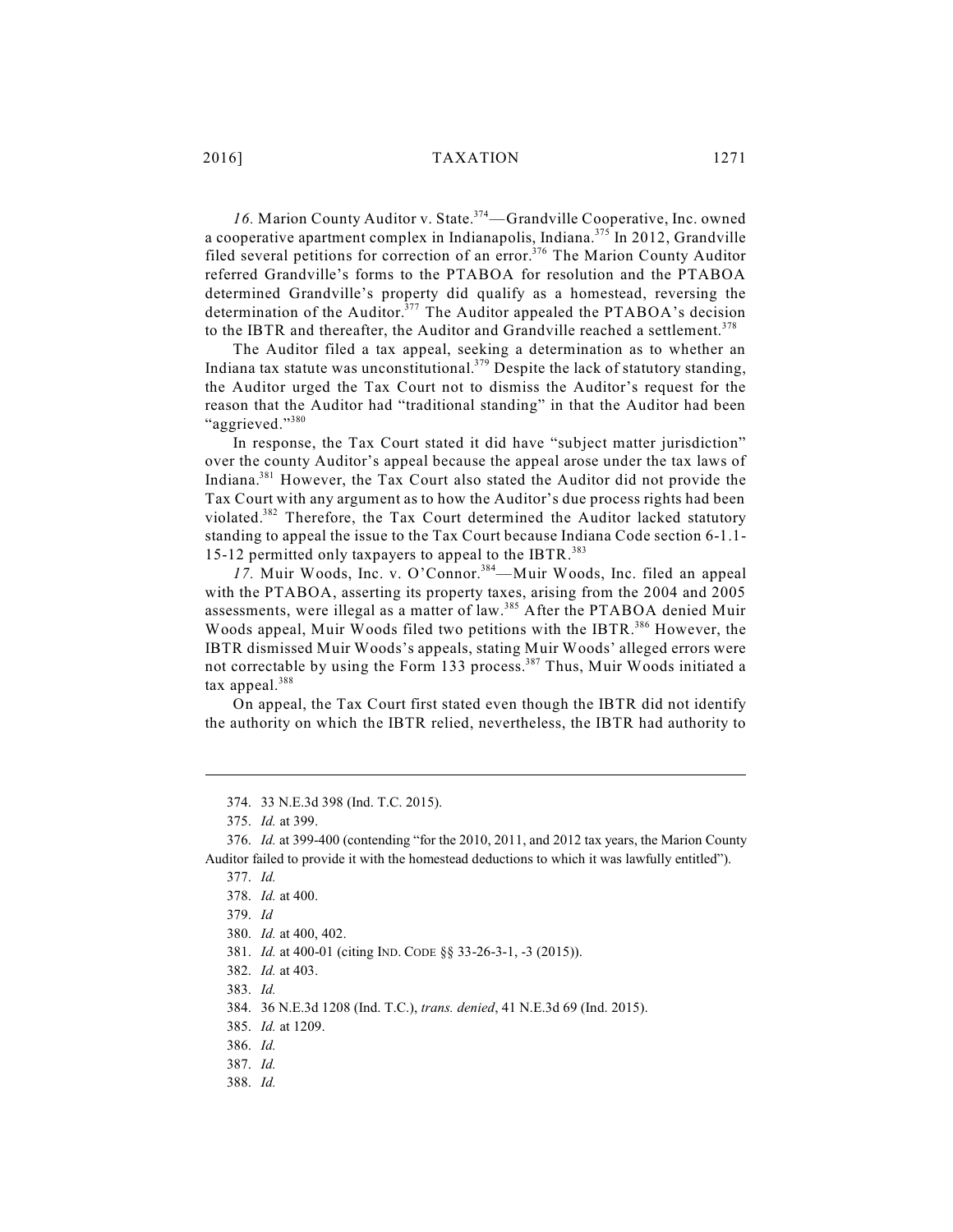do so sua sponte.<sup>389</sup> For those of you who are too old to remember the Latin terms which were taught to you in law school, the term "sua sponte" means, in this case, that the IBTR took this action on its own without being requested to do so by either party to the matter.

Therefore, the IBTR had the authority to determine whether it should dismiss Muir Woods's case by issuing the show cause order sua sponte.<sup>390</sup> Consequently, the IBTR acted within its authority when it issued the show cause order.<sup>391</sup>

Second, the Tax Court determined the IBTR complied with the hearing requirement because the IBTR provided Muir Woods the opportunity to present evidence and argument both prior to and at the show cause hearing.<sup>392</sup> Therefore, Muir Woods did not succeed with its second argument.<sup>393</sup>

Furthermore, Muir Woods claimed it properly used the Form 133 appeal procedure.<sup>394</sup> However, Muir Woods failed to raise this issue on its Forms 133 or on its memorandum or during the show cause hearing.<sup>395</sup> Accordingly, Muir Woods had waived this claim and, therefore, the IBTR properly determined the use of the Form 133 appeal procedure was not the proper avenue to assert Muir Woods's claim the assessment of its common area was illegal as a matter of law. 396

18. Kooshtard Property I, LLC v. Monroe County Assessor.<sup>397</sup>-Kooshtard Property I, LLC owned and operated a gas station and convenience store in Monroe County, Indiana.<sup>398</sup> For the 2010 tax year, the Assessor assigned Kooshtard's land an assessed value of \$1,200,000.<sup>399</sup> Believing the assessment was too high, Kooshtard appealed the assessment to the PTABOA and then to the IBTR. $^{400}$  The IBTR issued a final determination, which reduced Kooshtard's 2010 land assessment to  $$1,050,000.<sup>401</sup>$  However, Kooshtard believed the assessment was still too high and thus initiated a tax appeal.<sup>402</sup>

In the appeal, Kooshtard asked the Tax Court to reverse the IBTR's final determination, claiming the Assessor's appraisal was flawed.<sup>403</sup> However, in the absence of an absence of discretion by the IBTR, the Tax Court may not reweigh

389. *Id.* at 1211. 390. *Id.* 391. *Id.* 392. *Id.* at 1211-12. 393. *Id.* at 1212. 394. *Id.* at 1212-13. 395. *Id.* 396. *Id.* 397. 38 N.E.3d 750 (Ind. T.C. 2015). 398. *Id.* at 751. 399. *Id.* 400. *Id.* at 752. 401. *Id.* 402. *Id.* 403. *Id.* at 752-53.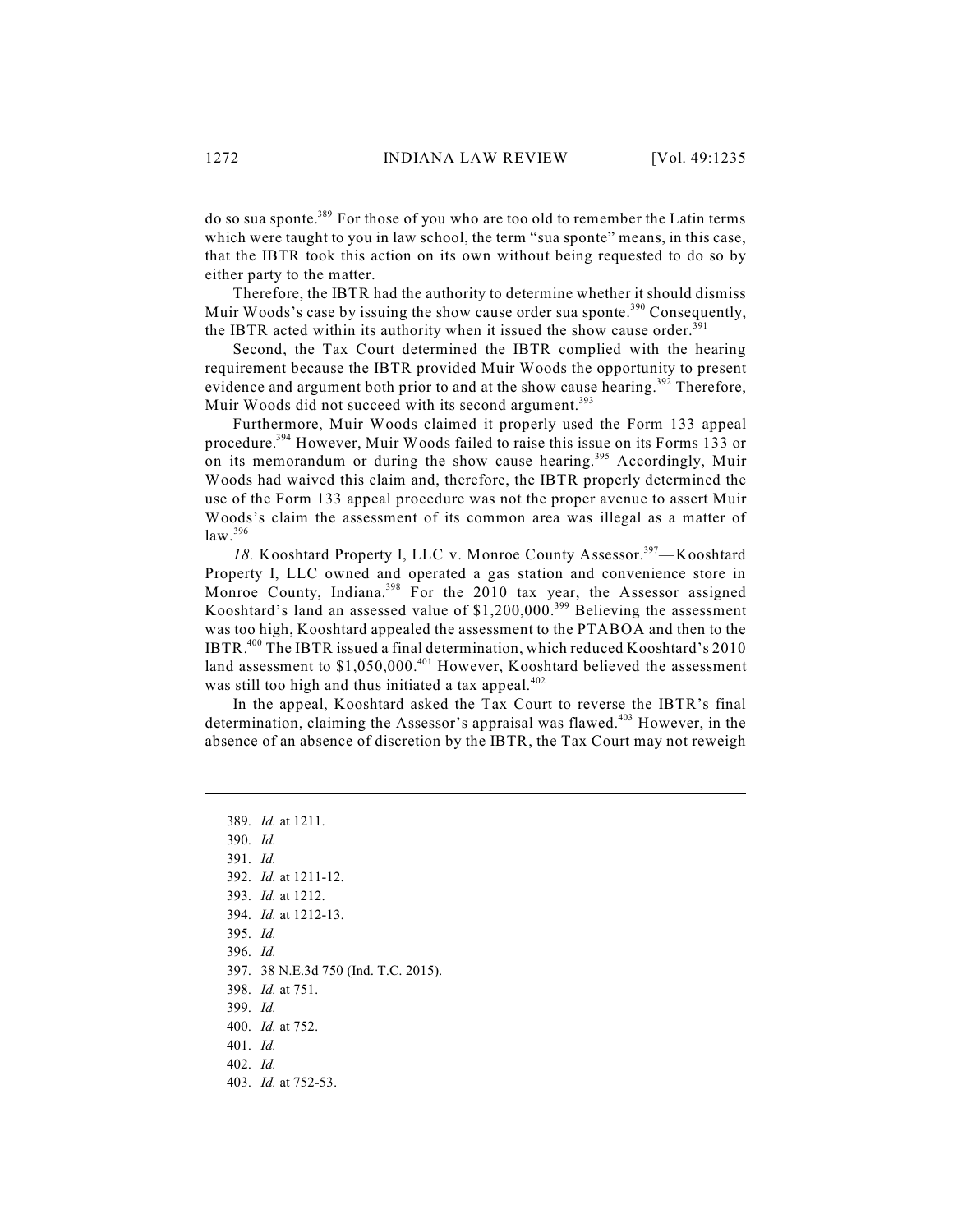evidence which is not within its prerogative. $404$  Accordingly, Kooshtard did not demonstrate that the IBTR abused its discretion and the Tax Court thus affirmed the IBTR's determination. 405

19. Monroe County Assessor v. Kooshtard Prop. I, LLC.<sup>406</sup>—The reader might want to read the comments concerning *Kooshtard Prop. I, LLC* in synopsis number eighteen above prior to reading this synopsis. In this case, Kooshtard owned and operated a gas station and convenience store in Monroe County, Indiana.<sup>407</sup> During the years at issue, the Assessor assigned Kooshtard's land an assessed value of  $$1,200,000.<sup>408</sup>$  Kooshtard appealed the assessments first with the PTABOA and then with the IBTR.<sup>409</sup> The IBTR issued a final determination in which it determined despite certain flaws, the Appraisal provided the best indication of the value of Kooshtard's land.<sup>410</sup> Accordingly, the IBTR reduced Kooshtard's land assessment to \$300,000 for each of the years at issue.<sup>411</sup> Thereafter, the Assessor initiated a tax appeal.<sup>412</sup>

On appeal, the Assessor first asked the Tax Court to reverse the IBTR's final determination which reduced Kooshtard's land assessments to \$300,000.<sup>413</sup> The Assessor claimed the IBTR's final determination must be reversed because the IBTR failed to conduct an impartial review of the evidence in the record of evidence.<sup>414</sup> However, the IBTR's final determination revealed that it acted as an impartial adjudicator because it reviewed and weighed the quality of both parties' evidentiary presentations.<sup>415</sup> Thus, the Tax Court did not substitute its judgment for that of the IBTR.<sup>416</sup>

Next, the Assessor contended the IBTR's final determination should be reversed because it was arbitrary, capricious, and unsupported by substantial or reliable evidence.<sup>417</sup> In this case, the administrative record of evidence showed the IBTR's finding was based on the fact that other record evidence corroborated that finding.<sup>418</sup> Accordingly, the Tax Court declined to find the IBTR's final determination was arbitrary.<sup>419</sup>

*20.* Property Development Company Four, LLC v. Grant County

404. *Id.* at 753. 405. *Id.* 406. 38 N.E.3d 754 (Ind. T.C. 2015). 407. *Id.* at 755. 408. *Id.* 409. *Id.* 410. *Id.* at 756. 411. *Id.* 412. *Id.* 413. *Id.* 414. *Id.* 415. *Id.* at 757. 416. *Id.* 417. *Id.* 418. *Id.* at 758. 419. *Id.*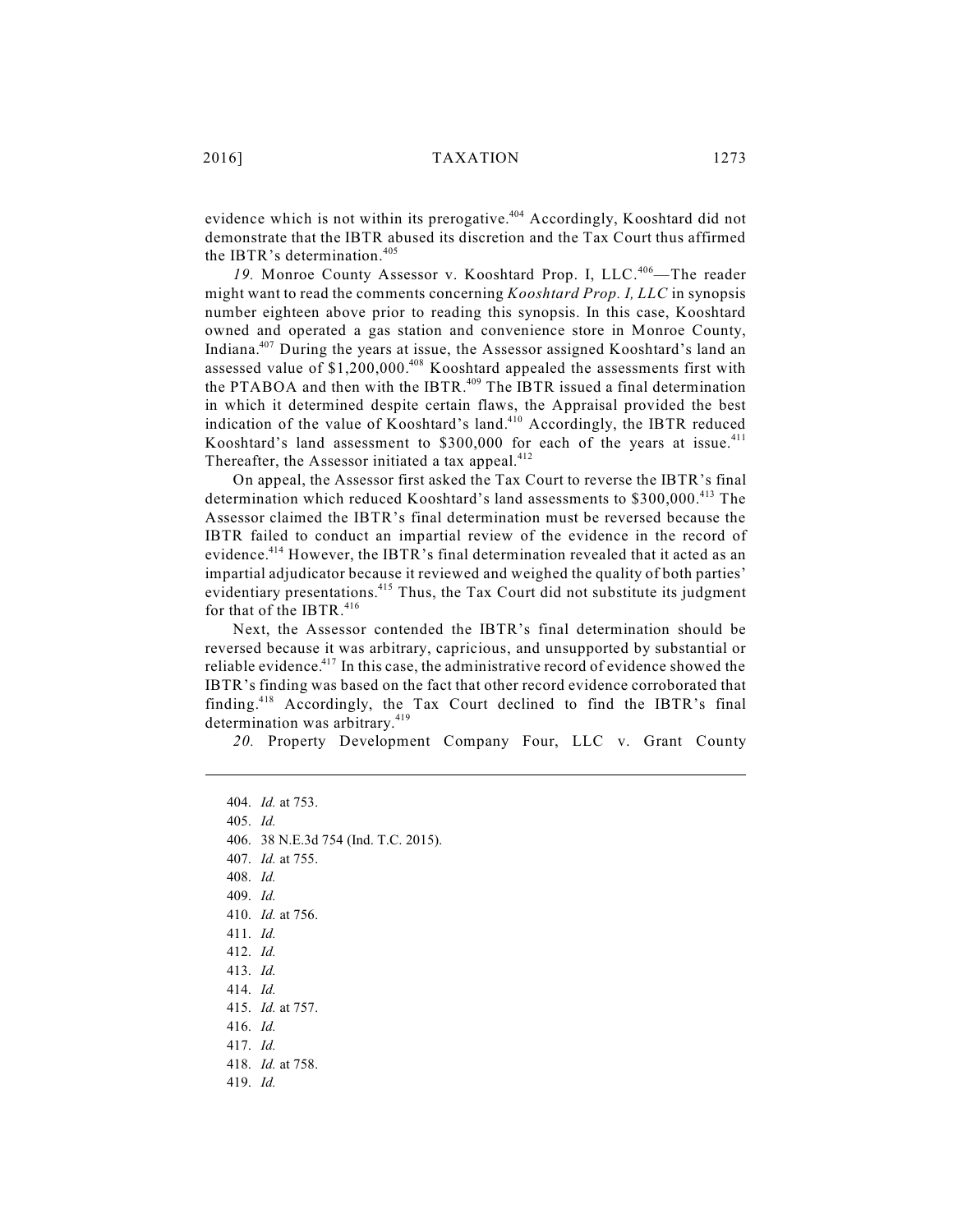Assessor.<sup>420</sup>—The reader might want to read the comments concerning *Property Development Co.* in synopsis number fourteen above prior to reading this synopsis. In this instance, the Assessor claimed the Tax Court erred in determining Property Development Co. "received insufficient notice of its assessments because the Court did not consider a material fact."<sup>421</sup> The certified administrative record of evidence indicated the Assessor filed a Form 11 for one of properties at issue.<sup>422</sup> However, that Form 11 was not presented to the IBTR during the administrative hearing.<sup>423</sup> Consequently, the Tax Court determined it could not consider a certified copy of the blank Form 11 and, therefore, the Tax Court determined the Tax Court "did not err by omitting a material fact when it determined that Property Development received insufficient notice."<sup>424</sup>

Next, the Assessor claimed the Tax Court erred in invalidating the assessments.<sup>425</sup> However, the Tax Court determined even if the Assessor's claim were properly before the Tax Court, it refused to change the remedy in this case.<sup>426</sup> Additionally, the Tax Court held the failure to follow procedural rules is sufficient to invalidate an assessment.<sup>427</sup> Thus, the Tax Court reaffirmed its holding in *Property Development*. 428

21. Pulte Homes of Indiana, LLC v. Hendricks County Assessor.<sup>429</sup>—Pulte filed its Forms 133 with the PTABOA, claiming "the assessments of its parcels were illegal as a matter of law" or, alternatively, such assessments contained a mathematical error.<sup>430</sup> However, the PTABOA denied all of Pulte's appeals.<sup>431</sup> Pulte then petitioned the IBTR, which issued a final determination finding the resolution of Pulte's claims were beyond the scope of relief which was available through the Form 133 appeal procedure.<sup>432</sup> Thus, Pulte initiated a tax appeal.<sup>433</sup>

On appeal, Pulte claimed the IBTR had no authority to dismiss Pulte's case sua sponte.<sup>434</sup> However, in *Muir Woods* (see synopsis seventeen above), the Tax Court resolved that type of claim, finding the IBTR in fact has the authority to

430. *Id.* at 592.

434. *Id.* at 593.

<sup>420.</sup> 42 N.E.3d 182 (Ind. T.C. 2015).

<sup>421.</sup> *Id.* at 183-84. (arguing the court did not consider the fact "that Property Development received Form 11s that contained a statement, missing from the Form 122s, explaining the right to review under Indiana Code § 6-1.1-15-1").

<sup>422.</sup> *Id.* at 184.

<sup>423.</sup> *Id.*

<sup>424.</sup> *Id.*

<sup>425.</sup> *Id.*

<sup>426.</sup> *Id.*

<sup>427.</sup> *Id.*

<sup>428.</sup> *Id.* at 185.

<sup>429.</sup> 42 N.E.3d 590 (Ind. T.C. 2015), *trans. denied*, 43 N.E.3d 244 (Ind. 2016).

<sup>431.</sup> *Id.*

<sup>432.</sup> *Id.*

<sup>433.</sup> *Id.*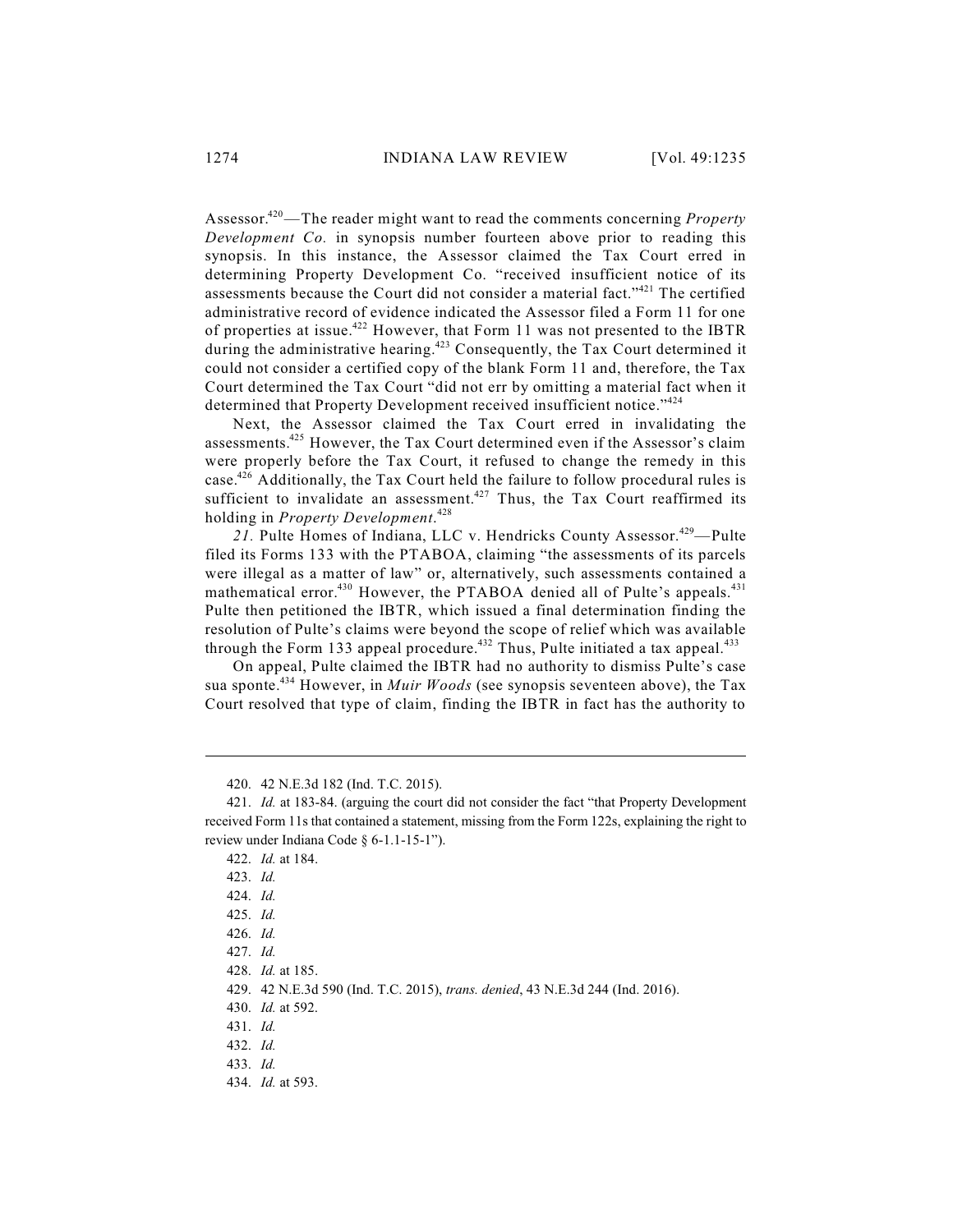issue an order of dismissal on its own motion.<sup>435</sup> Next, Pulte claimed the IBTR was required to hold an evidentiary hearing before dismissing this case on procedural grounds.<sup>436</sup> However, the Tax Court stated the IBTR was not required to hold an evidentiary hearing before dismissing a case on procedural grounds because Indiana Code section 6-1.1-15-4(a) only required a hearing on the merits. 437

Additionally, Pulte claimed the IBTR erred by determining the Form 133 appeal procedure was improper.<sup>438</sup> Pulte reasoned that because common areas have an assessed value of zero per se, an objective determination of whether or not Pulte's parcels were common areas was the only inquiry needed.<sup>439</sup> However, the Tax Court determined the Form 133 appeal procedure was improper to claim illegal common area assessments because prior decisions had no precedential value and there was no such per se rule requiring a subjective judgment.<sup>440</sup>

Finally, Pulte asserted the Assessor bore the burden of proving to the IBTR the assessments were correct.<sup>441</sup> However, the Tax Court determined the burden to show the Form 133 was the proper was with Pulte, but that such burden may shift to the Assessor "only when the validity of the assessment is at issue, not when, as here, there is a preliminary procedural issue being determined."<sup>442</sup>

22. Cooper v. Allen County Assessor.<sup>443</sup>—Carol Cooper owned a singlefamily home in an area referred to as the "Shadow Creek subdivision" in Huntertown, Indiana and for the March 1, 2012 assessment of Cooper's real property, the Assessor assess the value of Cooper's property at \$517,100.<sup>444</sup> Believing that such assessment was too high, Cooper appealed to the PTABOA, which denied Cooper's appeal.<sup>445</sup> Thereafter, Cooper appealed the Assessor's decision to the IBTR and the IBTR issued a final determination, which stated the Assessor's evidence established a prima facie case that was not rebutted.<sup>446</sup> Thereafter, Cooper filed a tax appeal.<sup>447</sup>

In Cooper's appeal, she argued the IBTR's final determination should be reversed because it was contrary to law and that it was not supported by

<sup>435.</sup> *Id.* at 593-94 (citing Muir Woods, Inc. v. O'Connor, 36 N.E.3d 1208 (Ind. T.C.), *trans. denied*, 41 N.E.3d 691 (Ind. 2015)).

<sup>436.</sup> *Id.* at 594.

<sup>437.</sup> *Id.*

<sup>438.</sup> *Id.*

<sup>439.</sup> *Id.*

<sup>440.</sup> *Id.* at 595.

<sup>441.</sup> *Id.*

<sup>442.</sup> *Id.* at 596.

<sup>443.</sup> 42 N.E.3d 596 (Ind. T.C. 2015).

<sup>444.</sup> *Id.* at 597 (noting that included \$173,400 for the land and \$343,700 for the improvements).

<sup>445.</sup> *Id.*

<sup>446.</sup> *Id.*

<sup>447.</sup> *Id.* at 598.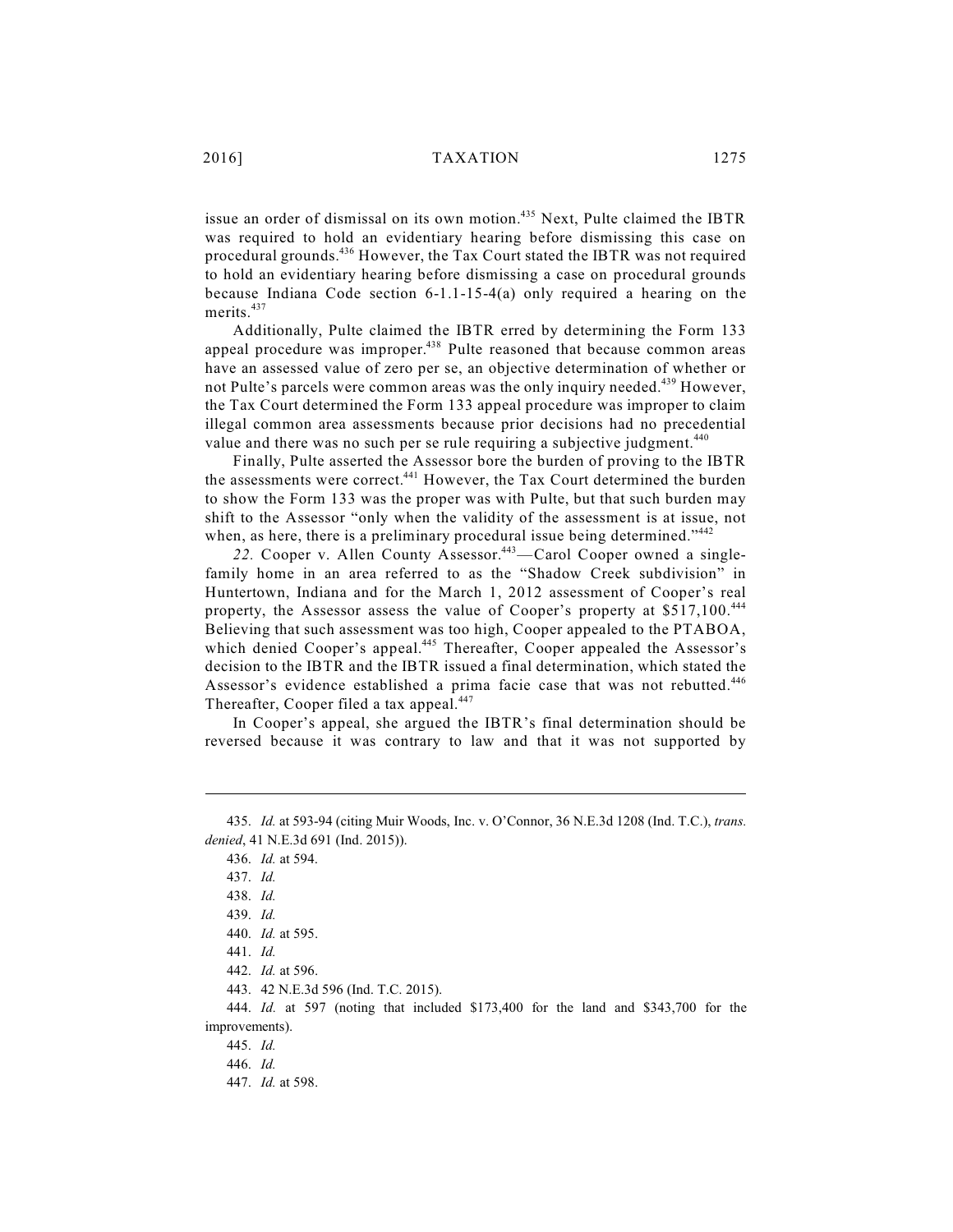substantial evidence.<sup>448</sup> However, the Tax Court rejected Cooper's arguments, noting the lots within Shadow Creek were already presumed to be comparable because the assessed value of residential land was to reflect the recent sales prices of land within the neighborhood.<sup>449</sup> Therefore, the Tax Court determined it is not contrary to law to determine the Assessor's evidence was sufficient evidence of such values.<sup>450</sup> Further, the Tax Court determined Cooper had done nothing more than ask the Tax Court to reweigh the evidence, which the Tax Court would not accept in the absence of a showing of abuse.<sup>451</sup> Further, the record of evidence contained ample evidence to support the conclusion of Cooper's land assessment. 452

23. Cooper v. Allen County Assessor.<sup>453</sup>—The reader might want to read the comments concerning *Cooper* in synopsis number twenty-two above prior to reading this synopsis. Carol Coopers was the mother of Greggory Cooper and Greggory received the property as a gift/sale from Carol.<sup>454</sup> For the 2012 assessment, the Assessor assigned the Coopers' property a value of \$517,100.<sup>455</sup> Believing this assessment was too high, the Coopers filed an appeal with the PTABOA, which was ultimately denied.<sup>456</sup> Thereafter, the Coopers filed an appeal with the IBTR and the IBTR issued a final determination in which the IBTR determined the Assessor's evidence established a prima facie case. $457$  Thus, the Coopers initiated a tax appeal. 458

On appeal, the Coopers argued the IBTR's final determination should be reversed because its determination was contrary to law and not supported by substantial evidence.<sup>459</sup> However, the administrative record of evidence revealed the Assessor's evidence was seen as being comparable to the other lots in the area.<sup>460</sup> Further, the Coopers argued the IBTR should have rejected those comparisons because they were "too conclusory" or "not detailed enough."<sup>461</sup> However, the Tax Court rejected that argument too.<sup>462</sup>

Further, the Tax Court stated it was not contrary to law for the IBTR to find the Assessor's evidence sufficient for purposes of property tax assessment,

<sup>448.</sup> *Id.*

<sup>449.</sup> *Id.* at 599 (citing 50 IND.ADMIN.CODE 2.4-1-2 (2011), IND.CODE § 6-1.1-4-13.6 (2012)).

<sup>450.</sup> *Id.*

<sup>451.</sup> *Id.*

<sup>452.</sup> *Id.*

<sup>453.</sup> No. 02T10-1405-TA-00022, 2015 WL 5278720 (Ind. T.C. Sept. 9, 2015) (unpublished disposition).

<sup>454.</sup> *Id.* at \*1.

<sup>455.</sup> *Id.*

<sup>456.</sup> *Id.*

<sup>457.</sup> *Id.*

<sup>458.</sup> *Id.*

<sup>459.</sup> *Id.* at \*2.

<sup>460.</sup> *Id.*

<sup>461.</sup> *Id.*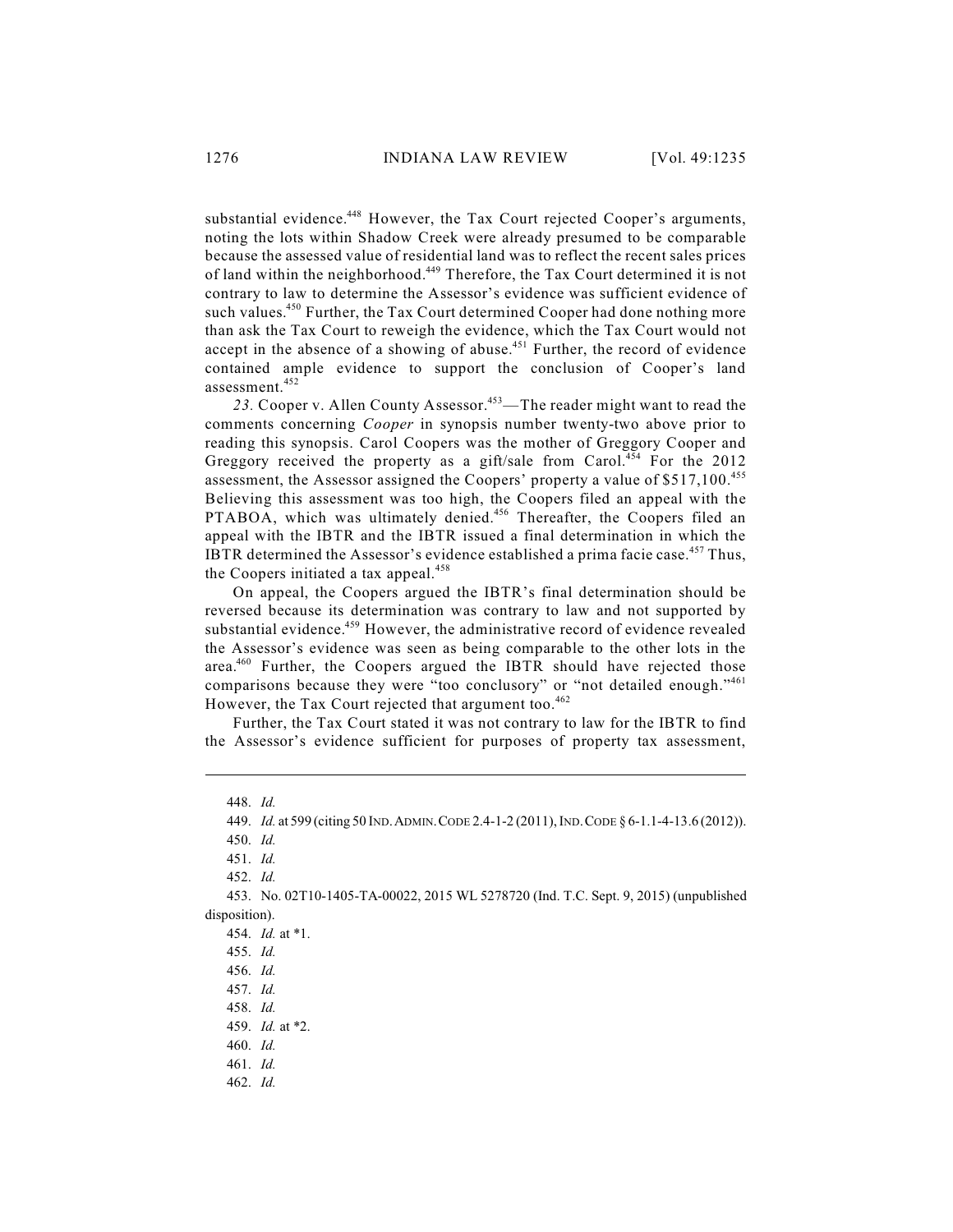2016] TAXATION 1277

because the lots within the subdivision were already presumed comparable.<sup>463</sup> Moreover, the Coopers merely invited the Tax Court to reweigh the evidence.<sup>464</sup> However, the Tax Court will only take such action when there an abuse of discretion by the IBTR is shown.<sup>465</sup> Given the evidentiary presentations, the Tax Court therefore could not find the IBTR's final determination was against the facts and circumstances before it.<sup>466</sup>

24. RJK Trust v. LaPorte County Assessor.<sup>467</sup>—RJK Trust owns a singlefamily residential home in Long Beach, Indiana.<sup>468</sup> The Assessor determined the value of the property to be  $$630,500.<sup>469</sup>$  Believing this value was too high, RJK Trust filed an appeal with the PTABOA, which was subsequently denied.<sup>470</sup> RJK Trust appealed the assessment to the IBTR, which issued a final determination finding the Assessor's appraisal reflected the property's market value-in-use. $471$ RJK Trust then filed a tax appeal.<sup>472</sup>

In RJK Trust's appeal, it contended the Assessor used an appraisal report that was never produced. $473$  The applicable small claims regulations require prehearing disclosures, so that neither party is subjected to trial unfairly—which is what happened in this case because RJK Trust did not receive a copy of the appraisal until the day of the hearing. $474$  As a result, RJK Trust was not afforded an opportunity to prepare any rebuttal in advance of the hearing.<sup>475</sup> The Tax Court thus determined the IBTR abused its discretion and remanded the case for a rehearing consistent with its decision.<sup>476</sup>

25. Marion County Assessor v. Gateway Arthur, Inc.<sup>477</sup>—Gateway Arthur, Inc. owned a portion of The Shoppes at County Line Road in Marion County, Indiana.<sup>478</sup> The Assessor "assigned the subject property a total assessed value of \$17,426,500 for 2007, \$18,112,000 for 2008, \$18,112,000 for 2009, and  $$17,003,100$  for 2010."<sup>479</sup> Thereafter, Gateway appealed the assessments, first to the PTABOA and then to the IBTR, the latter of which issued a final

466. *Id.*

470. *Id.* at 277.

- 477. 43 N.E.3d 279 (Ind. T.C. 2015).
- 478. *Id.* at 281.
- 479. *Id.*

<sup>463.</sup> *Id.*

<sup>464.</sup> *Id.* at \*3.

<sup>465.</sup> *Id.*

<sup>467.</sup> 43 N.E.3d 276 (Ind. T.C. 2015).

<sup>468.</sup> *Id.* at 276.

<sup>469.</sup> *Id.* (noting the value included \$421,600 for the land and \$208,900 for the improvements).

<sup>471.</sup> *Id.* at 278.

<sup>472.</sup> *Id.*

<sup>473.</sup> *Id.*

<sup>474.</sup> *Id.*

<sup>475.</sup> *Id.* 278-79.

<sup>476.</sup> *Id.*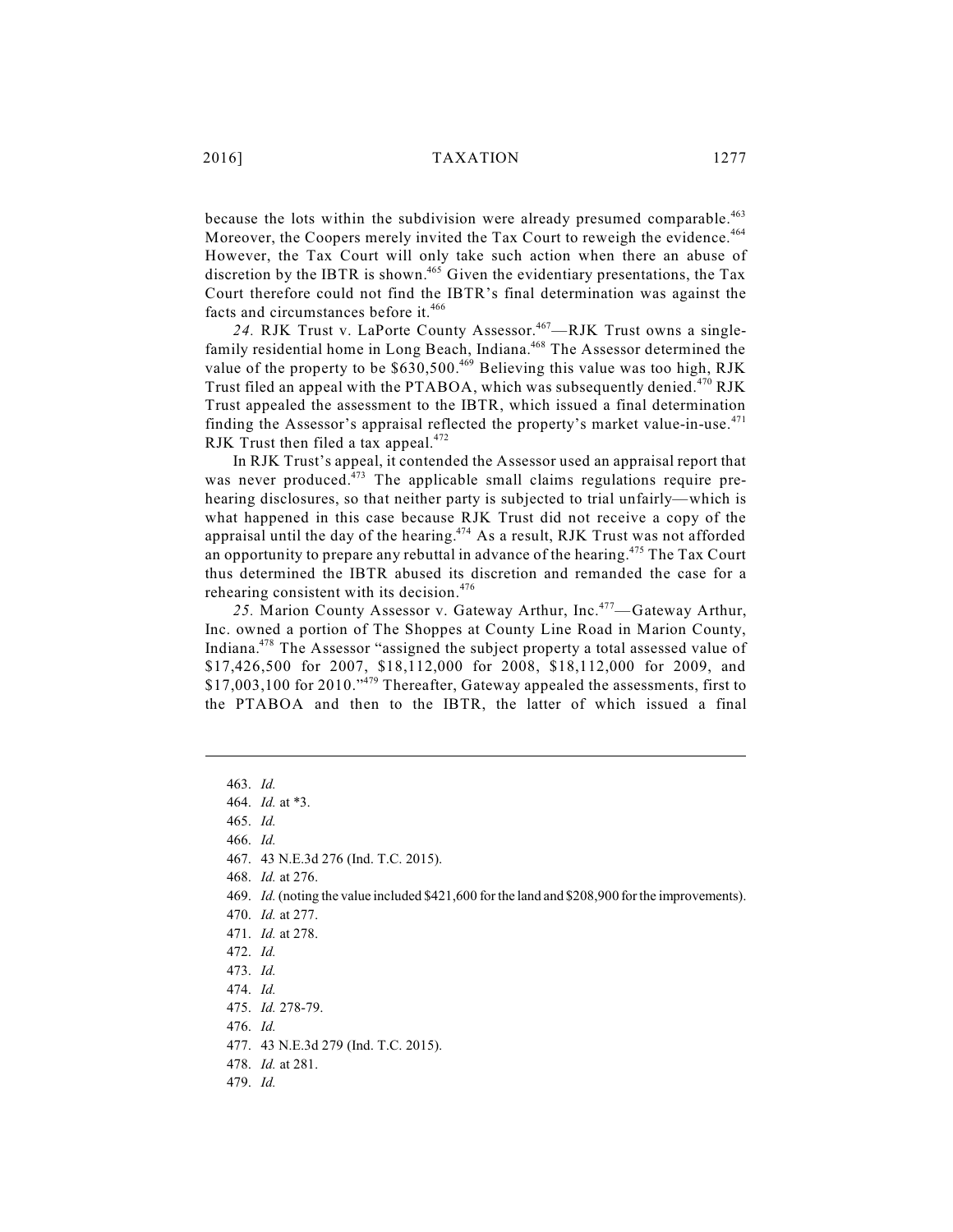determination explaining the Assessor's evidence lacked probative value.<sup>480</sup> As a result, the IBTR "valued the subject property at \$13,800,000 for 2007, \$14,800,000 for 2008, \$13,900,000 for 2009, and \$11,300,000 for 2010."<sup>481</sup> Therefore, the Assessor initiated a tax appeal.<sup>482</sup>

In the Assessor's appeal, he claimed the IBTR's final determination must be reversed because it not only erred in determining the Appraisal was probative, but also in determining the Assessor's evidence lacked probative value and increasing Gateway's requested valuations by \$1 million.<sup>483</sup> However, the Tax Court did not agree, explaining, "Indiana's assessment guidelines do not prohibit the use of loaded capitalization rates when valuing real property."<sup>484</sup> Therefore, the IBTR's determination was probative of the property's value.<sup>485</sup>

The Assessor further claimed the Appraisal lacked probative value.<sup>486</sup> But the record did not indicate Gateway collected rent from other retailers based on their use of those parcels.<sup>487</sup> Therefore, the Tax Court declined to find the Appraisal as not probative on this basis as well.<sup>488</sup>

Next, the Assessor claimed the IBTR erred in determining that the evidence lacked probative value.<sup>489</sup> However, once again, the record of evidence revealed otherwise.<sup>490</sup> Therefore, the Assessor did not show that the IBTR's determination lacked probative value.<sup>491</sup> Moreover, when the Tax Court is faced with conflicting record evidence, it will defer to the IBTR, "so long as a reasonable mind could find sufficient evidence in the record to support that finding." $492$ 

Finally, the Assessor claimed the IBTR exceeded its authority.<sup>493</sup> But, the record of evidence revealed the parties agreed the Appraisal failed to include certain annual property taxes reimbursements.<sup>494</sup> Thus, the IBTR determined that the undervaluation ranged from \$981,193 to \$1,047,120 by using the Appraisal's loaded capitalization rates.<sup>495</sup> Therefore, the IBTR did not exceed its authority by increasing Gateway's requested valuations by \$1 million for each of the years at

480. *Id.* at 281-82. 481. *Id.* at 282. 482. *Id.* 483. *Id.* 484. *Id.* 485. *Id.* 486. *Id.* at 282-83. 487. *Id.* at 283. 488. *Id.* 489. *Id.* 490. *Id.* 491. *Id.* at 283-84. 492. *Id.* at 284. 493. *Id.* at 284-85. 494. *Id.* at 285. 495. *Id.*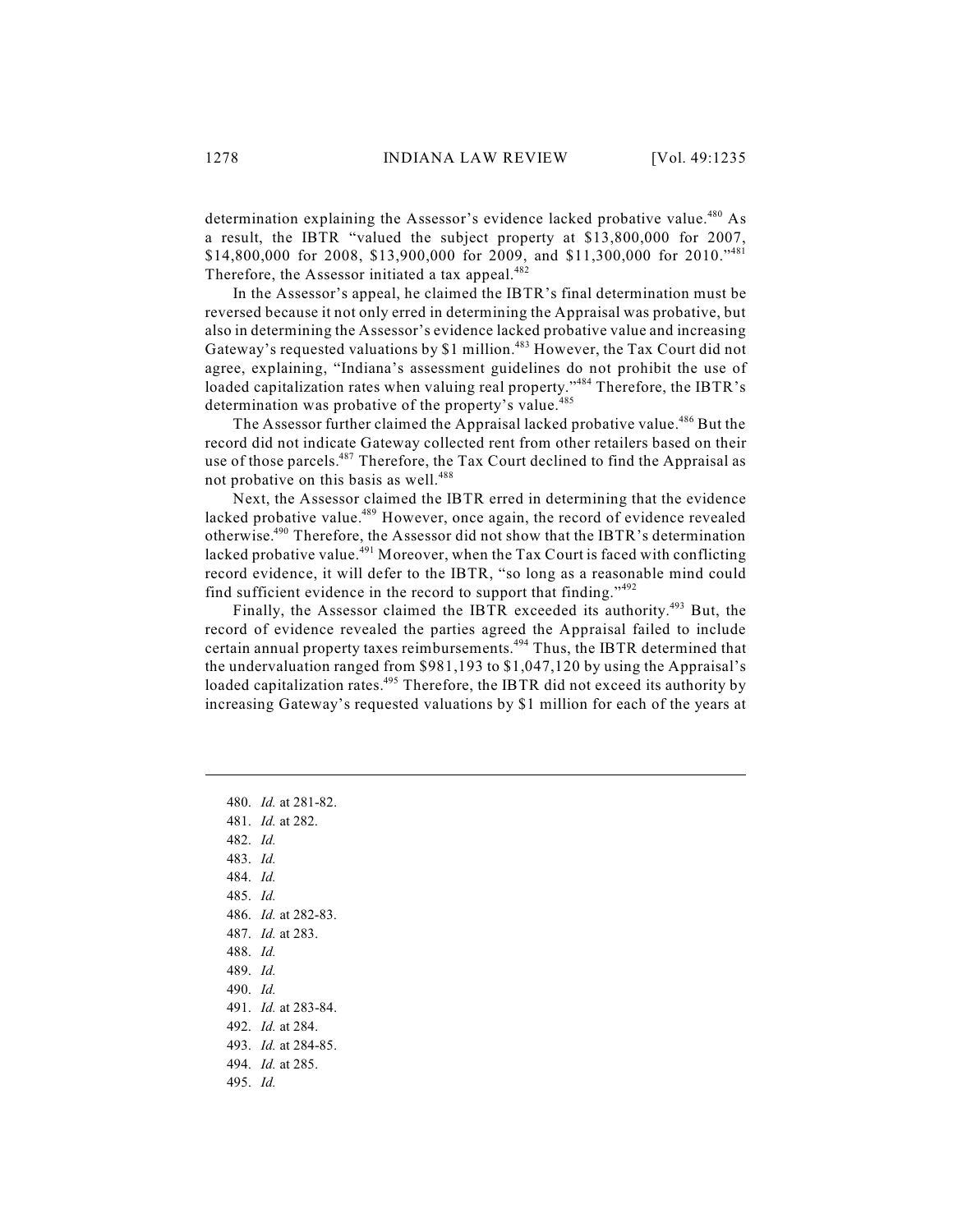issue.<sup>496</sup> For these reasons, the final determination of the IBTR was affirmed.<sup>497</sup>

26. Allen County Assessor v. Verizon Data Services, Inc.<sup>498</sup>-In 2007, Verizon Data Services, Inc. reported an assessed value of its personal property at  $$16,200,000.<sup>499</sup>$  Thereafter, the Assessor issued a notice of assessment change to Verizon, increasing the assessment to  $$50,261,538.^{500}$  Subsequently, Verizon started the administrative appeals process, which resulted in the secretary of Allen County's PTABOA sending an e-mail to Verizon stating a meeting would not be scheduled.<sup>501</sup> In 2012, Verizon filed with the PTABOA, requesting the PTABOA issue a determination that the assessed value of Verizon's personal property was \$16,200,000 for the 2007 tax year.<sup>502</sup> Verizon claimed it was entitled to that valuation because its 2007 personal property return was in substantial compliance. 503

Next, Verizon filed a Form 131 with the IBTR, which held a hearing at which time Verizon claimed its personal property should be assessed at \$16,200,000.<sup>504</sup> In response, the Assessor claimed Verizon's motion should be denied because Verizon had acquiesced to the delay, and thus, Verizon waived its right to have a PTABOA hearing.<sup>505</sup> Then, the IBTR granted Verizon's motion for summary judgment.<sup>506</sup> Thus, the Assessor initiated a tax appeal.<sup>507</sup>

On appeal, the Assessor claimed the IBTR's final determination "must be reversed because [the IBTR] erred in determining that the Chapter 16 rather than the Section 15-1 deadlines governed the PTABOA's appeals process."<sup>508</sup> Alternatively, the Assessor claimed "the Chapter 16 deadlines should not be enforced because Verizon waived its right to invoke the deadlines and failed to show that it suffered any prejudice."<sup>509</sup>

The Tax Court looked to a companion case<sup>510</sup> in which it held, for purposes of personal property, "the Chapter 16 deadlines applied not only to the assessment process, but also to the appeals process."<sup>511</sup> Therefore, the IBTR "did not err in determining that Chapter 16 governed the PTABOA's appeals

496. *Id.*

- 497. *Id.*
- 498. 43 N.E.3d 705 (Ind. T.C. 2015).

499. *Id.* at 706.

500. *Id.*

501. *Id.*

502. *Id.*

503. *Id.* at 706-07.

505. *Id.*

506. *Id.*

507. *Id.*

508. *Id.*

509. *Id.*

510. *See* Wash. Twp. Assessor v. Verizon Data Servs., Inc. (*Verizon I*), 43 N.E.3d 697 (Ind. T.C. 2015), *trans. denied*, 48 N.E.3d 316 (2016).

511. *Allen County Assessor*, 43 N.E.3d at 707.

<sup>504.</sup> *Id.* at 707.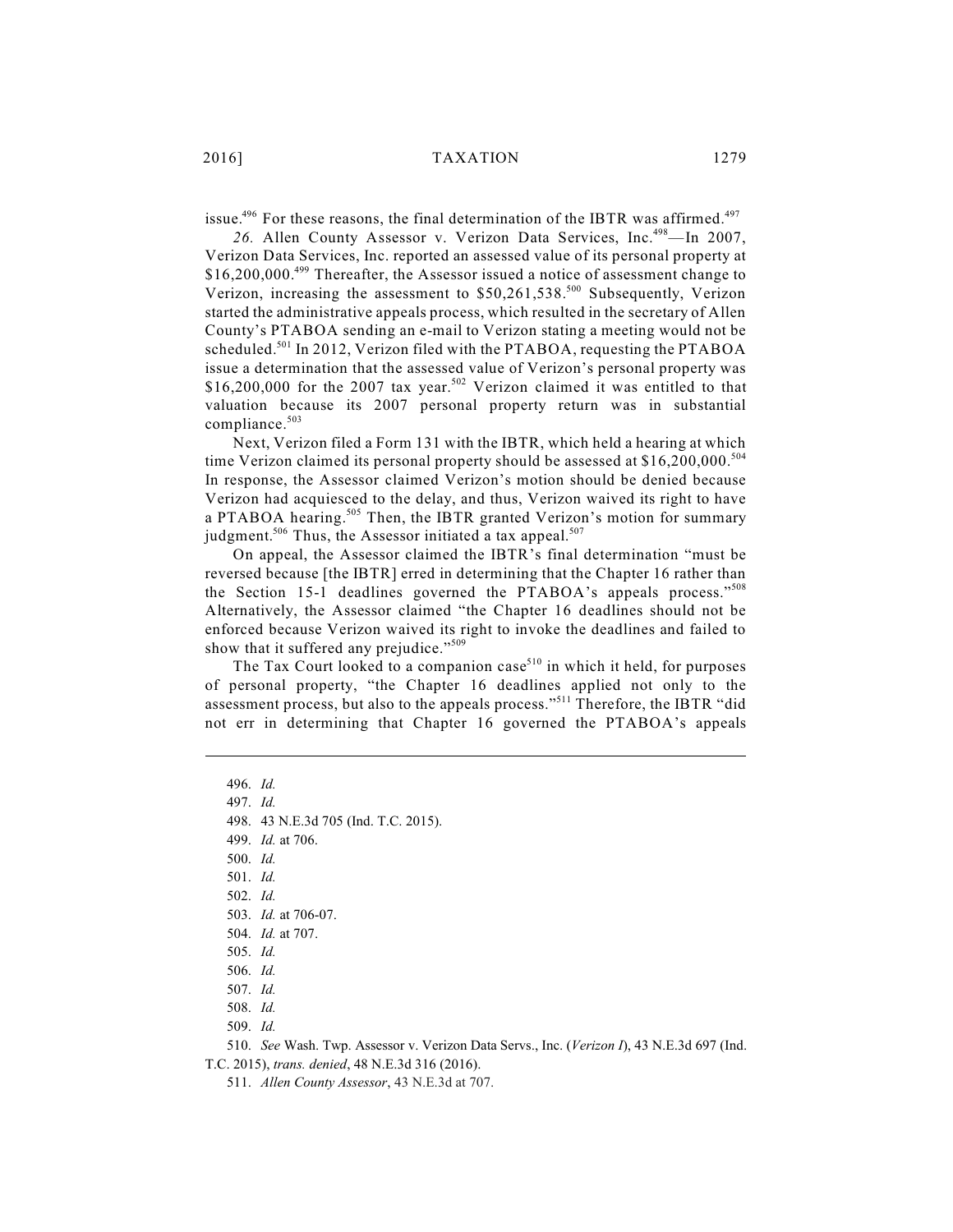process."<sup>512</sup> Thus,

while the provisions of Chapter 16 indicate that the PTABOA and the Township Assessor had a duty to act or speak, they do not indicate that Verizon had any such duty when the PTABOA informed Verizon of the Township Assessor's intent to delay their meeting. Therefore, the [IBTR] did not err in determining that there was no genuine issue of material fact regarding Verizon's waiver of the Chapter 16 deadlines.<sup>513</sup>

Next, the Assessor contended the IBTR erred in granting Verizon's motion for summary judgment, maintaining that Verizon should not be allowed to keep a  $$34,000,000$  windfall because a contested date was missed.<sup>514</sup> However, the Tax Court determined the IBTR did not err in granting Verizon's motion. 515

Finally, the Assessor claimed that the IBTR "erred in concluding Verizon's Form 131 was timely filed because it misinterpreted Sections 15-1 and 15-3."<sup>516</sup> But, the Tax Court disagreed.<sup>517</sup> First, stating that "the deadlines of Chapter 16 . . . dictated when the PTABOA was to conduct its hearing" and, in addition, when a statute is clear and unambiguous—as in this case—the Tax Court interpreted the statute's words and phrases based on "their plain, ordinary, and usual meanings."<sup>518</sup> Consequently, the IBTR "did not err in concluding that Verizon's Form 131 was timely filed."<sup>519</sup>

In summary, the taxpayer did not waive appellant assessor's deadlines because when the PTABOA did not make a decision by the date required, the taxpayer had no duty to speak. Accordingly, Verizon was entitled to summary judgment because Verizon did not have to show prejudice.

27. Washington Township Assessor v. Verizon Data Services, Inc.<sup>520</sup>—The reader might want to read the comments concerning *Verizon Data Services, Inc*. in synopsis number twenty-six above prior to reading this synopsis. In 2005, Verizon Data Services, Inc. filed with the Washington Township Assessor, reporting the value of its personal property at \$21 million.<sup>521</sup> Thereafter, the Township Assessor issued a Form 113/PP to Verizon, increasing the 2005 assessment to almost \$58 million.<sup>522</sup> Therefore, Verizon notified the Assessor it would seek a review of that form with the PTABOA.<sup>523</sup> Thereafter, the PTABOA

<sup>512.</sup> *Id.* 513. *Id.* at 708-09. 514. *Id.* at 709. 515. *Id.* 516. *Id.* at 710. 517. *Id.* at 710-11. 518. *Id.* at 711. 519. *Id.*

<sup>520.</sup> 43 N.E.3d 697 (Ind. T.C. 2015), *trans. denied*, 48 N.E.3d 316 (Ind. 2016).

<sup>521.</sup> *Id.* at 699.

<sup>522.</sup> *Id.*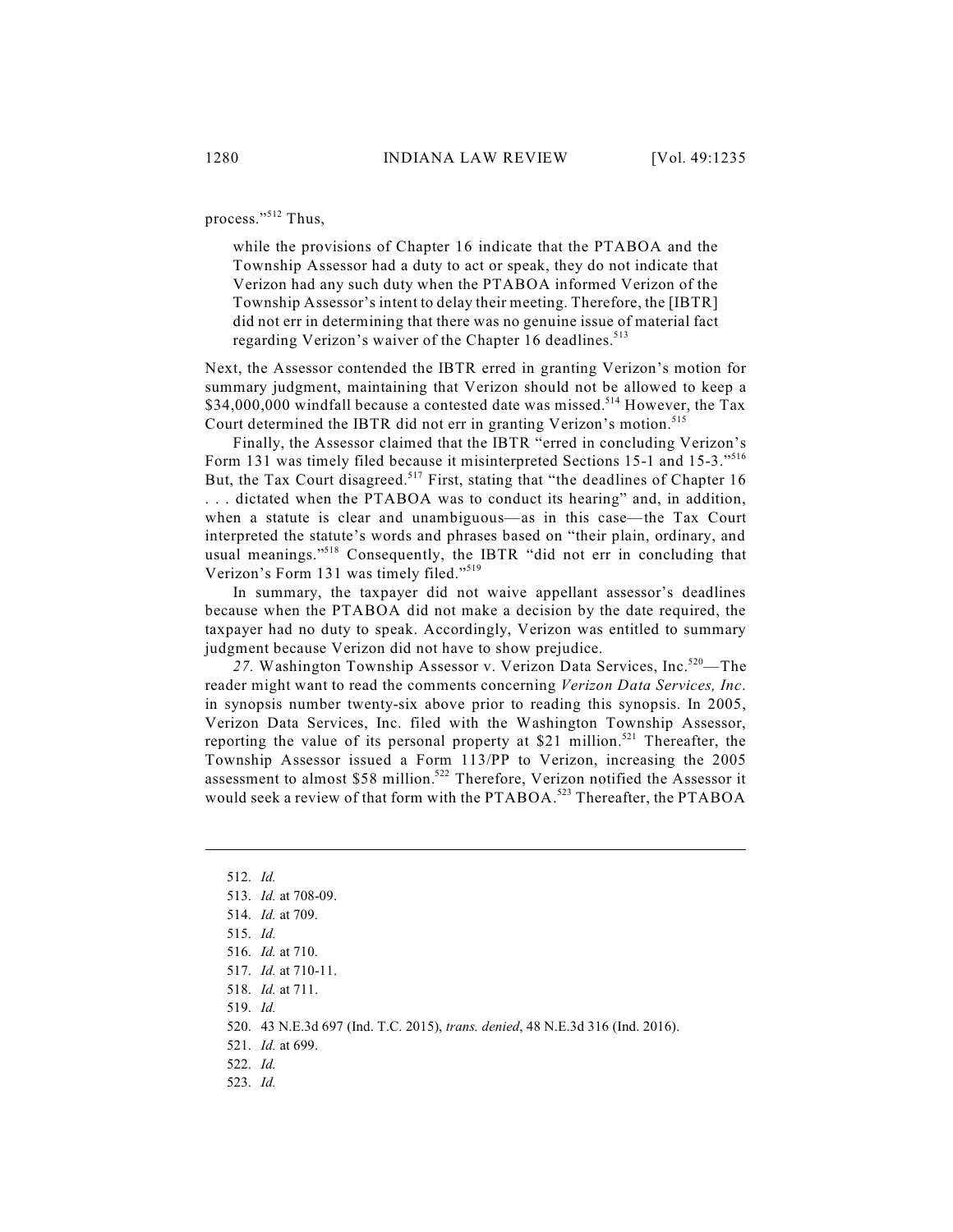reduced Verizon's personal property assessment to  $$50,777,790.^{524}$  As a result, Verizon appealed to the IBTR, which made a final determination granting summary judgment for Verizon.<sup>525</sup> Allen County initiated a tax appeal soon after. 526

On appeal to the Tax Court, the Assessor claimed the IBTR "erred in determining that as a matter of law the Chapter 16 deadlines rather than the Section 15-1 deadlines applied to the PTABOA's appeals process."<sup>527</sup> In the alternative, the Assessor claimed the IBTR "erred in determining there was no genuine issue of material fact whether Verizon waived or was estopped from asserting that the Chapter 16 deadlines applied."<sup>528</sup>

"Chapter 16 applies and its deadlines are triggered when" the Assessor, the PTABOA, the DLGF change the assessed value claimed by a taxpayer on its personal property return.<sup>529</sup> Further, "Chapter 16 does not indicate it applies solely to the assessment process as [the Assessor]  $\mathrm{urge[d]}."^{530}$  Also, the Assessor maintained term "final determination," as used in Indiana Code section 6-1.1-16-  $1(a)(2)$ , refers to the end of the assessment process.<sup>531</sup>

In response to the Assessor's contentions, the Tax Court stated when statutes are in conflict, "the specific provisions take priority over the general provisions."<sup>532</sup> Thus, to the extent the two statutes at issue in this case were in conflict, "Chapter 16 governs because it applies specifically to appeals of an assessing official's change to a personal property assessment . . . Accordingly, the Chapter 16 deadlines applied to require the PTABOA to issue its final determination by October 30, 2005, which it did not."<sup>533</sup>

The Assessor alternatively claimed the record did not support the IBTR's determination that no genuine issues of material fact with regards to waiver and estoppel.<sup>534</sup> However, the Tax Court found after reviewing the record the IBTR's final determination was supported by facts in the record.<sup>535</sup> Therefore, the Tax Court determined the IBTR did not err in granting summary judgment to Verizon. 536

28. Marion County Assessor v. Gateway Arthur, Inc.<sup>537</sup>—The reader might

528. *Id.*

<sup>524.</sup> *Id.*

<sup>525.</sup> *Id.*

<sup>526.</sup> *Id.*

<sup>527.</sup> *Id.* at 700.

<sup>529.</sup> *Id.* at 701 (citing IND. CODE § 6-1.1-16-1(a)(1)-(3) (2015)).

<sup>530.</sup> *Id.*

<sup>531.</sup> *Id.*

<sup>532.</sup> *Id.* at 702 (citing Componx, Inc. v. Ind. State Bd. of Tax Comm'rs, 741 N.E.2d 442, 446 (Ind. T.C. 2000)).

<sup>534.</sup> *Id.* at 703.

<sup>535.</sup> *Id.* at 704.

<sup>536.</sup> *Id.*

<sup>537.</sup> 45 N.E.3d 876 (Ind. T.C. 2015).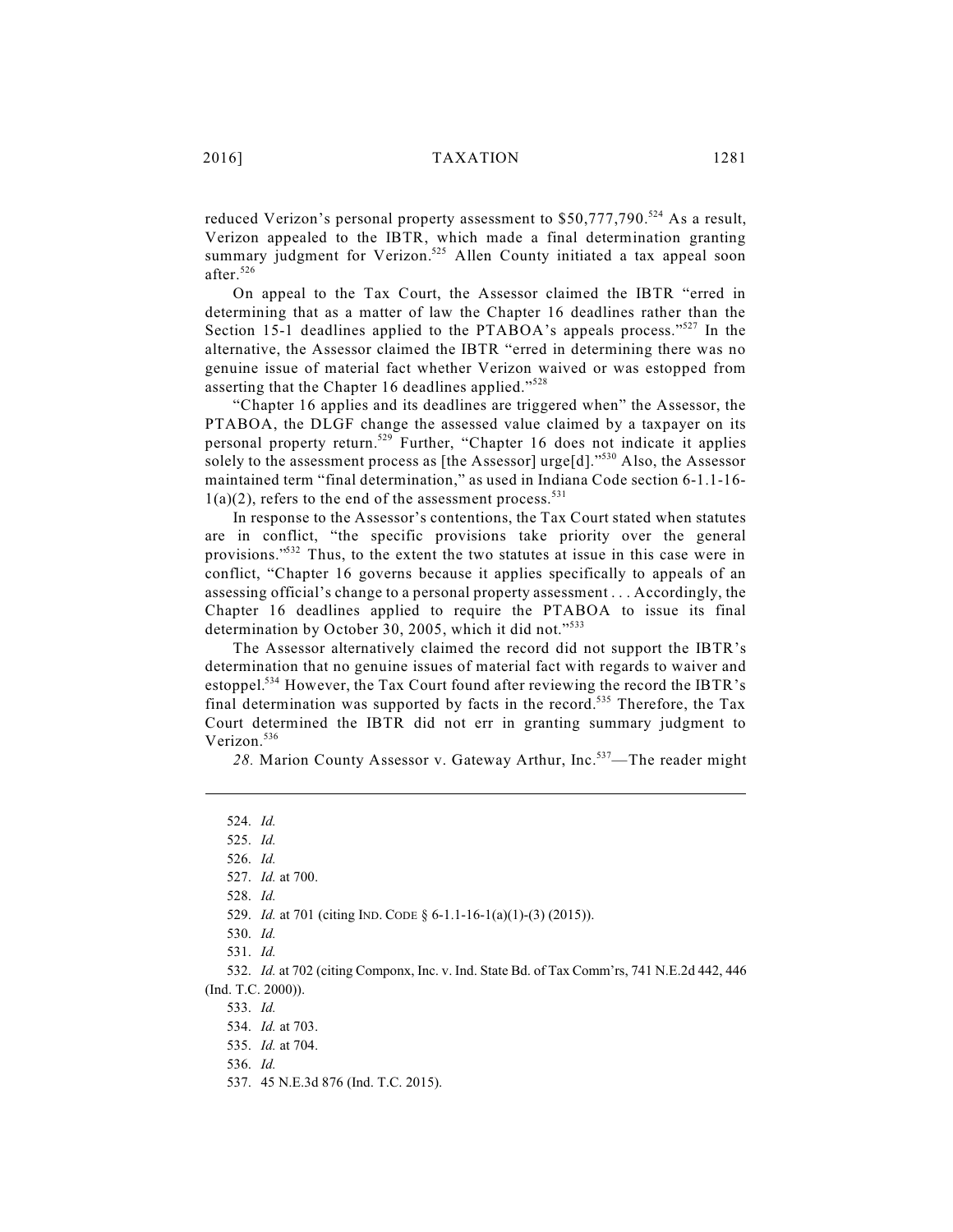want to read the comments concerning *Gateway Arthur, Inc*. in synopsis number twenty-five above prior to reading this synopsis. During the 2006 tax year, Gateway Arthur, Inc. owned a portion of a retail shopping referred to as The Shoppes at County Line Road and the Marion County Assessor assigned the property an assessed value of \$17,451,900 for the 2006 tax year.<sup>538</sup> Thereafter, Gateway challenged the 2006 assessment before the PTABOA, and after obtaining no satisfaction there, Gateway appealed to the IBTR.<sup>539</sup> Unfortunately for Gateway, the IBTR determined the Assessor failed to make a prima facie case because its presentation lacked probative value.<sup>540</sup> As a result, the Assessor initiated a tax appeal.<sup>541</sup>

On appeal to the Tax Court, the Assessor that the IBTR's determination should be reversed for the following three reasons: (1) the IBTR erred in allocating the burden of proof; (2) the IBTR incorrectly concluded the Assessor's evidence lacked probative value; and (3) the IBRT improperly valued the property at issue at \$10,504,100 for the 2006 tax year.<sup>542</sup> However, the Tax Court disagreed with Gateway's on which party should bear the burden of proof, stating the "application has always been triggered by the filing of an appeal in which there was an annual increase in the assessed value of property in excess of 5%, not the act of assessing property."<sup>543</sup> In this case, the record showed the property's assessment was increased by more than 5% from 2005 to 2006.<sup>544</sup> Therefore, the Tax Court refused to hold the IBTR erred in determining the Assessor, rather than Gateway, bore the burden of proof.<sup>545</sup>

Next, addressing the conflicting evidence in the record, the Tax Court deferred to the IBTR to determine whether "a reasonable mind could find sufficient evidence in the record."<sup>546</sup> Therefore, the Tax Court similarly refused to conclude the IBTR "erred in determining that the Assessor's Income Analysis lacked probative value."<sup>547</sup> Then, the Tax Court also noted, rejecting the Assessor's contentions, it was clear the IBTR weighed the both parties' evidence before it ultimately determined Gateway's evidence was not more compelling. 548 For the Tax Court, there was simply no basis for reversing the IBTR's rejection of 2007 purchase price.<sup>549</sup>

Finally, the Assessor claimed the IBTR "erred in valuing the subject property

<sup>538.</sup> *Id.* at 878. 539. *Id.* 540. *Id.* 541. *Id.*

<sup>542.</sup> *Id.* at 879.

<sup>543.</sup> *Id.*

<sup>544.</sup> *Id.*

<sup>545.</sup> *Id.*

<sup>546.</sup> *Id.* at 880.

<sup>547.</sup> *Id.*

<sup>548.</sup> *Id.*

<sup>549.</sup> *Id.* at 880-81.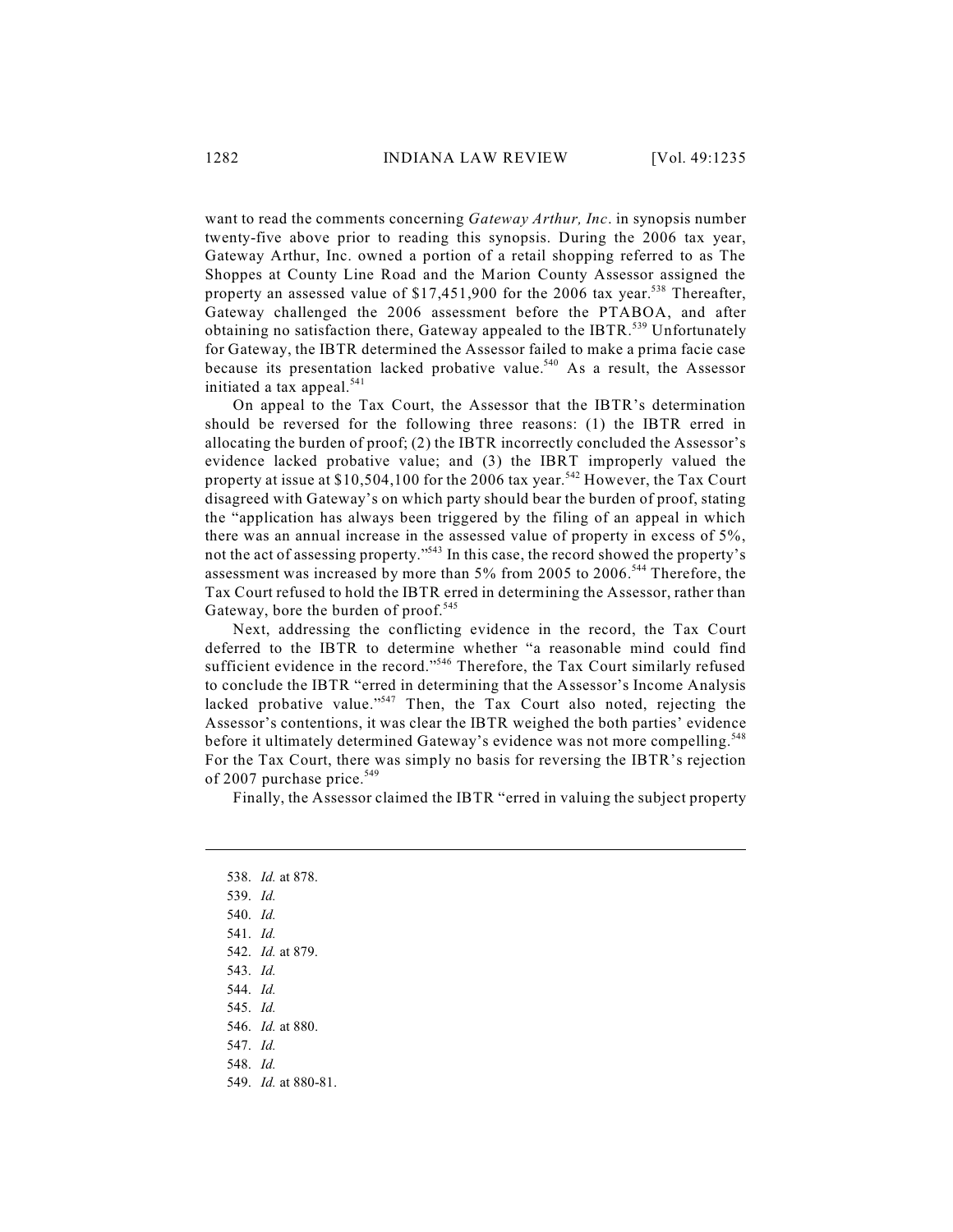consistent with its 2005 settlement value of \$10,504,100."<sup>550</sup> While this appeal was pending, the GA again amended the burden-shifting statute.<sup>551</sup> Under the plain language of the amendment, "Gateway was not required to submit independent valuation evidence."<sup>552</sup> Furthermore, the statute now required the reinstatement of a settlement value when—which is the case here—"an assessing official failed to satisfy its burden of proof and the taxpayer did not offer its own valuation evidence."<sup>553</sup> Therefore, the IBTR did not commit a reversible error by reinstating the property's settlement value.<sup>554</sup>

29. Marion County Assessor v. Washington Square Mall, LLC.<sup>555</sup>—The Washington Square Mall, LLC ("Mall") is located in Indianapolis.<sup>556</sup> The Mall's listed owners are Washington Square Mall, LLC, DeBartolo Realty Partnership, LP, and Simon Capital, LP, which are all part of the Simon Property Group ("Simon").<sup>557</sup> The Assessor valued the Mall at "\$32,865,400 for 2006, \$28,034,200 for 2007, \$28,051,300 for 2008, \$28,054,000 for 2009, and \$26,832,600 for 2010."<sup>558</sup> Simon filed appeals with the PTABOA, contesting the high valuations.<sup>559</sup> While the PTABOA decreased the Mall's 2006 assessment to \$29,528,800, the PTABOA took no action on the 2007 through 2010 appeals.<sup>560</sup> Simon subsequently challenged each of these assessments for with the IBTR.<sup>561</sup>

During the tax valuation dispute before the IBTR, the Assessor used an appraiser ("Stump") and Simon used an appraiser ("Korpaczi").<sup>562</sup> Given all of the oral and written comments by the two appraisers, the IBTR found it needed weigh the two appraisals and to determine which was more persuasive.<sup>563</sup> Then, by doing such weighing, the IBTR determined Korpacz's appraisal was more persuasive.<sup>564</sup> After such weighing, the IBTR stated Korpacz's analysis was

IND. CODE § 6-1.1-15-17.2(b) (2015).

<sup>550.</sup> *Id.* at 881.

<sup>551.</sup> *Id.* The statute was amended to state

If a county assessor or township assessor fails to meet the burden of proof under this section, the taxpayer may introduce evidence to prove the correct assessment. If neither the assessing official nor the taxpayer meets the burden of proof under this section, the assessment reverts to the assessment for the prior year, which is the original assessment for that prior year or, if applicable, the assessment for that prior year . . . .

<sup>552.</sup> *Id.*

<sup>553.</sup> *Id.*

<sup>555.</sup> 46 N.E.3d 1 (Ind. T.C. 2015).

<sup>556.</sup> *Id.* at 2-3.

<sup>557.</sup> *Id.* at 3.

<sup>558.</sup> *Id.*

<sup>559.</sup> *Id.*

<sup>560.</sup> *Id.*

<sup>561.</sup> *Id.*

<sup>562.</sup> *Id.* at 3, 5.

<sup>563.</sup> *Id.* at 8.

<sup>564.</sup> *Id.*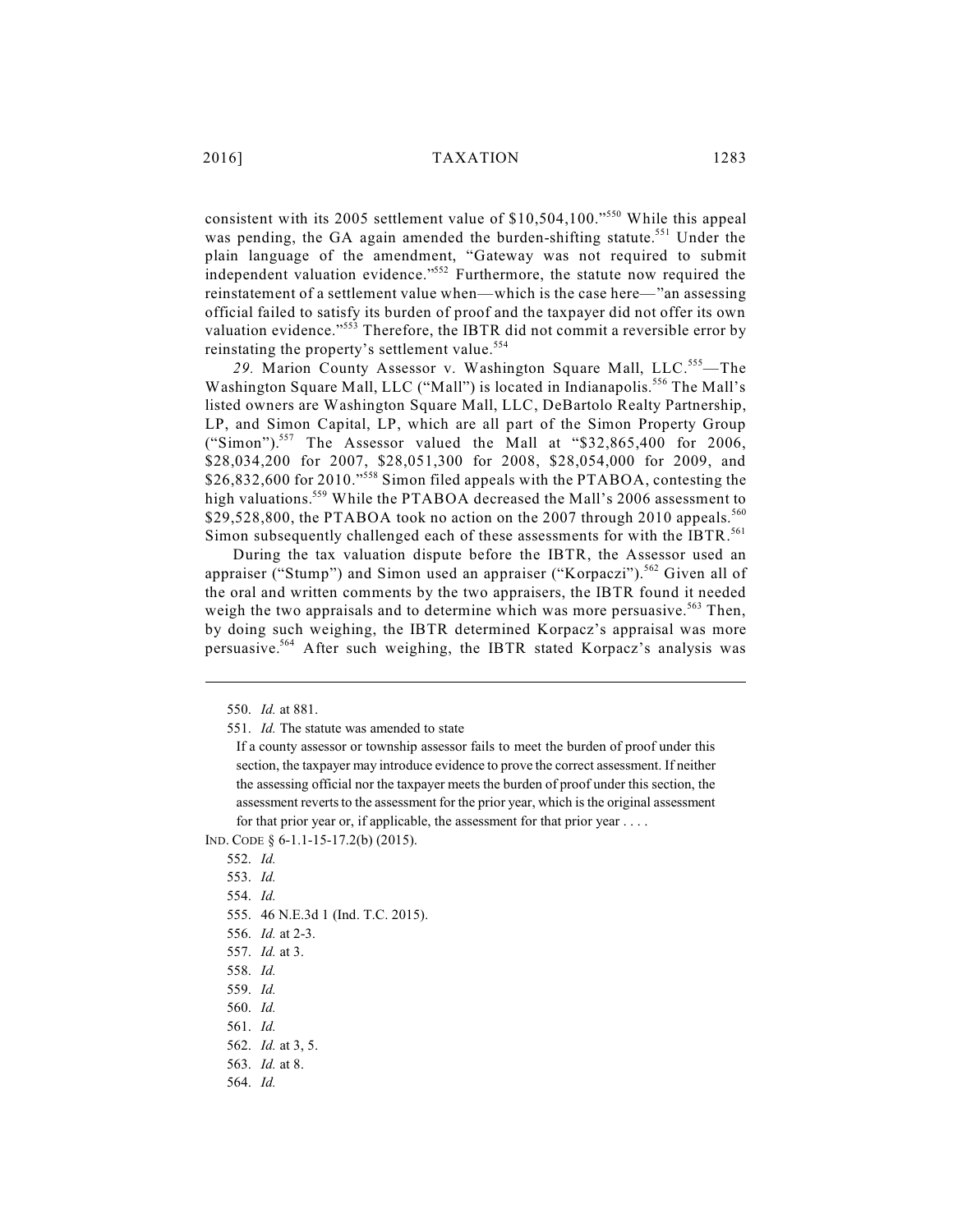reasonable for two reasons, one of which was that Korpacz's appraisal "was based on timely sales of regional malls deemed comparable to the subject property that were qualitatively adjusted to determine the likely sale price in terms of a price per square foot for the  $[Mall]$ ."<sup>565</sup> Further, the IBTR was also persuaded by the fact that Korpacz refined his sales comparison values "by graphing each [comparable] property's sales price with its net operating income per square foot of gross leasable area."<sup>566</sup> Also, the IBTR explained why the IBTR could not give much weight to Stump's analysis and the IBTR made other comparisons and contrasts between the Korpacz and Stump appraisals.

Based on the IBTR's determinations, it "reduced the Mall's assessments in accordance with the reconciled values provided in the Korpacz Appraisal . . . ordered that the Mall be valued at \$12,250,000 for 2006, \$14,200,000 for 2007, \$14,900,000 for 2008, \$12,000,000 for 2009, and \$9,500,000 for 2010."567 Thereafter, the Assessor petitioned the Tax Court to obtain a different result.<sup>568</sup>

The Tax Court carefully took note of the oral exchanges between the two appraisers as well as the comments made by the IBTR with respect to what the IBTR observed about the written appraisals of such two appraisers.<sup>569</sup> For example, the Assessor argued the IBTR erred in adopting the Mall values in the Korpacz appraisal.<sup>570</sup> First, the Assessor claimed the IBTR's determination was contrary to law because "it did not value the Mall in accordance with Indiana's market value-in-use."<sup>571</sup> In the alternative, the Assessor asserted that the IBTR's factual findings "were not supported by the evidence."<sup>572</sup> Further, the Assessor pointed out that the IBTR stated Korpacz manipulated the appraisal data.<sup>573</sup> This flaw, the Assessor argued, should have rendered the Korpacz appraisal unreliable.<sup>574</sup> However, the Tax Court observed when there is an error in one valuation approach, the entire appraisal is not rendered per se invalid.<sup>575</sup> Nevertheless, the Tax Court determined the IBTR abused its discretion when it did not reject Korpacz's 2008 value estimate under the sales comparison approach. 576

However, the Tax Court observed that in the IBTR's final determination, the IBTR determined "Korpacz used capitalization rates that were higher than those indicated in the investor surveys" and as a result, Korpacz's assigned rates were

- 565. *Id.* 566. *Id.* 567. *Id.* 568. *Id.* 569. *See id*. at 9-14. 570. *Id.* at 9. 571. *Id.* 572. *Id.*
- 573. *Id.*
- 574. *Id.*
- 575. *Id.* at 11.
- 576. *Id.*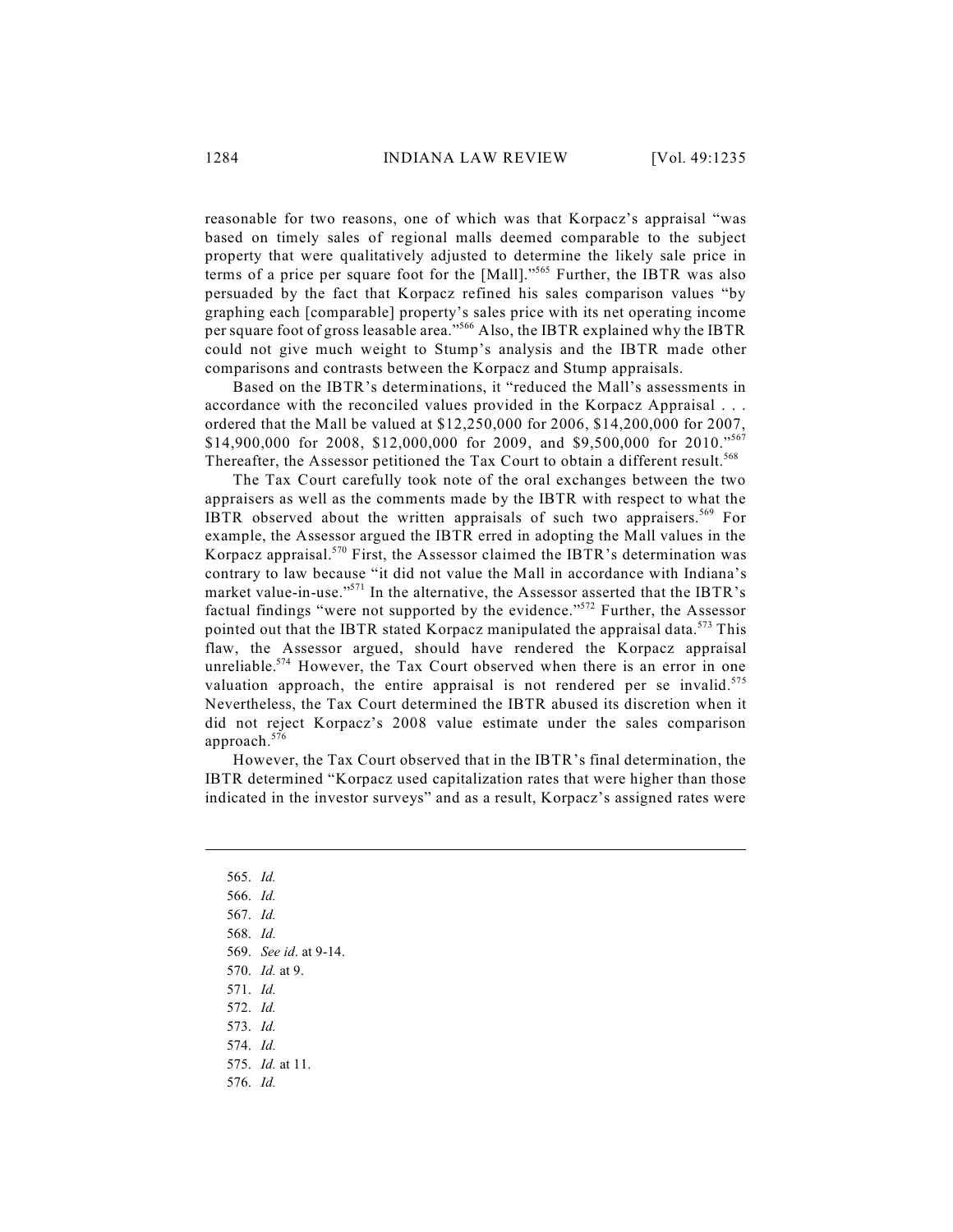not supported by the evidence.<sup>577</sup> When the IBTR ignored this finding and adopted all of Korpacz's values, this was an abuse of discretion.<sup>578</sup> The Tax Court further stated when the IBTR "ascertains, as it did here, that parts of an appraisal are not probative, [the IBTR] should not then accept those parts of the appraisal to value the property."<sup>579</sup> Thus, with respect to this issue, the IBTR's final determination was reversed and remanded with instructions to value the Mall in accordance with the probative parts of the Korpacz appraisal.<sup>580</sup>

30. Blesich v. Lake County Assessor.<sup>581</sup>—Blesich owned a single-family home located in St. John, Indiana.<sup>582</sup> During the years at issue, the PTABOA assigned Blesich's property the following assessed values: "\$320,000 for 2007, \$320,000 for 2008, \$300,900 for 2009, and \$320,000 for 2010."<sup>583</sup> "Believing these values too high, Blesich filed four appeals with the [IBTR]  $\ldots$  ..."<sup>584</sup> However, the IBTR determined because the PTABOA's 2007 assessment increase the property value by more than 5%, the Assessor had burden of proving that the assessment was correct.<sup>585</sup> Thereafter, the IBTR issued a final determination holding the Assessor failed to satisfy this burden by failing to demonstrate how other properties were comparable to Blesich's property. 586 Accordingly, the IBTR ordered Blesich's 2007 through 2010 assessments to revert to the property's 2006 assessed value of \$300,000. Thus, Blesich initiated an original tax appeal.<sup>587</sup>

On appeal, Blesich argued the IBTR erred when IBTR determined that Blesich's evidence did not support Blesich's claim.<sup>588</sup> However, the Tax Court disagreed.<sup>589</sup> Blesich merely used conclusory statements to prove Blesich's position.<sup>590</sup> The requirement on appeal was to explain to the IBTR the characteristics of Blesich's own property.<sup>591</sup> Because the record of evidence indicated that" no such explanation was made," the IBTR did not err in determining that Blesich's data was not probative.<sup>592</sup> "Consequently, Blesich's appraisal . . . had no bearing on the 2007 through 2010 assessments."<sup>593</sup> As a

577. *Id.* at 13. 578. *Id.* 579. *Id.* at 14. 580. *Id.* 581. 46 N.E.3d 14 (Ind. T.C. 2015). 582. *Id.* at 15. 583. *Id.* 584. *Id.* 585. *Id.* 586. *Id.* at 16. 587. *Id.* 588. *Id.* 589. *Id.* at 17. 590. *Id.* 591. *Id.* 592. *Id.* 593. *Id.*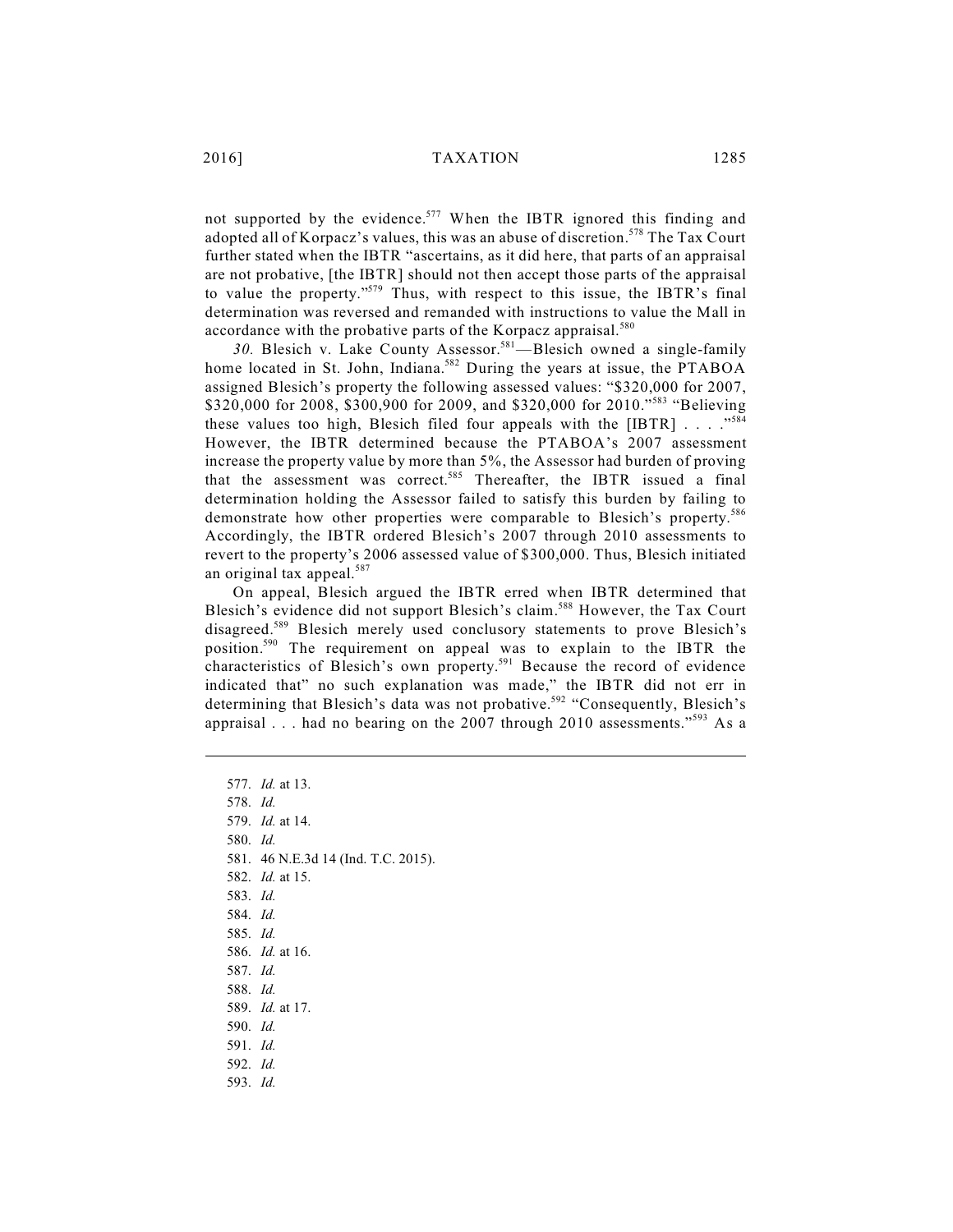result, "Blesich was *required* to trend his 2012 appraisal back to a 2006, 2007, 2008, 2009, and/or a 2010 value" and because Blesich did not do so, the IBTR "properly determined that the appraisal carried no weight."<sup>594</sup>

31. Blesich v. Lake County Assessor.<sup>595</sup>—The reader might want to read the comments concerning *Blesich* in synopsis number thirty above prior to reading this synopsis. Mirko Blesich owned residential real property in Schererville, Indiana and the Assessor in 2010 assigned that property a value of \$229,300.<sup>596</sup> Thereafter, Blesich filed an appeal with the PTABOA, which issued a notification that reduced Blesich's 2010 assessment to \$205,000.<sup>597</sup> Afterward, Blesich appealed to the IBTR and "asserted that the totality of [Blesich's] evidence established that his 2010 assessment should be either \$181,000 or \$193,700. 598 The IBTR issued a final determination, finding that the appraisal was admissible hearsay evidence.<sup>599</sup> Nonetheless, the IBTR explained the appraisal could not be the only basis for reducing Blesich's assessment because the Assessor properly raised the hearsay objection without exception.<sup>600</sup> Therefore, the IBTR concluded Blesich "had not made a *prima facie* case for any additional reduction to his 2010 assessment." Thereafter, Blesich appealed to the Tax Court.

On appeal, Blesich claimed the IBTR's final determination must be reversed "because it erred in rejecting not only the Appraisal, but also the Settlement Letter."<sup>601</sup> However, the Tax Court disagreed.<sup>602</sup> The record of evidence revealed Blesich entered the appraisal into evidence to prove his property should only be valued at \$181,000 for the 2010 tax year.<sup>603</sup> Because Mr. Serratore was not present at the IBTR hearing to testify in support of the appraisal, the appraisal was hearsay.<sup>604</sup> The small claims rules provide that the IBTR's "final determination cannot be based solely upon hearsay evidence when it is properly objected to and does not fall within a recognized exception to the hearsay rule."<sup>605</sup> Accordingly, the Tax Court determined the IBTR "did not err in disregarding the Appraisal."<sup>606</sup>

Next, Blesich claimed the IBTR's improperly rejected the settlement letter.<sup>607</sup>

605. *Blesich*, 46 N.E.3d at 1287.

606. *Id.*

<sup>594.</sup> *Id.* at 18.

<sup>595.</sup> 46 N.E.3d 1285 (Ind. T.C. Dec. 30, 2015).

<sup>596.</sup> *Id.* at 1285 (including \$41,700 for the land and \$187,600 for the improvements).

<sup>597.</sup> *Id.*

<sup>598.</sup> *Id.* at 1286.

<sup>599.</sup> *Id.*

<sup>600.</sup> *Id.*

<sup>601.</sup> *Id.* at 1287.

<sup>602.</sup> *Id.*

<sup>603.</sup> *Id.*

<sup>604.</sup> *See* IND. R. EVID. 801(a)-(c) (providing that hearsay is a person's written assertion that: "(1) is not made by the person while testifying at trial or hearing; and (2) is offered in evidence to prove the truth of the matter asserted").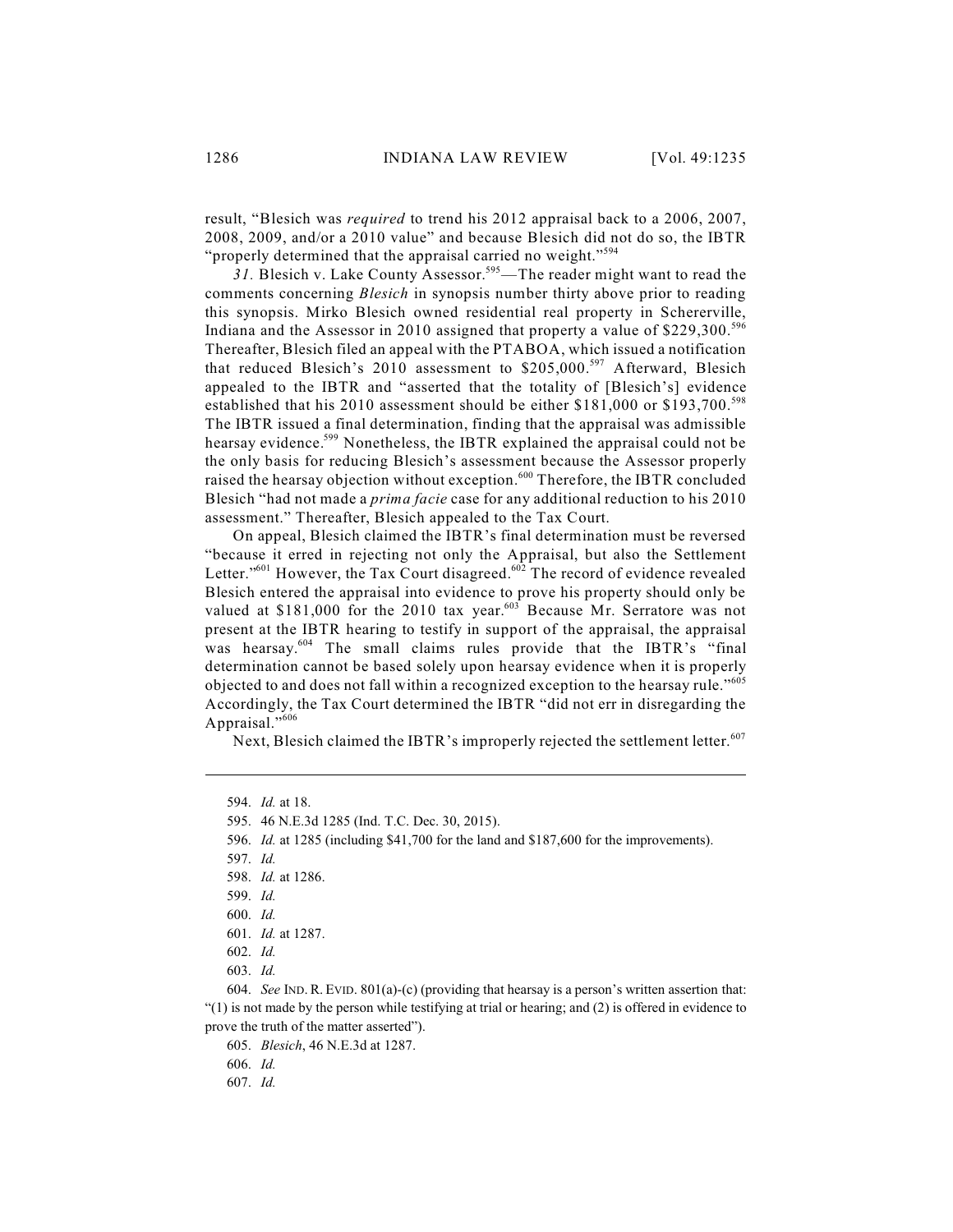2016] TAXATION 1287

Because the Indiana's Rules of Evidence prohibit the use of settlement terms and settlement negotiations to prove either the liability for or the invalidity of a claim or its amount, the Tax Court disagreed again.<sup>608</sup> Consequently, the Tax Court determined the IBTR "did not err in rejecting the Settlement Letter."<sup>609</sup>

Finally, Blesich requested the Tax Court vacate the IBTR's final determination and reduce his 2010 assessment to \$181,000.<sup>610</sup> The Tax Court, however, did not grant Blesich's request.<sup>611</sup> When Blesich appealed from the PTABOA, Indiana Code section 6-1.1-15-4 provided the IBTR needed to hold a hearing on his appeal within nine months after a petition is filed.<sup>612</sup> The statute further required, absent an extension, the IBTR to issue its final determination on that appeal within ninety days of that hearing.<sup>613</sup> Although no one contested that the IBTR failed to hold its hearing on Blesich's appeal within the statutory required time period, the statute does not provide a remedy for these types of violations.<sup>614</sup> When the IBTR failed to issue a final determination within the required time period, "Blesich availed himself of the remedy provided by statute," by waiting for the IBTR "to make a final determination instead of filing a petition for review."<sup>615</sup> Blesich, therefore, was not prejudiced by the IBTR's delays.<sup>616</sup> Accordingly, the Tax Court made a determination against Blesich on that issue.<sup>617</sup>

## *B. Local Tax*

*1.* Board of Commissioners of Clark County v. Indiana Department of Local Government Finance.<sup>618</sup>—Over 100 taxpayers filed an objection with Clark County when the IBTR petitioned the DLGF for a tax rate increase.<sup>619</sup> Thereafter, the DLGF issued a final determination, which denied the IBTR's request, explaining the IBTR sought to increase the tax rate for a purpose not expressly authorized under Indiana Code sections  $6-1.1-41$  or  $36-9-14.5-2.$ <sup>620</sup> Thus, the IBTR initiated a tax appeal. $621$ 

On appeal to the Tax Court, the IBTR contended the DLGF exceeded its authority and because the DLGF findings were contrary to law.  $622$  However, the

<sup>608.</sup> *Id.* at 1287. 609. *Id.* at 1288. 610. *Id.* 611. *Id.* 612. *Id.* (citing IND. CODE § 6-1.1-15-4(e)-(f) (2013) (amended 2014)). 613. *Id.* (citing IND. CODE § 6-1.1-15-4(e)-(f)). 614. *Id.* 615. *Id.* at 1289. 616. *Id.* 617. *Id.* 618. 31 N.E.3d 552 (Ind. T.C. 2015). 619. *Id.* at 554. 620. *Id.* at 554-55. 621. *Id.* at 555. 622. *Id.*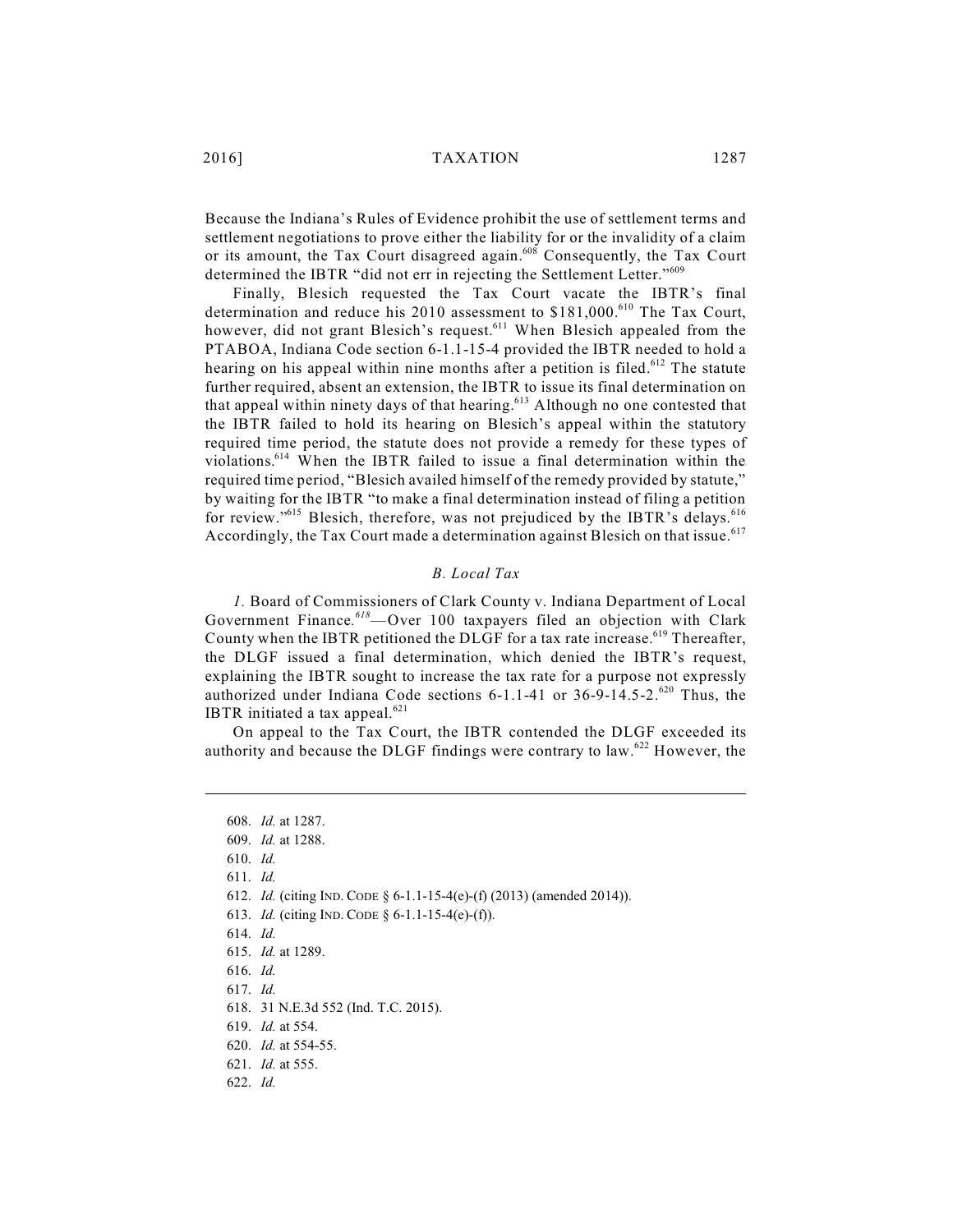Tax Court affirmed the final determination of the DLGF, finding that "[b]oth Chapter 41, and Indiana Code § 36-9-14.5-2  $\lceil \cdot \rceil$  require [d] ... the tax levy be established for one of the enumerated statutory purposes."<sup>623</sup> Thus, contrary to the IBTR's contentions, the plain terms of Indiana Code section 36-9-14.5-8(c) not indicate that new property tax revenues may be generated by increasing an existing fund's tax rate.<sup>624</sup> Instead, that statute indicates money already in the fund may be used in emergencies.<sup>625</sup> "Therefore, the DLGF's consideration of the [IBTR's] purpose for requesting an increase to the [tax] rate was proper and the [IBTR] [] failed to show that the DLGF considered matters outside its statutory authority under Chapter 41."<sup>626</sup>

The IBTR further claimed the DLGF violated the Indiana Code because of a predetermination of a potential an abuse of discretion by the IBTR. $^{627}$  This argument, however, was misplaced.<sup>628</sup> The DLGF did not predetermine how the IBTR might expend the funds, but instead was provided evidence on the purpose.<sup>629</sup> Accordingly, the IBTR did not show the DLGF erred.<sup>630</sup>

*2.* Indianapolis Public Transportation Corp. v. Department of Local Government Finance.<sup>631</sup>—Indianapolis Public Transportation Corporation ("IndyGo"), provides bus service in Marion County, Indiana.<sup>632</sup> During 2011, IndyGo, adopted its proposed budget for 2012, including property tax levies and tax rates.<sup>633</sup> Nevertheless, the Council made numerous changes to the proposed budget and ultimately sent that budget to the DLGF for review.<sup>634</sup> Therefore, IndyGo submitted a response stating it made several errors calculating IndyGo's tax rate. $635$  Still, the DLGF issued the 2012 Budget Order, without any consideration of IndyGo's position.<sup>636</sup> Thus, IndyGo initiated a tax appeal.<sup>637</sup>

On appeal to the Tax Court, the DLGF claimed IndyGo lacked standing, explaining that a political subdivision like IndyGo must first file an appeal with the DLGF.<sup>638</sup> However, the Tax Court found DLGF's argument to be unpersuasive.<sup>639</sup> Further, the Tax Court determined the language of Indiana Code

623. *Id.* at 556. 624. *Id.* 625. *Id.* 626. *Id.* 627. *Id.* at 556-57. 628. *Id.* 629. *Id.* at 657. 630. *Id.* 631. 40 N.E.3d 536 (Ind. T.C. 2015). 632. *Id.* at 537. 633. *Id.* 634. *Id.* at 537-38. 635. *Id.* at 538. 636. *Id.* 637. *Id.* 638. *Id.* at 539. 639. *Id.*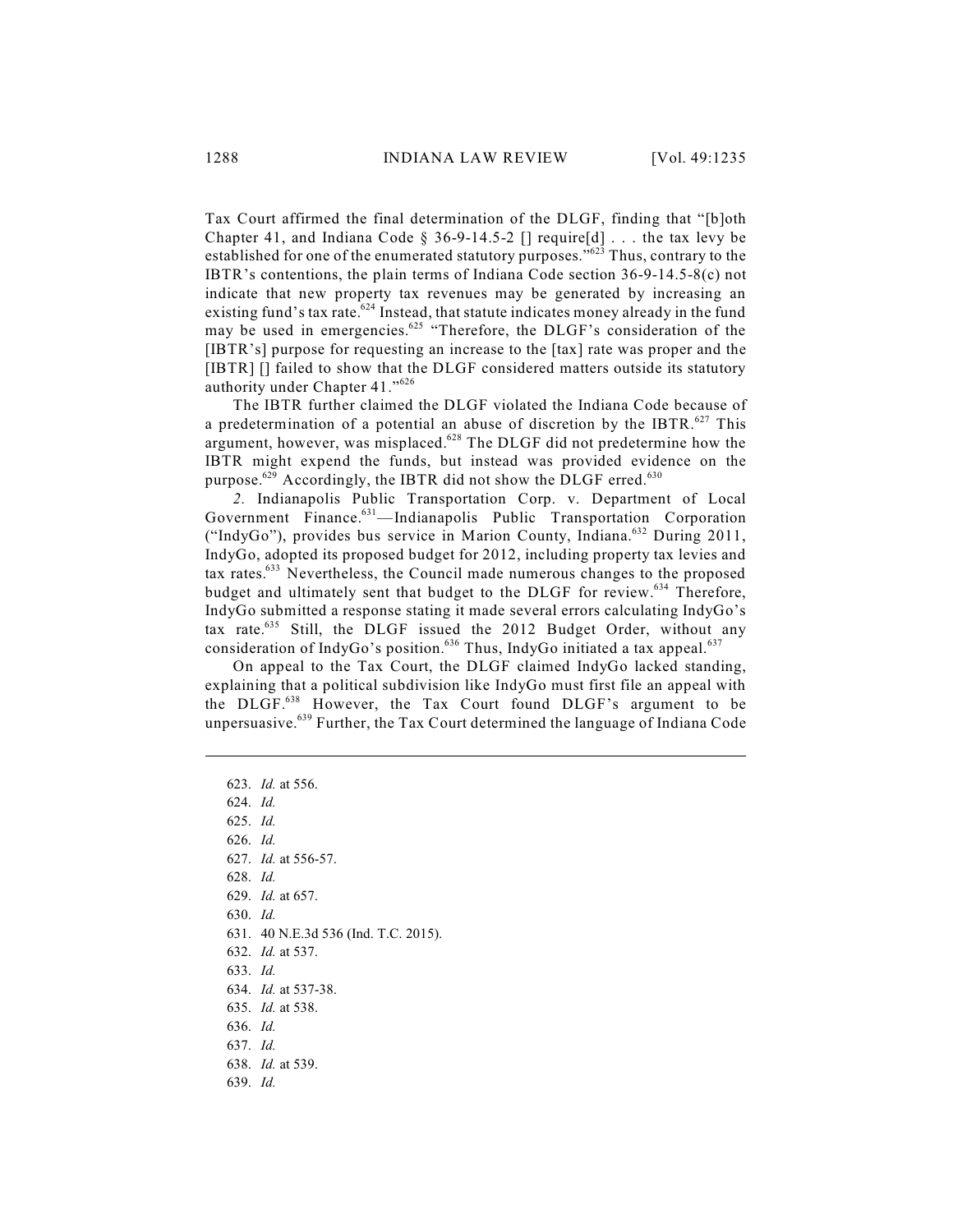section  $6-1.1-17-16(g)(1)$  refers to "an appeal" "in the generic sense rather than in a specific sense." Therefore, "under the facts of this case, the "appeal" referenced in Indiana Code § 6-1.1-17-16(g)(1) cannot refer exclusively to an excess levy appeal under Indiana Code  $\S$  6-1.1-17-15 as the DLGF contends."<sup>641</sup> The Tax Court also held IndyGo did not lack standing to appeal the county budget order because when IndyGo responded to the DLGF's notice it had initiated an appeal, that action conferred standing for it to seek judicial review.<sup>642</sup>

3. Union Township v. Department of Local Government Finance.<sup>643</sup>—Union Township "is a civil taxing located in St. Joseph County, Indiana."<sup>644</sup> In 2012, "Union Township, together with the Union-Lakeville Fire Protection Territory, requested the DLGF's permission to impose an excess property tax levy."<sup>645</sup> The appeal claimed an error was made calculating the Union Township's 2010 net assessed valuation, which resulted in a shortfall for 2011. $^{646}$  The DLGF ultimately denied the excess levy request, so Union Township initiated a tax appeal.<sup>647</sup>

On appeal to the Tax Court, Union Township contended the DLGF "erred in denying its excess levy appeals."<sup>648</sup> First, the Tax Court did not find anything in the statute which required Union Township to present the appeal to the DLGF in a particular form.<sup>649</sup> Therefore, the only question the Tax Court considered was whether Union Township's first appeal provided the DLGF with the information required by Indiana Code section 6-1.1-18.5-12, which only allows Union Township to bring a claim that it would be unable to carry out the governmental functions without the excess levy.<sup>650</sup> Union Township provide "reasonable statements of fact" to support its request.<sup>651</sup> Therefore, the Tax Court determined the requirements were satisfied because the information required by statute was given to the DLGE.<sup>652</sup> Thus, the DLGF erred in denying the excess levy appeal.<sup>653</sup>

Also, in its final determination, the DLGF provided another reason for denying Union Township's first excess levy appeal, specifically, the DLGF's alleged error caused a property tax revenue shortfall in  $2011.^{654}$  Because both Union Township's first and second appeals addressed whether the error gave rise

640. *Id.* at 541. 641. *Id.* at 542. 642. *Id.* at 542-43. 643. 45 N.E.3d 523 (Ind. T.C. 2015). 644. *Id.* at 524. 645. *Id.* 646. *Id.* 647. *Id.* 648. *Id.* at 526. 649. *Id.* at 527. 650. *Id.* 651. *Id.* 652. *Id.* 653. *Id.* 654. *Id.* at 528.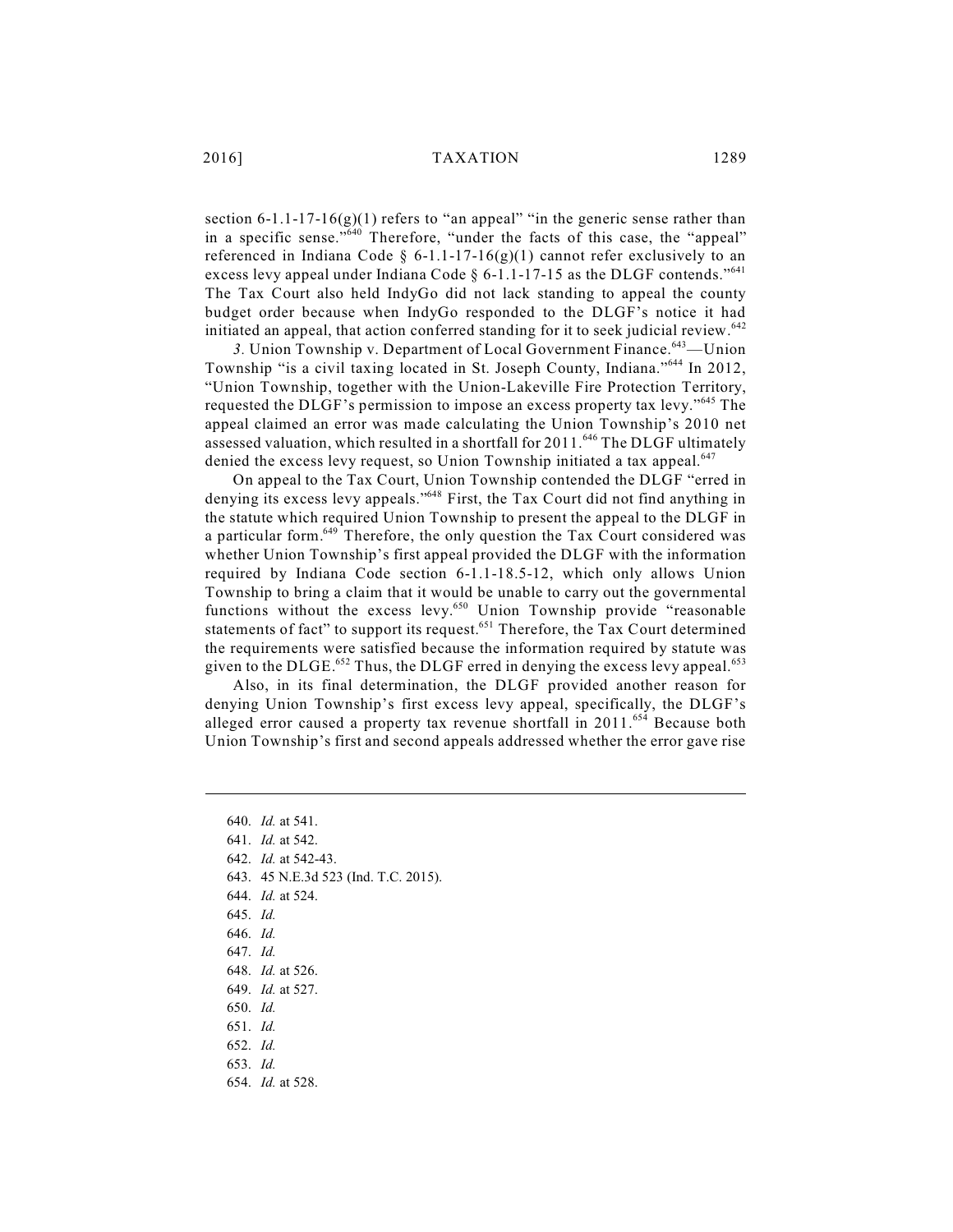to the revenue shortfall, the DLGF was the appropriate finder of fact.<sup>655</sup> Thus, the Tax Court reversed the DLGF's final determinations. 656

4. Union Township v. Department of Local Government Finance.<sup>657</sup>—In another opinion issued the same day and addressing the same parties, Union Township challenged two DLGF final determinations.<sup>658</sup> Subsequently, the DLGF moved to dismiss Union Township's tax appeal, "claiming that the relief offered to Union Township under the newly-enacted Indiana Code § 6-1.1-18-18 had rendered its appeal moot."<sup>659</sup>

As stated above, the Union-Lakeville Fire Protection Territory was eventually provided relief through special legislation of the Indiana General Assembly. However, Union Township was not granted the relief it sought.<sup>660</sup> The Tax Court determined that the documentation Union Township provided to the DLGF as support for its request indicated that Union Township believed that the alleged error caused a total annual property tax revenue shortfall—totaling about \$52,000.<sup>661</sup> "Because Union Township's original tax appeal [sought] relief beyond what was provided by" the General Assembly, the Tax Court did not see the issues as moot.<sup>662</sup> Therefore, the Tax Court denied the DLGF's motion.<sup>663</sup> However, the Tax Court would not determine whether Union Township's arguments were meritorious and, therefore, it did not find the DLGF's final determination was improper and thus the Township's request for relief was denied. 664

#### *C. Sales and Use Tax*

*1.* Brandenburg Industrial Service Co. v. Ind. Department of State Revenue.<sup>665</sup>—Brandenburg Industrial Service Co. "remitted approximately \$150,000 in sales/use tax to the Department [of Revenue] ("DOR").<sup>666</sup> However, Brandenburg sought a partial refund in 2009, claiming some of the taxed 2006 purchased were actually exempt from this tax.<sup>667</sup> Next, Brandenburg filed three more refund claims, asserting several 2007 purchases were also exempt.<sup>668</sup> Then, DOR approved the first refund claim and issued a refund, but denied the second

657. 45 N.E.3d 530 (Ind. T.C. 2015).

- 660. *See generally id.*
- 661. *Id.* at 533.
- 662. *Id.* at 533-34.
- 663. *Id.* at 534.
- 664. *See generally id.*
- 665. 26 N.E.3d 147 (Ind. T.C. 2015).
- 666. *Id.* at 149.
- 667. *Id.* at 149-50.
- 668. *Id.* at 150.

<sup>655.</sup> *Id.*

<sup>656.</sup> *Id.*

<sup>658.</sup> *Id.* at 532.

<sup>659.</sup> *Id.*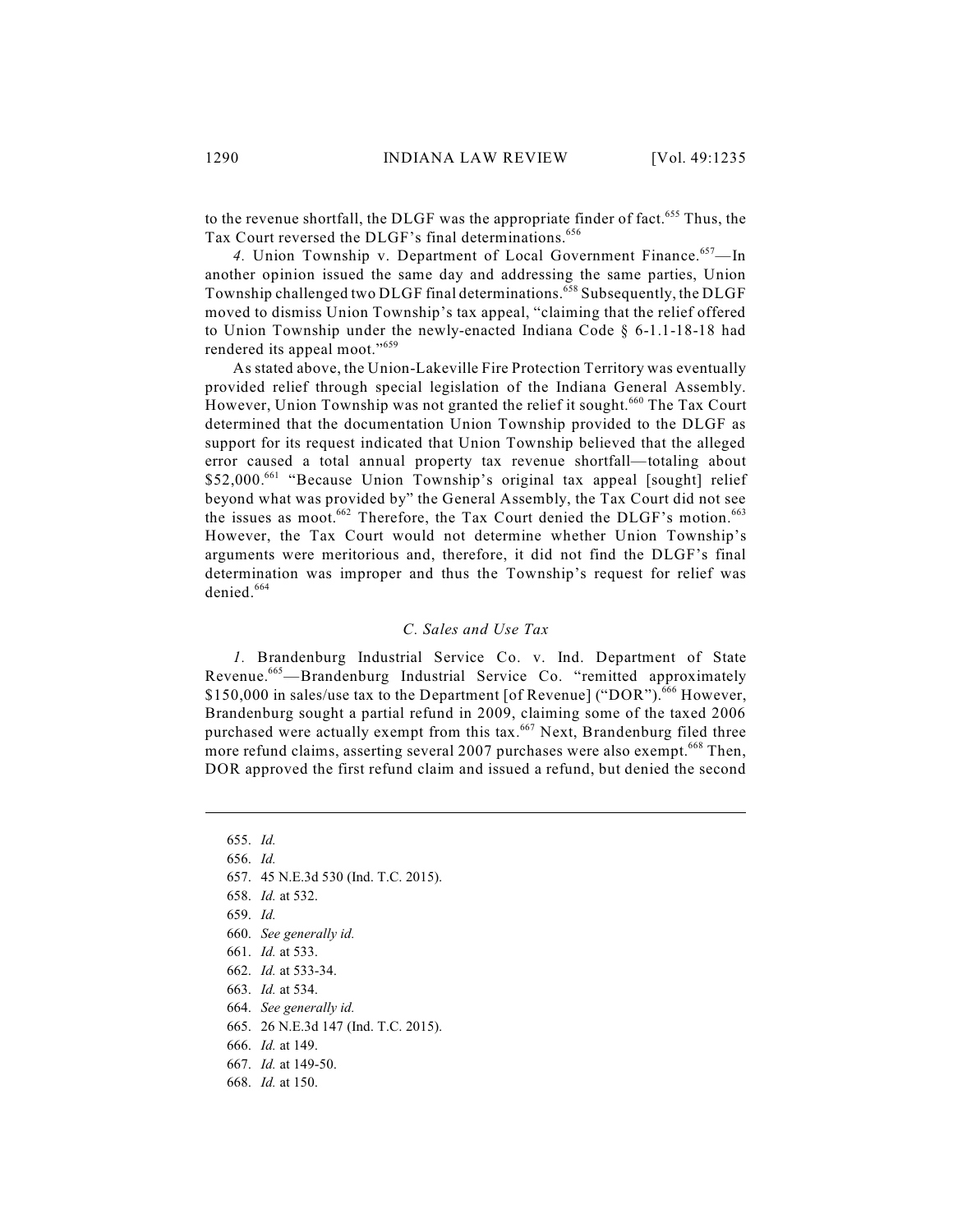refund claim.<sup>669</sup> DOR also approved Brandenburg's third refund claim, but denied Brandenburg's fourth refund claim. <sup>670</sup> Therefore, Brandenburg protested DOR's two denials of Brandenburg's claims.<sup>671</sup> When DOR denied the both protests, Brandenburg initiated a tax appeal.<sup>672</sup>

While the Tax Court processed this case, Brandenburg a motion which was titled "Motion to Compel Interrogatory Response and Motion to Compel Production of Non-Privileged Document."<sup>673</sup> The Tax Court determined Brandenburg's motion sought "reinforcement of the purpose of the discovery rules."<sup>674</sup> For example, "the Department identified an individual as its non-expert witness who may not be able to testify regarding the facts of this case because no audit was conducted and she apparently had no direct knowledge of the dealings between Brandenburg and the Department."<sup>675</sup> Moreover, "Interrogatory Number 16 indicate[d] that the required identification of witnesses was for witnesses who were then known by the Department" to possibility be witnesses in this case. <sup>676</sup> Because the facts did not show DOR knew of other witnesses when it answered this interrogatory, the Tax Court refused to require DOR of more.<sup>677</sup> Accordingly, the Tax Court determined that the Department had "adequately answered Interrogatory Number 16." 678

Next, Brandenburg asked the Tax Court "to compel the Department to produce the two-pages of handwritten notes that the Department identified as responsive to Brandenburg's Request for Production Number 3."<sup>679</sup> Meanwhile, DOR claimed such disclosure was not required because the notes were "not relevant to the subject-matter of this case" and even if they were, the notes were shielded from discovery.<sup>680</sup> However, "[b]ecause the notes involve[d] the proposed assessment process they could possibly lead to admissible trial evidence."<sup>681</sup> Accordingly, DOR had "not shown that there was no possibility that the two-pages of handwritten notes were not relevant to the subject matter of this case."<sup>682</sup> As such, "the information and documentation [did] not lack relevance merely because they might not be afforded deference."<sup>683</sup> Therefore, the notes

669. *Id.* 670. *Id.* 671. *Id.* 672. *Id.* 673. *Id.* at 151. 674. *Id.* at 152. 675. *Id.* 676. *Id.* at 153. 677. *Id.* 678. *Id.* 679. *Id.* 680. *Id.* 681. *Id.* 682. *Id.* at 154. 683. *Id.*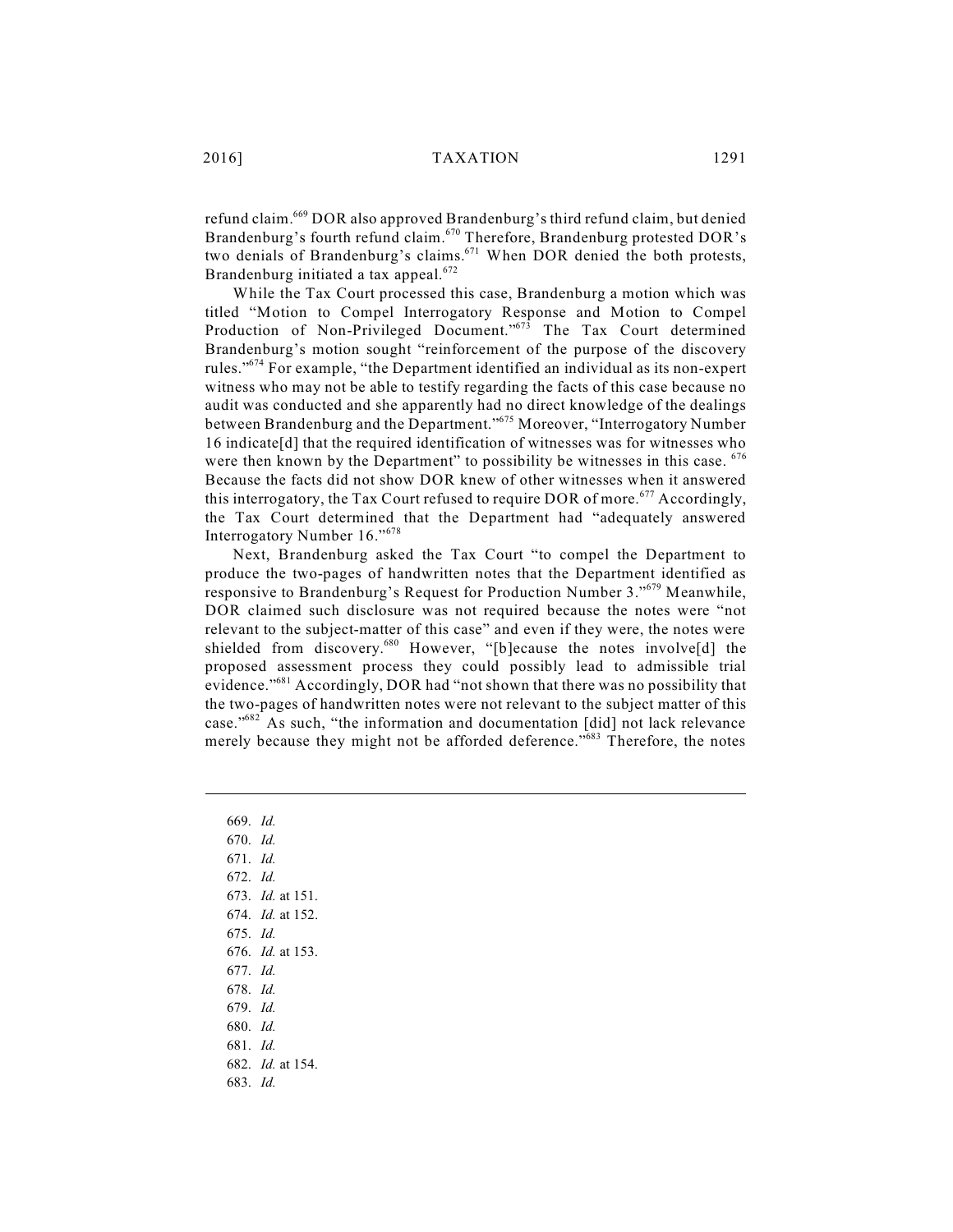were relevant to the issues in this case.<sup>684</sup>

Finally, DOR asserted the work-product privilege protected the notes.<sup>685</sup> But, as discussed above, the notes contained information regarding the DOR's denials of Brandenburg's first and third refund claims and the subject matter of the notes were relevant to the issues in this case.<sup>686</sup> However, relevancy did not settle the question of whether the notes "were prepared in anticipation of litigation."<sup>687</sup> Thus, the Tax Court recognized whether the work-product privilege applies under Trial Rule 26(B)(3) focuses on depends on if they were prepared in anticipation of litigation.<sup>688</sup> Given the facts disclosed in this case, the Tax Court found several notes were not prepared in anticipation of litigation; but rather, the notes were "commonplace documents which were prepared by one of the Department's employees during the ordinary course of the Department's general administrative duties . . . [of] denying refund claims and issuing proposed assessments."<sup>689</sup> Therefore, the two-pages of handwritten notes that Brandenburg sought were discoverable.<sup>690</sup>

*2.* Alloy Custom Products, Inc. v. Indiana Department of State Revenue.<sup>691</sup>—Alloy Custom Products, Inc. manufactured new cryogenic tanker trailers and rehabilitates used cryogenic tanker trailers.<sup>692</sup> Alloy's facility consists of three separate buildings, which all share a single natural gas meter.<sup>693</sup> After DOR conducted a review of Alloy's business, DOR denied the exemption and refund for the meters on the two buildings used for rehabilitation.<sup>694</sup> Subsequently, Alloy protested the DOR's determination, which DOR denied, so Alloy filed a tax appeal.<sup>695</sup>

On appeal, the DOR's position was the rehabilitation process "merely repairs existing tanker trailers for the purpose of extending their useful lives."<sup>696</sup> Therefore, "no production of tangible personal property occur[red]."<sup>697</sup> On the other hand, Alloy claimed even when characterized as a "repair," "its rehabilitation process constitutes production."<sup>698</sup>

The court noted:

684. *Id.* 685. *Id.* 686. *Id.* at 155. 687. *Id.* 688. *Id.* 689. *Id.* at 156. 690. *Id.* 691. 26 N.E.3d 1078 (Ind. T.C. 2015). 692. *Id.* at 1079. 693. *Id.* 694. *Id.* at 1081. 695. *Id.* 696. *Id.* at 1082. 697. *Id.* 698. *Id.*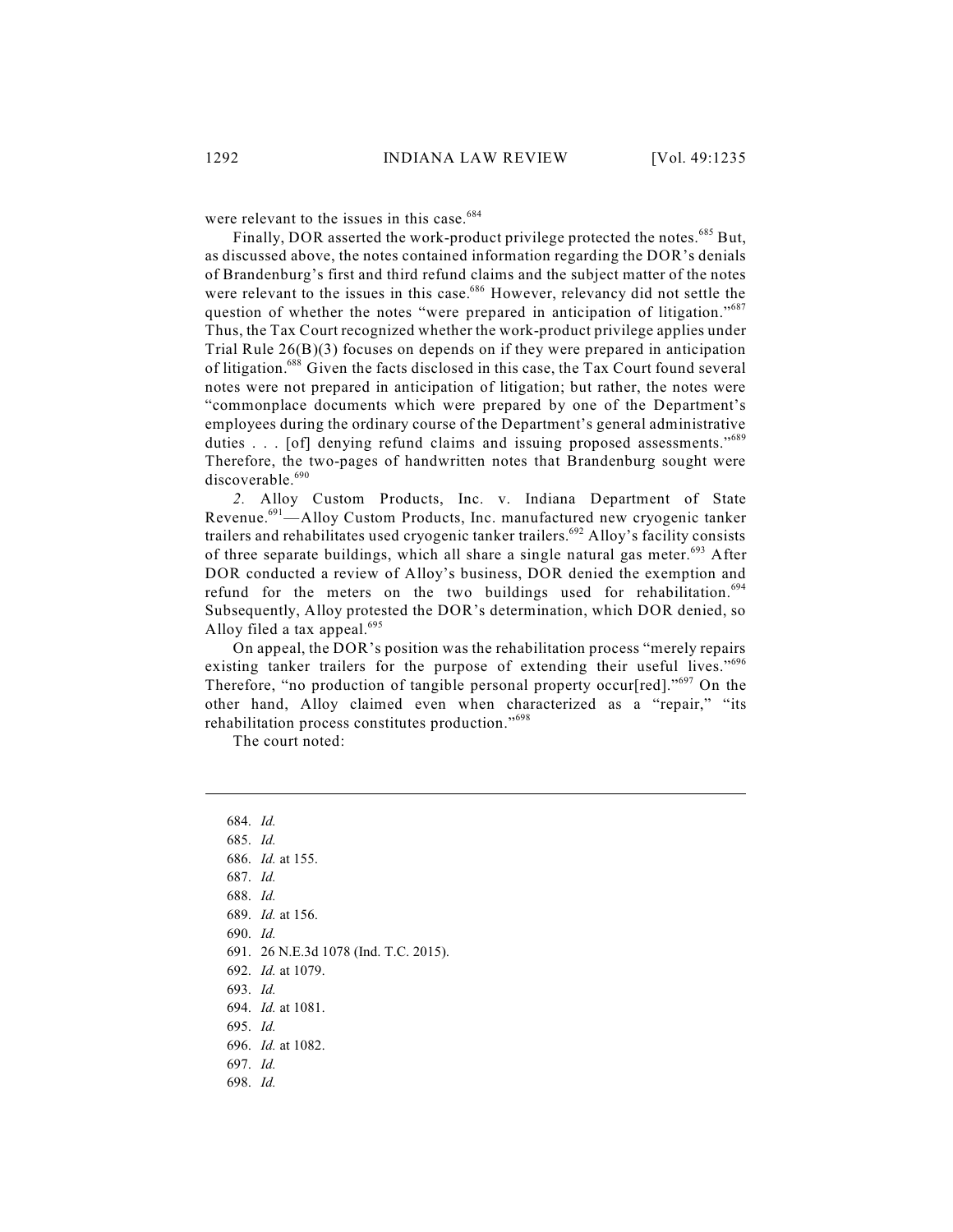## 2016] TAXATION 1293

Indiana imposes an excise tax, known as the state sales tax, on retail transactions made within the state. The person who acquires property in a retail transaction is liable for the tax on the transaction. In an effort to encourage industrial growth and to limit the effect of tax pyramiding, the Indiana legislature has enacted several statutes that exempt from sales tax certain purchases of tangible personal property that are used or consumed in the production of other tangible personal property. The exemption at issue in this case, found at Indiana Code § 6-2.5-4-5, provides that retail sales of electricity and natural gas by a public utility to a purchaser that uses that electricity and gas in its manufacturing process are not subject to sales tax. The exemption only applies, however, if the electricity and gas are consumed by the purchaser as an essential and integral part of an integrated process that produces tangible personal property and those sales are separately metered or, if those sales are not separately metered, then the electricity and natural gas is predominately used by the purchaser for manufacturing.<sup>699</sup>

Thereafter, the Tax Court made, what might be referred to as, exhaustive comments about the difference between an "exemption" and an "exclusion" for tax purposes.<sup>700</sup> It made extremely fine comments about the nature of the work which Alloy did with respect to repairing or rehabilitating tanker truckers and whether those process were considered to be "production," which they were not.<sup>701</sup> Finally, based on the abundance of evidence and arguments before the Tax Court, the Tax Court determined Alloy's rehabilitation process does not produce other, or new, tangible personal property.<sup>702</sup> Therefore, the Tax Court granted summary judgment in favor of DOR and against Alloy, thus denying Alloy a refund of the Indiana sales tax which Alloy paid on utilities that Alloy consumed while rehabilitating tanker trailers because the Tax Court determined that the exemption<sup>703</sup> did not apply.

3. Aztec Partners, LLC v. Indiana Department of State Revenue.<sup>704</sup>—Aztec Partners, LLC operates nineteen restaurants in Indiana. In 2011, Aztec filed twelve refund claims with the Department seeking, a refund of the sales tax Aztec paid on electricity used to power the electrical equipment.<sup>705</sup> However, the Department determined that the electricity was taxable.<sup>706</sup> Therefore, Aztec protested the Department's denials, and the Department issued a memorandum denying Aztec's protest. Thereafter, Aztec initiated a tax appeal with the Tax

<sup>699.</sup> *Id.* at 1081-82 (internal quotations and citations omitted).

<sup>700.</sup> *Id.* at 1082 n.4.

<sup>701.</sup> *See generally id.*

<sup>702.</sup> *Id.*

<sup>703.</sup> *Id.*

<sup>704.</sup> 35 N.E.3d 320 (Ind. T.C. 2015).

<sup>705.</sup> *Id.*

<sup>706.</sup> *Id.*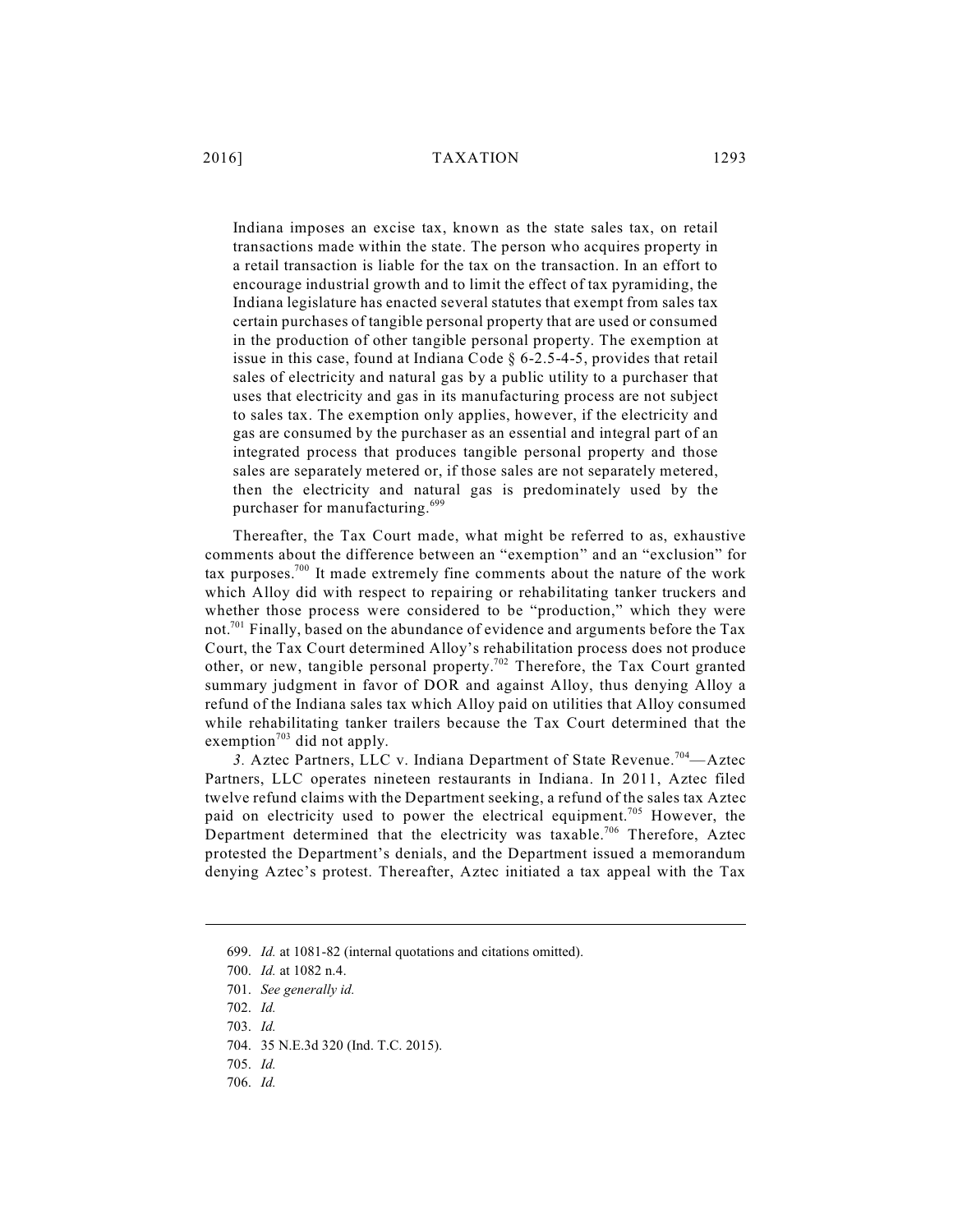# Court. 707

On appeal to the Tax Court, the Department claimed the Tax Court lacked subject matter jurisdiction, because Aztec's refund claims requested an exclusion from sales tax, not an exemption from sales tax.<sup>708</sup> As a result, the Department asserted that Aztec failed to exhaust its administrative remedies, because Aztec did not obtain a final determination regarding its eligibility for the consumption exemption.<sup>709</sup> However, the stipulated facts showed Aztec obtained a final determination from the Department before initiating its appeal.<sup>710</sup> Thus, the Department's argument was unpersuasive.

Furthermore, Aztec claimed that Aztec was engaged in production, because Aztec created marketable products.<sup>711</sup> However, the Department argued that Aztec was not engaged in production, because Aztec did not substantially transform the food items either physically or chemically into new products.<sup>712</sup> However, the Tax Court determined that Aztec substantially changed the individual food items into new, marketable products.<sup>713</sup>

Additionally, the Department claimed the electricity did not directly induce a substantial change in the ingredients to create new products.<sup>714</sup> However, Aztec asserted that the electricity powering its equipment qualified for the consumption exemption, because the electricity was essential and integral to Aztec's integrated production process.<sup>715</sup> However, the Tax Court determined that the use of electricity to preserve the food items at certain temperatures was essential and integral to Aztec's integrated production process, because without the electricity, Aztec could not produce the entrées.<sup>716</sup>

Thus, the Tax Court determined that Aztec was entitled to an exemption from the sales tax where Aztec's preparation and combination of food items into entrees substantially changed the individual food items and where the electricity that powered the electrical equipment that held and preserved the food items was essential and integral to that process.<sup>717</sup>

4. Asplundh Tree Expert Co. v. Indiana Department of State Revenue.<sup>718</sup>— The Asplundh Tree Expert Co. provided particularized emergency storm and vegetation control services throughout the United States.<sup>719</sup> To provide these services, Asplundh garaged motor vehicles in Indiana between 2007 and 2009,

- 707. *Id.*
- 708. *Id.*
- 709. *Id.*
- 710. *Id.*
- 711. *Id.*
- 712. *Id.*
- 713. *Id.*
- 714. *Id.*
- 715. *Id.*
- 716. *Id.*
- 717. *Id.*
- 718. 38 N.E.3d 744 (Ind. T.C. 2015).
- 719. *Id.* at 745.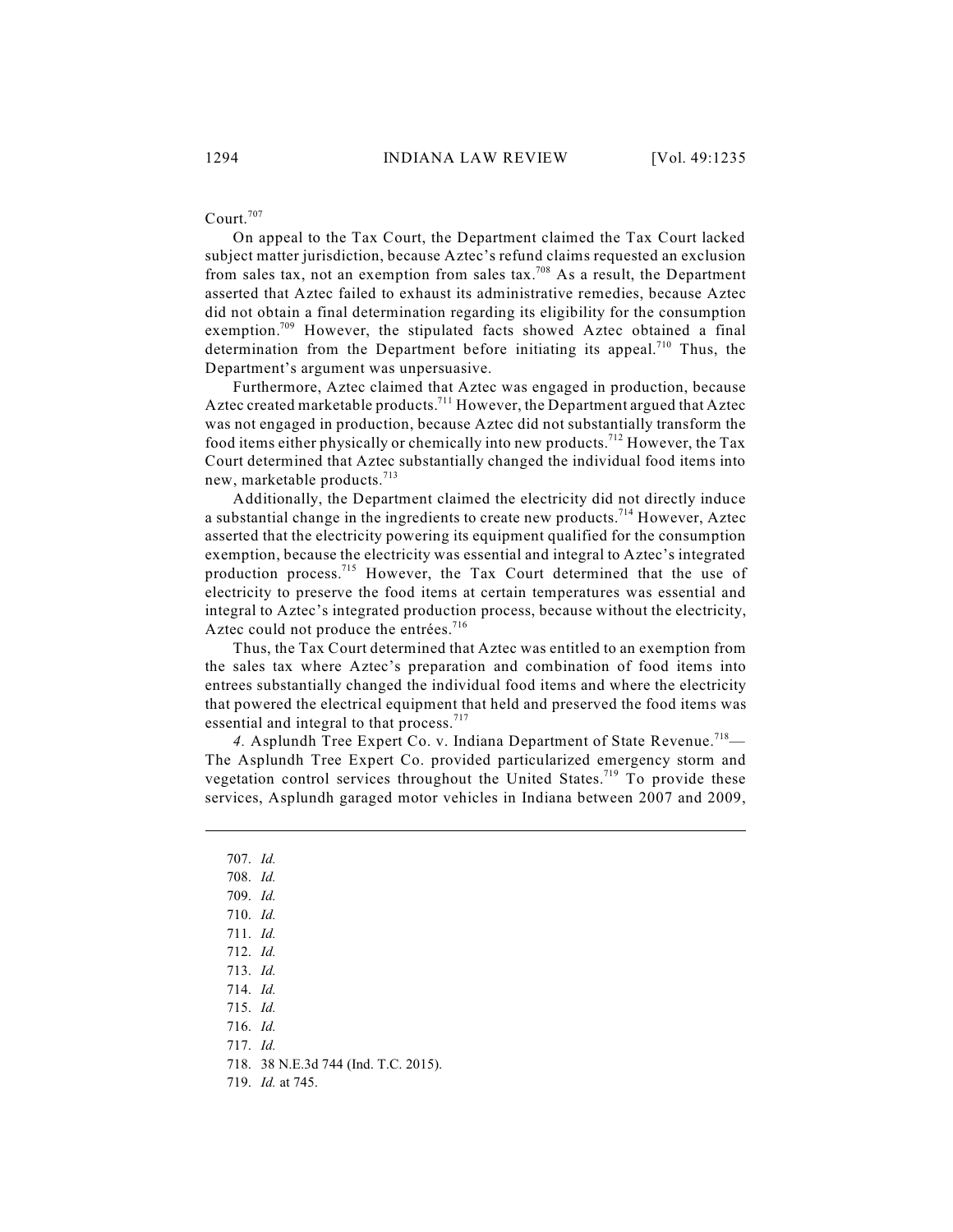in addition to registering and licensing the vehicles in Indiana.<sup>720</sup> Asplundh filed two claims with the Department seeking a refund of the use tax which Asplundh paid to the Department.<sup>721</sup> However, the Department denied Asplundh's refund claims, which lead to Asplundh to file two tax appeals with the Tax Court.<sup>722</sup>

On appeal to the Tax Court, Asplundh contended that its vehicle purchases were not subject to use tax for the following two major reasons: (1) Asplundh did not use the vehicles in Indiana in a way that would initiate imposition of the sales tax; and (2) the Department may not impose the use tax on the acquisition of a vehicle which never entered the state of Indiana.<sup>723</sup>

As support for its contentions, Asplundh argued that the imposition of use tax was improper, because, under Indiana Code section 6-2.5-3-2(a), Asplundh's licensing of its vehicles in Indiana is not a taxable use.<sup>724</sup> Also, Asplundh averred that the applicable regulations<sup>725</sup> distinguished between "licensing" and "use."<sup>726</sup> However, the Tax Court did not agree that the applicable regulations distinguished between the words "licensing" and "use."<sup>727</sup> Therefore, the Tax Court determined that Asplundh properly paid use tax on its out-of-state vehicle acquisitions, since Asplundh registered, licensed, and titled such vehicles in Indiana. 728

In response to Asplundh's second contention, the Tax Court ruled that the location of tangible personal property is not dispositive of whether the use tax is applicable. 729

Next, Asplundh argued that the imposition of the use tax in his case went against all four prongs of the Complete Auto<sup>730</sup> tests.<sup>731</sup> However, the Tax Court ruled that the facts revealed that Asplundh kept its commercial motor vehicles in Indiana.<sup>732</sup> Accordingly, Asplundh did not demonstrate the imposition of use tax contravened the Complete Auto test's substantial nexus prong.<sup>733</sup> Further, Asplundh did not show that "it ha[d] been subject to multiple taxation, that it [wa]s subject to the risk of multiple taxation, or that the Department's imposition of use tax provided a direct commercial advantage to local business over interstate business."<sup>734</sup> Therefore, Asplundh did not meet its burden on the second

<sup>720.</sup> *Id.*

<sup>721.</sup> *Id.* at 746.

<sup>722.</sup> *Id.*

<sup>723.</sup> *Id.* 

<sup>724.</sup> *Id.*

<sup>725.</sup> IND. ADMIN. CODE 2.2-3-5(a) (2007).

<sup>726.</sup> *Asplundh*, 38 N.E.3d 744 at 746.

<sup>727.</sup> *Id.* at 747.

<sup>728.</sup> *Id.*

<sup>729.</sup> *Id.* at 748.

<sup>730.</sup> Complete Auto Transit, Inc. v. Brady, 430 U.S. 274, 279 (1977).

<sup>731.</sup> *Asplundh*, 38 N.E.3d at 748.

<sup>732.</sup> *Id.* at 749.

<sup>733.</sup> *Id.*

<sup>734.</sup> *Id.*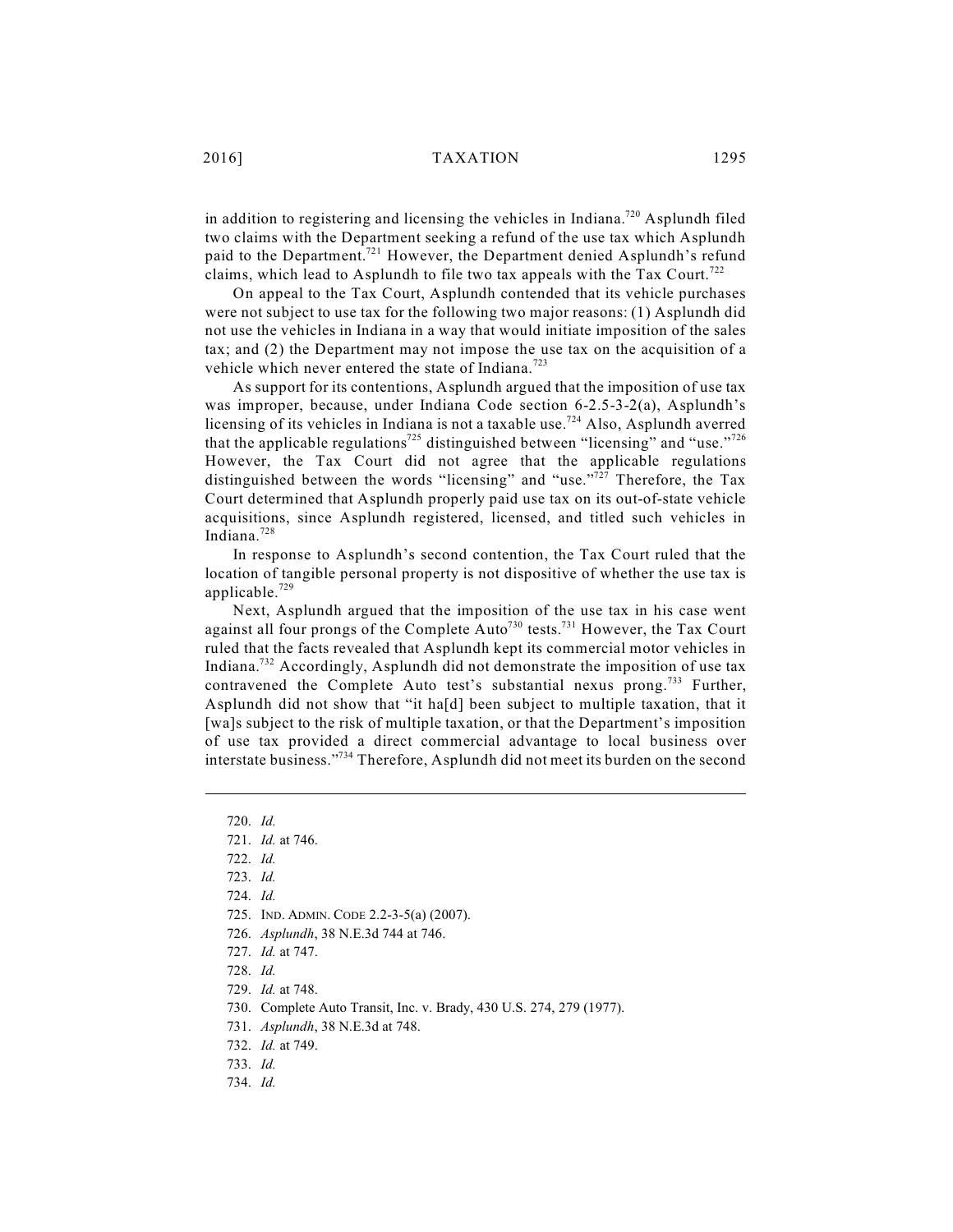and third prongs of the Complete Auto tests.<sup>735</sup> Finally, the Department explained that Indiana provided all of the services related to the registration program as well as access to Indiana's judicial system in exchange for Asplundh's payment of the use tax. 736

Therefore, after the Tax Court did a complete review of the Complete Auto tests, the Tax Court determined that there was no violation of the tests set forth in Complete Auto.<sup>737</sup> In conclusion, the Tax Court ruled that Asplundh failed to meet its burden of showing that Indiana's imposition of the use tax was not fairly related to the services which Asplundh received in and from the state of Indiana; and therefore, Asplundh was subject to the use tax.<sup>738</sup>

4. Aztec Partners, LLC v. Ind. Department of State Revenue.<sup>739</sup>—The reader might want to read the comments concerning Aztec Partners, LLC in synopsis number 38, above, prior to reading this synopsis. The Department filed a Petition for Rehearing in the Tax Court, asking for two determinations: "1) whether Aztec deprived the Court of subject matter jurisdiction by filing ambiguous refund claims; and, if not, 2) whether the Court erred in finding that Aztec's evidentiary presentation satisfied the essential and integral requirement of the consumption exemption."<sup>740</sup> With respect to the current matter, the Tax Court granted the Department's petition for the limited purpose of clarifying the Tax Court's decision regarding subject matter jurisdiction.<sup>741</sup>

In its petition, the Department claimed that although the Department averred in both its written brief and at trial that Aztec failed to file a proper refund claim, the Tax Court failed to address the issue at all.<sup>742</sup> Further, the Department claimed that the Tax Court erred by not determining subject matter jurisdiction.<sup>743</sup> The facts showed that the Department evaluated Aztec's refund claims and approved them in part and denied them in part.<sup>744</sup> The Tax Court observed that the Department was able to determine "1) the basis of Aztec's refund claims, 2) the amount of refund to which it believed Aztec was entitled, and 3) the relationship to refund claims previously granted to Aztec, the Court declines to find that Aztec's refund claims were ambiguous."<sup>745</sup>

Finally, the Tax Court explained, "whether Aztec sought a refund based on the consumption exemption at the administrative level does not implicate the Court's subject matter jurisdiction."<sup>746</sup> Thus, the Tax Court affirmed its decision

- 738. *Id.*
- 739. 35 N.E.3d 320 (Ind. T.C. 2015).
- 740. *Id.* at 327.
- 741. *Id.*
- 742. *Id.*
- 743. *Id.*
- 744. *Id.* at 328.
- 745. *Id.*
- 746. *Id.*

<sup>735.</sup> *Id.*

<sup>736.</sup> *Id.* at 750.

<sup>737.</sup> *Id.*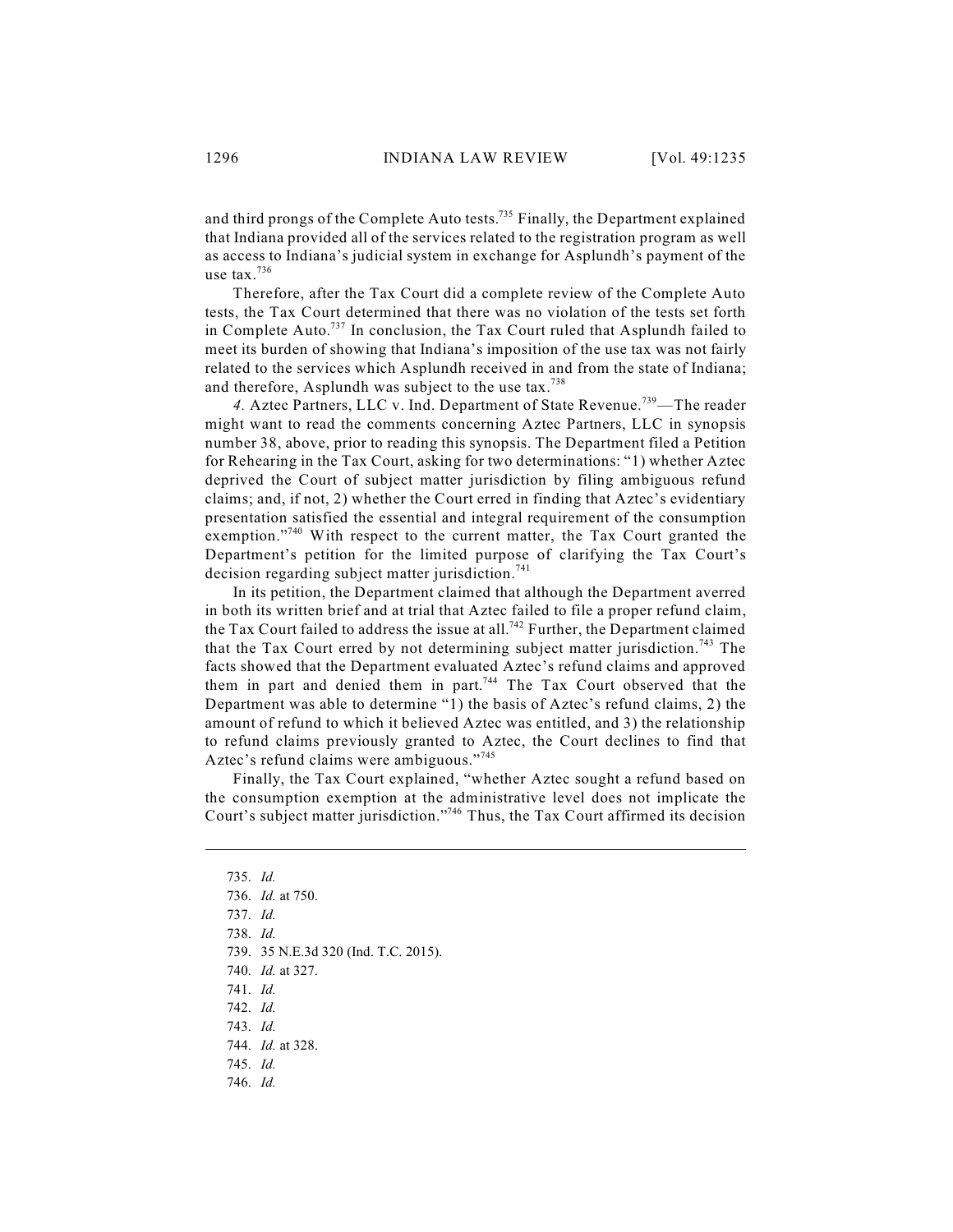in Aztec Partners in its entirety.<sup>747</sup>

5. R.R. Donnelley & Sons Co. v. Indiana Department of State Revenue.<sup>748</sup>— RR Donnelley & Sons Company, a Delaware corporation headquartered in Chicago, Illinois, purchased pallets with sales and use tax exemption certificates from Perfect Pallets, Inc., an Indiana corporation.<sup>749</sup> After an audit, the Department issued proposed use tax, penalties, and interest against Donnelley because Donnelley failed to pay sales tax on its procurement of the pallets.<sup>750</sup> Thereafter, Donnelley protested, however, the Department issued a Letter of Finding that denied Donnelley's protest.<sup>751</sup> As a result of this denial, Donnelley filed an original tax appeal to the Tax Court.<sup>752</sup> In its appeal, Donnelley claimed that its acquisitions of shipping pallets were exempt from use tax because the pallets were not "returnable containers" under Indiana Code section 6-2.5-5-  $9(d).^{753}$ 

The Tax Court ruled that Donnelley's purchases did not qualify for the nonreturnable container exemption because the shipping pallets were indeed returnable containers, even though they were not returnable specifically by Donnelly.<sup>754</sup> The Tax Court looked to the plain language of Indiana Code section 6-2.5-5-9(a), which indicated that "'returnable containers' are those containers that are returned by the *buyer of the contents, not* by the buyer of the containers themselves."<sup>755</sup> Therefore, because Donnelly was not the purchaser of the contents of the pallets, the fact that Donnelly did not return the pallets was not germane to determining whether the pallets were returnable containers.<sup>756</sup> Moreover, because the items in question were in fact returned, though not by Donnelly, the Tax Court granted summary judgment in favor of the Department.<sup>757</sup>

*6.* J.S. Marten, Inc., Janice S. Marten, and Christopher M. Marten v. Indiana Department of State Revenue.<sup>758</sup>—In 2008, the Martens remitted \$162,529.11 in sales tax to the Department.<sup>759</sup> Thereafter, the Martens filed a refund claim for  $$162,396.34.<sup>760</sup>$  However, the Department denied the refund claim, because Martens failed to filed the refund claim in a timely manner under Indiana Code

749. *Id.* at 1054.

<sup>747.</sup> *Id.*

<sup>748.</sup> 41 N.E.3d 1053 (Ind. T.C. 2015).

<sup>750.</sup> *Id.* The Department determined that the pallets were not entitled to the Nonreturnable Container Exemption and thus subject to use tax. *Id.*

<sup>751.</sup> *Id.* at 1054-55.

<sup>752.</sup> *Id.* at 1055.

<sup>753.</sup> *Id.* at 1056.

<sup>754.</sup> *Id.*

<sup>755.</sup> *Id.*

<sup>756.</sup> *Id.*

<sup>757.</sup> *Id.* at 1057.

<sup>758.</sup> 45 N.E.3d 534 (Ind. T.C. 2015).

<sup>759.</sup> *Id.* at 535.

<sup>760.</sup> *Id.*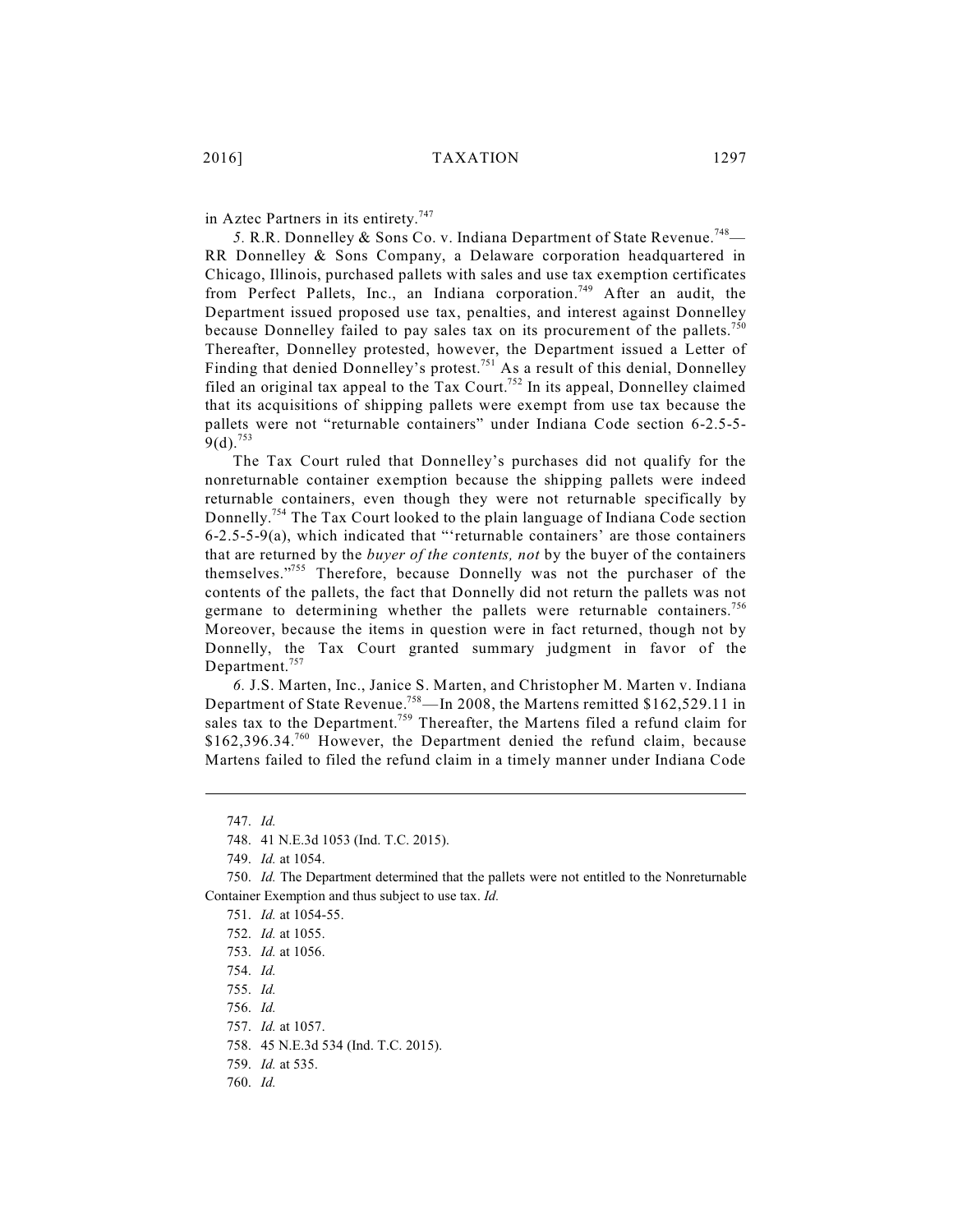section 6-8.1-9-1.<sup>761</sup> Thus, the Martens initiated an appeal with the Tax Court.<sup>762</sup>

On appeal to the Tax Court, the Department first argued that the Tax Court lacked subject matter jurisdiction because of the Martens' untimely filing.<sup>763</sup> However, the Tax Court determined that the Department was erroneous, explaining that an original tax appeal arises under Indiana's tax laws and "is an initial appeal of a final determination made by the Department regarding the listed taxes"<sup>764</sup> and in this case, both of these requirements were met.<sup>765</sup> Thus, the Department's claim was denied.<sup>766</sup>

The Department next averred that the Martens' appeal should be dismissed because the Martens failed to state a claim upon which relief can be granted.<sup>767</sup> However, the Martens asked the Tax Court to allow their appeal to proceed because the Department should be estopped from raising a statute of limitations defense based on statements made by its hearing officer.<sup>768</sup> However, the Tax Court explained that to defeat the Department's motion to dismiss, the Martens must address the elements of an estoppel claim and propose a public policy motivation for application of the doctrine.<sup>769</sup>

The Martens' petition provided that "[t]he facts of the case were ignored and not substantiated."<sup>770</sup> Although the Martens' petition denoted that their interactions with the Department aggrieved the Martens, the Tax Court determined that the Martens' petition failed to address the elements necessary for a claim of equitable estoppel and also failed to identify a public policy basis for the doctrine's application.<sup>771</sup> Further, the hearing officer's statements did not influence on when the Martens filed their refund claim.<sup>772</sup> Therefore, the Tax Court granted the Department's Motion to Dismiss.<sup>773</sup>

*7.* Crystal Flash Petroleum, LLC v. Indiana Department of State Revenue.<sup>774</sup>—Crystal Flash Petroleum, LLC operated twenty-five stores in Indiana.<sup>775</sup> In an attempt to enable the sale of mid-grade gasoline, Crystal utilized an automated blending system that mixed a predetermined volume of hi-grade and low-grade gasoline.<sup>776</sup> An audit of Crystal determined that Crystal's ice

763. *Id.*

- 772. *Id.*
- 773. *Id.*
- 774. 45 N.E.3d 882 (Ind. T.C. 2015).
- 775. *Id.* at 883.
- 776. *Id.*

<sup>761.</sup> *Id.*

<sup>762.</sup> *Id.*

<sup>764.</sup> *See* IND. CODE § 33-26-3-1(1) (2015).

<sup>765.</sup> *J.S. Marten*, 45 N.E.3d at 536.

<sup>766.</sup> *Id.*

<sup>767.</sup> *Id.*

<sup>769.</sup> *Id.* at 357.

<sup>770.</sup> *Id.*

<sup>771.</sup> *Id.*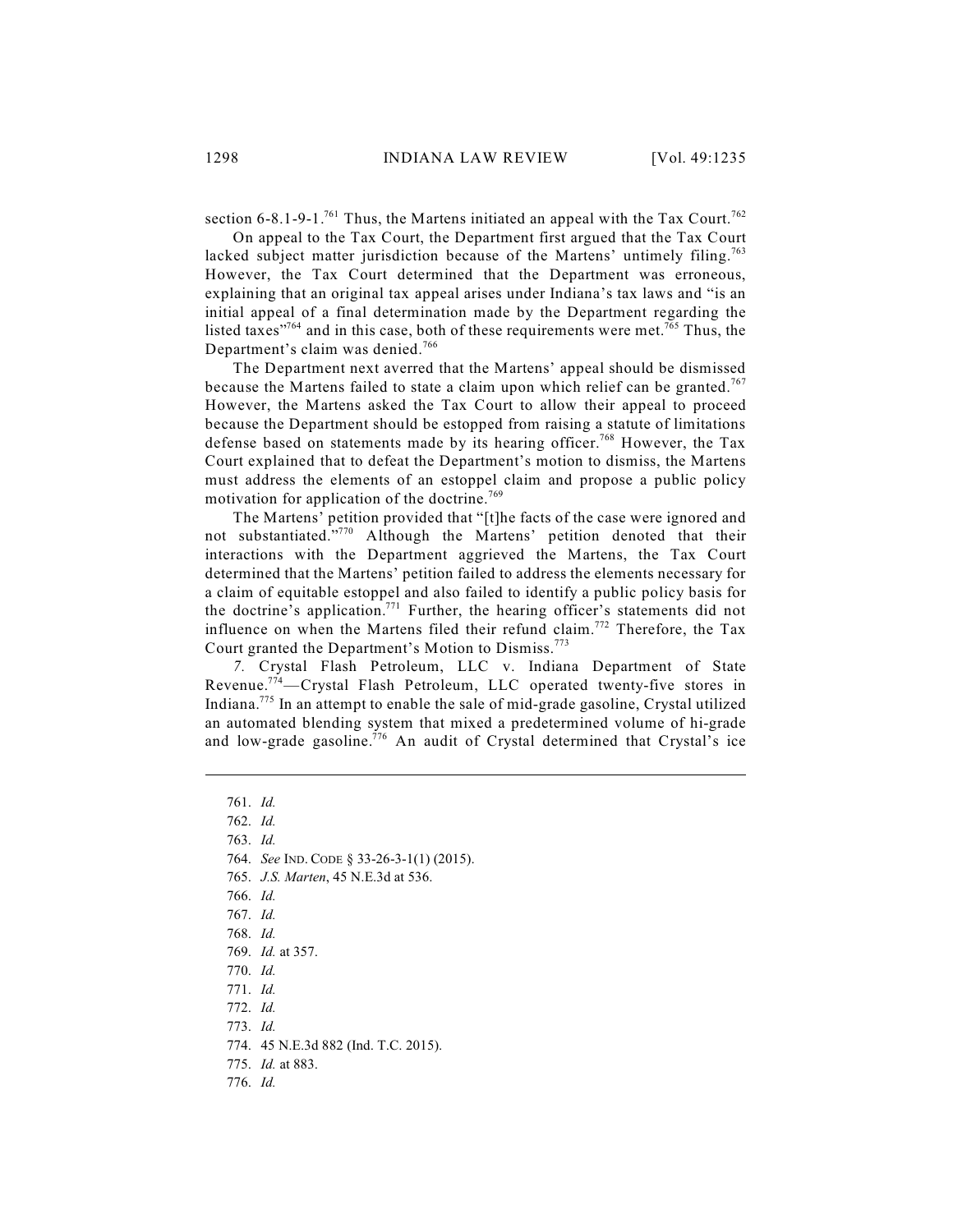production equipment was exempt from sales/use tax, but that a number of other items, including its food preparation equipment, mid-grade gasoline equipment, and several other items, were not excluded.<sup>777</sup> Consequently, the Department issued proposed sales/use tax assessments against Crystal, and thereafter, Crystal paid the assessments, and thereafter, Crystal filed a refund claim for such payment.<sup>778</sup> However, the Department denied Crystal's claim, and later, Crystal filed a tax appeal to the Tax Court and the Department filed a Motion For Partial Summary Judgment.<sup>779</sup>

On appeal, Crystal claimed that the Department's motion should be denied because the Department had acknowledged that Crystal's food preparation equipment was utilized in an integrated production process that produced innovative, marketable products for its customers.<sup>780</sup> However, the Tax Court would not find a link between the exempted equipment and the equipment at issue, without specific designated evidence that Crystal's food preparation equipment was fundamental and essential to its ice production process or "some other integrated production process."<sup>781</sup> Moreover, it was impossible to determine which of Crystal's stores truly received an exemption.<sup>782</sup> Further, while Crystal asserted that it produced an assortment of marketable food products, Crystal did not specify any explanations of its food products.<sup>783</sup> Thus, Crystal did not show that there is a genuine issue of material fact.<sup>784</sup> Therefore, the Tax Court determined in favor of the Department on this issue.<sup>785</sup>

Finally, Crystal contended that "the Department is not entitled to summary judgment regarding this issue because there [was] a genuine issue of material fact as to whether it used its mid-grade gasoline equipment in an integrated production process."<sup>786</sup> The Department, on the other hand, argued that Crystal did not show that Crystal was engaged in production.<sup>787</sup>

With respect to these issues, the Tax Court determined that the facts showed that Crystal mixed two separate grades of its gasoline by utilizing its mid-grade gasoline equipment to produce a third, distinctive gasoline grade.<sup>788</sup> These realistic inferences established that the composition of Crystal's mid-grade gasoline contrasted from its other compositions.<sup>789</sup> While this suggested that Crystal used its mid-grade gasoline equipment within an integrated production

- 777. *Id.*
- 778. *Id.* at 884.
- 779. *Id.*
- 780. *Id.* at 886.
- 781. *Id.*
- 782. *Id.*
- 783. *Id.* at 886-87.
- 784. *Id.* at 887.
- 785. *Id.*
- 786. *Id.*
- 787. *Id.*
- 788. *Id.*
- 789. *Id.*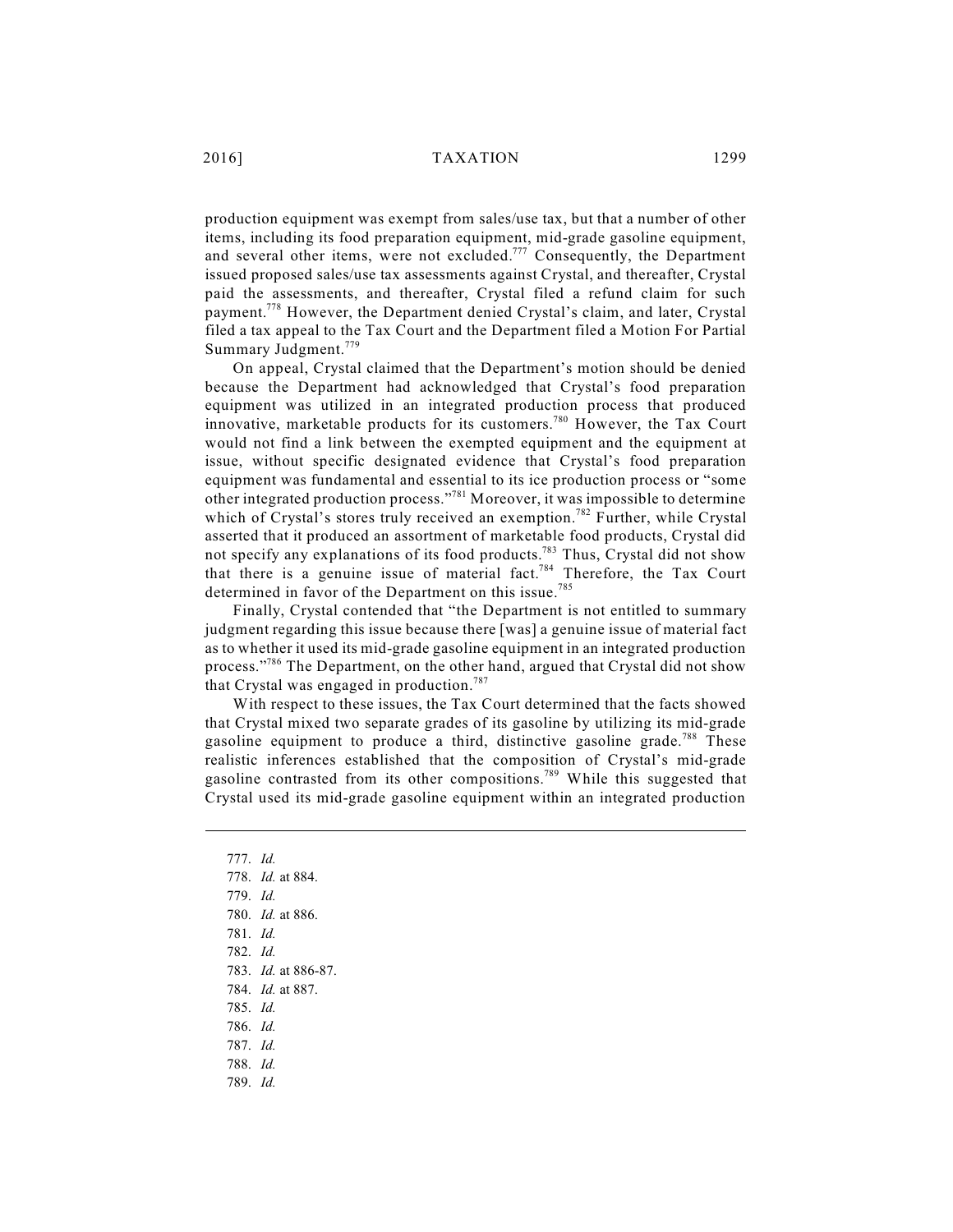process, the facts did not aid the Tax Court.<sup>790</sup> Accordingly, the Tax Court ruled that there was a genuine issue of fact, and therefore, neither party was entitled to summary judgment on this issue.<sup>791</sup> For these reasons, the Tax Court granted summary judgment in favor of the Department with respect to the first two issues and denied the Department's Motion with respect to the third issue.<sup>792</sup>

#### *D. Corporate Income Tax*

*1.* ESPN Productions, Inc. v. Indiana Department of State Revenue.<sup>793</sup>—ESPN Productions, Inc. was a Delaware corporation with its principal office in Bristol, Connecticut.<sup>794</sup> For the 2007 to 2010 tax years, ESPN filed Indiana corporate income tax returns, and thereafter, the Department issued Notices of Proposed Assessment, asserting that ESPN owed additional tax.<sup>795</sup> Subsequently, ESPN protested the Department's proposal, and then the Department issued a Letter of Findings, which denied the protest.<sup>796</sup> Thereafter, ESPN initiated a tax appeal to the Tax Court.<sup>797</sup>

ESPN was entitled to have its tax records contained in the judicial record sealed and protected from public access.<sup>798</sup> However, such protection did not extend to ESPN's Supplement to the Protest.<sup>799</sup> As such, the Supplement to Protest did not contain trade secrets, as the quotations therein did not contain any business model or pricing information, but merely stated the purpose of the cable TV license agreements themselves, which was already readily ascertainable from the public documents which were filed in the case. $800$  Accordingly, the clerk of the Tax Court was ordered to give back any green copies of the Supplement to Protest to ESPN.<sup>801</sup>

*2.* Pinnacle Entertainment, Inc. v. Indiana Department of State Revenue.<sup>802</sup>—Pinnacle Entertainment, Inc. was a Delaware corporation with its headquarters in Las Vegas, Nevada. 803 Pinnacle operated a pari-mutuel horse racing establishment and a card club in its building in Inglewood, California.<sup>804</sup> During 1999, Pinnacle executed an Asset Purchase Agreement to sell Pinnacle's

794. *Id.* at 380.

- 797. *Id.*
- 798. *Id.*
- 799. *Id.* at 383.
- 800. *Id.*
- 801. *Id.*
- 802. 32 N.E.3d 1216 (Ind. T.C. 2015).
- 803. *Id.* at 1217.
- 804. *Id.*

<sup>790.</sup> *Id.*

<sup>791.</sup> *Id.* at 887-88.

<sup>792.</sup> *Id.* at 888.

<sup>793.</sup> 28 N.E.3d 378 (Ind. T.C. 2015).

<sup>795.</sup> *Id.*

<sup>796.</sup> *Id.*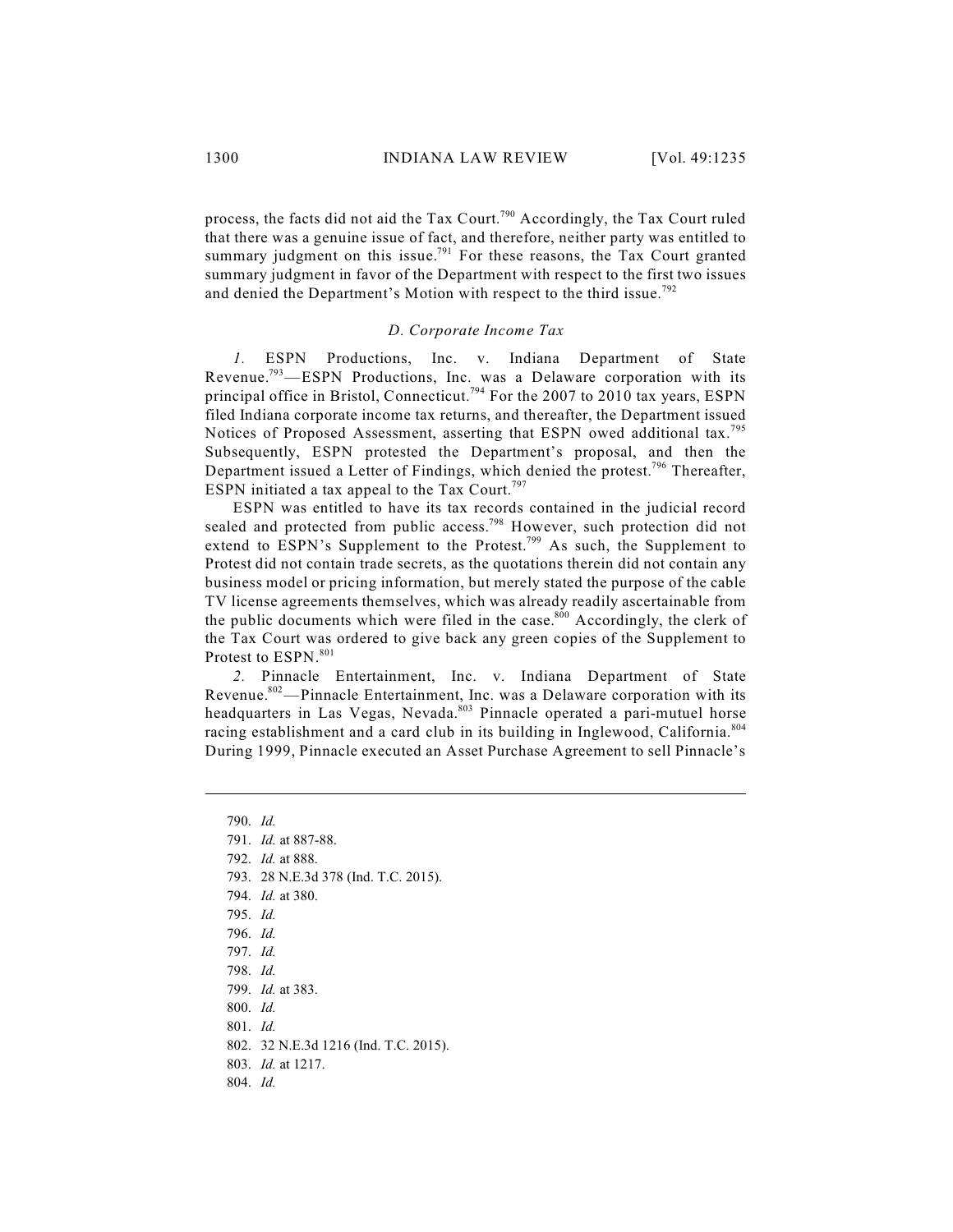Racetrack and building to Churchill Downs for \$140 million in cash.<sup>805</sup> For purposes of federal income taxation, Pinnacle thereafter reported the gain under the installment method.<sup>806</sup> Pinnacle then filed an Indiana adjusted gross income tax return that classified the gain as nonbusiness income.<sup>807</sup> But, for the 2006 and 2007 tax years, the Department reclassified Pinnacle's gain as business income and assessed Pinnacle with additional adjusted gross income tax, interest, and penalties.<sup>808</sup> Subsequently, Pinnacle protested the Department's assessments, which resulted in the Department issuing a Letter of Finding that upheld each of the assessments.<sup>809</sup> Accordingly, Pinnacle initiated a tax appeal to the Tax Court. 810

The first issue that the Tax Court ruled on was whether an apportioned sum of the gain was attributable to Indiana.<sup>811</sup> Specifically, Pinnacle argued that the sale proceeds were not attributable to Indiana because the property was located in California.<sup>812</sup> The Department countered by claiming that Indiana Code section 6-3-2-2.2 did not impede Indiana's capability to tax part of the gain because the asset purchase agreement was not an installment sales contract.<sup>813</sup>

The resolution of the issue turned on whether the asset purchase agreement was an installment sales contract.<sup>814</sup> The Tax Court looked to the plain meaning set forth in Black's Law Dictionary, which defines an "installment" as "a periodic partial payment of a debt."<sup>815</sup> Accordingly, the Tax Court determined "that an 'installment sales contract' is a contract for the sale of property in which the buyer agrees to make periodic payments of a fixed sum to the seller, usually at regular intervals."<sup>816</sup> Given this definition, the Tax Court looked at the terms of the asset purchase agreement, which denoted that Churchill Downs would cooperate and, if requested, accommodate Pinnacle's tax-deferred exchange.<sup>817</sup> By placing payment into a qualified escrow account, Churchill Downs received title to the Racetrack and building.<sup>818</sup> Such terms indicated that Churchill Downs would receive title after Churchill Downs made a single payment of \$140 million.<sup>819</sup> Accordingly, the Tax Court granted summary judgment on this issue

805. *Id.* 806. *Id.* 807. *Id.* 808. *Id.* 809. *Id.* at 1217-18. 810. *Id.* at 1218. 811. *Id.* 812. *Id.* 813. *Id.* at 1219. 814. *Id.* 815. *Id.* (quoting BLACK'S LAW DICTIONARY 868 (9th ed. 2009)). 816. *Id.* 817. *Id.* at 1220. 818. *Id.*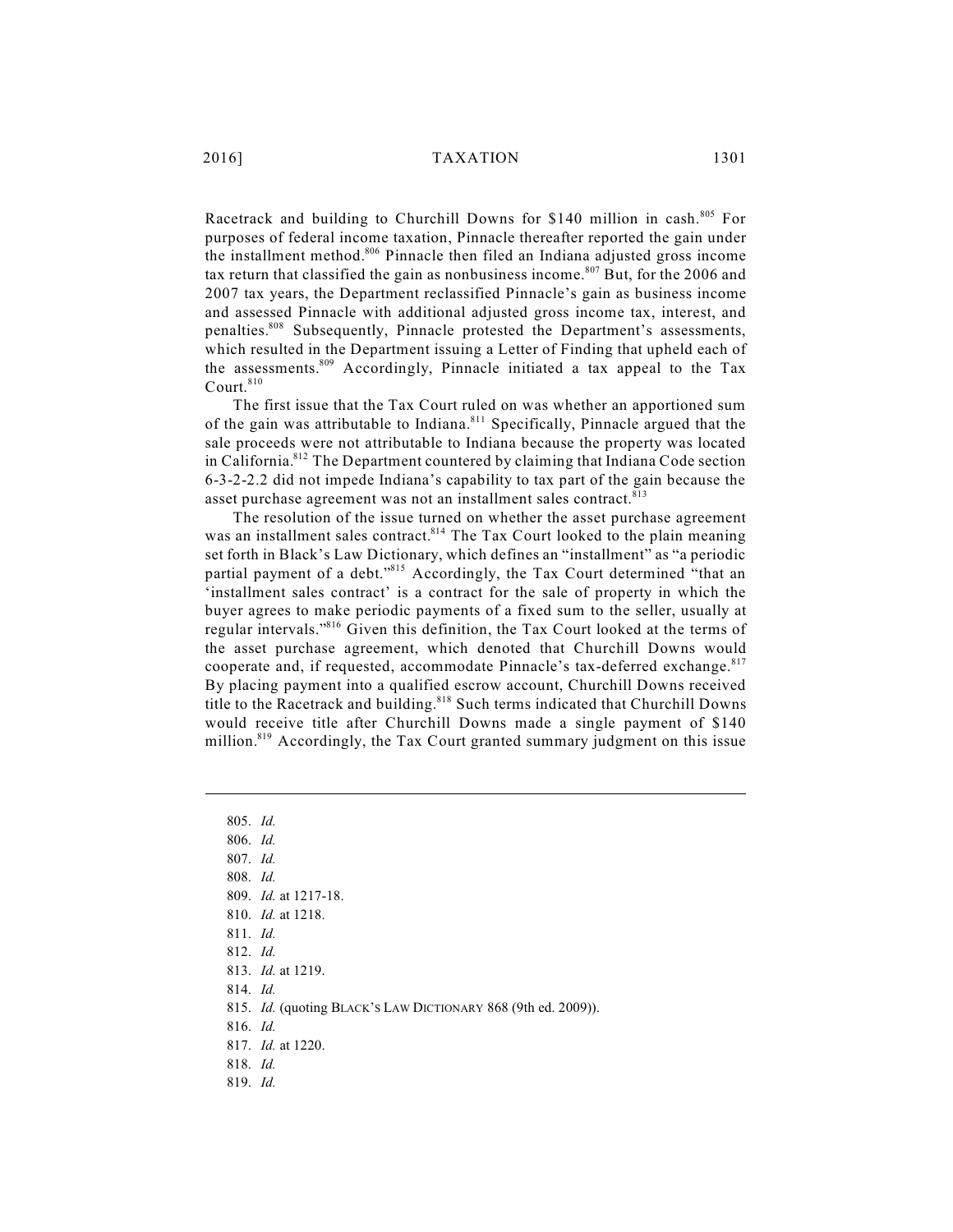to the Department.<sup>820</sup>

Next, the Tax Court looked to whether the Department properly classified Pinnacle's gain as business income.<sup>821</sup> For this determination, the Tax Court applied both transactional and functional tests. $822$  The transactional test originates from the first portion of Indiana's statutory definition of "business income."<sup>823</sup> Therefore, the Tax Court may consider: "(1) the frequency and regularity of similar transactions; (2) the former practices of the business; and (3) the taxpayer's subsequent use of the income." $824$  The Department argued that Pinnacle's gain from the sale was business income because Pinnacle is in the business of buying and selling entertainment businesses.<sup>825</sup> On the other hand, Pinnacle averred that the sale was an extraordinary event, one disparate from its regular business operations. 826

The Tax Court could not resolve the issue on summary judgment because there was a genuine issue of material fact regarding the nature of Pinnacle's business (i.e., the Tax Court could not determine whether Pinnacle's acquisition, management, and disposition of the Racetrack and building were essential to its regular trade or business operations).  $827$  Accordingly, the Tax Court determined that the Department did not show it was entitled to summary judgment on this basis. 828

*3.* Hamilton Southeastern Utilities, Inc. v. Indiana Department of State Revenue.<sup>829</sup>—Hamilton Southeastern Utilities, Inc. provides sewage collection and disposal services to customers in Hamilton County, Indiana.<sup>830</sup> In 2010, the Department audited Hamilton. $831$  As a result of the audit, the Department issued a proposed assessment of Indiana's utility receipts tax on system development charges and connection fees which Hamilton collected during the 2006, 2007, and 2008 tax years (the years at issue).  $832$  The utility receipts tax assessments also

828. *Id.*

829. 40 N.E.3d 1284 (Ind. T.C. 2015).

<sup>820.</sup> *Id.*

<sup>821.</sup> *Id.* "Business income" is "income arising from transactions and activity in the regular course of [a] taxpayer's trade or business and includes income from tangible and intangible property if the acquisition, management, and disposition of the property constitute integral parts of the taxpayer's regular trade or business operations." IND. CODE § 6-3-1-20 (1999).

<sup>822.</sup> *Pinnacle*, 32 N.E.3d at 1220-21.

<sup>823.</sup> *Id.* at 1221 (quoting the first part of Indiana Code section 6-3-1-20 regarding the definition of business income: "'income arising from transactions and activity in the regular course of a taxpayer's trade or business'").

<sup>824.</sup> *Id.* (quoting May Dep't Stores Co. v. Ind. Dep't of State Revenue, 749 N.E.2d 651, 659 (Ind. T.C. 2001)); *see also* 45 IND. ADMIN. CODE 3.1-1-30 (1999).

<sup>825.</sup> *Pinnacle*, 32 N.E.3d at 1221.

<sup>826.</sup> *Id.*

<sup>827.</sup> *Id.* at 1222.

<sup>830.</sup> *Id.* at 1285.

<sup>831.</sup> *Id.* at 1286.

<sup>832.</sup> *Id.*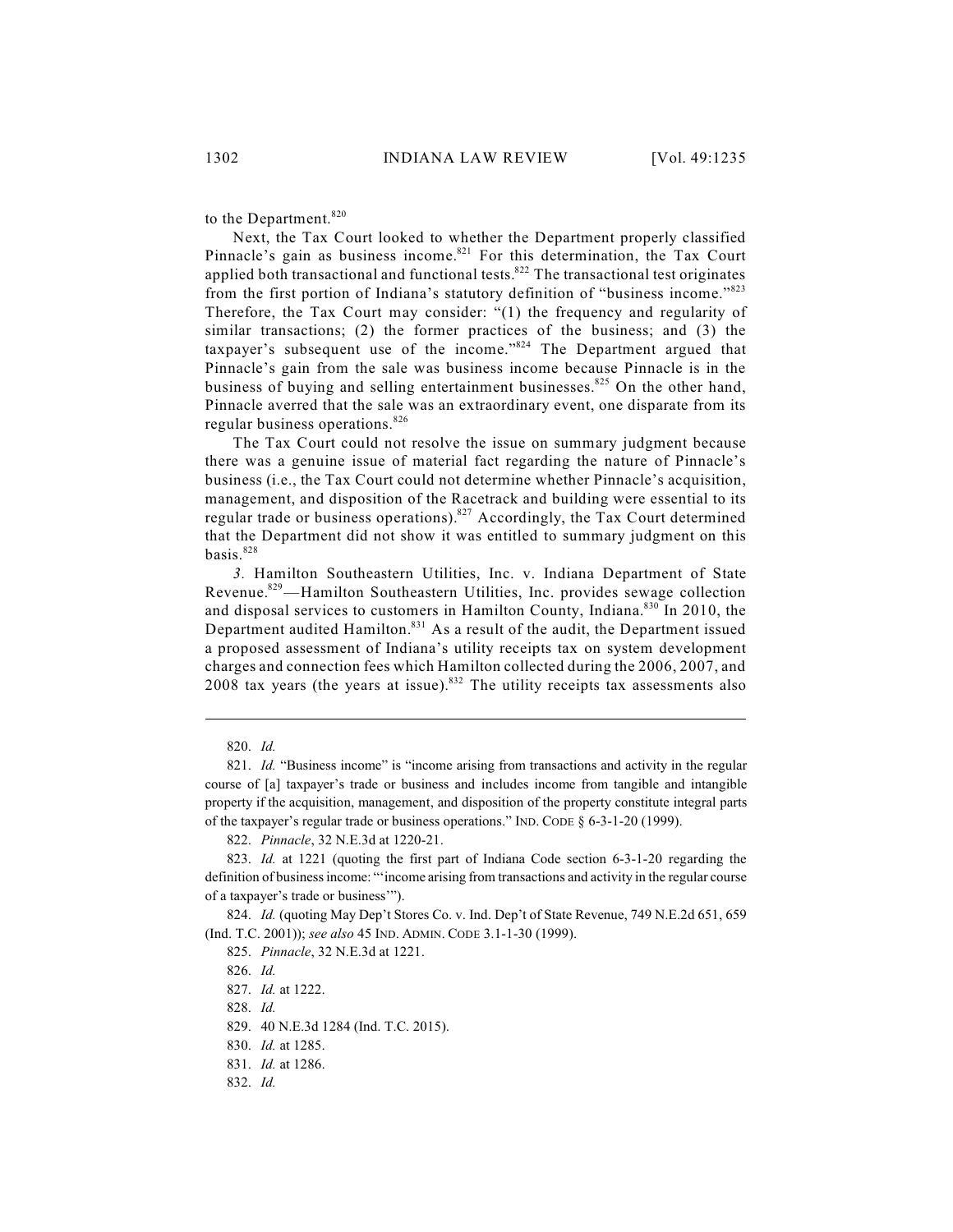included interest and penalties.<sup>833</sup> Hamilton objected the proposed assessments to the Department where a Letter of Finding was issued which denied Hamilton's protest.<sup>834</sup> Thus, Hamilton initiated a tax appeal to the Tax Court.<sup>835</sup>

On appeal to the Tax Court, the Department claimed Hamilton's system development charges and connection fees were gross receipts. Alternatively, the Department argued that the connection fees were subject to the utility receipts tax, because Hamilton failed to separate the utility receipts from other taxable receipts on its records or returns, as required by Indiana Code section 6-2.3-3-2.<sup>836</sup>

Further, the Department averred, that the utility receipts tax's definition of a sewage utility service is necessarily informed by Indiana's utility regulatory legislation, which contains a broader definition of "sewage disposal service."837 However, the Tax Court did not agree, because the General Assembly had given no indication that a broader definition applied.<sup>838</sup> Accordingly, the Tax Court determined that sewage utility service refers only to providing the removal services themselves, and nothing more.<sup>839</sup>

The Tax Court then ruled on whether Hamilton's system connection fees and development charges were gross receipts, thus being subject to the tax under Indiana Code section  $6-2.3-3-10.^{840}$  In so doing, the Tax Court did not find the grammatical structure of Indiana Code section 6-2.3-3-10 to support such a conclusion.<sup>841</sup> Consequently, neither the system development charges nor the connection fees were gross receipts pursuant to Indiana Code section 6-2.3-3- 10. 842

Finally, the Department failed to designate evidence showing whether Hamilton's returns separate the connection fee from taxable receipts.<sup>843</sup> The court found that it was reasonable to infer that Hamilton possibly separated its nontaxable gross receipts from its taxable gross receipts on its returns.<sup>844</sup> Therefore, the Tax Court determined that there was a genuine issue of fact on this last issue and ordered a case management conference. 845

4. Elmer v. Indiana Department of State Revenue.<sup>846</sup>—Mr. Elmer was the sole shareholder and president of two S Corporations.<sup>847</sup> Thus, the Elmers' Indiana

833. *Id.* 834. *Id.* 835. *Id.* 836. *Id.* 837. *Id.* at 1287. 838. *Id.* at 1288. 839. *Id.* 840. *Id.* 841. *Id.* 842. *Id.* at 1289. 843. *Id.*  844. *Id.* at 1290. 845. *Id.* 846. 42 N.E.3d 185 (Ind. T.C. 2015). 847. *Id.* at 188.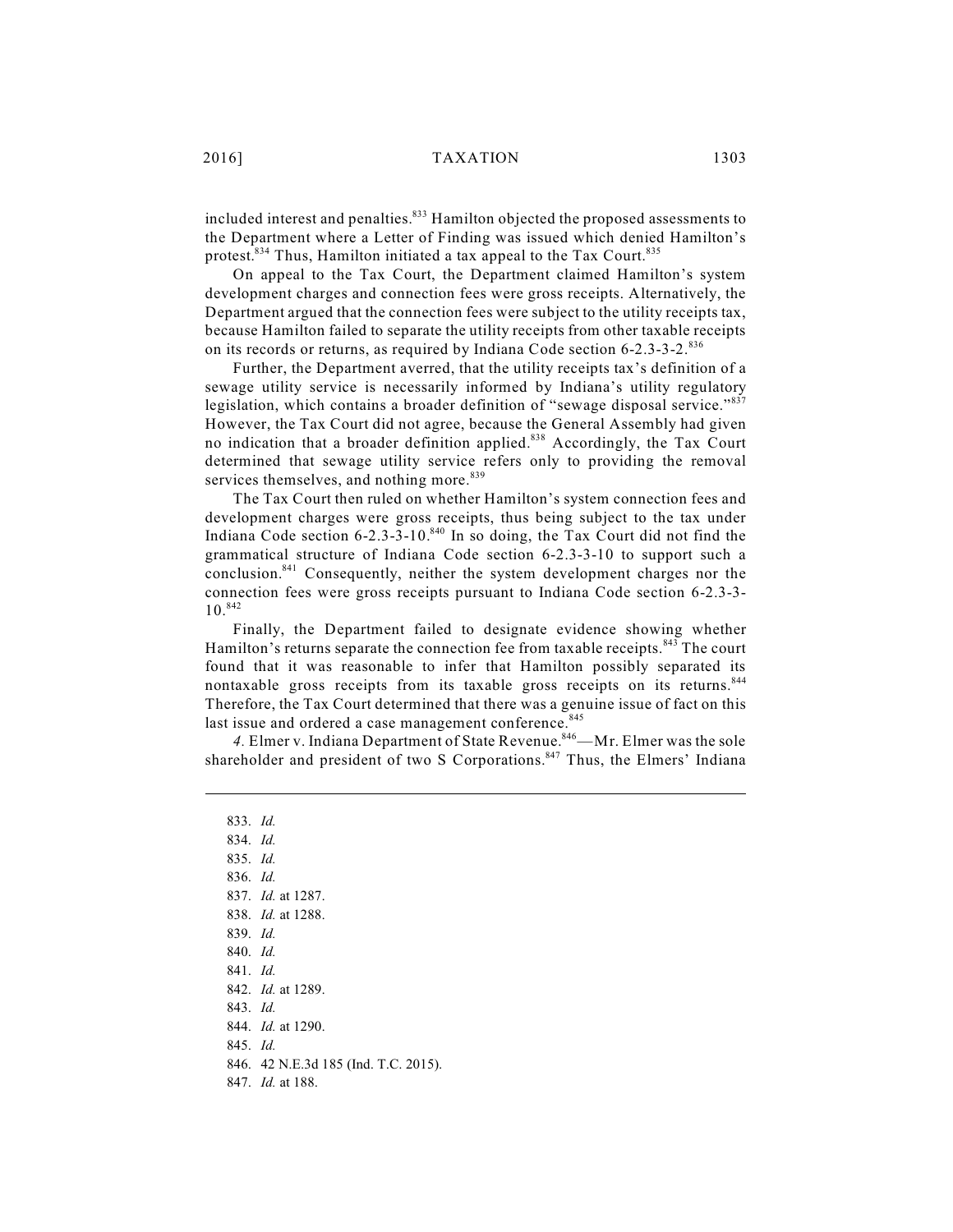income tax returns reported their income and losses in addition to those of their two S Corporations, Pharmakon and Hamilton. The Department determined that the deductions the Elmers took for vehicle, contract labor, operating, and management/marketing expenses were not valid business expense deductions.<sup>848</sup> Moreover, the Department decided there was an uncollectible debt in 2008 that the Elmers had improperly taken as a deduction.<sup>849</sup> Therefore, the Department disallowed all of the Elmers' deductions, recalculated the Elmers' adjusted gross income tax liability, and assessed the Elmers with added Indiana adjusted gross income, interest, and penalties for the years at issue.<sup>850</sup>

The Elmers protested the Department's assessments.<sup>851</sup> Subsequently, the Department issued a Letter of Finding that upheld the assessments, and as a result, the Elmers initiated a tax appeal to the Tax Court.<sup>852</sup> On appeal, the Department argued that the Tax Court must disregard: certain deposition testimony; the Elmers' Protest Letter; and, portions of the Elmers' brief.<sup>853</sup> The Tax Court considered the issue of whether the Tax Court may consider the Elmers' designated evidence.<sup>854</sup>

However, the Tax Court did not consider any of the Elmers' disposition because they failed to file any portion of it with the Tax Court.<sup>855</sup> Furthermore, because the Elmers' Protest Letter was unverified, contained hearsay, and was unsupported, the Tax Court did not consider it either.<sup>856</sup>

Next, the Department argued the Tax Court should rule the Department was entitled to judgment as a matter of law for three alternative reasons.<sup>857</sup> First, the Department claimed that it correctly disallowed the Elmers' business expense deductions because the business transactions lacked economic substance. 858 Alternatively, the Department argued that the Elmers erroneously took the deductions, because the expenses were not ordinary and necessary business expenses.<sup>859</sup> Third, the Department claimed that the Elmers failed to present sufficient written documentation substantiating their business expense deductions. 860

The court discussed how determining whether a taxpayer's transactions lack economic substance requires the application of a two-prong test.<sup>861</sup> The

848. *Id.* 849. *Id.* 850. *Id.* 851. *Id.*  852. *Id.* 853. *Id.* at 190. 854. *Id.* 855. *Id.* 856. *Id.* 857. *Id.* at 191. 858. *Id.* 859. *Id.* 860. *Id*

861. *Id.* The two-prong test the court described: "(1) was the taxpayer motivated by any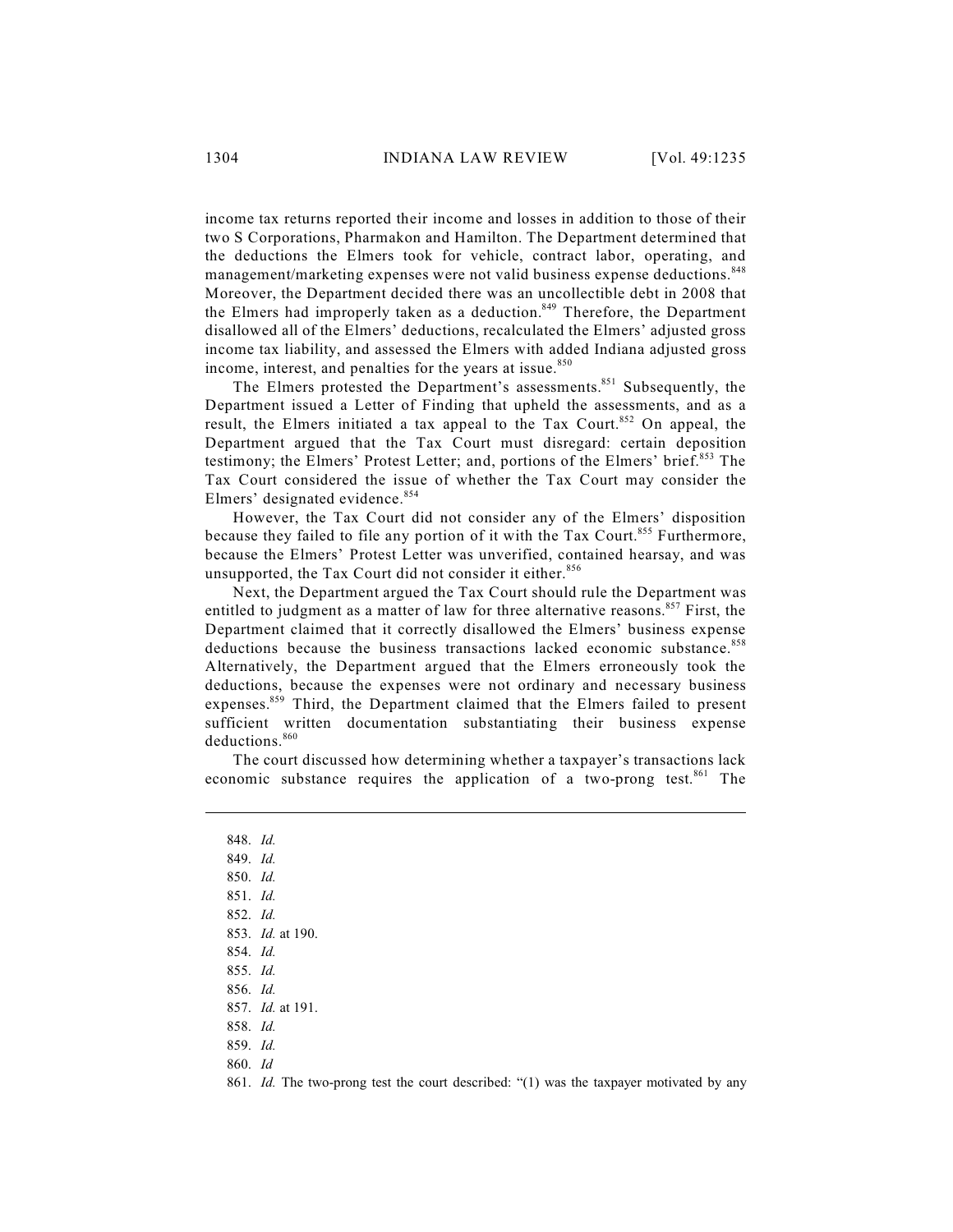Department avers that the transactions were shams that lacked all economic substance.<sup>862</sup> The Tax Court determined that there was a genuine issue of material fact.<sup>863</sup> Thus, neither the Department nor the Elmers were entitled to summary judgment on this basis.<sup>864</sup>

Next, the Department claimed the Elmers inappropriately utilized business expense deductions under IRC  $\S$  162.<sup>865</sup> The Tax Court found that the Elmers' evidence indicated that Hamilton was formed for valid business purposes.<sup>866</sup> When questions regarding the credibility of witnesses or the weight of testimony arise, as in this case, summary judgment should be denied.<sup>867</sup> Accordingly, the Tax Court determined that neither party was entitled to summary judgment on this issue. 868

Finally, the Department contended that the Department was entitled to judgment as a matter of law, because the Elmers had not provided adequate written documentation to authenticate their business expense deductions.<sup>869</sup> The Tax Court, however, disagreed.<sup>870</sup> The Tax Court ruled that the Elmers had designated evidence that ultimately established there was a genuine issue of material fact as to whether their business expense deductions from the years 2005 and 2007 were proper. $871$  Therefore, the Elmers did not need to designate written documentation that substantiated their 2005 and 2007 business expense deductions to defeat the Department's Motion.<sup>872</sup> Thus, the Department did not show that the Department was entitled to summary judgment for the 2005 and 2007 tax years.<sup>873</sup>

For the above reasons, the Tax Court determined that the Department did not make the requisite *prima facie* showing in regard to the uncollectible debt deduction or the Elmers' other business expense deductions from the years 2006

business purpose other than obtaining a tax benefit (the business purpose test); and (2) did the transactions lack economic substance because no reasonable possibility of a profit existed (the economic substance test)." *Id.* (citing Rice's Toyota World, Inc. v. C.I.R., 752 F.2d 89, 91 (4th Cir. 1985)).

<sup>862.</sup> *Id.* The Department claimed: "(1) the two S-corporations were closely related given that Mr. Elmer was the sole shareholder and president of both, (2) Mr. Elmer performed the same duties for each and failed to distinguish between either when working with a third party, Augusta Corporation, and (3) Hamilton had no employees." *Id.*

<sup>863.</sup> *Id.* at 193. 864. *Id.* 865. *Id.*

<sup>866.</sup> *Id.*

<sup>867.</sup> *Id.*

<sup>868.</sup> *Id.* at 193-94.

<sup>869.</sup> *Id.*

<sup>870.</sup> *Id.*

<sup>871.</sup> *Id.* at 195-96.

<sup>872.</sup> *Id.* at 196.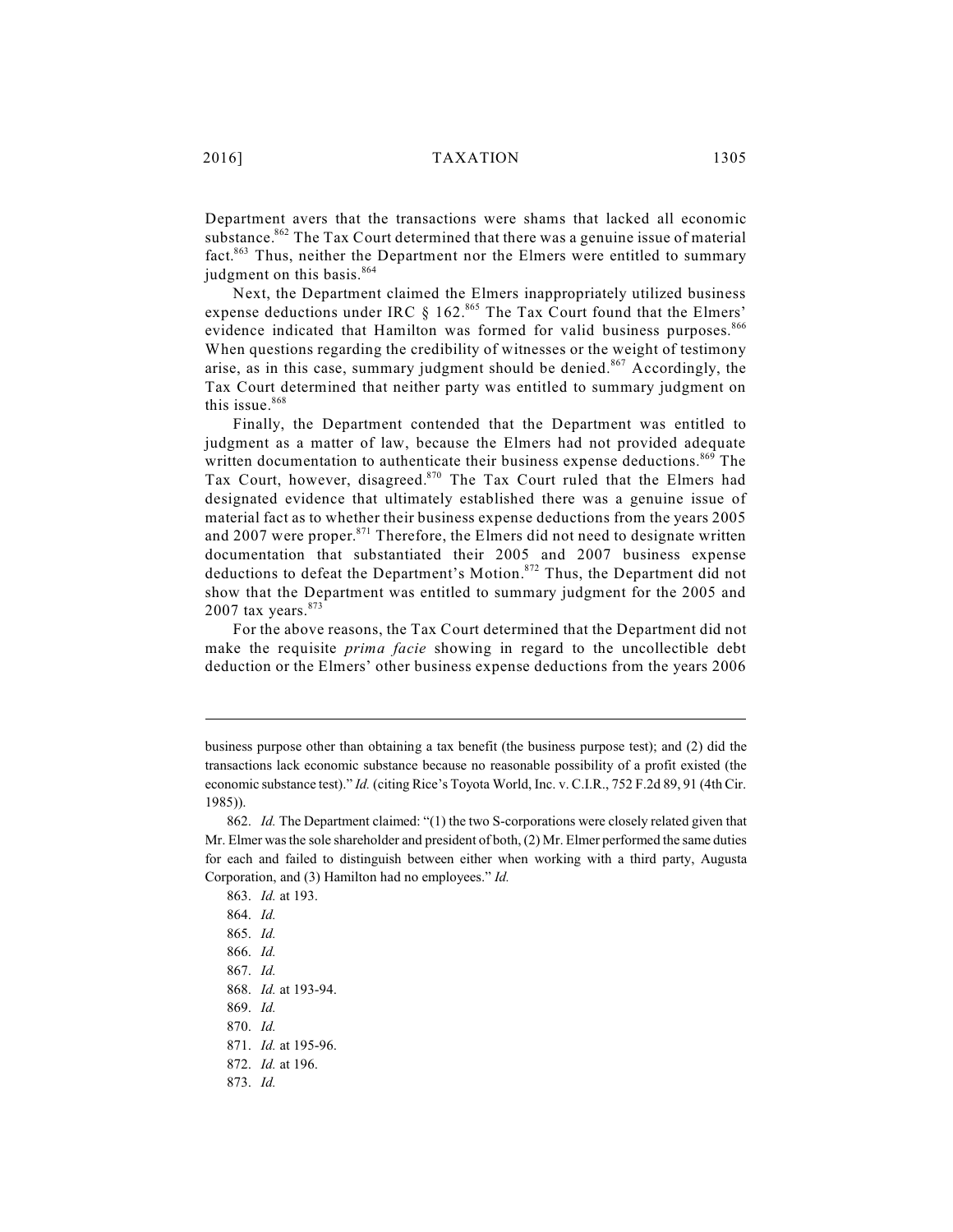and 2008. 874

5. Rent-A-Center East, Inc. v. Indiana Department of State Revenue.<sup>875</sup>—For the 2003 year, Rent-A-Center East, Inc. (hereinafter referred to as "RAC") filed an Indiana corporate adjusted gross income tax return with respect to a separate company, reporting that RAC owed no income  $\text{tax.}^{876}$  Subsequently, the Department audited RAC and the Department proposed \$513,272.60 in additional Indiana adjusted gross income tax, penalties, and interest for the 2003 tax year, explaining that RAC should have filed a combined income tax return.<sup>877</sup> RAC protested, and the Department issued a final determination, upholding the audit.  $878$ Thus, RAC initiated a tax appeal with the Tax Court.<sup>879</sup>

In such appeal to the Tax Court, RAC contended that the Department could not force it to file a combined income tax return due to the fact that its 2003 separate return accurately reflected its Indiana sourced income.<sup>880</sup> In response, the Department argued that RAC's separate return did not fairly reflect RAC's Indiana sourced income. 881

In this case, Indiana Code section 6-3-2-2 expressly states that a taxpayer may report, or the Department may demand, a combined income tax return to be filed in only limited instances.<sup>882</sup> Thus, requiring a taxpayer to file a combined income tax return simply because the taxpayer operates as a unitary business would "effectively render these two fundamental aspects of Indiana's AGIT scheme superfluous or nullities."<sup>883</sup> Accordingly, the Tax Court determined that the Department's claim was unpersuasive.<sup>884</sup>

Next, the Department argued that RAC East must file a combined income tax return due to the fact that its royalty fee payments to RAC West and management fee payments to RAC Texas distorted its Indiana source income.<sup>885</sup> The Department asked the Tax Court to disregard the Transfer Pricing Study, because: "1) it concerns financial accounting, not tax, 2) it concerns federal, not Indiana law, 3) it has no binding effect on state tax authorities, 4) other jurisdictions have rejected similar studies, and 5) it is flawed."<sup>886</sup> However, because the Transfer Pricing Study was designated as evidence, its relevance depended on whether it tended to prove or disprove that the separate return accurately reflected its

- 875. 42 N.E.3d 1043 (Ind. T.C. 2015).
- 876. *Id.* at 1046.
- 877. *Id.*
- 878. *Id.*
- 879. *Id.*
- 880. *Id.* at 1047.
- 881. *Id.* at 1048.
- 882. *Id.* at 1048-49.
- 883. *Id.* at 1049.
- 884. *Id.*
- 885. *Id.*
- 886. *Id.*

<sup>874.</sup> *Id.* at 197.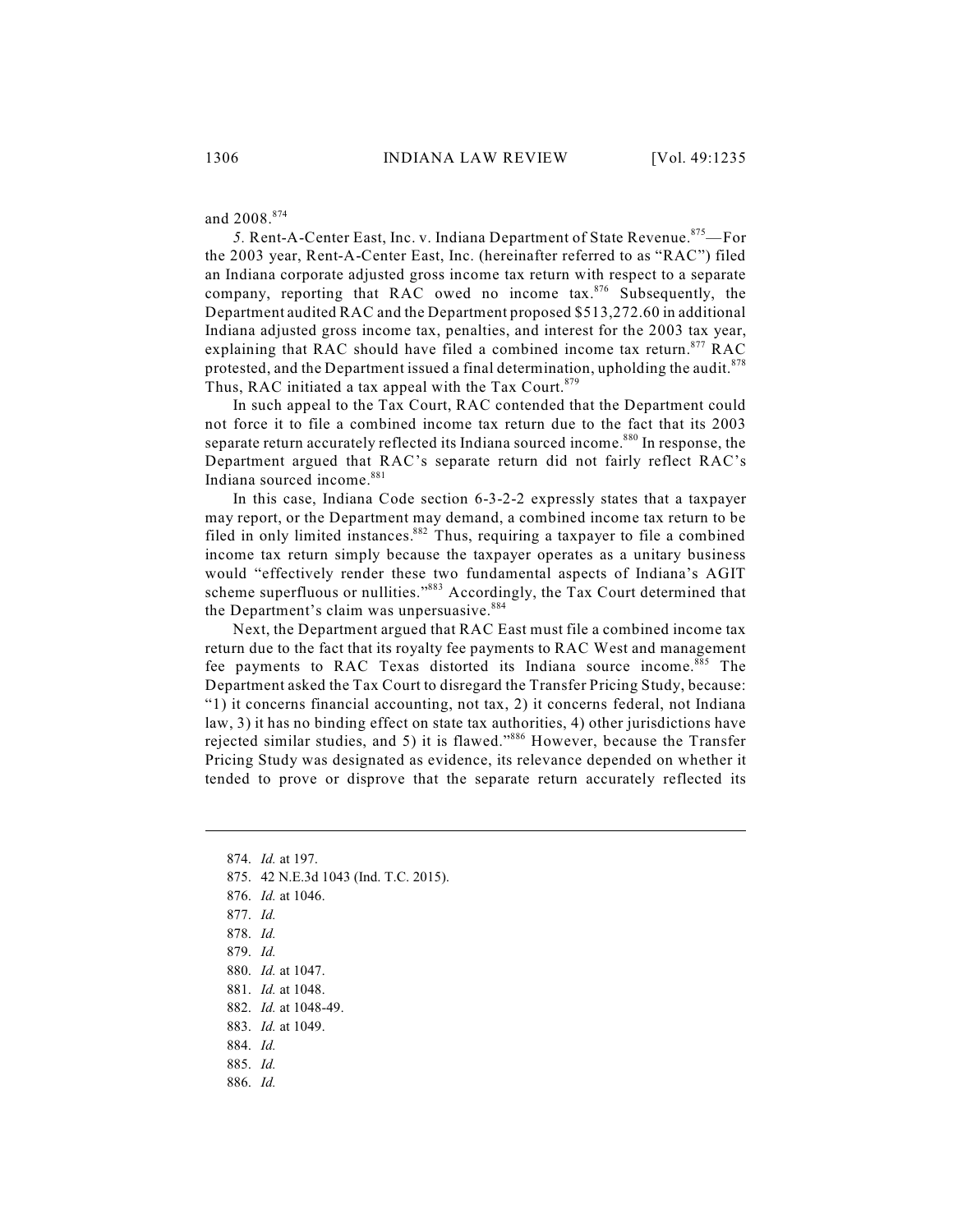Indiana source income.<sup>887</sup> Consequently, the Department's position was not persuasive. 888

Additionally, the parties have specified that the businesses were validly formed.<sup>889</sup> Therefore, because the Department has not designated evidence that would indicate these relationships lacked economic substance, the Tax Court could not find that the Department appropriately collapsed RAC's business composition into one tax entity by forcing it to file a combined income tax return on this basis. 890

Moreover, because the Department had specified the valid business purposes, the Tax Court could not rule that RAC utilized its management fee payments to avoid its Indiana adjusted gross income tax liability.<sup>891</sup> Hence, the fact that RAC reported zero tax liability in its 2003 Indiana adjusted gross income did not establish that RAC's Indiana sourced income was not accurately reflected on its separate return.<sup>892</sup>

*6.* Columbia Sportswear USA Corp. v. Indiana Department of State Revenue.<sup>893</sup>—In 2008, Columbia Sportswear USA Corporation filed two amended income tax returns that reflected a refund of adjusted gross income tax.<sup>894</sup> The Department thereafter audited Columbia and made the determination that Columbia had to adjust Columbia's net income pursuant to Indiana Code section 6-3-2-2(1)(4) and 6-3-2-2(m).<sup>895</sup> Thereafter, the Department issued to Columbia Proposed Assessments for the years at issue.<sup>896</sup> Columbia protested the proposed assessment and the Department upheld only the assessments and interest.<sup>897</sup> Thus, Columbia Sportswear initiated an original tax appeal with the Tax Court. 898

On appeal to the Tax Court, Columbia argued that the adjustments were improper, because neither Indiana Code section  $6-3-2-2(1)(4)$  nor  $6-3-2-2(m)$ authorized the Department to increase Columbia's net income tax base in order to assess the income tax. $899$  However, the Department claimed both subsections of the statute authorized the adjustments.<sup>900</sup>

The court described how Indiana Code section 6-3-2-2(l)(4) indeed authorizes the Department's use of reasonable alternative methods, but only for dividing the

887. *Id.* at 1054. 888. *Id.* 889. *Id.* at 1053. 890. *Id.* 891. *Id.* 892. *Id.* 893. 45 N.E.3d 888 (Ind. T.C. 2015). 894. *Id.* at 891. 895. *Id.*  896. *Id.* 897. *Id.* 898. *Id.* 899. *Id.* at 893. 900. *Id.*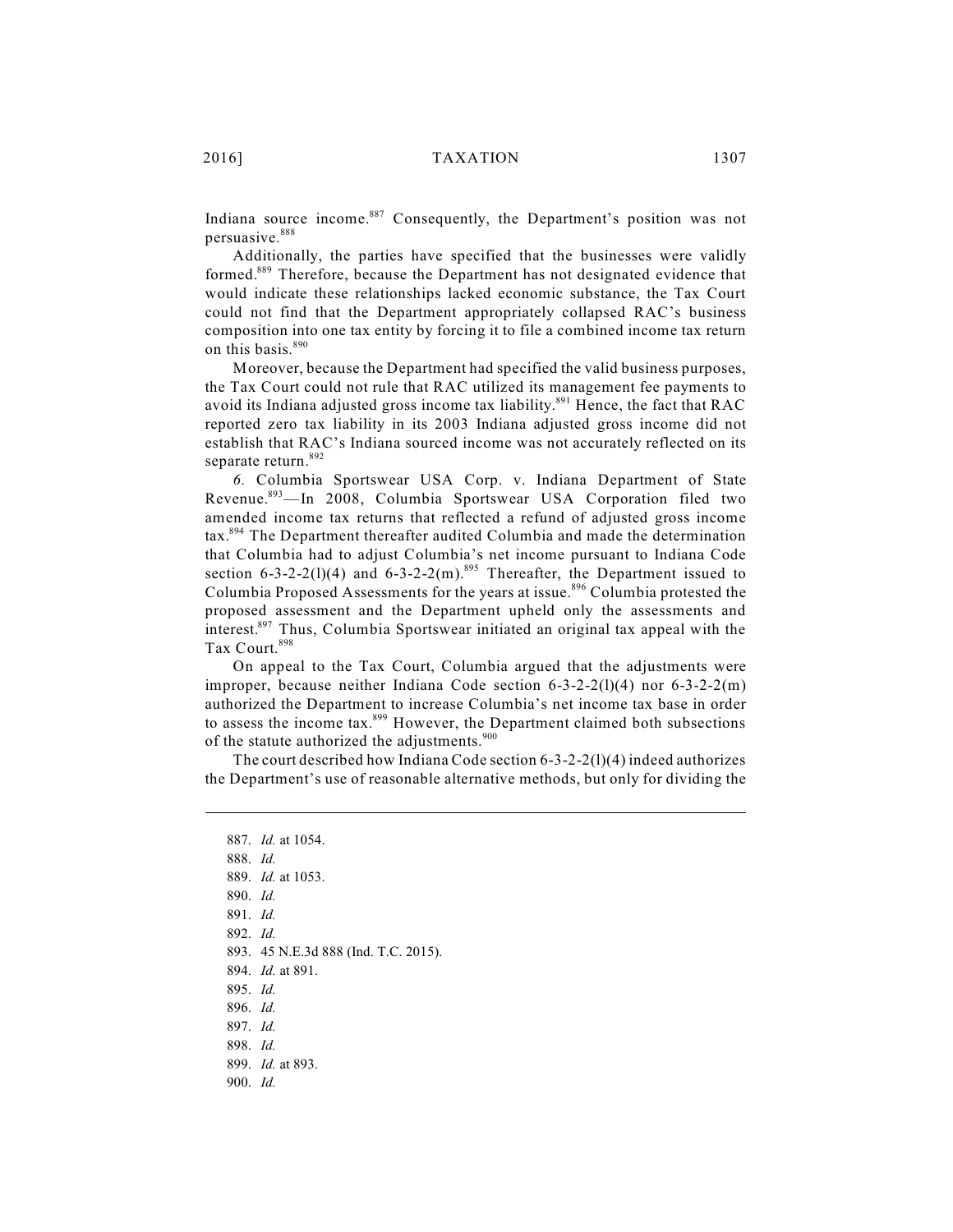tax base.<sup>901</sup> However, Indiana Code section 6-3-2-2(1)(4) did not authorize the Department to make adjustments increasing Columbia's federal taxable income, and thus, also adjusting the taxpayer's Indiana net income tax base.<sup>902</sup> Therefore, the Department was not entitled to summary judgment on this basis.<sup>903</sup>

Next, Columbia, presented several Transfer Pricing Studies evidencing that its intercompany transactions were conducted using arm's-length rates, and therefore, Columbia's Indiana source income was accurately reflected under the Standard Sourcing Rules.<sup>904</sup> However, the Department averred that these Transfer Pricing Studies failed to rebut its *prima facie* case that its assessments are correct.<sup>905</sup> The Tax Court held that the Department had failed to provide evidence to show that Columbia's Transfer Pricing Studies were invalid or unreliable.<sup>906</sup>

Instead, the Tax Court ruled that the evidence established that Columbia's intercompany transactions were conducted utilizing arm's length-rates, and therefore, the Standard Sourcing Rules fairly reflected Columbia's Indiana sourced income, for purposes of Indiana Code section  $6-3-2-2(m)$ .<sup>907</sup> Therefore, the court found that the Department was not authorized to make its adjustments under Indiana Code section  $6-3-2-2(m)$ , and the Department was not entitled to summary judgment.<sup>908</sup> Further, the Tax Court determined that even if Columbia's Indiana sourced income was not fairly reflected, the Department's adjustments would still be incorrect, because those assumptions were not reasonable.<sup>909</sup> Thus, the Tax Court granted summary judgment in favor of Columbia.<sup>910</sup>

## *E. Tax Procedure*

1. Blue Chip Casino, LLC v. LaPorte County Treasurer.<sup>911</sup>-Blue Chip Casino, LLC owned and operated a riverboat casino and hotel in LaPorte County, Indiana.<sup>912</sup> Blue Chip remitted over \$300,000 in innkeeper's tax for complimentary hotel rooms distributed to members.<sup>913</sup> Subsequently, Blue Chip decided that remission was in error, so Blue Chip filed for a refund with the Department.<sup>914</sup> In response, the Department issued a Memorandum of Decision denying Blue Chip's claim and declaring that the tax was not paid to the

901. *Id.* at 896. 902. *Id.* 903. *Id.* 904. *Id.* 905. *Id.* at 897. 906. *Id.* at 898. 907. *Id.* 908. *Id.* at 899. 909. *Id.* 910. *Id.* 911. 27 N.E.3d 1198 (Ind. T.C. 2015). 912. *Id.* at 1199. 913. *Id.*  914. *Id.*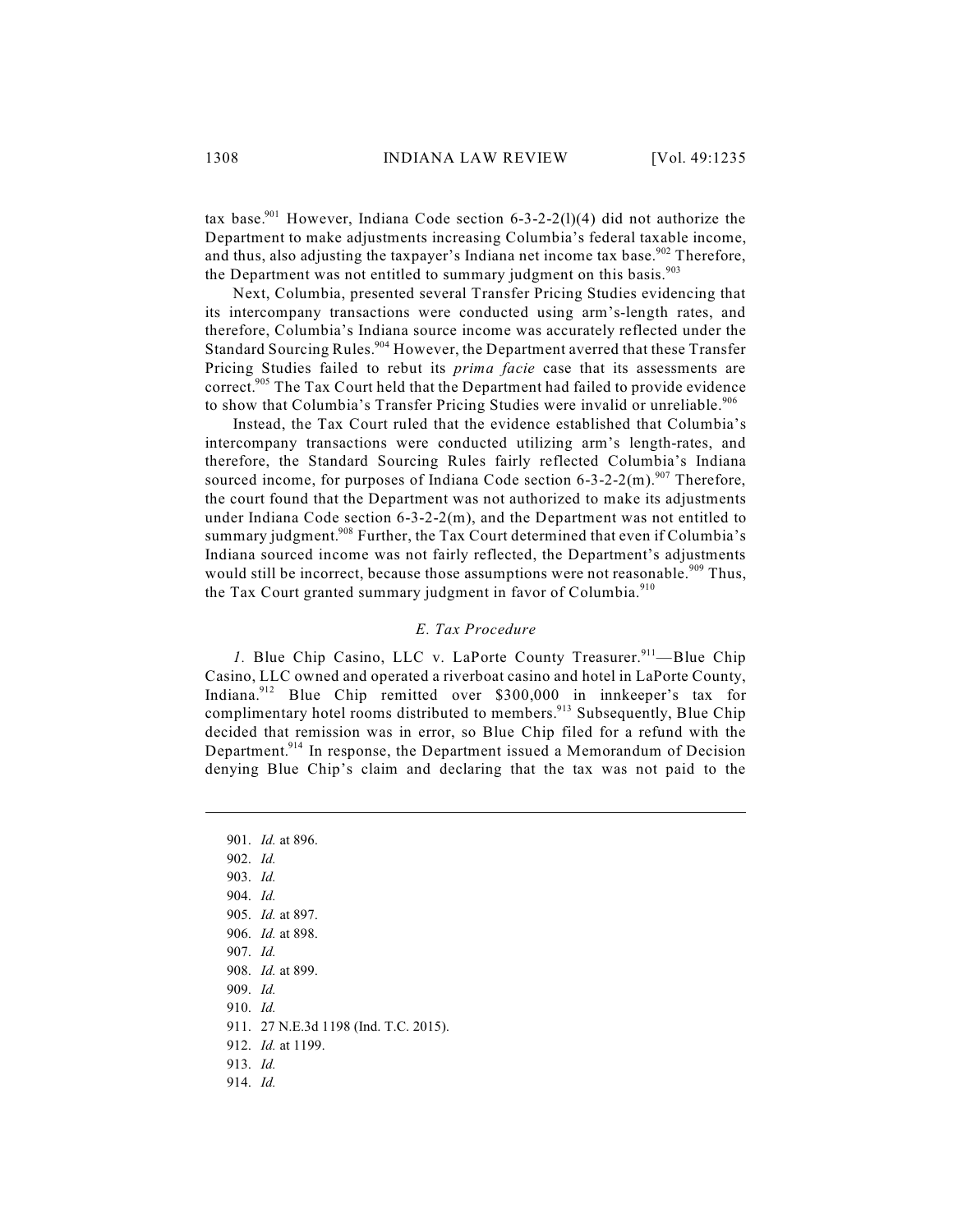2016] TAXATION 1309

Department.<sup>915</sup> Thus, Blue Chip claimed the refund directly with the county.<sup>916</sup> However, when Blue Chip sent the Auditor a refund request, the County failed to ever act, and therefore, Blue Chip initiated a tax appeal to the Tax Court.<sup>917</sup>

On appeal to the Tax Court, Blue Chip argued that the Tax Court had subject matter jurisdiction over this case based on Ordinance No. 92-1, "which placed the Treasurer in the shoes of the Department for purposes of collecting the LaPorte County's innkeeper's tax."<sup>918</sup> Further, Blue Chip asserted that the Treasurer had the power to determine refund claims.<sup>919</sup> However, this argument was not successful. 920

In response, the Tax Court stated that enforcement responsibilities would be a procedural act, or "events that are designed to compel the fulfillment of the listed taxes or cause them to take effect."<sup>921</sup> Thus, the Tax Court would not read into Ordinance No. 92-1 a grant of authority to the Treasurer to decide claims for the refund of the innkeeper's tax independently or as a substitute for the Department under Indiana Code section 6-8.1-9-1. 922

Ultimately, the Tax Court determined that there was nothing which gave the Treasurer the authority to process refund claims.<sup>923</sup> Instead, to invoke the Tax Court's jurisdiction, Blue Chip needed to appeal from a final determination from the Department.<sup>924</sup>

2. Foster v. Indiana Department of State Revenue.<sup>925</sup>—Richard D. Foster was charged with possession and intent to deliver marijuana, and was also charged with violating the controlled substance excise tax provision, Indiana Code section 6-7-3-11.<sup>926</sup> Thereafter, the Department issued an assessment of CSET, penalties, and interest to Foster.<sup>927</sup> In accordance with a plea negotiation agreement, Foster pled guilty and was sentenced in 1994.<sup>928</sup> Then, in 2015, Foster filed an appeal with the Tax Court.<sup>929</sup>

On appeal to the Tax Court, Foster:

1) requested that the Department refund all of his tax refunds that had been applied toward the CSET assessment; 2) sought payment for all of

915. *Id.*  916. *Id.* 917. *Id.* at 1199-1200. 918. *Id.* at 1200. 919. *Id.* at 1201. 920. *Id.* 921. *Id.* at 1202. 922. *Id.*  923. *Id.* 924. *Id.* at 1203. 925. No. 49T10-1504-TA-00017, 2015 WL 4394253 (Ind. T.C. July 7, 2015). 926. *Id.* at \*1. 927. *Id.* 928. *Id.* 929. *Id.* at \*2.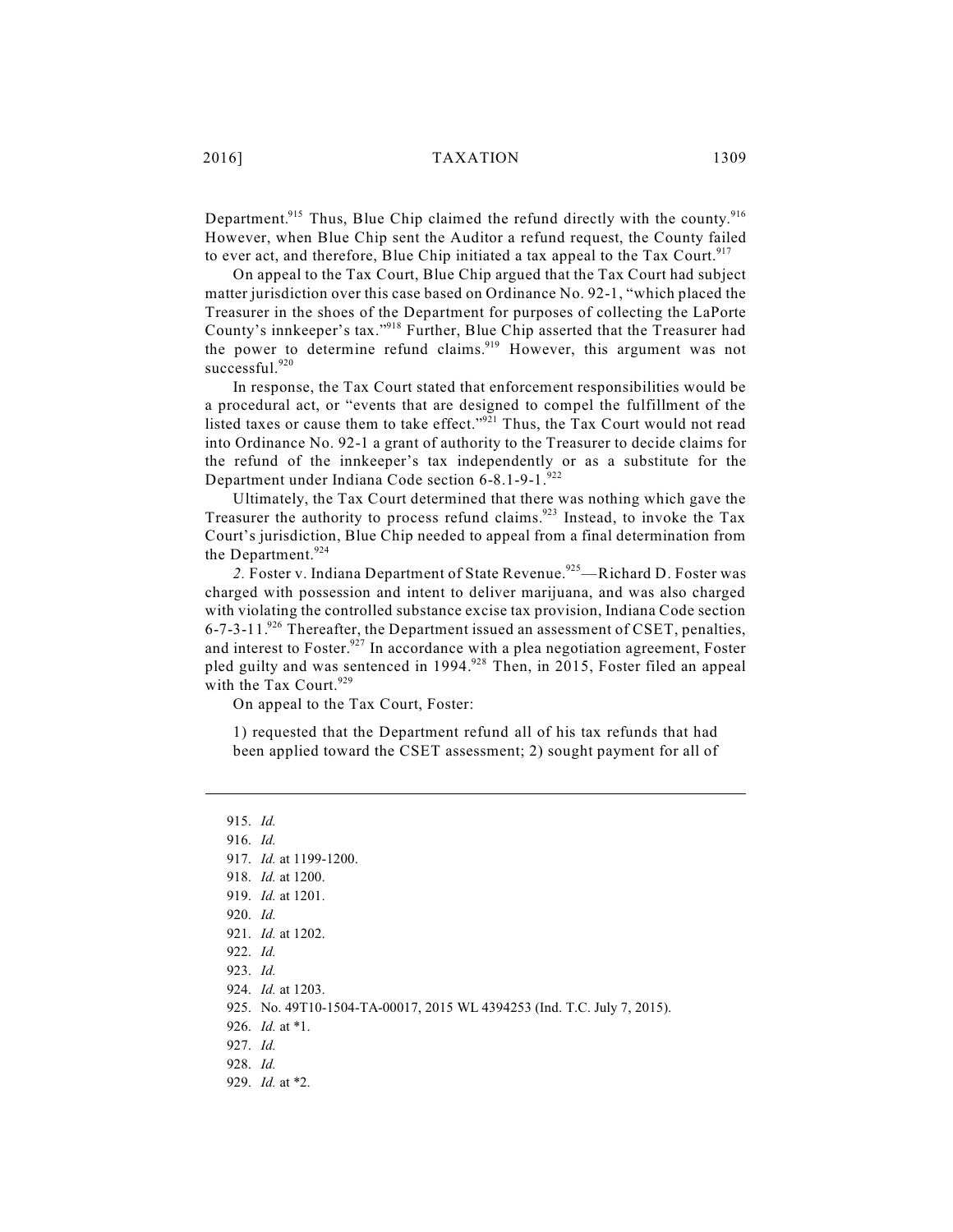his vehicles that he lost due to the Department's seizure of their titles; and 3) sought compensatory and punitive damages in the amount of  $$100,000.<sup>930</sup>$ 

Thereafter, the Department filed a Motion to Dismiss, claiming that the Tax Court lacked subject matter jurisdiction to hear Foster's appeal.<sup>931</sup>

Foster additionally averred that the Department improperly collected  $CSET.^{932}$  The Tax Court determined that the case arose under the tax laws of Indiana. $933$  However, for the Tax Court to have subject matter jurisdiction, the case must have also been an initial appeal from a final determination of the Department according to Indiana Code section  $33-26-3-1(1)$ .<sup>934</sup> The court held that the evidence presented established that Foster failed both to timely file a protest with the Department and failed to file a claim for refund with the Department.<sup>935</sup> Accordingly, the court found no evidence that the Department issued a Letter of Findings or an order denying a refund.<sup>936</sup> Thus, Foster did not appeal from a final determination, and therefore, the Tax Court did not have subject matter jurisdiction to hear Foster's appeal.<sup>937</sup>

3. Wells County Assessor v. Alexin, LLC.<sup>938</sup>—Alexin, LLC operated an aluminum production/manufacturing business in Wells County, Indiana.<sup>939</sup> Prior to 2013, the Council granted a ten-year abatement of taxes for Alexin on its personal property.<sup>940</sup> However, Alexin failed to timely file any of its tax abatement forms with the Wells County Assessor, resulting in a disallowance of the 2013 tax abatement. <sup>941</sup> Therefore, Alexin then filed an appeal with the PTABOA.<sup>942</sup> While on appeal, Alexin inquired of the Council to issue a resolution waiving the late filing, which was approved.<sup>943</sup> Notwithstanding, the PTABOA upheld the Assessor's disallowance.<sup>944</sup> Therefore, Alexin appealed to

944. *Id.*

<sup>930.</sup> *Id.*

<sup>931.</sup> *Id.*

<sup>932.</sup> *Id.* at \*3.

<sup>933.</sup> *Id.*

<sup>934.</sup> *Id.*

<sup>935.</sup> *Id.* at \*4; *see* 45 IND. ADMIN. CODE 15-5-8 (2015) (requiring a taxpayer to file a written protest 20 days from the date a CSET assessment or jeopardy assessment is made); *see also* IND. CODE § 6-8.1-9-1(a) (2015) (requiring a taxpayer to file a claim for refund with the Department within three years after the latter of the due date of the return or the date of payment).

<sup>936.</sup> *Foster*, 2015 WL 4394253, at \*4.

<sup>937.</sup> *Id.* at \*4-5.

<sup>938.</sup> 46 N.E.3d 1289 (Ind. T.C. 2015).

<sup>939.</sup> *Id.* at 1290.

<sup>940.</sup> *Id.*

<sup>941.</sup> *Id.*

<sup>942.</sup> *Id.*

<sup>943.</sup> *Id.*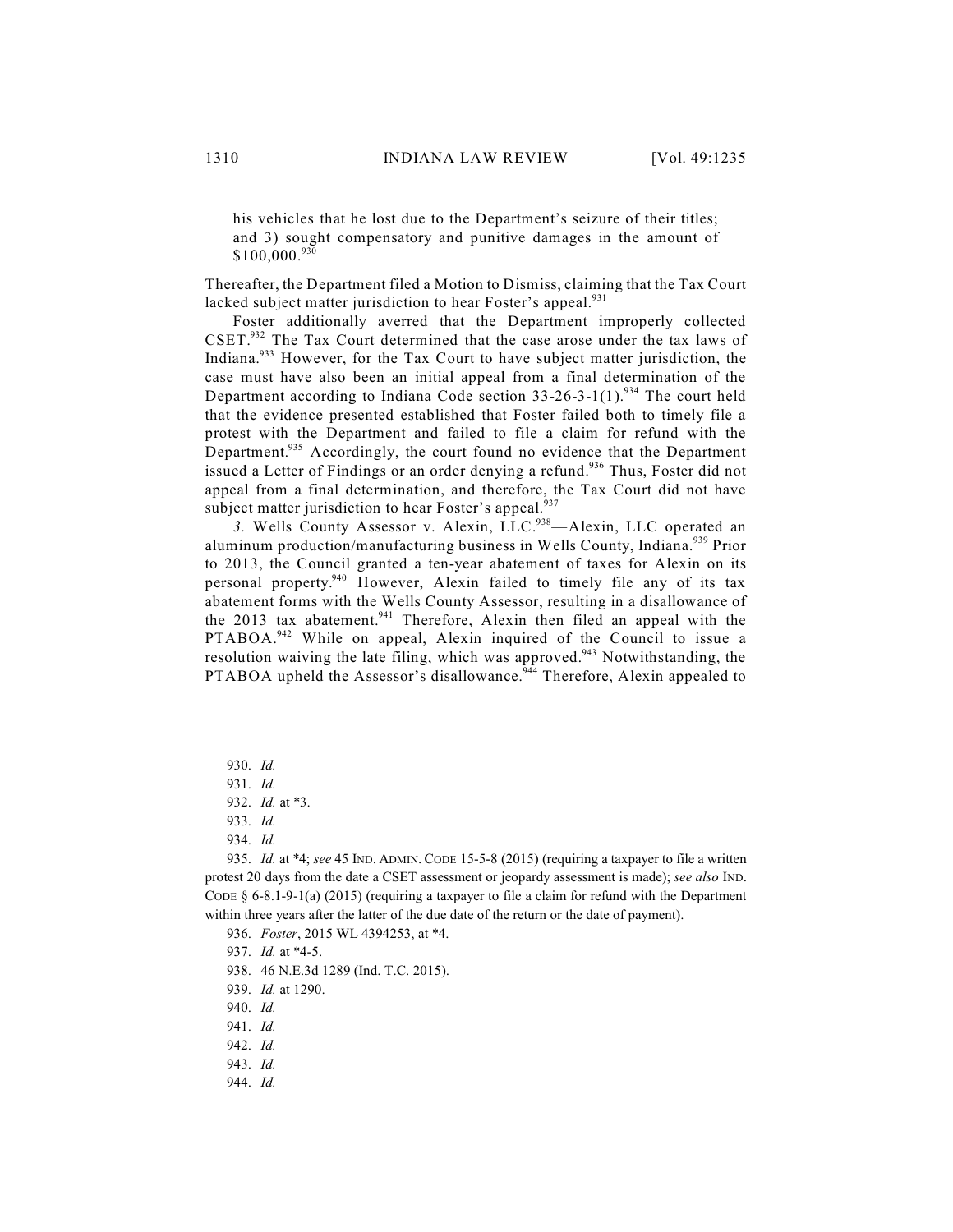the IBTR, which reinstated Alexin's 2013 tax abatement deduction.<sup>945</sup> Thereafter, Alexin initiated a tax appeal to the Tax Court.<sup>946</sup>

The Tax Court determined that the plain language of Section 9.5 authorized the Council's resolution waiving Alexin's failure to comply with the filing deadlines for any documents that were required to be filed under Chapter 12.1.<sup>947</sup> Therefore, the Council, had the authority to waive the untimeliness under Section 9.5, and therefore, the IBTR's final determination was not contrary to law on this basis. 948

However, the Assessor further contended that the plain language of Resolution 2013-9 specified that the Council waived Alexin's failure to timely file its Forms CF-1, but that the resolution failed to waive Alexin's failure to file its personal property tax return.<sup>949</sup> The Tax Court reviewed Resolution 2013-9 and agreed with the Assessor's analysis of the resolution.<sup>950</sup> Thus, the applicable rules of construction required the Tax Court to find that the Council's resolution did not waive the non-compliance of Alexin's personal property tax return, and therefore, the Tax Court held that the IBTR's final determination was contrary to law. 951

## *F. Inheritance Tax*

1. Indiana Department of State Revenue v. McCombs.<sup>952</sup>—Janice Hamblin's will was admitted to probate in 2009. $953$  For calculating the amount of tax owed, the Hamblin Estate valued the interests transferred to Larry Hamblin (Janice's husband) and Misty Snuffer (Janice's child) as annuities through a trust agreement with the Kentland Bank as trustee.<sup>954</sup> Thereafter, the Department notified the Estate that it owed an additional \$105,000 in inheritance tax, which the Estate paid.<sup>955</sup> Next, the Estate filed a claim for refund, and the Department denied the refund claim.<sup>956</sup> Therefore, the Estate filed a petition with the Probate Court, which held that the interests transferred should have been valued as life estates and the Probate Court granted summary judgment for the Estate.<sup>957</sup> One reason this issue arose is because the actuarial tables used for valuing life estates for death tax purposes were more favorable to the beneficiaries for death tax

945. *Id.* 946. *Id.* at 1291. 947. *Id.* at 1292. 948. *Id.* at 1293. 949. *Id.* 950. *Id.* at 1294. 951. *Id.* 952. 42 N.E.3d 178 (Ind. T.C. 2015). 953. *Id.* at 179. 954. *Id.* 955. *Id.* at 180. 956. *Id.* 957. *Id.*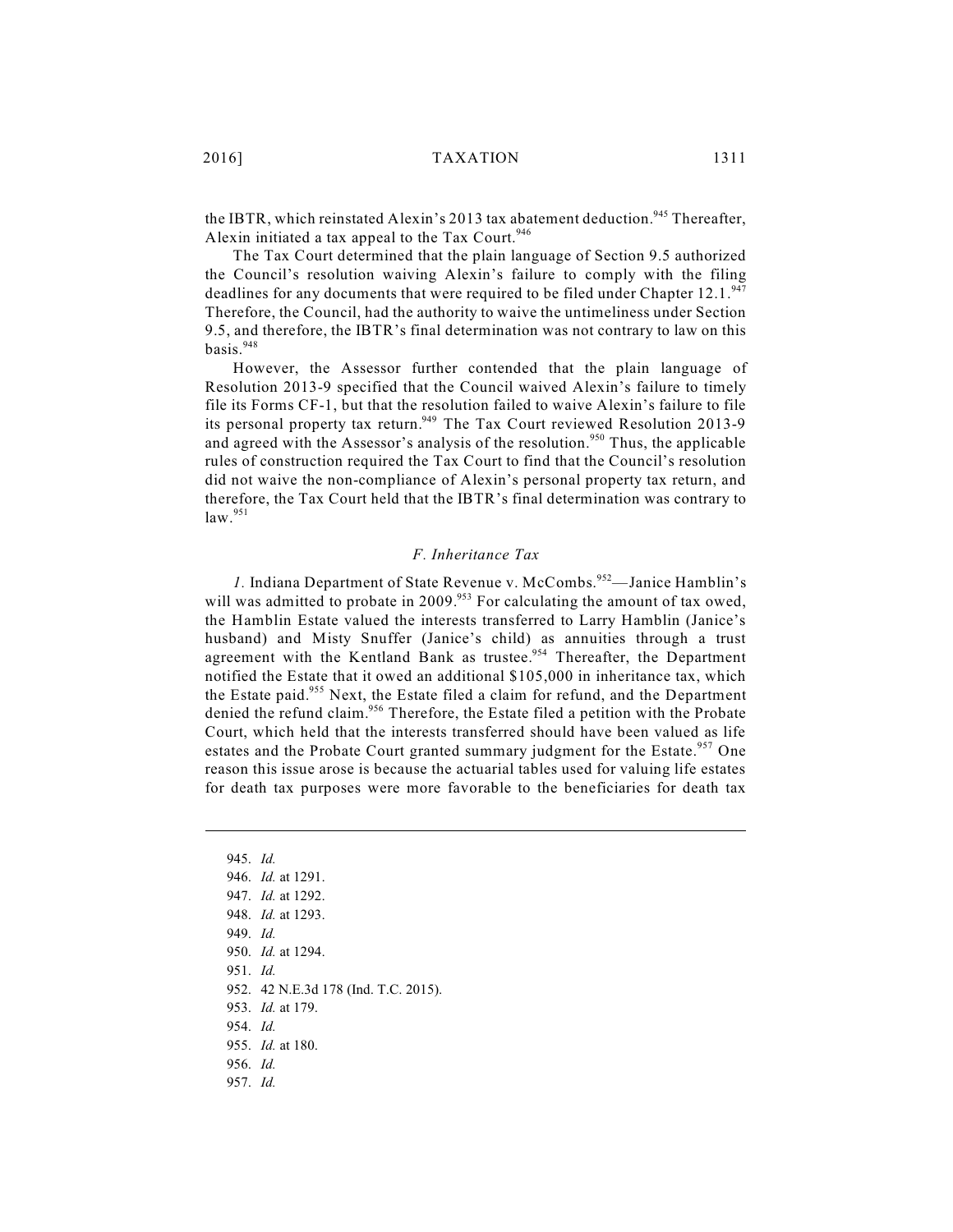purposes than were the actuarial tables which were utilized for valuing annuities.<sup>958</sup> Thus, the Department initiated a tax appealed to the Tax Court.<sup>959</sup>

On appeal to the Tax Court, the Department maintained that the Probate Court erred in determining the transferred interests as life estates.<sup>960</sup> However, the Tax Court ruled that the presence of certain words showed that the will intended to convey the interests as life estates, and not annuities.<sup>961</sup> Further, given the extremely broad grant, the Tax Court concluded that the will simply intended the "fixed" amounts of \$1,250 and \$1,000 per month to be minimum trust distributions.<sup>962</sup> Therefore, the Tax Court held that the words demonstrated intent to convey life estates.<sup>963</sup> Therefore, the Probate Court did not err in deciding that those interests were to be valued as life estates and not as annuities.<sup>964</sup>

2. Indiana Department of State Revenue v. Keenan.<sup>965</sup>—Mary Leighton died in 2001. Thereafter arose a dispute concerning the management and disposition of certain assets within her estate.<sup>966</sup> Regardless, Judd's Estate remitted to the County Treasurer an estimated inheritance tax payment.<sup>967</sup> Subsequently, Judd's Estate and the IRS filed a stipulation of settlement in which the IRS agreed to keep the Judd Estate open until a refund problem was resolved with Judd's Estate and the Department.<sup>968</sup> Then, Judd's Estate filed a claim for refund of \$644,998 from the Department and the Department denied the refund claim on the basis that the claim had not been timely filed.<sup>969</sup> The Department subsequently argued that the Probate Court lacked subject matter jurisdiction with respect to this matter.  $970$  Then, the Probate Court denied the Department's motion to dismiss and the Probate Court granted summary judgment in favor of Judd's Estate.<sup>971</sup> Next, the Department appealed to the Tax Court for a decision on the issue. $972$ 

The Tax Court had to decide when the inheritance tax liability of Judd's Estate was finally determined.<sup>973</sup> The Department's argued that the inheritance tax liability was finally determined when the Probate Court issued its order.<sup>974</sup> However, Judd's Estate countered that an estate's Indiana inheritance tax liability

958. *Id.* at 180-81. 959. *Id.* at 180. 960. *Id.* at 181. 961. *Id.* 962. *Id.* at 182. 963. *Id.* 964. *Id.* 965. 42 N.E.3d 1056 (Ind. T.C. 2015). 966. *Id.* at 1057. 967. *Id.* at 1058. 968. *Id.* 969. *Id.* at 1059. 970. *Id.*  971. *Id.* 972. *Id.* 973. *Id.* at 1060. 974. *Id.*